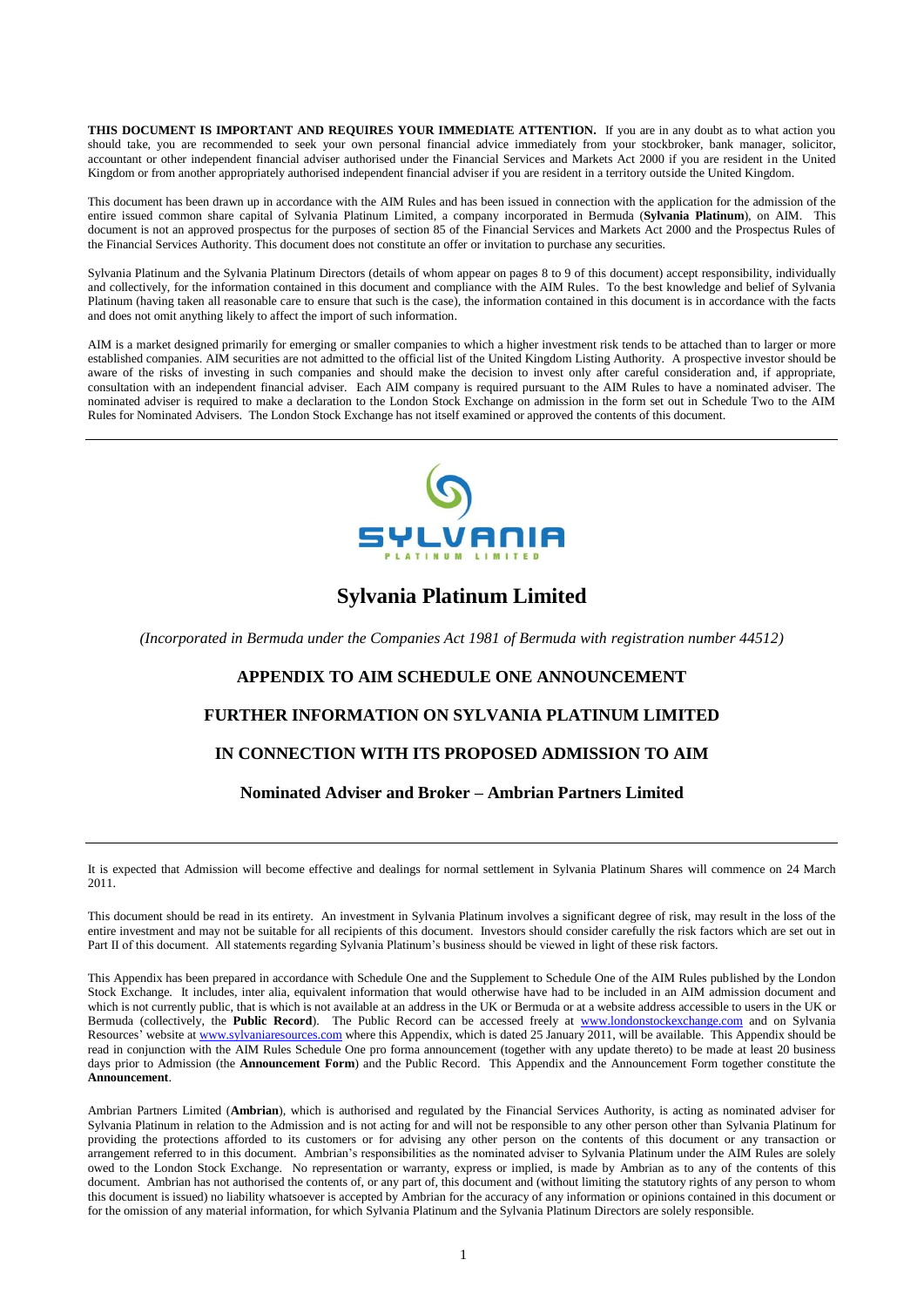To the extent information has been sourced from a third party, this information has been accurately reproduced and, as far as the Sylvania Platinum Directors are aware, no facts have been omitted which may render the reproduced information inaccurate or misleading.

The distribution of this document in certain jurisdictions may be restricted by law and therefore this document may not be distributed or published in any jurisdiction except under circumstances which result in compliance with any applicable laws and regulations. Persons into whose possession this document comes should inform themselves about and observe such restrictions. Any failure to comply with these restrictions may constitute a violation of the securities laws of any such jurisdiction.

THIS DOCUMENT DOES NOT CONSTITUTE AN INVITATION OR OFFER TO SELL OR EXCHANGE OR THE SOLICITATION OF AN INVITATION OR OFFER TO BUY OR EXCHANGE ANY SECURITY OR TO BECOME A MEMBER OF SYLVANIA PLATINUM. NONE OF THE SECURITIES REFERRED TO IN THIS DOCUMENT SHALL BE SOLD, ISSUED, EXCHANGED OR TRANSFERRED IN ANY JURISDICTION IN CONTRAVENTION OF APPLICABLE LAW.

The content of this document has not been examined or approved by the Australian Securities and Investments Commission or the Bermuda Monetary Authority.

Securities may not be offered or sold in the United States unless they are registered under the United States Securities Act of 1933, as amended (the **Securities Act**), or are exempt from such registration. The Sylvania Platinum Shares will not be, and are not required to be, registered with the United States Securities and Exchange Commission (**SEC**) under the Securities Act in reliance on the exemption from registration provided by section 3(a)(10) thereof. Neither Sylvania Platinum nor the Sylvania Platinum Shares will be registered under the securities laws of any state of the United States. The Sylvania Platinum Shares will be issued pursuant to the Scheme in reliance on available exclusions or exemptions from such state law registration requirements. Neither the SEC nor any state securities commission or regulatory authority has approved or disapproved the Sylvania Platinum Shares or passed an opinion upon the accuracy or adequacy of this document. Any representation to the contrary is a criminal offence in the United States.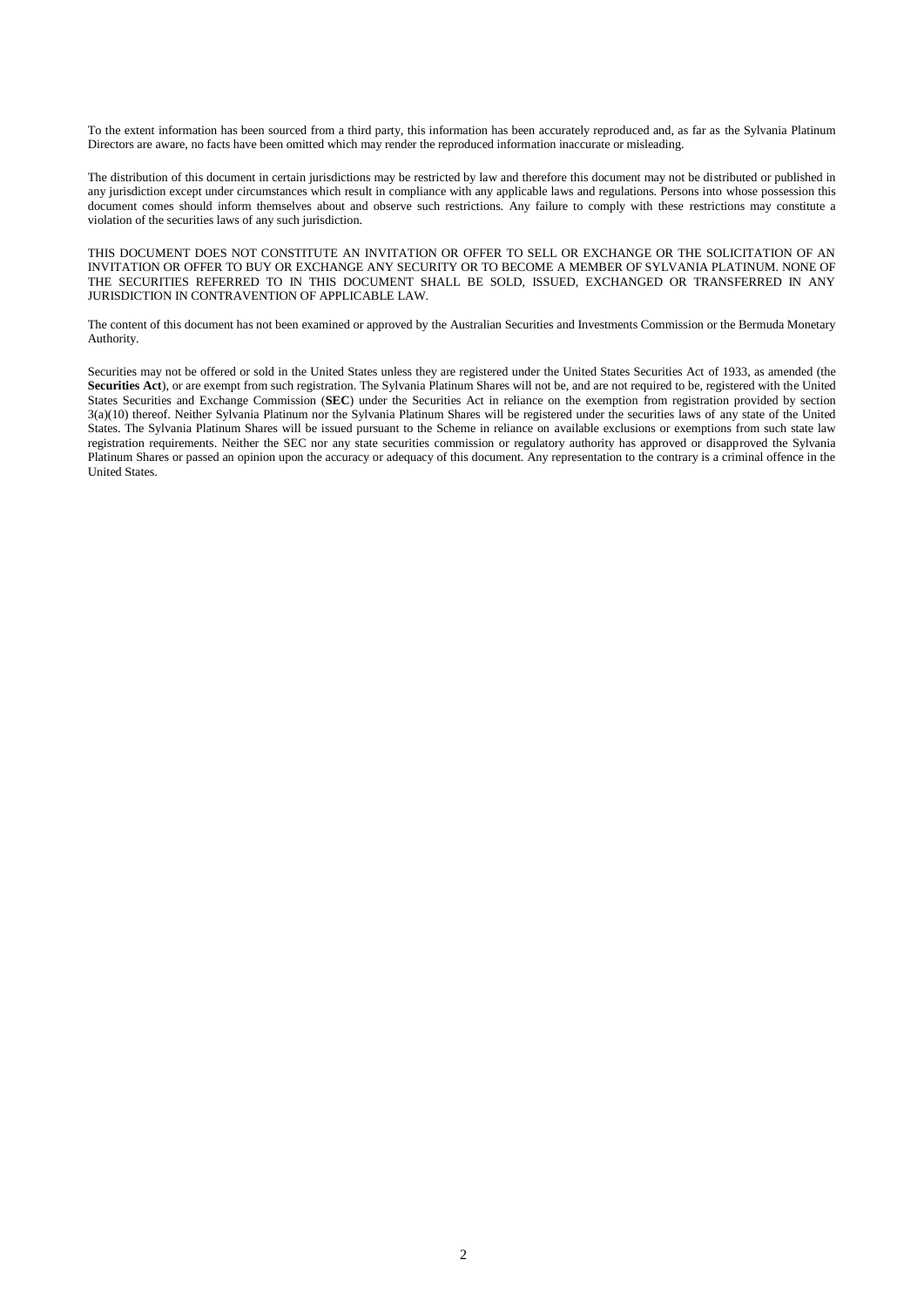# **TABLE OF CONTENTS**

# Page

| Part I |                  |  |  |  |  |
|--------|------------------|--|--|--|--|
|        | 1.               |  |  |  |  |
|        | 2.               |  |  |  |  |
|        | 3.               |  |  |  |  |
|        | $\overline{4}$ . |  |  |  |  |
|        | 5 <sub>1</sub>   |  |  |  |  |
|        | 6.               |  |  |  |  |
|        | 7.               |  |  |  |  |
|        | 8.               |  |  |  |  |
|        | 9.               |  |  |  |  |
|        | 10.              |  |  |  |  |
|        | 11.              |  |  |  |  |
|        | 12.              |  |  |  |  |
|        | 13.              |  |  |  |  |
|        |                  |  |  |  |  |
|        |                  |  |  |  |  |
|        |                  |  |  |  |  |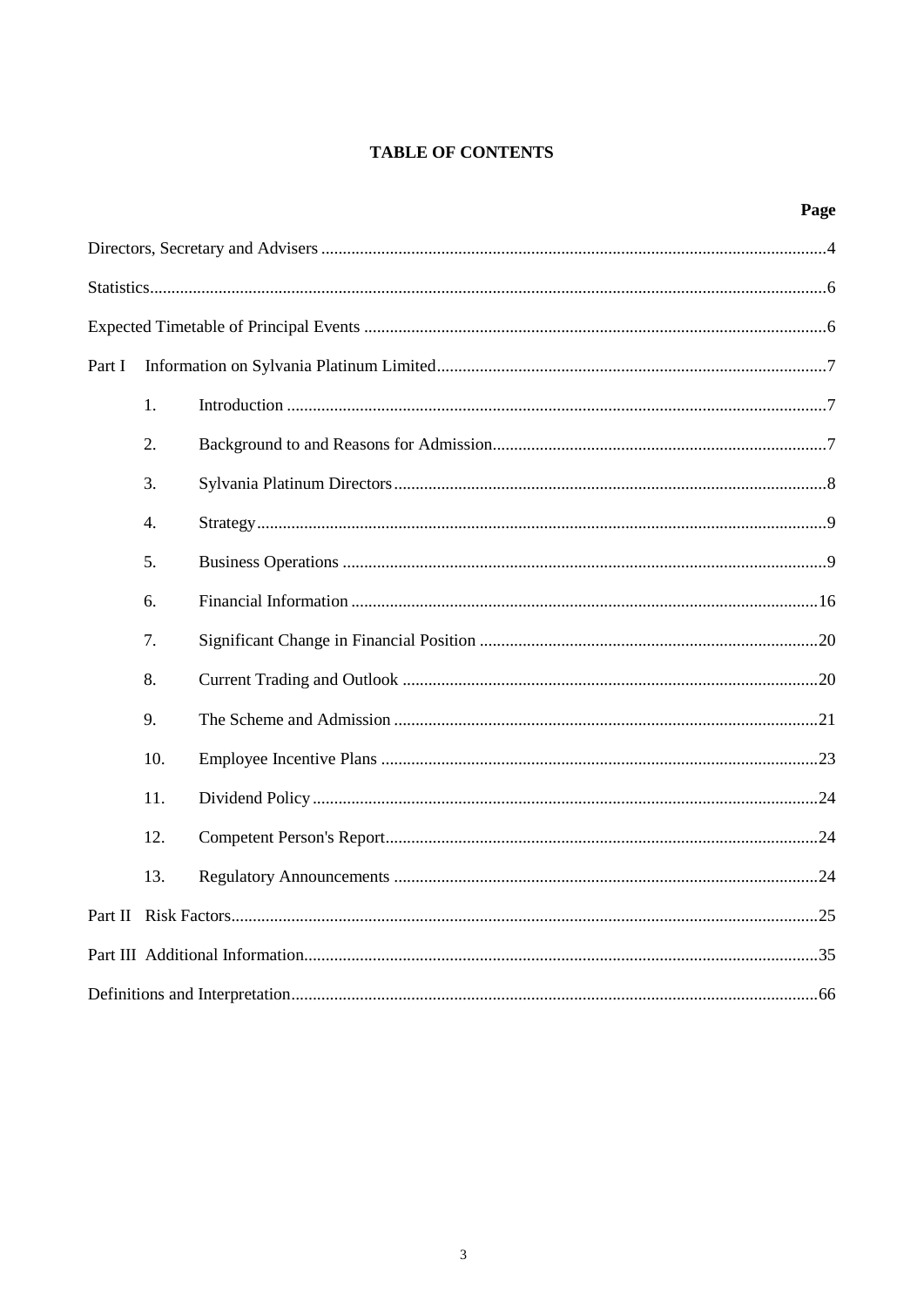# **DIRECTORS, SECRETARY AND ADVISERS**

| Directors                            | <b>Richard David Rossiter</b><br>Terrence Michael McConnachie<br>Louis Michael Carroll<br><b>Grant Michael Button</b>           | Non-executive Chairman<br>Chief Executive Officer<br><b>Finance Director</b><br><b>Executive Director</b> |  |
|--------------------------------------|---------------------------------------------------------------------------------------------------------------------------------|-----------------------------------------------------------------------------------------------------------|--|
| <b>Company Secretary</b>             | <b>Codan Services Limited</b>                                                                                                   |                                                                                                           |  |
| <b>Assistant Company Secretaries</b> | Louis Michael Carroll<br><b>Grant Michael Button</b>                                                                            |                                                                                                           |  |
| <b>Registered Address</b>            | c/o Codan Services Limited,<br>Clarendon House,<br>2 Church Street,<br>Hamilton HM11,<br>Bermuda                                |                                                                                                           |  |
| Website                              | www.sylvaniaresources.com (until the Implementation Date) and<br>www.sylvaniaplatinum.com (after the Implementation Date)       |                                                                                                           |  |
| Nominated adviser and broker         | <b>Ambrian Partners Limited</b><br>Old Change House,<br>128 Queen Victoria Street,<br>London EC4V 4BJ,<br><b>United Kingdom</b> |                                                                                                           |  |
| Legal adviser as to Australian law   | Allen & Overy<br>Level 27 Exchange Plaza,<br>2 The Esplanade,<br>Perth, Western Australia 6000,<br>Australia                    |                                                                                                           |  |
| Legal adviser as to English law      | Allen & Overy LLP,<br>One Bishops Square,<br>London E1 6AD,<br>United Kingdom                                                   |                                                                                                           |  |
| Legal adviser as to Bermudian law    | Convers Dill & Pearman Limited<br>Clarendon House,<br>2 Church Street,<br>Hamilton HM CX,<br>Bermuda                            |                                                                                                           |  |
| <b>Competent Person</b>              | Venmyn Rand<br>First Floor, Block G, Rochester Place,<br>173 Rivonia Road,<br>Sandton 2146,<br>South Africa                     |                                                                                                           |  |
| <b>Independent Expert</b>            | Deloitte Corporate Finance Pty Limited<br>Level 14, Woodside Plaza,<br>240 St Georges Terrace,                                  |                                                                                                           |  |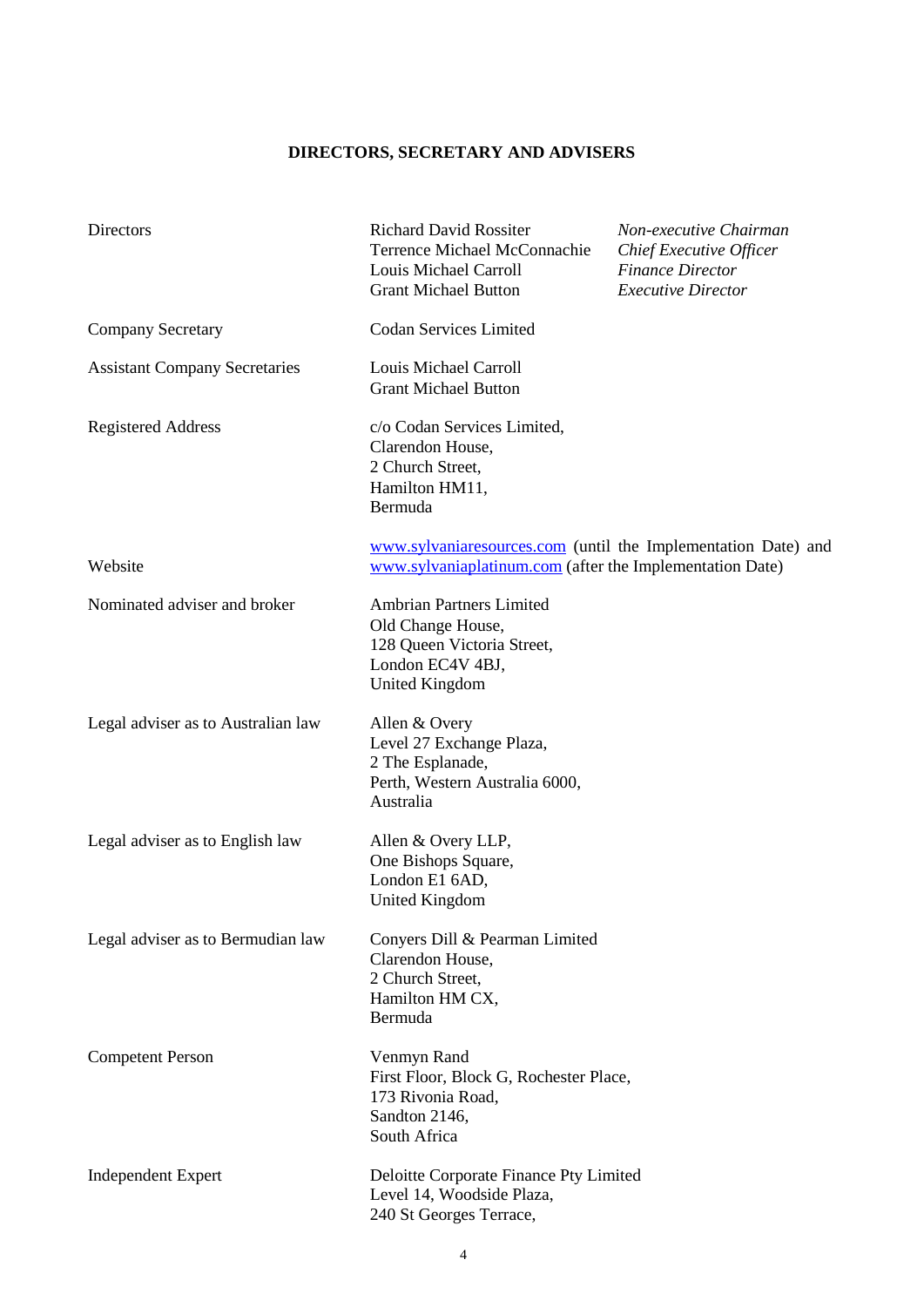|                                                                                                                                 | Perth, Western Australia 6000,<br>Australia                                                                                                              |
|---------------------------------------------------------------------------------------------------------------------------------|----------------------------------------------------------------------------------------------------------------------------------------------------------|
| Australian and UK tax adviser (for the<br>purposes of the taxation comments in<br>paragraph 15 of Part III of this<br>Appendix) | Deloitte Touche Tohmatsu Ltd<br>Level 14, Woodside Plaza<br>240 St Georges Terrace<br>Perth, Western Australia 6000,<br>Australia                        |
| Australian Registrar                                                                                                            | Computershare Investor Services Pty Limited<br>Reserve Bank Building,<br>Level 2, 45 St George's Terrace,<br>Perth, Western Australia 6000,<br>Australia |
| United Kingdom Depositary                                                                                                       | Computershare Investor Services PLC<br>The Pavilions,<br>Bridgwater Road,<br>Bristol BS99 6ZZ,<br>United Kingdom                                         |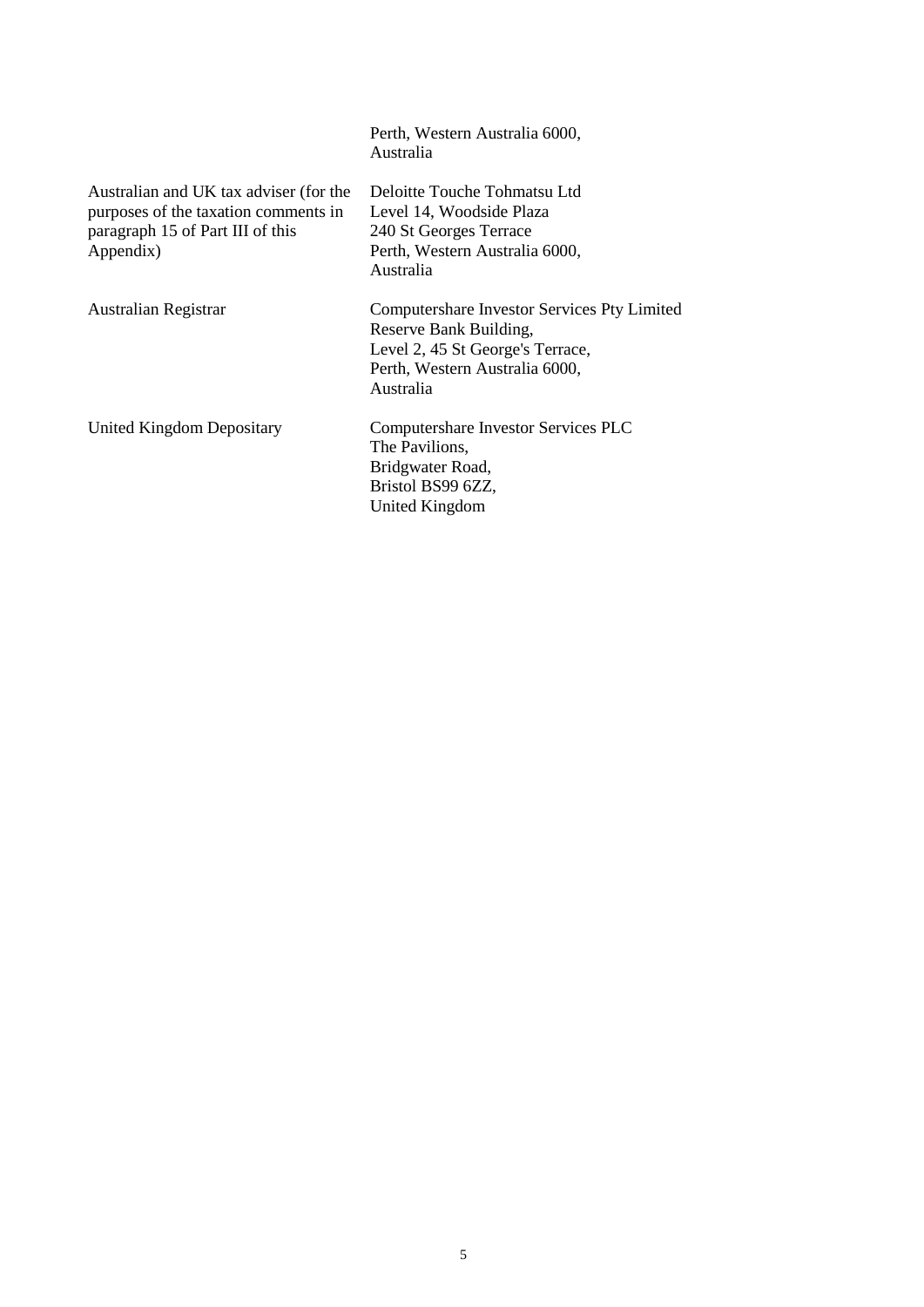# **STATISTICS**

| Expected number of Sylvania Platinum Shares in issue at Admission | 301.961.805  |
|-------------------------------------------------------------------|--------------|
| AIM Symbol                                                        | SLP          |
| ISIN No. for the Sylvania Platinum Shares                         | BMG864081044 |

#### **EXPECTED TIMETABLE OF PRINCIPAL EVENTS**

| Time and date of the Scheme Meeting                                                                                                                                     | 11.00 am (WST) on 2 March 2011 |
|-------------------------------------------------------------------------------------------------------------------------------------------------------------------------|--------------------------------|
| If the resolution considered at the Scheme Meeting is approved:                                                                                                         |                                |
| Court hearing for approval of the Scheme                                                                                                                                | 8 March 2011                   |
| <b>Effective Date</b>                                                                                                                                                   | 9 March 2011                   |
| Last day of trading on ASX and cancellation of trading on AIM<br>of Sylvania Resources Shares                                                                           | 9 March 2011                   |
| Commencement of trading of Sylvania Platinum Shares on ASX<br>on a deferred settlement basis                                                                            | 10 March 2011                  |
| Implementation Date – issue of Sylvania Platinum Shares and<br>Sylvania Platinum DIs under the Scheme and transfer of<br>Sylvania Resources Shares to Sylvania Platinum | 17 March 2011                  |
| Despatch of holding statements for Sylvania Platinum Shares<br>issued under the Scheme                                                                                  | 23 March 2011                  |
| Last day of deferred settlement trading of Sylvania Platinum<br>Shares on ASX                                                                                           | 23 March 2011                  |
| Sylvania Platinum Shares begin trading on ASX on a normal<br>settlement basis                                                                                           | 24 March 2011                  |
| Admission and dealings in Sylvania Platinum Shares commence<br>on AIM                                                                                                   | 24 March 2011                  |

<span id="page-5-0"></span>This timetable is indicative only. The actual timetable will depend upon the time at which the conditions precedent to the Scheme, including conditions relating to receipt of regulatory approvals, are satisfied or, if applicable, waived. Those conditions are summarised in paragraph [13.1](#page-47-0) of [Part III](#page-33-0) of this Appendix. Sylvania Resources has the right to vary the timetable set out above subject to the approval of such variation by the Court and ASX where required. Any variation to the timetable set out above will be announced to AIM through RNS (the regulatory information service provider used by Sylvania Resources) and published on Sylvania Resources' website ([www.sylvaniaresources.com](http://www.sylvaniaresources.com/)).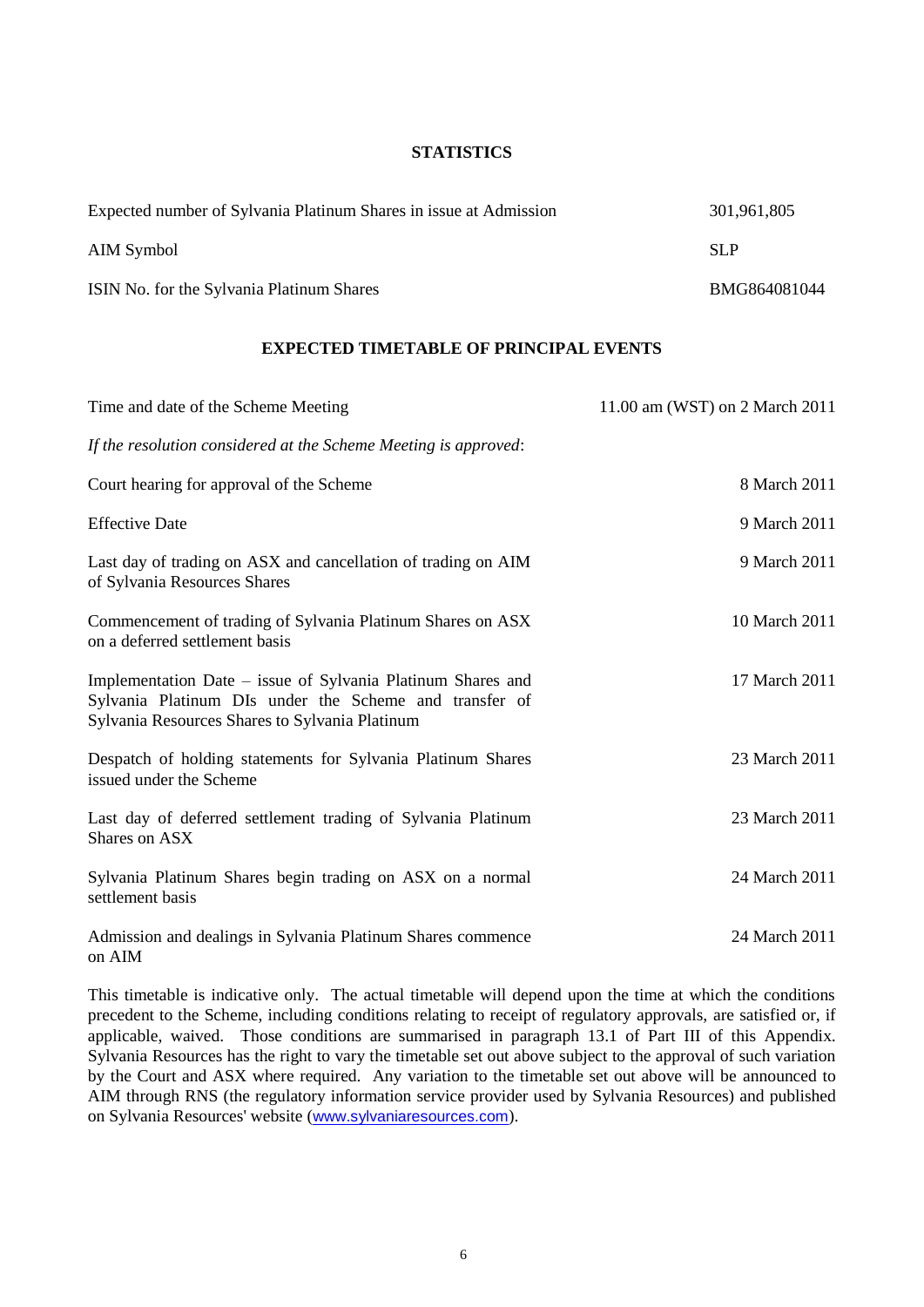# **PART I**

# **INFORMATION ON SYLVANIA PLATINUM LIMITED**

# **1. Introduction**

Sylvania Platinum was incorporated under the Bermuda Companies Act on 24 August 2010. Under the Scheme it is proposed that Sylvania Platinum will become the new holding company of Sylvania Resources, an Australian incorporated company whose shares were admitted to the official list of ASX on 9 February 2001 and admitted to trading on AIM on 21 July 2006. Sylvania Resources is a PGM producer with tailings retreatment operations and shallow mining exploration interests located in South Africa's PGM-rich Bushveld Igneous Complex.

# **2. Background to and Reasons for Admission**

On 26 November 2010, Sylvania Resources announced a proposed redomicile of Sylvania Resources under which all existing shares in Sylvania Resources will be exchanged for shares in Sylvania Platinum, a company incorporated in Bermuda. Sylvania Resources has now entered into the Implementation Agreement which sets out certain arrangements agreed between Sylvania Resources and Sylvania Platinum in relation to the Redomicile Proposal. The reasons for the redomicile are more particularly set out in section 2 (Recommendation of the Sylvania Resources Directors and other matters relevant to your vote) of the Scheme Booklet.

The Redomicile Proposal is proposed to be implemented by way of a scheme of arrangement. A scheme of arrangement is an arrangement between a company and its shareholders which is voted on by those shareholders. If the required majority of shareholders vote in favour of the scheme and if it is then approved by the Court then the scheme is binding on the company and all of its shareholders.

If the Redomicile Proposal is approved by shareholders and the Court, then:

- Sylvania Platinum will issue Sylvania Platinum Shares to Sylvania Resources' shareholders (other than Ineligible Foreign Holders) in exchange for their Sylvania Resources Shares and Sylvania Platinum DIs to holders of Sylvania Resources DIs (other than Ineligible Foreign Holders) in exchange for their Sylvania Resources DIs and Sylvania Resources will become a wholly-owned subsidiary of Sylvania Platinum;
- Sylvania Resources shareholders and holders of Sylvania Resources DIs will receive Sylvania Platinum Shares or Sylvania Platinum DIs in exchange for their Sylvania Resources Shares and Sylvania Resources DIs (except in the case of Ineligible Foreign Holders, who will receive their consideration in cash) as further described in paragraph [9.1](#page-20-0) of [Part I;](#page-5-0) and
- Sylvania Platinum will be listed on ASX and AIM, and Sylvania Resources will be delisted from ASX and AIM so that effectively Sylvania Platinum will replace Sylvania Resources as the listed entity.

If the Redomicile Proposal is not approved by the required majority of shareholders or is not approved by the Court, the Redomicile Proposal will not proceed, Sylvania Resources shareholders will continue to hold Sylvania Resources Shares, holders of Sylvania Resources DIs will continue to hold Sylvania Resources DIs and Sylvania Resources will continue to operate as a separate company listed on ASX and AIM.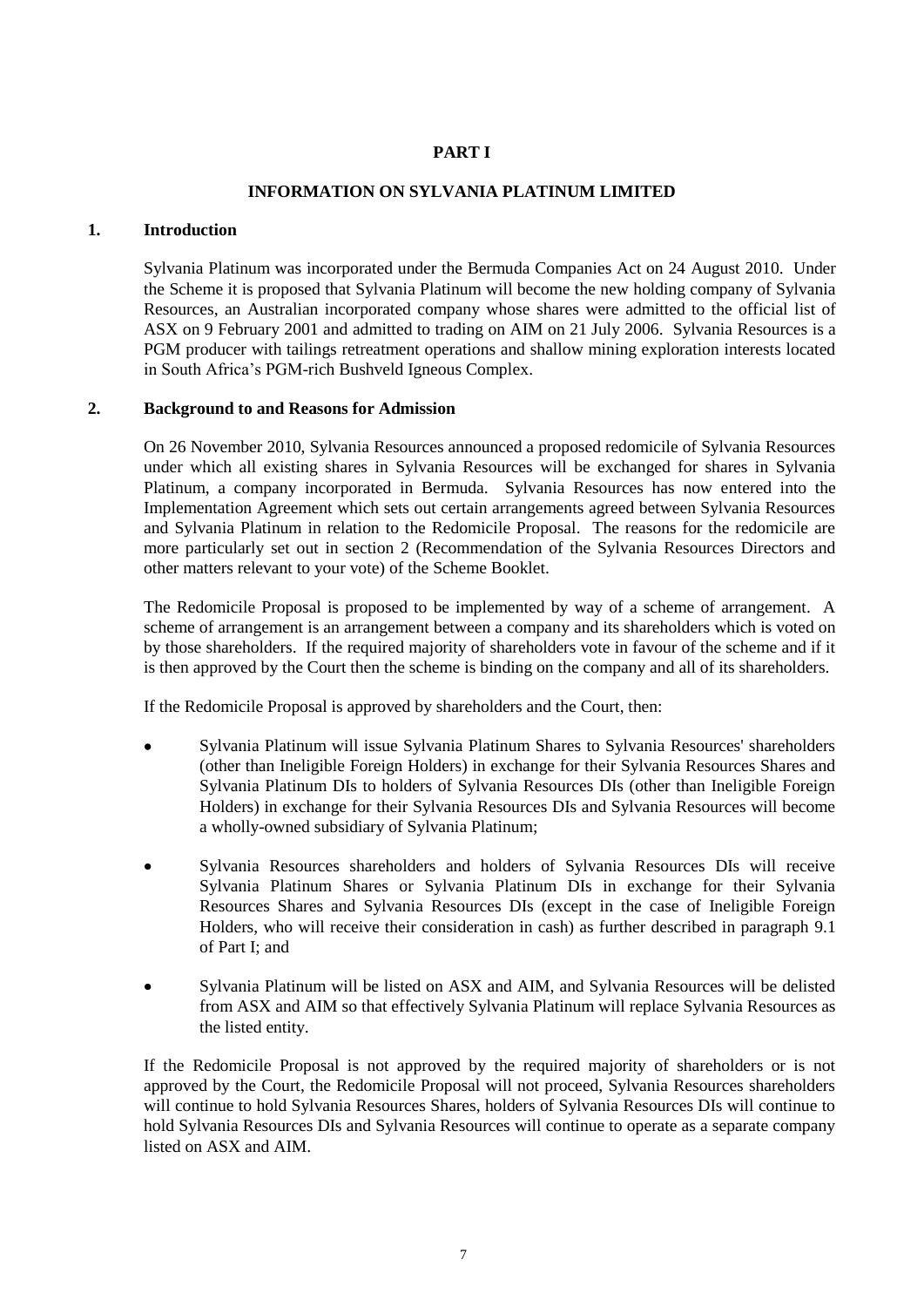Following implementation of the Scheme, Sylvania Platinum will be the holding company of the Sylvania Resources Group, and the Sylvania Resources Group's principal activities will continue to be PGM production from tailings retreatment and near surface PGM exploration.

# <span id="page-7-0"></span>**3. Sylvania Platinum Directors**

If the Redomicile Proposal is implemented, it is envisaged that the Australian resident directors of Sylvania Platinum (namely Mr Rossiter and Mr Button) will resign as directors of Sylvania Platinum if AAC exercises its right to nominate two directors to be appointed to the board of Sylvania Platinum subject to the qualifications and experience of any such nominees, or if other suitable replacements have been found. It is also envisaged that Mr Carroll may resign as a director of each of Sylvania Platinum and Sylvania Resources (subject to Sylvania Platinum having a replacement director with appropriate financial expertise), but will, together with Mr Button, continue to act as assistant secretary of Sylvania Platinum. Mr Button will remain as a director of Sylvania Resources and has agreed to provide services to the Sylvania Platinum Group in relation to Australian compliance and regulatory issues. The timing of any changes to the Sylvania Platinum board will be dependent upon if and when AAC nominates any directors to the Sylvania Platinum board, on the qualifications and experience of any such nominees, if and when any other potential replacements are identified and on confirmation of suitability of any potential replacements from Ambrian. As at the date of this Appendix, AAC has advised Sylvania Resources and Sylvania Platinum that it has no current intention to exercise its right to nominate for appointment any directors to the board of Sylvania Resources or Sylvania Platinum and, in any event, will not exercise that right until completion of the Redomicile Proposal other than with the prior written agreement of Sylvania Platinum (which must not be unreasonably withheld or delayed). In addition, Sylvania Platinum will only commence identifying and considering suitable replacement directors after completion of the Redomicile Proposal.

Details of the current Sylvania Platinum Directors, who are the same as the current Sylvania Resources Directors, are as follows:

# *Terence Michael McConnachie (aged 55) – Chief Executive Officer*

Mr McConnachie has over 25 years of experience in mining, benefication of ferroalloys and precious metals. He was the founder of Merafe Resources Limited (formerly South African Chrome & Alloys Limited), a successful chrome mining company, black empowered and listed on the Johannesburg Stock Exchange. He is well known for identifying mining opportunities and has started many new green-field operations in gold, manganese, aluminium, graphite and tantalite. He has been CEO of a number of mining services and smelting companies in South Africa. Mr McConnachie is a member of the Board's remuneration committee.

#### *Richard David Rossiter, BSc (Hons) MSc (aged 55) – Non-Executive Chairman*

Mr Rossiter was appointed in August 2007 and acts as non-executive Chairman. He leads the Board in implementing its strategy of becoming a significant platinum group metal producer. He began his career as a geologist with General Mining Union Corporation in South Africa. He subsequently qualified in mine management and held various production management and business development roles. He later joined the financial sector as a mining analyst and then moved to Australia where he later was responsible for corporate advisory, mergers and acquisitions and divestments. Mr Rossiter is a member of the Board's remuneration and audit committees.

# *Louis Michael Carroll, B Com, MAP, H. Dip. Corporate Law, H. Dip. Property Management, Dip Business Management (aged 65) – Finance Director and Assistant Company Secretary*

Mr Carroll was appointed in August 2007 and acts as Finance Director having worked for Sylvania Resources previously in its South African operations, principally in developing and structuring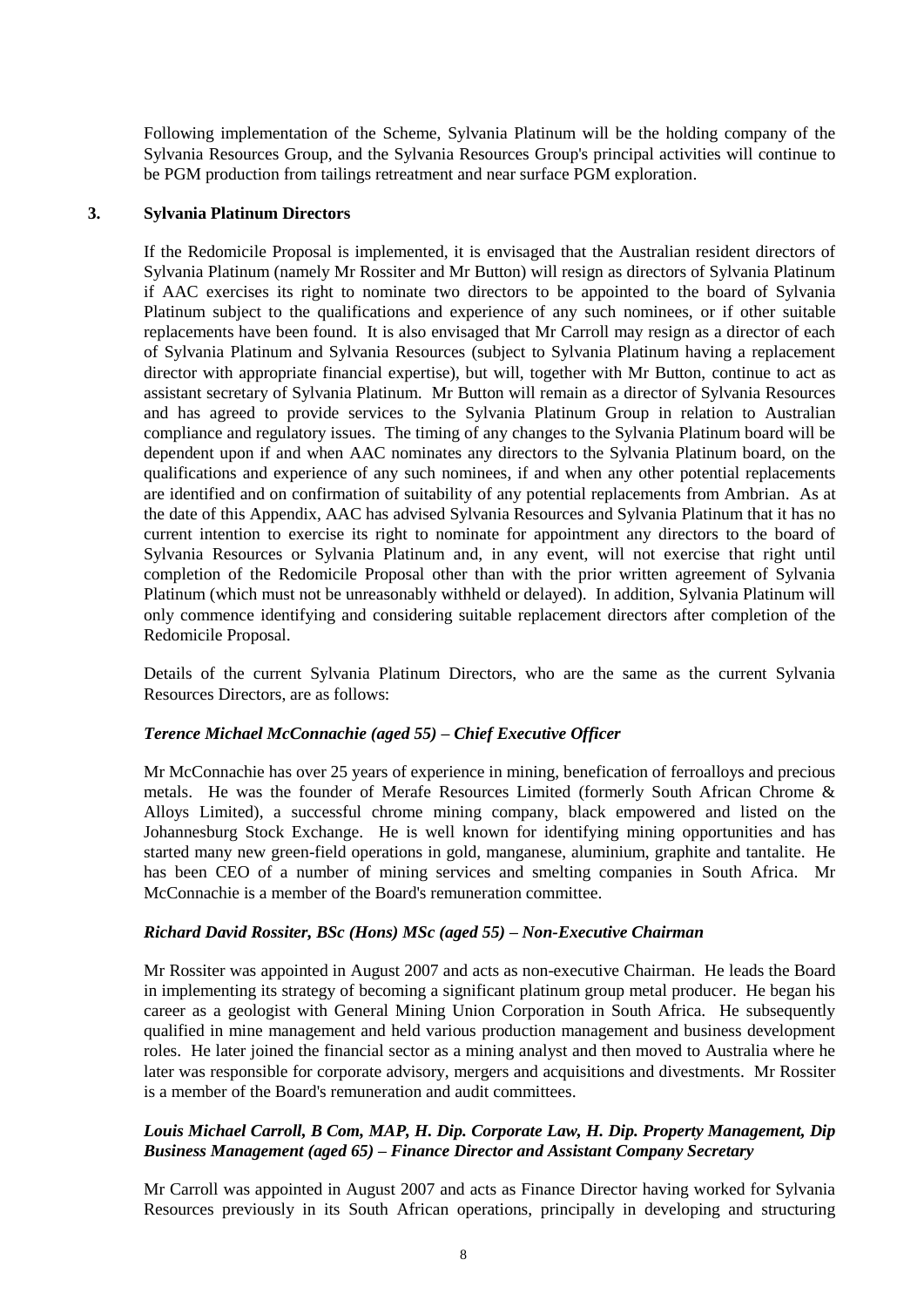financial reporting and systems. He has over 40 years experience in the resources industry and has served as executive and non-executive director on a number of private and publicly listed companies. He also served as COO of a listed oil and gas company. Mr Carroll is a member of the Board's remuneration and audit committees.

# <span id="page-8-0"></span>*Grant Michael Button, CPA (aged 48) – Executive Director and Assistant Company Secretary*

Mr Button was a director and company secretary of Sylvania Resources for 4 years until June 2007. He rejoined Sylvania Resources as company secretary in January 2009 and was appointed to the Board in May 2009. Mr Button is a qualified accountant with 19 years experience at a senior management level in the resources industry. He has acted as an executive director, managing director, finance director, chief financial officer and company secretary for a range of publicly listed companies. Mr Button is a member of the Board's remuneration and audit committees.

# **4. Strategy**

Except as described elsewhere in this Appendix (in particular paragraphs [3](#page-7-0) and [9](#page-20-1) of this [Part I\)](#page-5-0), implementation of the Scheme will have no effect on the business, assets or operations of Sylvania Resources, and Sylvania Platinum:

- intends to continue the business of Sylvania Resources as currently conducted;  $\bullet$
- does not intend to make any major changes to the business of Sylvania Resources or redeploy any fixed assets of Sylvania Resources; and
- does not intend to change or affect the future employment of the present employees of Sylvania Resources.

Sylvania Resources' strategy is to build cash generative businesses that can fund future growth in the PGM sector. Core strategic drivers are:

- operational excellence;
- tailings growth;
- near surface exploration and mining;
- vertical integration to provide Sylvania Resources with downstream processing access; and
- mergers and acquisitions.

Sylvania Resources continues to expand its existing chrome tailings retreatment business, with five plants now successfully commissioned and another facility in a planning phase.

In relation to exploration and project development, Sylvania Resources continues to progress its near surface PGM projects in the northern limb of the Bushveld Igneous Complex and its development of a PGM mine at the Everest North project.

# <span id="page-8-1"></span>**5. Business Operations**

Sylvania Resources' operations are split into two core business units, being:

PGM production from tailings retreatment operations (**PGM Production Business Unit**); and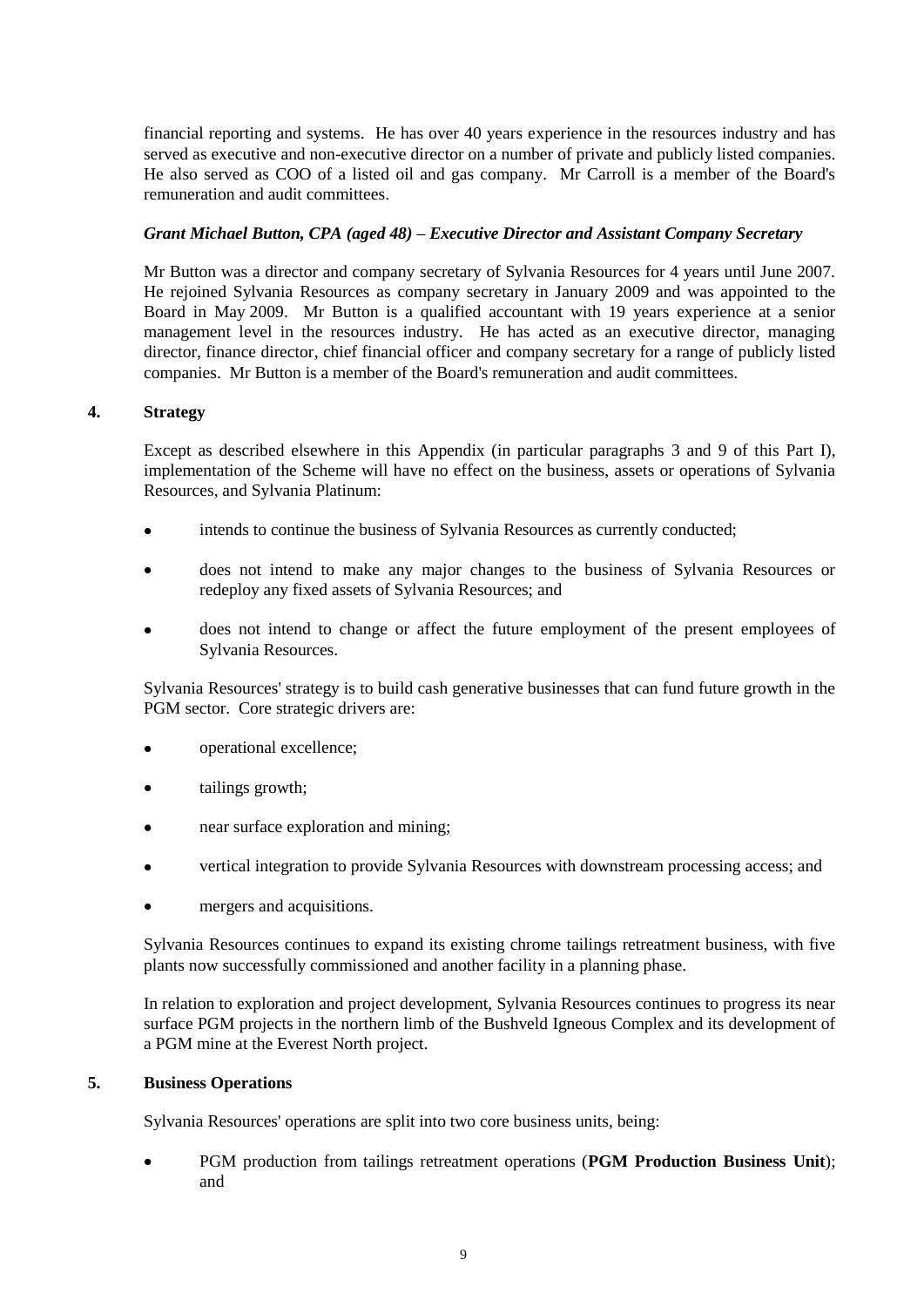### near surface PGM exploration (**Near Surface Exploration Business Unit**).

A summary of the Sylvania Resources Group's operations is as follows:



The PGM Production Business Unit focuses on strategic relationships and agreements with other mining companies. Sylvania Resources has constructed and is operating five processing facilities that re-treat chrome tailings from existing third party mining operations. This retreatment process is a low cost, high margin business designed specifically to extract PGMs.

The Near Surface Exploration Business Unit is focused on the discovery and development of PGMs that are capable of a low cost mining operation. Sylvania Resources is currently completing feasibility of the Volspruit project, exploration of the Northern Platreef projects and the planning for the Everest North project.

As announced on 4 February 2010, Sylvania Resources and Jubilee Platinum Plc (**Jubilee**) entered into a framework agreement (the **Jubilee Framework Agreement**) pursuant to which the parties agreed to start a joint venture company to undertake smelting and refining activities using Jubilee's "ConRoast" technology. On 26 November 2010, Sylvania Resources and Jubilee announced that they had entered into the "Volspruit Smelting and Refining Agreement" (the **Volspruit Smelting and Refining Agreement**) to expand on the framework agreement by progressing a study into the design and construction of a smelter and refinery complex allocated to processing concentrate from the proposed Volspruit mine that is currently being developed by Sylvania Resources. For further details of the Volspruit project, please see paragraph [5.2](#page-14-0)  [below.](#page-14-0)

In addition, if Sylvania Resources and Jubilee are satisfied with the outcome of a scoping study that is proposed to be completed by 28 February 2011, the parties have agreed to incorporate a second company (the **Tailings Processing Company**) to undertake the processing of future platinum tailings opportunities. Sylvania Resources' PGM Production Business Unit and Near Surface Exploration Business Unit will not form part of the Tailings Processing Company arrangement.

# <span id="page-9-0"></span>**5.1 PGM Production Business Unit**

Sylvania Resources' PGM production currently comes from (i) the Sylvania Resources dump operations (being the retreatment of chrome tailings at the operation owned by Samancor Chrome Limited (**Samancor Chrome**)) and (ii) the Chrome Tailings Retreatment Plant managed by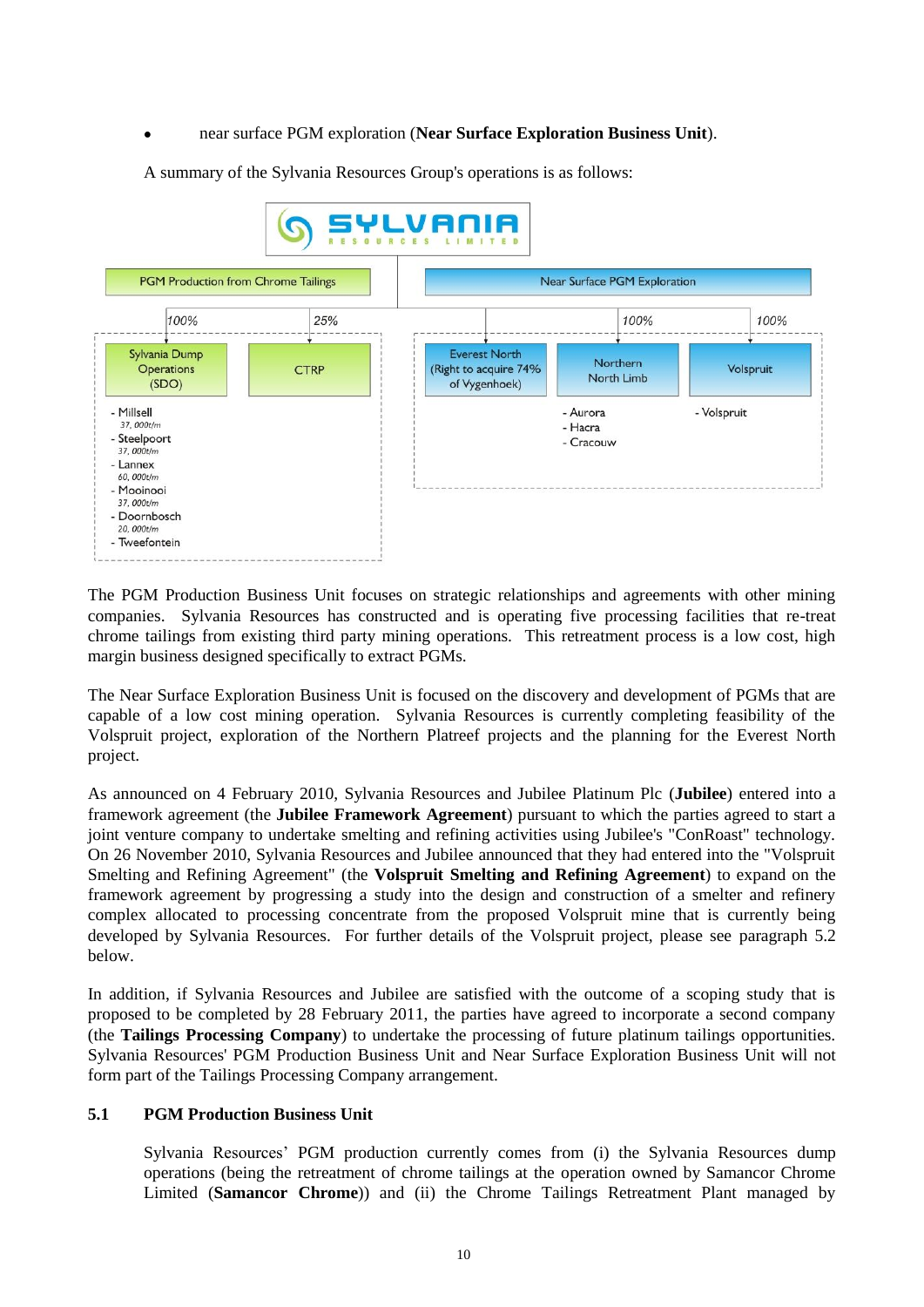Aquarius Platinum South Africa (Pty) Limited (**AQPSA**). These operations are described in more detail below:

<span id="page-10-0"></span>(i) Sylvania Resources dump operations

#### *Ownership*

The Sylvania Resources dump operations are operated by Sylvania Metals (Pty) Limited (**Sylvania Metals**). As announced on 29 September 2010, Sylvania Resources entered into a share exchange agreement (the **Share Exchange Agreement**) with Africa Asia Capital Limited (**AAC**) in relation to the rationalization of the shareholdings of Sylvania Metals. Pursuant to the terms of the Share Exchange Agreement, and following Sylvania Resources shareholder approval on 23 November 2010, Sylvania Resources now owns 100% of Sylvania Metals*.* As at the date of this Appendix, AAC (through its nominee Rene Nominees (IOM) Limited) held 58,882,551 Sylvania Resources DIs issued pursuant to the Share Exchange Agreement.

In accordance with the terms of the Share Exchange Agreement, AAC has undertaken, subject to certain exceptions, not to sell 51,170,663 Sylvania Resources Shares (being all of the Sylvania Resources Shares issued to it under the Share Exchange Agreement other than the 7,711,888 Sylvania Resources Shares issued on 29 September 2010) for a period of 12 months after the date of issue of those Sylvania Resources Shares, being 1 December 2010, without the prior written consent of Sylvania Resources (which must not be unreasonably withheld or delayed). AAC has subsequently acknowledged and agreed that, upon implementation of the Scheme and subject to the same exceptions that apply to the Sylvania Resources Shares under the Share Exchange Agreement, it will not sell 51,170,663 of its Sylvania Platinum Shares before 1 December 2011, without the prior written consent of Sylvania Platinum (which must not be unreasonably withheld or delayed).

As referred to in paragraph [3](#page-7-0) of this [Part I,](#page-5-0) the Share Exchange Agreement also gives AAC the right to nominate up to two individuals for appointment to the boards of each of Sylvania Resources and Sylvania Metals. In accordance with the ASX Listing Rules and Sylvania Resources' constitution, those directors appointed to the board of Sylvania Resources will be subject to the same retirement and re-election process as the existing directors. Subsequent to the announcement of the Redomicile Proposal, Sylvania Platinum has agreed that AAC has the right to nominate for appointment up to two directors to fill casual vacancies on the board of Sylvania Platinum.

#### *Operations*

On 31 March 2006, Sylvania Resources entered into a services and supply agreement with Samancor Chrome Limited (Registration No: 1926/008883/06) (**Samancor Chrome**), a company incorporated in South Africa, pursuant to which Sylvania Resources agrees to provide various services to Samancor Chrome in relation to Samancor Chrome's mining operations including, but not limited to, mining sites in and around Steelpoort and Mooinooi. This agreement, as amended by the parties on 9 January 2007, 13 February 2008 and 22 September 2010, (the **Samancor Service and Supply Agreement**) contains the material terms and conditions set out below. Sylvania Resources' rights under the Samancor Service and Supply Agreement have subsequently been assigned to Sylvania Metals.

(**Services**): Samancor Chrome has appointed Sylvania Metals exclusively to collect and process all by-product from historical tailing dams and material generated by certain specified mining operations and extract chrome ore from that material for sale to Samancor Chrome in accordance with the Samancor Service and Supply Agreement. Samancor Chrome is required to purchase the minimum tonnage of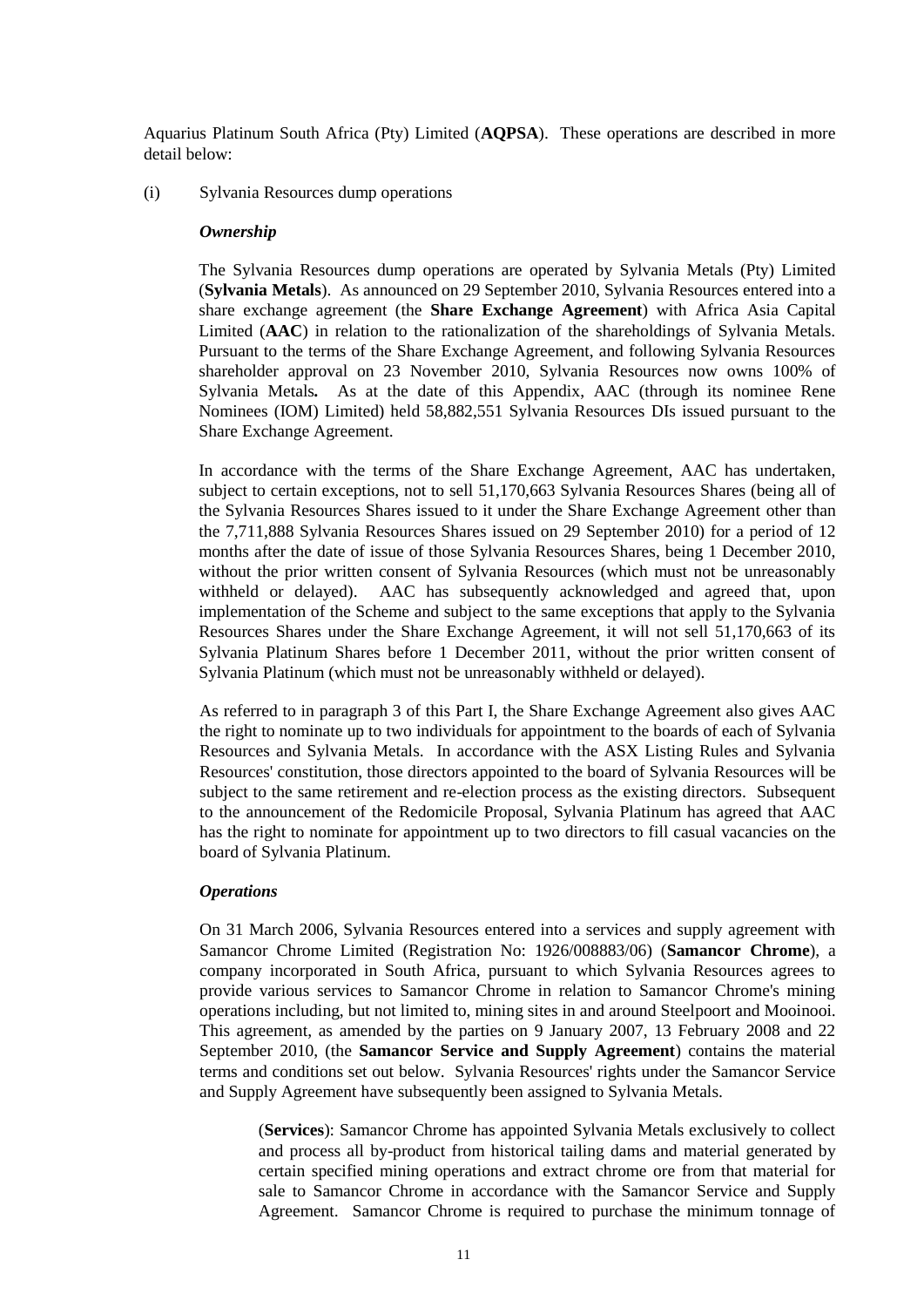12,000 tonnes of chrome ore per calendar month for the duration of the Samancor Service and Supply Agreement. Sylvania Metals is required to rehabilitate the sites upon which it provides such services and dispose of any waste materials generated through the provision of the services.

(**PGM Rights**): Sylvania Metals has the right to extract PGMs from materials that have been processed by Sylvania Metals in accordance with the Samancor Service and Supply Agreement and to sell those PGMs to any third parties.

(**Term**): The Samancor Service and Supply Agreement terminates on the latest of:

- (i) the application of services to all the base materials contained in the tailings dams and materials generated from Samancor Chrome's specified mining activities;
- (ii) five years from the effective date of the Samancor Service and Supply Agreement; or
- (iii) such time as the Samancor Service and Supply Agreement is terminated in accordance with its terms.

(**Termination**): Either party may terminate the Samancor Service and Supply Agreement upon 120 days' notice where the other party has defaulted under the Samancor Service and Supply Agreement as a result of a material breach which remains unremedied during the notice period.

Samancor Chrome shall have the right to terminate the portion of the Samancor Service and Supply Agreement as it relates to services to be provided by Sylvania Metals if any of the following events of default occurs and remains unremedied for 120 days after Samancor Chrome provides written notice to Sylvania Metals of such event of default:

- (i) a judgement of any competent court being given against Sylvania Metals, where such judgement is not satisfied within 120 days;
- (ii) the major portion of the assets used by Sylvania Metals in providing the services under the Samancor Service and Supply Agreement being disposed of;
- (iii) the revocation of any of the permissions, permits, licences and rights required by Sylvania Metals to provide the services;
- (iv) Sylvania Metals (including its representatives, employees, agents or subcontractors) being involved in illegal actions or committing any crime whatsoever on or at the relevant mine sites in connection with the performance of the Samancor Service and Supply Agreement;
- (v) Sylvania Metals fails to use its best endeavours to produce, in any quarter during the term of the Samancor Service and Supply Agreement, an amount of chrome ore specified by Samancor Chrome in accordance with the Samancor Service and Supply Agreement;
- (vi) Sylvania Metals fails to produce the minimum tonnage of 12,000 tonnes of chrome ore per calendar month or fails to pay to Samancor Chrome the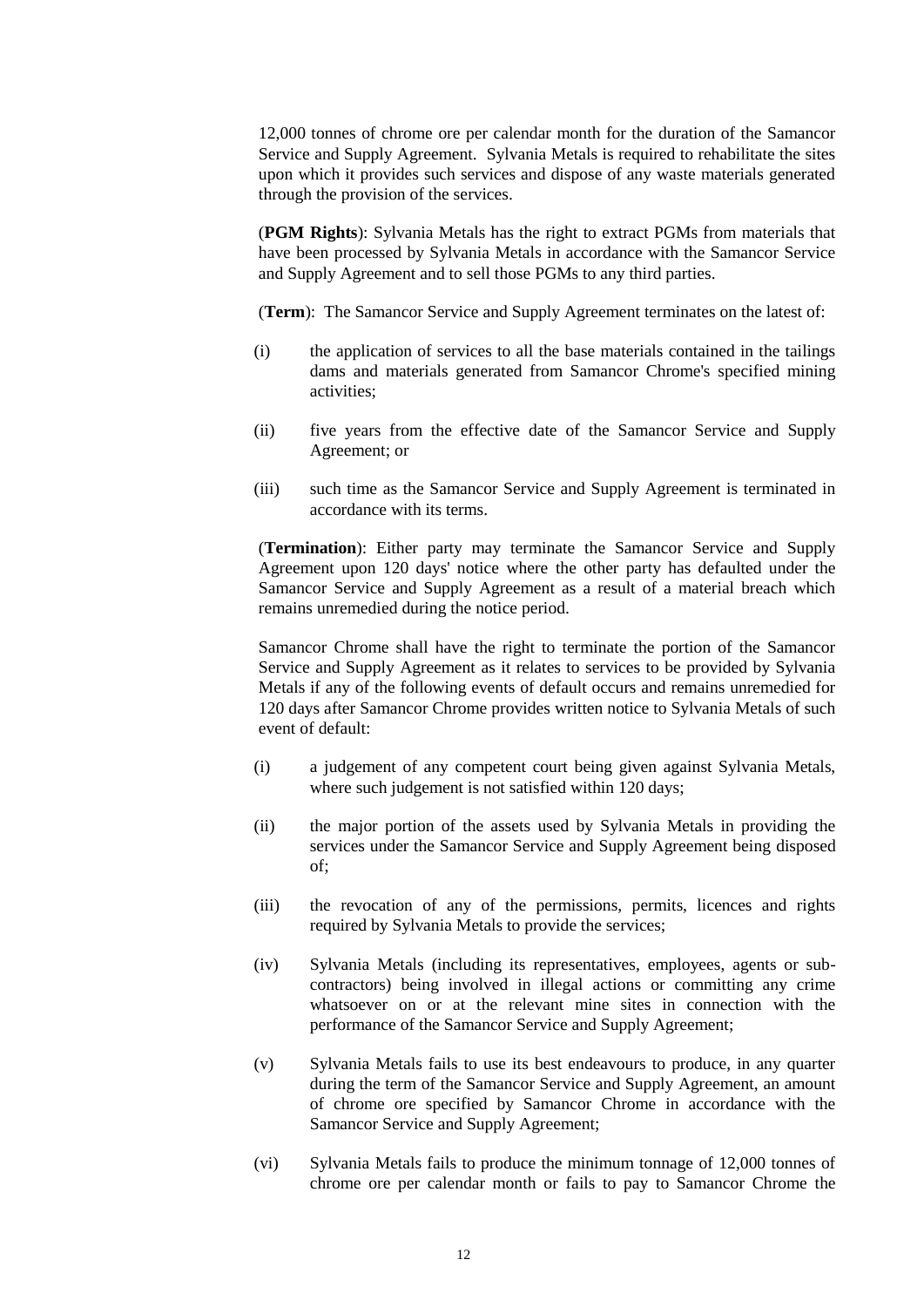relevant monetary penalty under the Samancor Service and Supply Agreement (as further described below); or

(vii) Sylvania Metals fails to make payment of any monies due and owing to Samancor Chrome.

In the event of Samancor Chrome exercising its right to terminate the portion of the Samancor Service and Supply Agreement as relates to the provision of services or terminating the Samancor Service and Supply Agreement for breach, Sylvania shall be entitled to continue extracting PGMs in accordance with the Samancor Service and Supply Agreement. However, Sylvania Metals shall pay Samancor Chrome 1% of the gross receipts derived from the sale of PGMs.

(**Warranties**): Sylvania Metals warrants that each plant (being all machinery and equipment installed and erected by Sylvania Metals at the relevant mine sites) is capable of processing at least 30,000 metric tonnes of base material per calendar month to be processed by Sylvania Metals in accordance with the Samancor Service and Supply Agreement.

(**Indemnities**): Sylvania Metals indemnifies Samancor Chrome, and its officers, employees, agents and sub-contractors for any loss or damage suffered by Sylvania Metals or Samancor Chrome or the officers, employees or agents of either party or any of their sub-contractors or any third party whatsoever, arising from any cause in connection with the Samancor Service and Supply Agreement.

(**Governing Law**): The Samancor Service and Supply Agreement is governed by the laws of South Africa.

Sylvania Metals currently has five fully operational plants pursuant to the Samancor Service and Supply Agreement, namely Millsell, Steelpoort, Lannex, Doornbosch and Mooinooi. Sylvania Metals has also committed to the construction of the Tweefontein plant. Further details of these plants are set out below.

Sylvania Metals has also secured a right to treat run of mine material from Samancor Chrome where supplied.

#### *Off-take agreements*

Sylvania Metals has an off-take agreement with Impala Refining Services Limited and with Rustenburg Platinum Mines Limited in respect of concentrate from its plants.

#### *Plants*

**Millsell** (operational from June 2007, capacity of chrome recovery plant: 37,000  $\bullet$  $t/m$ ).

The Millsell plant was successfully commissioned during June 2007, with the plant's first PGM concentrate being sold the following month. Since June 2007, the Millsell operation has demonstrated ongoing performance improvement with steady growth in plant availability and recoveries.

The chrome waste dumps are mined mechanically and by way of small scale hydro mining. Current risings from the Millsell mine are fed directly into Sylvania Metal's chrome plant.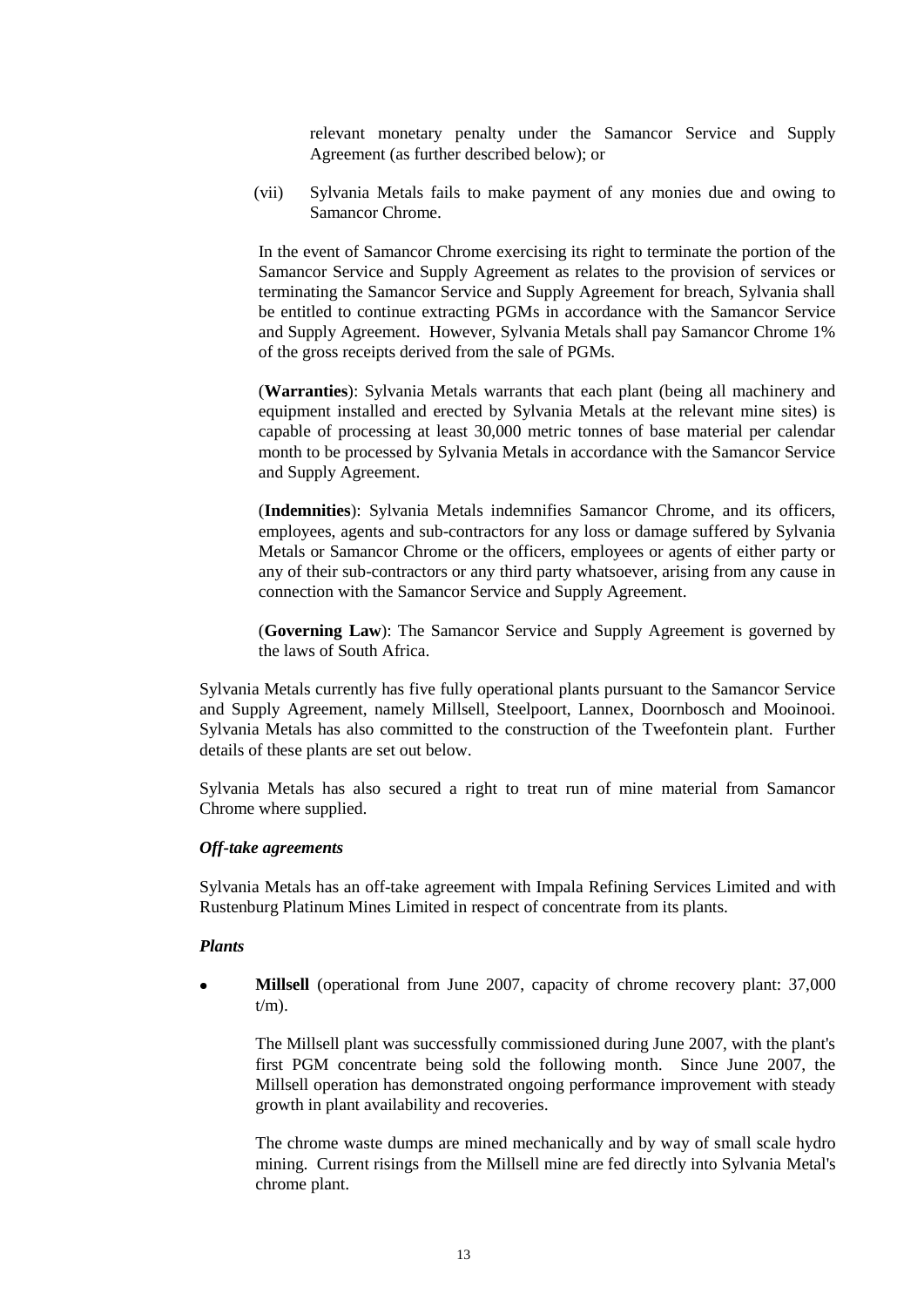Capital expenditure on Millsell to date has totalled R64 million (A\$9.4 million).

**Steelpoort** (operational from September 2007, capacity of chrome recovery plant:  $\bullet$ 37,000 t/m)

The Steelpoort plant was commissioned in September 2007 to re-treat tailings from the Steelpoort mine. As with Millsell, the waste dumps are mined using a combination of both mechanical and hydro methods, with current risings being fed directly into Sylvania Metals' chrome plant.

Capital expenditure on Steelpoort to date has totalled R68.2 million (A\$10 million).

**Lannex** (operational from June 2009, capacity of chrome recovery plant: 60,000  $\bullet$  $t/m$ )

As announced on 14 April 2010, the Lannex plant is currently operating at a reduced capacity due to constraints on the amount of tailings that can be deposited on the current temporary tailings dam. The new tailings dam is expected to be operational in June 2011 and Lannex will then ramp up to full capacity.

The total plant construction cost to date has totalled R155.5 million (A\$22.8 million).

**Doornbosch** (operational from August 2010, capacity of chrome recovery plant  $\bullet$ 37,000 t/m)

The Doornbosch plant completed commissioning in July 2010. Plant feed for Doornbosch is sourced from current risings and waste dumps from the Doornbosch mine. The waste dumps are mined using mainly mechanical methods.

Due to limitations of the Doornbosch mine, the chrome plant is yet to reach full capacity. With a revised platinum recovery strategy currently in operation at the plant (involving the increase of load circulation), recoveries from the plant have increased and the plant is operating as expected.

The total plant construction cost to date has totalled R90.3 million (A\$13.3 million).

**Mooinooi** (operational from March 2010, capacity of chrome recovery plant 37,000  $t/m$ )

The Mooinooi plant treats current risings and tailings dams from the Mooinooi, Elandsdrift and Buffelsfontein mines. The first PGM concentrate was produced in November 2009. In addition the plant incorporates a run of mine section which was commissioned in June 2010 to process MG2 ore from the Mooinooi mine.

The total plant construction cost to date has totalled R85.6 million (A\$12.6 million).

# **Tweefontein**

Planning of the equipment configurations and processing options for the Tweefontein plant are currently under way.

The exchange rate used in this paragraph [5.1\(i\)](#page-9-0) is A\$1:R6.805, as at 10 December 2010.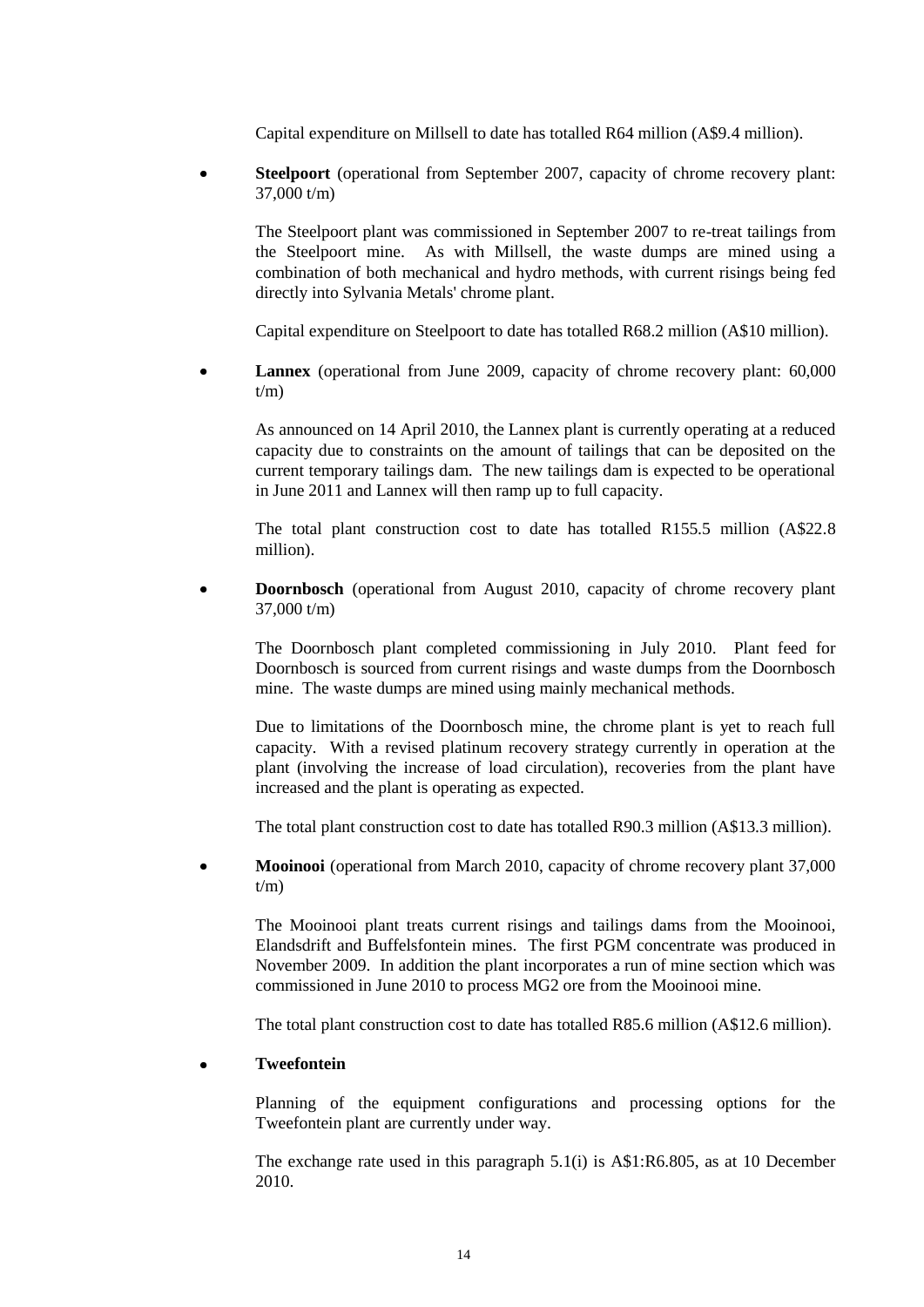# (ii) Chromite Tailings Retreatment Plant (**CTRP**)

Sylvania South Africa (Pty) Ltd (**Sylvania SA**), a wholly owned Subsidiary of Sylvania Resources, has a 25% unincorporated joint venture interest in the CTRP at Kroondal on the western limb of the Bushveld Igneous Complex. CTRP is managed by AQPSA and treats chrome tailings from Xstrata plc's operations to recover PGMs.

### <span id="page-14-0"></span>**5.2 Near Surface PGM Exploration Business Unit**

Sylvania Resources' near-surface mining exploration and development interests comprise the Everest North project (**Everest North**), the Volspruit project and the exploration of the Northern Platreef projects Aurora and Hacra. Further details of these projects are set out below.

#### **Everest North**

The Everest North development project is operated by Sylvania SA. It is located on the farm Vygenhoek in the Mpumulanga Province, which is on the eastern limb of the Bushveld Igneous Complex. Sylvania Resources has a 74% interest in the Everest North project.

On 24 May 2005, Sylvania SA entered into an agreement with AQPSA, pursuant to which Sylvania SA agreed to act as independent contractor to manage and carry out prospecting work at Everest North. Upon completion of the required exploration work, Sylvania SA submitted an application for the mining right for PGMs over Mineral Area 2 of the Vygenhoek 10TJ farm in the Lydenburg magisterial district. However, AQPSA disputed Sylvania SA's right to do so and the matter was referred to arbitration.

While an arbitration hearing date was initially set for July 2010, both parties agreed in June 2010 to explore the possibility of a commercial settlement. As a result, Sylvania SA and AQPSA are currently investigating the business model to develop the Everest North mine to the mutual advantage of both parties. Should an agreement not be reached between the parties, the matter will then be heard by an arbitrator on a date to be arranged.

# **Volspruit project**

Sylvania Resources' Volspruit project is located on the Volspruit and Zoetveld farms to the south of the town of Mokopane on the southern end of the northern limb of the Bushveld Igneous Complex. Sylvania Resources has a 75% interest in this project.

Sylvania Resources has completed an exploration programme which has defined two separate orebodies known as the northern and southern orebodies.

Sylvania Resources is currently undertaking a feasibility study to allow for the submission of a mining right application in the first quarter of 2011. It has also agreed to conduct a feasibility study into smelting and refining of concentrates from the Volspruit project.

# **Hacra project**

The Hacra project comprises prospecting rights over three farms on the northern limb of the Bushveld Igneous Complex, Harriet's Wish 393LR, Aurora 397LR and Cracouw 391LR. Sylvania Resources has a 71% stake in the Hacra project, and Sika Bopha Trading (Pty) Ltd, a BEE entity, owns the remaining 29%.

A geological model has been constructed from the five new holes that were drilled and the historical boreholes. External consultants are currently conducting an independent review of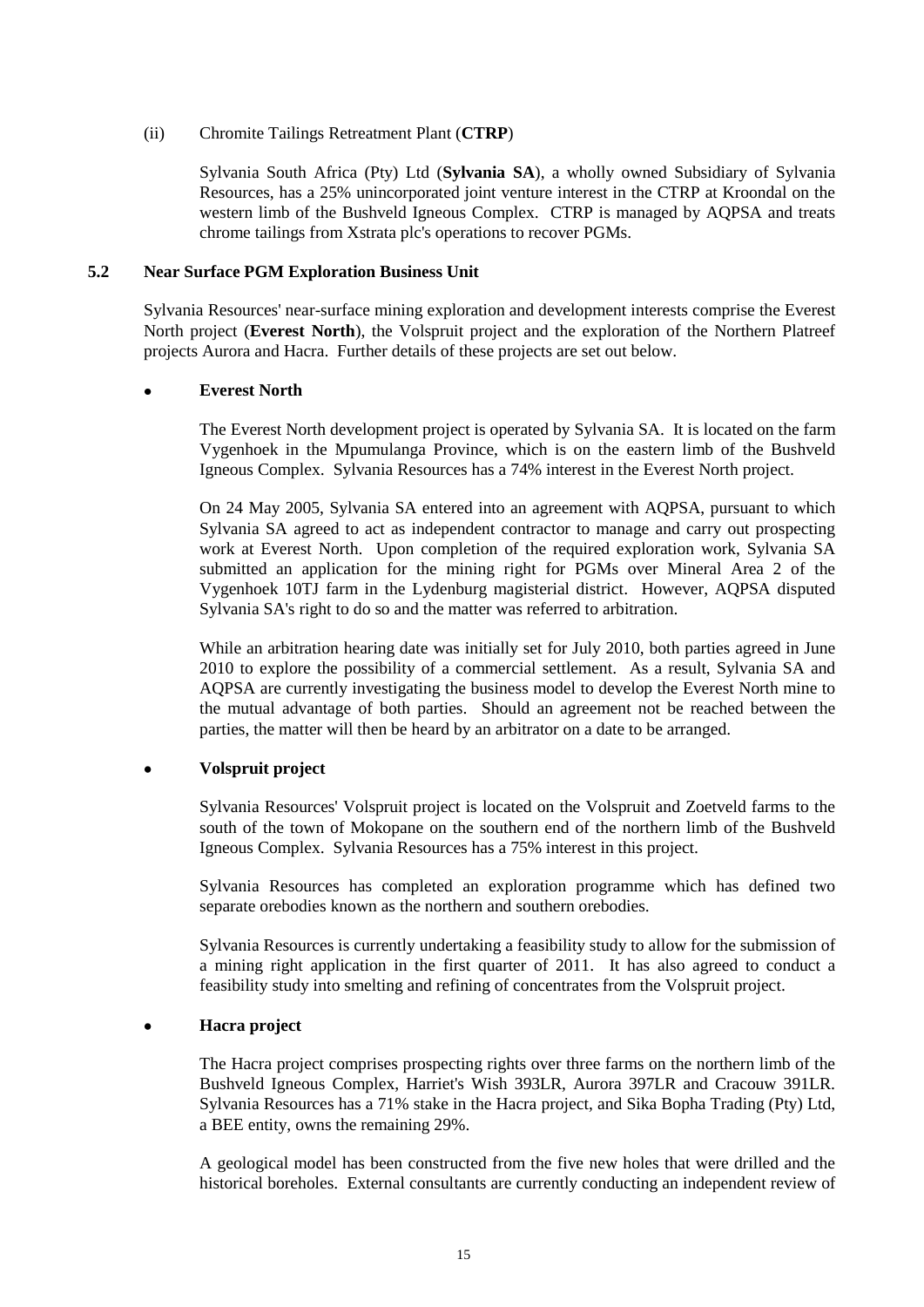the geological model prior to submitting proposals for further exploration for ore resource definition.

### **Aurora project**

The Aurora Project comprises prospecting rights over seven farms located in the northern limb of the Bushveld Igneous Complex: Kransplaats 422LR, Nonnenwerth 421LR, La Pucella 693LR, Altona 696LR, Non PlusUltra 683LR, Schaffhausen 689LR and Luge 697LR. Details of the ownership structure are set out in the summary of the Competent Person's Report.

Detailed re-logging of selected borehole cores, interpretation of the stratigraphy and the stratigraphic review logging of all boreholes has been completed and a geological model constructed. Sylvania Resources' management has commissioned an external independent review of the geological model to determine the economic parameters for a pre-feasibility study.

#### **6. Financial Information**

The financial information set out below summarises historical financial information previously published together with unaudited financial information for the four months ended 31 October 2010 published for the purposes of the Scheme. Such financial information is contained in full with accompanying notes in sections 3 and 5 of the Scheme Booklet which can be found at [www.sylvaniaresources.com.](http://www.sylvaniaresources.com/)

#### <span id="page-15-1"></span>**6.1 Historical financial information**

Sylvania Resources' audited financial statements and annual reports for the financial periods ended 30 June 2008, 30 June 2009 and 30 June 2010 and the quarterly report for the period ended 30 September 2010 are available on Sylvania Resources' website at[: www.sylvaniaresources.com.](http://www.sylvaniaresources.com/)

#### <span id="page-15-0"></span>**6.2 Unaudited financial information**

Following a request from ASIC, the Scheme Booklet includes unaudited financial information for the four months to 31 October 2010.

The audited historical financial information in the tables in this paragraph [6.2](#page-15-0) has been extracted from Sylvania Resources' audited financial statements for the financial years ended 30 June 2009 and 30 June 2010. The information in this section is a summary only of the audited financial statements and has been prepared for inclusion in the Scheme Booklet.

The unaudited financial information in the tables in this paragraph [6.2](#page-15-0) for the four months ended 31 October 2010 has been prepared in accordance with the accounting policies set out in the audited financial statements for the financial year ended 30 June 2010. The accounting policies have been consistently applied over the historical periods presented.

# **STATEMENT OF COMPREHENSIVE INCOME**

|                                    | <b>Notes</b> | <b>Reviewed</b><br>(Unaudited)<br>4 months ended<br>31 October 2010 | Audited<br>Year ended<br>30 June 2010 | Year ended<br>30 June 2009 |
|------------------------------------|--------------|---------------------------------------------------------------------|---------------------------------------|----------------------------|
| Revenue                            | 2(a)         | 13,277,491                                                          | 29,812,970                            | 19,318,639                 |
| Raw materials and consumables used |              | (9,710,537)                                                         | (17,752,553)                          | (10, 849, 719)             |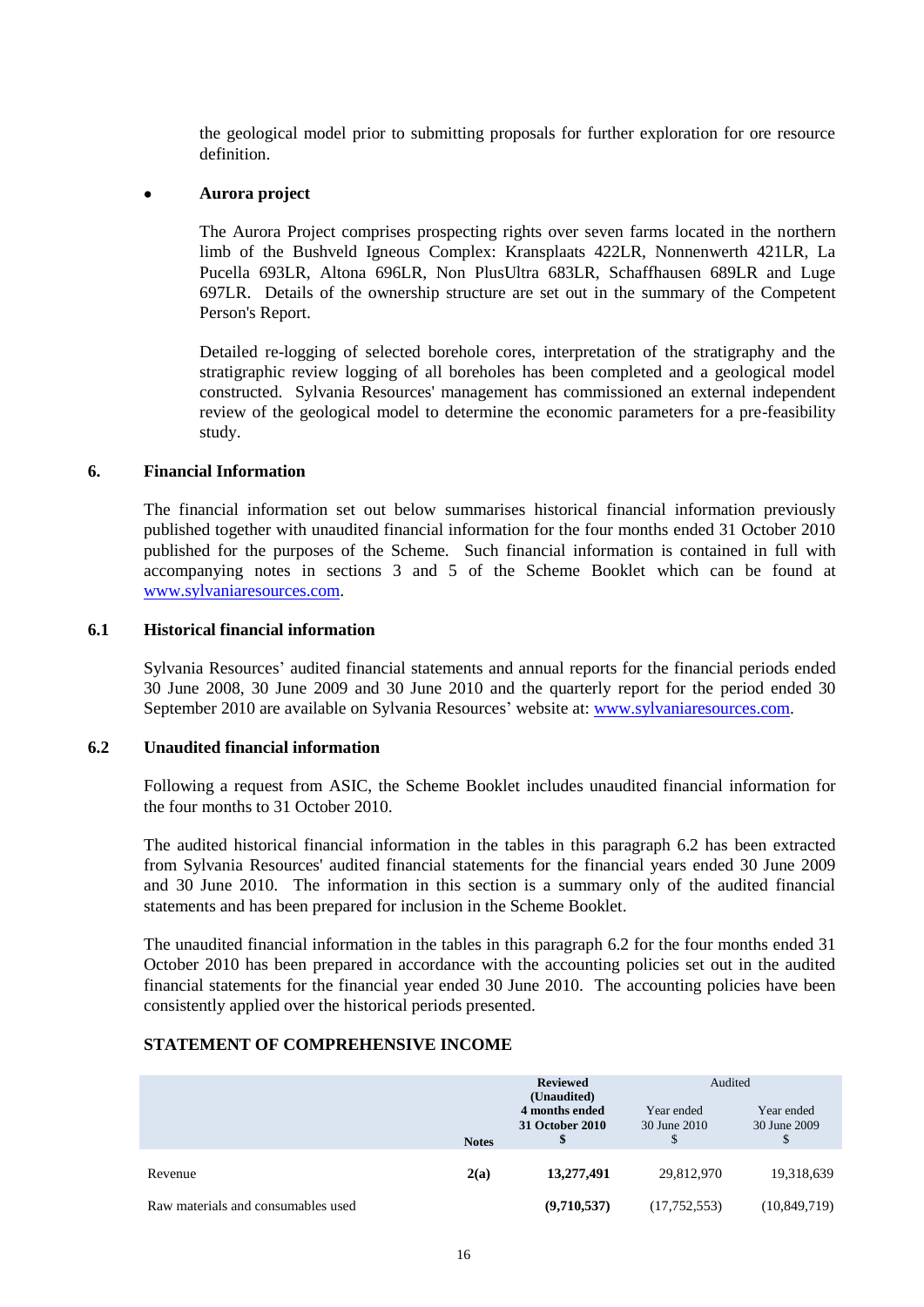| Share of net profit of jointly controlled entity<br>accounted for using the equity method                                                                   |        | 42,199                              | 865,972                                    | 317,002                                  |
|-------------------------------------------------------------------------------------------------------------------------------------------------------------|--------|-------------------------------------|--------------------------------------------|------------------------------------------|
|                                                                                                                                                             |        |                                     | 12,926,389                                 | 8,785,922                                |
| <b>Profit from operations</b>                                                                                                                               |        | 3,609,153                           |                                            |                                          |
| Foreign exchange loss                                                                                                                                       |        | (7,051)                             | (3,436,741)                                | (244, 303)                               |
| Impairment of available-for-sale financial assets<br>Transfer of gains on investment from equity upon<br>acquisition of subsidiary                          |        | (10,000)                            | (90,000)<br>5,420,747                      | (1,710,898)                              |
| Impairment of mining property                                                                                                                               | 2(c)   |                                     | (4,923,880)                                |                                          |
| Share based payment expense                                                                                                                                 | 2(c)   | (565, 953)                          | (5,102,121)                                | (2,744,523)                              |
| Other income                                                                                                                                                | 2(b)   | 21,938                              | 247,406                                    | 274,743                                  |
| Other expenses                                                                                                                                              | 2(c)   | (2,875,510)                         | (11,260,827)                               | (7,526,382)                              |
| Profit / (Loss) before interest and income tax<br>expense                                                                                                   |        | 172,577                             | (6,219,027)                                | (3,165,441)                              |
| Finance income                                                                                                                                              |        | 393,791                             | 834,197                                    | 2,531,679                                |
| Finance costs                                                                                                                                               |        | (22, 044)                           | (157, 235)                                 | (62, 142)                                |
| Profit / (Loss) before income tax expense                                                                                                                   |        | 544,324                             | (5,542,065)                                | (695, 904)                               |
| Income tax expense                                                                                                                                          | 3      | (1,040,420)                         | (3,061,505)                                | (3,060,868)                              |
| <b>Net loss</b>                                                                                                                                             |        | (496,096)                           | (8,603,570)                                | (3,756,772)                              |
| Other comprehensive (loss) / income<br>Net change in fair value of available-for-sale<br>financial assets<br>Exchange differences on translation of foreign |        | 247,787                             | (5,392,192)                                | 5,853,835                                |
| operations<br>Income tax relating to components of other                                                                                                    |        | (7,396,143)                         | (2,636,008)                                | 15,274,026                               |
| comprehensive income                                                                                                                                        |        | 2,087,349                           | 738,082                                    | (4,330,834)                              |
| Other comprehensive (loss) / income for the year,<br>net of tax                                                                                             |        | (5,061,007)                         | (7,290,118)                                | 16,797,027                               |
| Total comprehensive (loss) / income for the year                                                                                                            |        | (5,557,103)                         | (15,893,688)                               | 13,040,255                               |
| Loss attributable to:<br>Owners of the parent<br>Non-controlling interest                                                                                   |        | (1,071,117)<br>575,021<br>(496,096) | (7, 925, 116)<br>(678, 454)<br>(8,603,570) | (3,524,073)<br>(232, 699)<br>(3,756,772) |
| Total comprehensive (loss) / income attributable                                                                                                            |        |                                     |                                            |                                          |
| to:<br>Owners of the parent<br>Non-controlling interest                                                                                                     |        | (5,557,103)                         | (15,893,688)                               | 11,379,209<br>1,661,046                  |
|                                                                                                                                                             |        | (5,557,103)                         | (15,893,688)                               | 13,040,255                               |
| Loss per share for loss attributable to the ordinary                                                                                                        |        | <b>Cents</b>                        | Cents                                      | Cents                                    |
| equity holders of Sylvania Resources:<br>Basic loss per share<br>Diluted loss per share                                                                     | 4<br>4 | (0.44)<br>(0.44)                    | (3.53)<br>(3.53)                           | (1.97)<br>(1.97)                         |

# **STATEMENT OF FINANCIAL POSITION**

|                       |              | <b>Reviewed</b><br>(Unaudited) | Audited      |              |
|-----------------------|--------------|--------------------------------|--------------|--------------|
|                       |              | 31 October 2010                | 30 June 2010 | 30 June 2009 |
|                       | <b>Notes</b> | \$                             | \$           | \$           |
| <b>Assets</b>         |              |                                |              |              |
| <b>Current assets</b> |              |                                |              |              |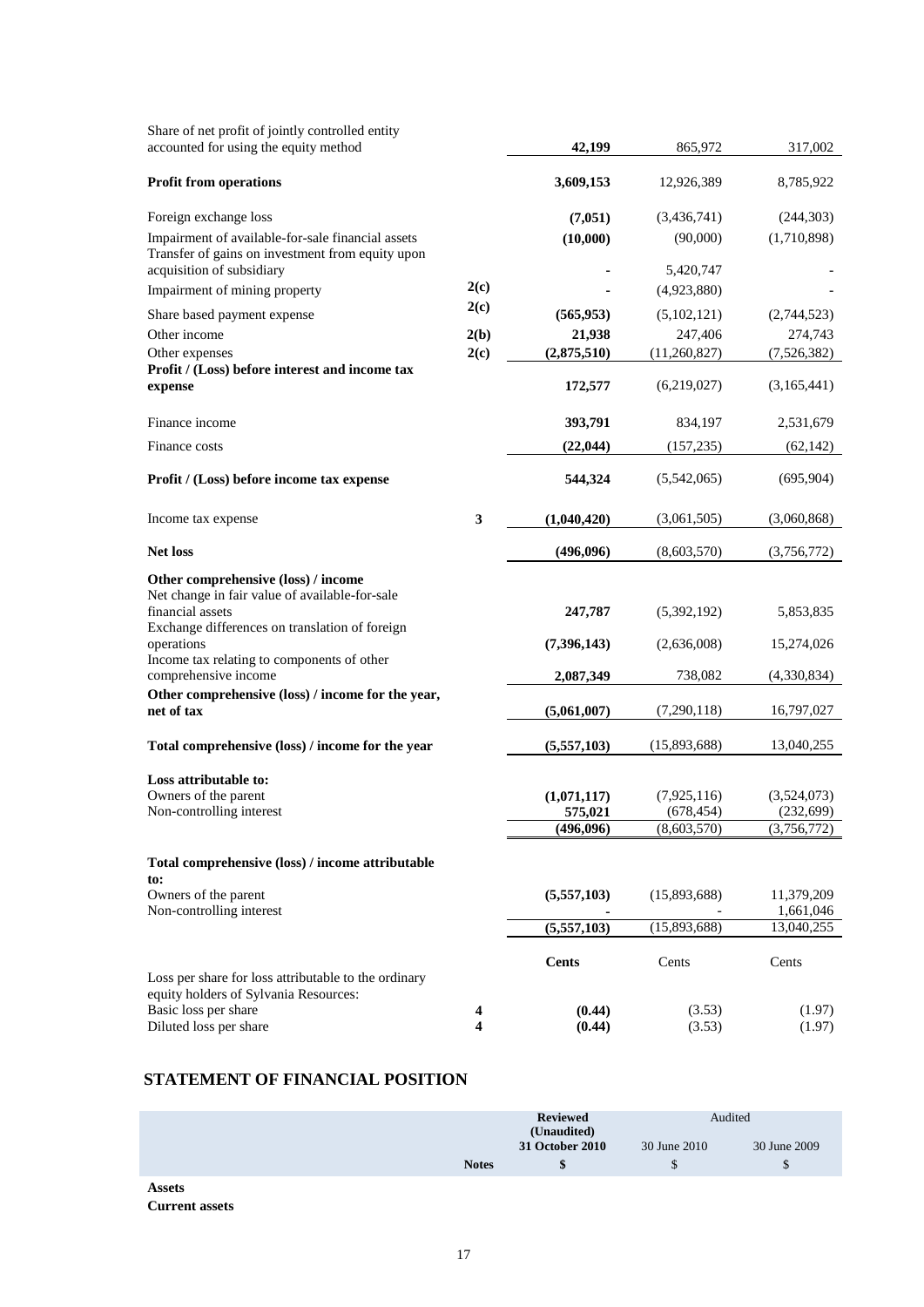| Cash and cash equivalents                                                   | 6       | 22,386,081           | 23,478,101           | 32,214,884             |
|-----------------------------------------------------------------------------|---------|----------------------|----------------------|------------------------|
| Trade and other receivables                                                 | 7       | 15, 137, 073         | 13,560,454           | 7,871,069              |
| Inventories                                                                 | 8       | 532,587              | 753,668              | 441,512                |
| Current tax asset                                                           |         | 2,421,275            | 2,617,173            | 2,203,701              |
| <b>Total current assets</b>                                                 |         | 40,477,016           | 40,409,396           | 42,731,166             |
| <b>Non-current assets</b>                                                   |         |                      |                      |                        |
| Other financial assets<br>Investments accounted for using the equity method | 9<br>19 | 417,540<br>2,896,547 | 437,275<br>3,797,167 | 8,080,416<br>3,967,132 |
| Deferred exploration expenditure                                            | 10      | 69,268,584           | 69,348,483           | 1,826,958              |
| Property, plant & equipment                                                 | 11      | 71,397,896           | 76,999,597           | 65,264,576             |
| <b>Total non-current assets</b>                                             |         | 143,980,567          | 150,582,522          | 79,139,082             |
| <b>Total assets</b>                                                         |         | 184,457,583          | 190,991,918          | 121,870,248            |
| <b>Liabilities</b>                                                          |         |                      |                      |                        |
| <b>Current liabilities</b>                                                  |         |                      |                      |                        |
| Trade and other payables                                                    | 12      | 4,621,095            | 5,696,097            | 7,263,337              |
| Borrowings                                                                  | 13      | 214,596              | 310,576              | 149,649                |
| Current tax liability                                                       |         | 11,036               | 11,673               | 12,114                 |
| <b>Total current liabilities</b>                                            |         | 4,846,727            | 6,018,346            | 7,425,100              |
| <b>Non-current liabilities</b>                                              |         |                      |                      |                        |
| Borrowings                                                                  | 13      | 404,190              | 442,019              | 234,570                |
| Deferred tax liability                                                      |         | 24,444,144           | 24,700,159           | 7,376,401              |
| Provisions                                                                  | 14      | 884,807              | 935,855              | 912,644                |
| <b>Total non-current liabilities</b>                                        |         | 25,733,141           | 26,078,033           | 8,523,615              |
|                                                                             |         |                      |                      |                        |
| <b>Total liabilities</b>                                                    |         | 30,579,868           | 32,096,379           | 15,948,715             |
| <b>Net assets</b>                                                           |         | 153,877,715          | 158,895,539          | 105,921,533            |
| <b>Equity</b>                                                               |         |                      |                      |                        |
| Issued capital                                                              | 15      | 187, 359, 762        | 181,216,925          | 117,945,504            |
| Reserves                                                                    | 16      | 2,054,835            | 5,974,869            | 7,250,196              |
| <b>Accumulated losses</b>                                                   | 17      | (35,536,882)         | (28, 296, 255)       | (20, 371, 139)         |
| <b>Parent entity interest</b>                                               |         | 153,877,715          | 158,895,539          | 104,824,561            |
| Non-controlling interest                                                    |         |                      |                      | 1,096,972              |
| <b>Total equity</b>                                                         |         | 153,877,715          | 158,895,539          | 105,921,533            |
|                                                                             |         |                      |                      |                        |

# **STATEMENT OF CASH FLOWS**

|                                      | <b>Reviewed</b> |                 | Audited      |              |
|--------------------------------------|-----------------|-----------------|--------------|--------------|
|                                      |                 | (Unaudited)     |              |              |
|                                      |                 | 4 months ended  | Year ended   | Year ended   |
|                                      |                 | 31 October 2010 | 30 June 2010 | 30 June 2009 |
|                                      | <b>Notes</b>    |                 |              |              |
| Cash flows from operating activities |                 |                 |              |              |

n operating a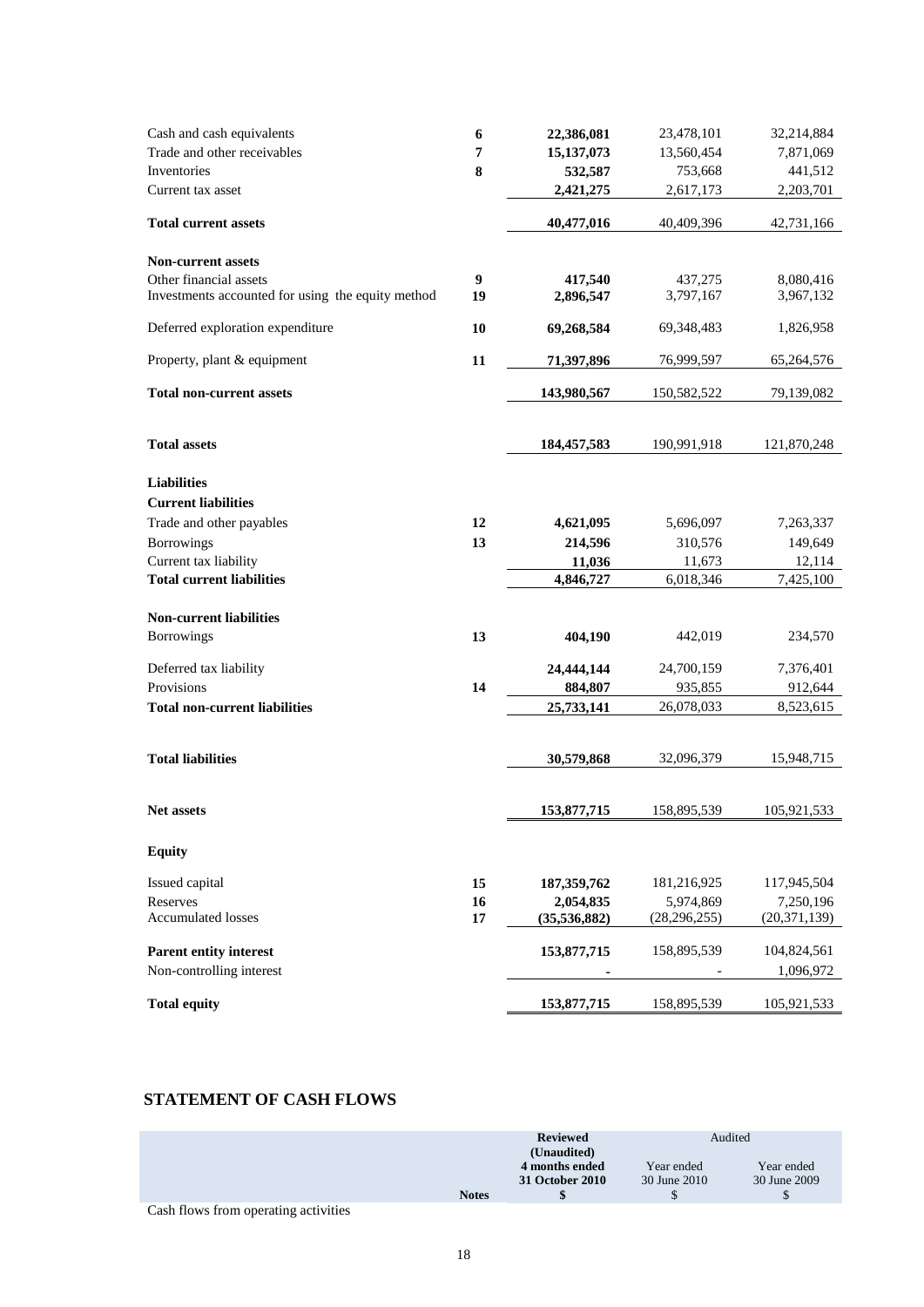| Receipts from customers                                  |    | 11,741,109     | 24,051,879     | 29,572,612     |
|----------------------------------------------------------|----|----------------|----------------|----------------|
| Payments to suppliers and employees                      |    | (11, 181, 514) | (28, 854, 812) | (9,686,549)    |
| Interest received                                        |    | 336,618        | 823,971        | 2,914,891      |
| Other income                                             |    | 115,991        | 645,010        | 300,953        |
| Income tax paid                                          |    |                | 752,868        | (3,248,283)    |
| Net cash inflow / (outflow) from operating<br>activities | 18 | 1,012,204      | (2,581,084)    | 19,853,624     |
| Cash flows from investing activities                     |    |                |                |                |
| Payments for property, plant & equipment                 | 11 | (1,299,722)    | (22, 233, 196) | (30, 647, 410) |
| Payments for available-for-sale<br>financial assets      |    |                | (1,800)        | (1,616,297)    |
| Payments for exploration and evaluation                  | 10 | (405, 911)     | (1,409,522)    | (123, 396)     |
| Proceeds from borrowings                                 |    | 331,835        | 388,266        |                |
| Loans (from)/to related parties                          |    | (158, 801)     |                | (544, 458)     |
| Proceeds from the sale of plant and equipment            |    | 6,778          | 120,845        |                |
| Proceeds from sale of exploration asset                  |    |                |                | 316,600        |
| Proceeds from sale of available-for-sale financial       |    |                |                |                |
| assets                                                   |    |                |                | 25,280         |
| Repayment of loan from related party                     |    |                | 76,023         | 3,612          |
| Net cash outflow from investing activities               |    | (1,525,821)    | (23,059,384)   | (32,586,069)   |
| Cash flows from financing activities                     |    |                |                |                |
| Proceeds from issue of shares                            |    |                | 18,699,500     | 93,000         |
| Capital raising costs                                    |    | (26, 673)      | (1, 147, 530)  | (49, 255)      |
| Net cash inflow from financing activities                |    | (26, 673)      | 17,551,970     | 43,745         |
|                                                          |    |                |                |                |
| Net decrease in cash held                                |    | (540, 290)     | (8,088,498)    | (12,688,700)   |
| Effect of exchange fluctuations on cash held             |    | (551, 730)     | (3,676,904)    | 1,280,020      |
| Cash acquired through business combination               |    |                | 3,028,619      |                |
| Cash at the beginning of the financial period            |    | 23,478,101     | 32,214,884     | 43,623,564     |
| Cash at the end of the financial period                  | 6  | 22,386,081     | 23,478,101     | 32,214,884     |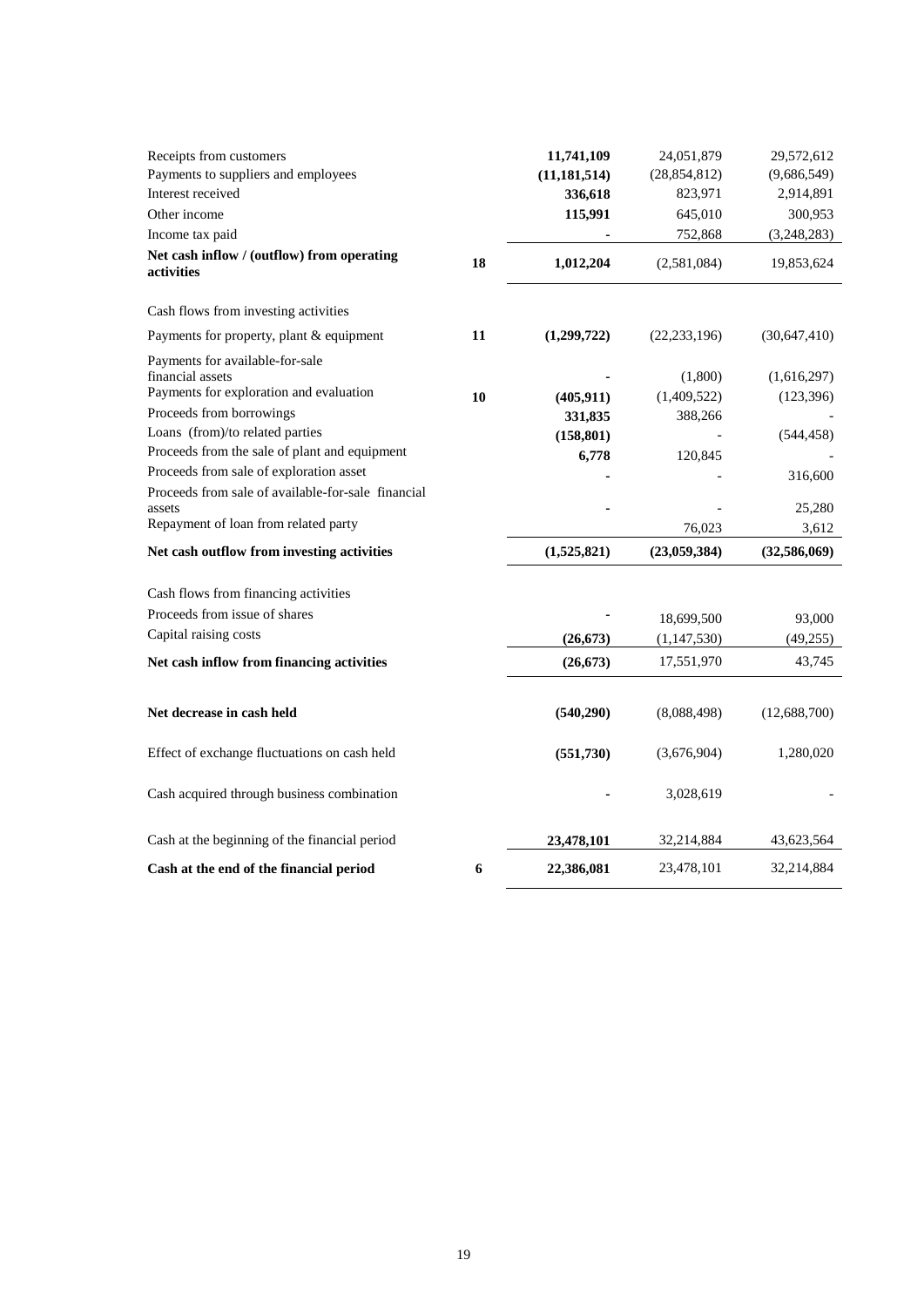# **6.3 Pro forma financial information**

Section 5.5 of the Scheme Booklet sets out a pro-forma historical statement of financial position as at 31 October 2010 for Sylvania Platinum as if the Redomicile Proposal had been implemented at that date.

The pro-forma statement of financial position assumes that the Scheme will be approved by the shareholders of Sylvania Resources and reflects:

- 1. A\$8,988 of costs to incorporate Sylvania Platinum, incurred by Sylvania Resources.
- 2. A provision for the estimated cost of implementing the Redomicile Proposal, calculated to be A\$2.2 million, of which at 31 October 2010, costs of A\$78,205 had been incurred by Sylvania Resources.
- 3. Net assets of the Sylvania Group reducing by the above amounts.

# <span id="page-19-0"></span>**7. Significant Change in Financial Position**

As detailed at paragraph [5.1\(i\)](#page-10-0) of [Part I,](#page-5-0) Sylvania Resources entered into the Share Exchange Agreement on 29 September 2010 to consolidate its ownership in its dump operations by acquiring a further 26% shareholding in Sylvania Metals so that Sylvania Resources would own 100% of Sylvania Metals. The issue of shares in Sylvania Resources to AAC in accordance with the terms of the Share Exchange Agreement was approved by the Sylvania Resources shareholders at a general meeting on 23 November 2010. 7,711,888 Sylvania Resources Shares were issued to AAC on 29 September 2010 and a further 51,170,663 Sylvania Resources Shares were issued on 1 December 2010.

The functional and presentation currencies of Sylvania Resources and any Australian subsidiary of Sylvania Resources is the Australian dollar. The functional currency of any foreign subsidiaries of Sylvania Resources is the South African Rand. Assets and liabilities are translated into the presentation currency of Sylvania Resources at the ruling rate of exchange at the balance date. Income and expenses are translated at the weighted average rate of exchange for the period. Differences arising on the translation are taken directly to a separate component of equity. In the four months to 31 October 2010 Sylvania Resources suffered an exchange difference on translation of foreign operations of A\$7.4 million.

Other than as disclosed in this paragraph [7](#page-19-0) or on the Public Record, there has been no significant change in Sylvania Resources' financial or trading position since 30 June 2010, being the date of the last audited financial statements of Sylvania Resources.

# **8. Current Trading and Outlook**

The current trading environment and outlook for the remainder of the financial year is consistent with Sylvania Resources' previous guidance on production outlook. The dump operations continue to show steady growth and as previously announced to the market by Sylvania Resources are on track to attain PGM production of 40,000 ounces per annum for the year ending 30 June 2011.

Other than production rates the trading performance of the Sylvania Platinum Group is sensitive to fluctuations in exchange rates and the basket of commodity prices. The last two years have seen extreme fluctuations in both exchange rates and commodity prices which have had an impact on past performance. Sylvania Platinum does not foresee any change in this volatility in exchange rates or commodity prices or their impact on future performance.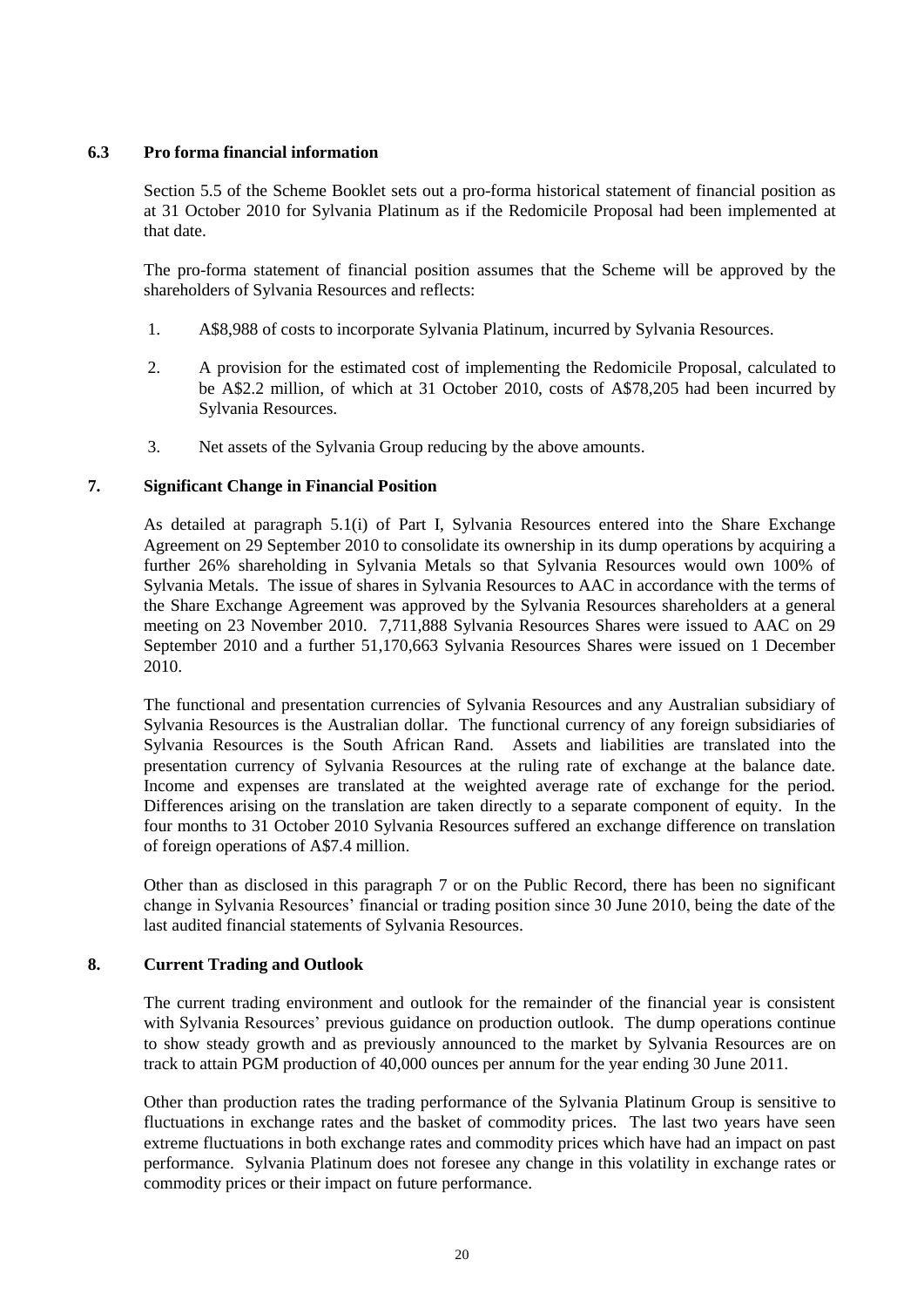While costs are likely to increase in line with current inflation expectations, Sylvania Platinum intends to mitigate these increases through additional production volumes leading to downward pressure on unit costs.

The Sylvania Platinum Directors and the Sylvania Resources Directors have given careful consideration as to whether a reasonable basis exists to produce reliable and meaningful forecast financial information for Sylvania Platinum. The Sylvania Platinum Directors and the Sylvania Resources Directors have concluded that forecast financial information would be misleading to provide, as a reasonable basis does not exist for producing forecasts that would be sufficiently meaningful and reliable as required by applicable law, policy and market practice.

If the Redomicile Proposal is implemented, the performance of Sylvania Platinum will reflect a number of factors that are outside its control and cannot be predicted with sufficient certainty to provide a reasonable basis for the inclusion of forecast financial information. Such factors may significantly affect any assumptions relating to Sylvania Platinum's revenues and costs which would need to be made in preparing any forecast financial information. For further discussion on the risk factors affecting Sylvania Platinum, refer to [Part II.](#page-23-0)

Sylvania Resources published quarterly financial information on 29 October 2010 in respect of the period ending 30 September 2010 and will publish further quarterly information on or before 31 January 2011 in respect of the period ending 31 December 2010.

Save as disclosed in this Appendix or the Public Record, the Sylvania Platinum Directors are unaware of any trends, uncertainties, demands, commitments or events since the end of the last financial year to the date of this Appendix affecting trends in Sylvania Resources' production, sales and inventory, and costs and selling prices or that are reasonably likely to have a material effect on the Sylvania Platinum Group's prospects for the current financial year.

# <span id="page-20-1"></span>**9. The Scheme and Admission**

If the Redomicile Proposal is implemented and the Scheme comes into effect, Sylvania Platinum will become the ultimate parent company of the Sylvania Resources Group by way of a scheme of arrangement pursuant to part 5.1 of the Australian Corporations Act. The key features of the Scheme are set out below.

# <span id="page-20-0"></span>**9.1 Shares**

If the Redomicile Proposal is approved:

- Sylvania Resources shareholders (other than Ineligible Foreign Holders) will receive one Sylvania Platinum Share for each Sylvania Resources Share held at 7.00pm (WST) on the Scheme Record Date; and
- holders of Sylvania Resources DIs (other than Ineligible Foreign Holders) will receive one Sylvania Platinum DI for each Sylvania Resources DI held at 7.00am (GMT) on the Scheme Record Date.

These Sylvania Platinum Shares and Sylvania Platinum DIs will be issued to Sylvania Resources shareholders and holders of Sylvania Resources DIs (other than Ineligible Foreign Holders) on the Implementation Date. Holding statements and confirmations of CHESS holdings for Sylvania Platinum Shares are expected to be despatched within five Business Days after the Implementation Date.

The Sylvania Platinum Shares issued as Scheme Consideration are expected to begin trading on ASX on a deferred settlement basis from the commencement of trading on 10 March 2011 (the first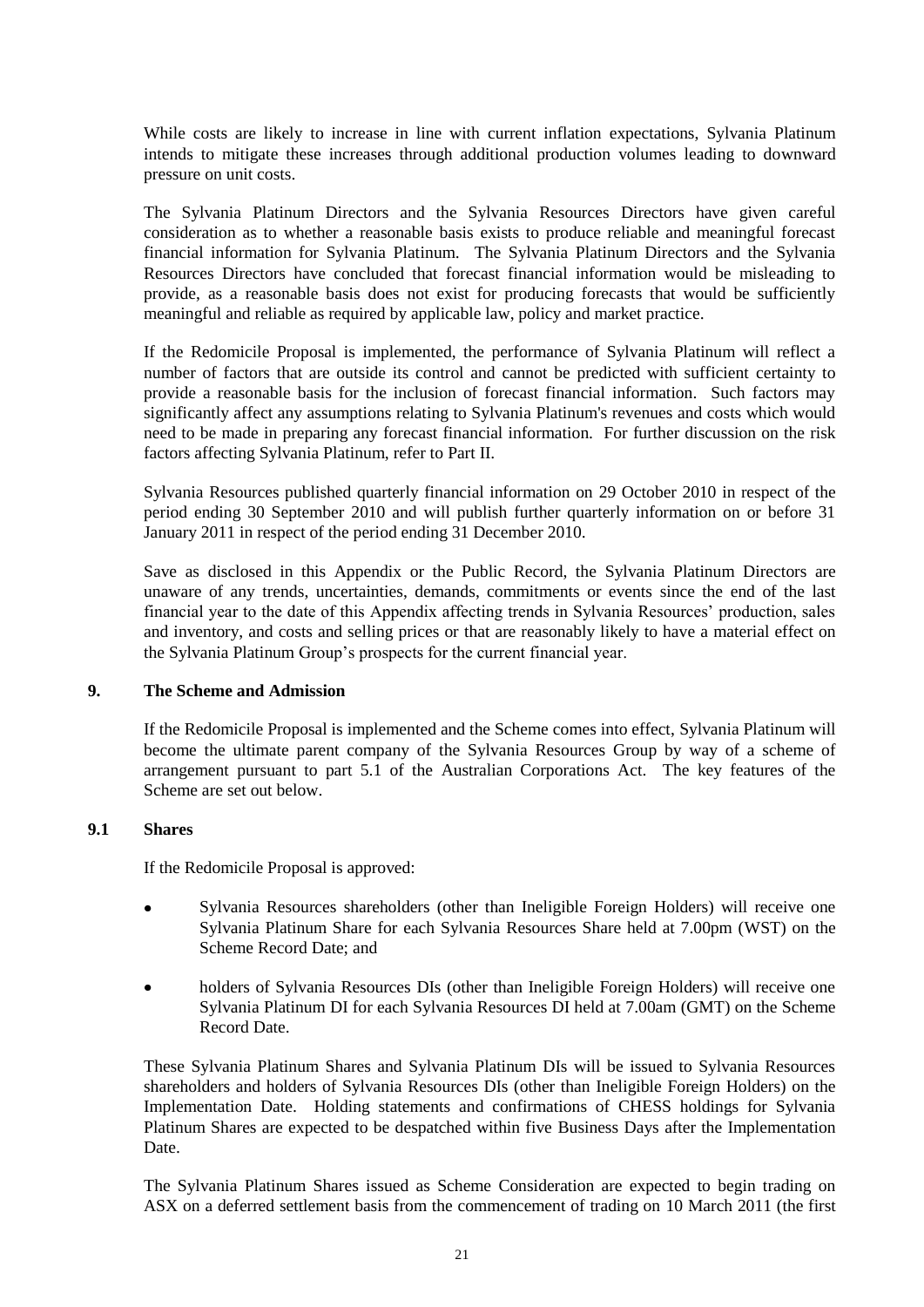trading day on ASX after the Effective Date). Normal trading of Sylvania Platinum Shares on ASX is expected to commence on 24 March 2011 (the fifth ASX trading day after the Implementation Date).

The cancellation of trading on AIM of the Sylvania Resources Shares is expected to take place on the Effective Date. Trading of Sylvania Platinum Shares on AIM, with holders of Sylvania Platinum DIs settling trades on AIM in CREST, is expected to commence on 24 March 2011 (the fifth AIM trading day after the Implementation Date). In the period between cancellation of trading on AIM of the Sylvania Resources Shares and commencement of trading on AIM of the Sylvania Platinum Shares, neither the Sylvania Resources Shares nor the Sylvania Platinum Shares will be admitted to trading on AIM.

It is the responsibility of each person who is issued Sylvania Platinum Shares or Sylvania Platinum DIs under the Scheme to confirm their holding before trading in Sylvania Platinum Shares or Sylvania Platinum DIs to avoid the risk of selling shares or depositary interests that they do not own. Any person who sells Sylvania Platinum Shares or Sylvania Platinum DIs before they receive their holding statement or confirm their uncertificated holdings of Sylvania Platinum Shares or Sylvania Platinum DIs (as the case may be) does so at their own risk. To the maximum extent permitted by law Sylvania Resources and Sylvania Platinum disclaim all liability to persons who trade Sylvania Platinum Shares or Sylvania Platinum DIs before receiving their holding statements or confirming their uncertificated holdings.

Ineligible Foreign Holders will not be issued with Sylvania Platinum Shares or Sylvania Platinum DIs under the Scheme. Instead, the Sylvania Platinum Shares that would otherwise have been issued to them under the Scheme, or which would have been issued to the SLV Custodian in respect of the Sylvania Platinum DIs that would otherwise have been issued to them under the Scheme, will be issued to the Sale Nominee on the Implementation Date.

Sylvania Platinum must procure that, as soon as practicable after the Implementation Date, the Sale Nominee sells those Sylvania Platinum Shares on ASX. Sylvania Platinum must pay, or procure the payment of, the net sale proceeds received (after deducting any applicable selling costs, tax and charges) to the Ineligible Foreign Holders. See section 8.11 of the Scheme Booklet for further details.

Further information with regard to the Scheme is included in the Scheme Booklet available on Sylvania Resources' website at [www.sylvaniaresources.com.](http://www.sylvaniaresources.com/)

# <span id="page-21-0"></span>**9.2 Options**

#### (a) Summary

Under the Implementation Agreement, Sylvania Resources has agreed to use all reasonable endeavours to procure that by no later than five Business Days before the Second Court Date, each holder of Sylvania Resources Options enters into a binding agreement with Sylvania Resources and Sylvania Platinum, conditional on the Scheme becoming Effective, under which the holder agrees to the cancellation of those Sylvania Resources Options in consideration for the grant by Sylvania Platinum of an equivalent number of Sylvania Platinum Options on terms and conditions which replicate those of the Sylvania Resources Options. If the Scheme is implemented then, to the extent it is permitted to do so, Sylvania Platinum intends to use the general compulsory acquisition provisions of the Australian Corporations Act to acquire any Sylvania Resources Options not cancelled under these arrangements.

(i) Summary of terms of Sylvania Platinum Options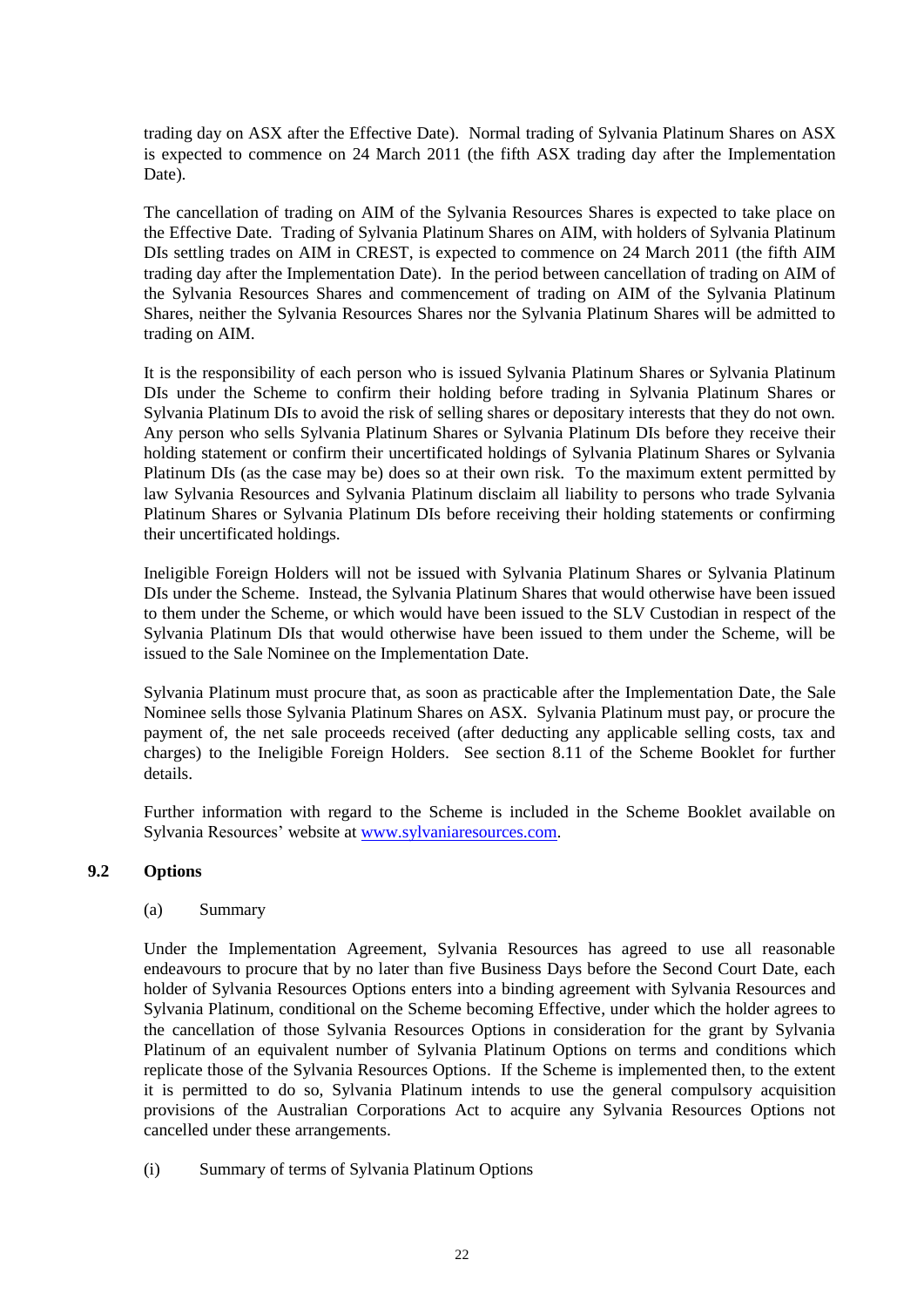A summary of the terms and conditions of the Sylvania Platinum Consideration Options and the Sylvania Platinum Employee Options are set out in paragraph [4](#page-38-0) of [Part III.](#page-33-0)

(ii) Sylvania Resources Options and Sylvania Platinum Options

As at the date of this Appendix, Sylvania Resources had the following Sylvania Resources Options on issue:

|                                                                      | <b>Tranche No.</b>                                 | <b>Exercise Price</b> | <b>Expiry Date</b> | <b>Number</b> |
|----------------------------------------------------------------------|----------------------------------------------------|-----------------------|--------------------|---------------|
| <b>Sylvania Resources</b><br><b>Employee Options:</b>                | 1                                                  | A\$2.89               | 30 June 2011       | 400,000       |
|                                                                      | $\overline{2}$                                     | A\$2.67               | 30 June 2011       | 600,000       |
|                                                                      | 3                                                  | A\$1.63               | 30 June 2011       | 5,633,000     |
|                                                                      | $\overline{4}$                                     | A\$1.05               | 30 June 2012       | 6,000,000     |
| <b>Sylvania Resources</b><br><b>Consideration</b><br><b>Options:</b> |                                                    | A\$1.40               | 30 June 2011       | 359,909       |
|                                                                      | <b>Total number of Sylvania Resources Options:</b> | 12,992,909            |                    |               |

If the Redomicile Proposal is implemented, and assuming that all Sylvania Resources Options are cancelled as described above in paragraph (a), the number of Sylvania Platinum Options to be granted as consideration for the cancellation of the Sylvania Resources Options will be:

|                                                                     | <b>Tranche No.</b> | <b>Exercise Price</b>                             | <b>Expiry Date</b> | <b>Number</b> |
|---------------------------------------------------------------------|--------------------|---------------------------------------------------|--------------------|---------------|
| Sylvania Platinum<br><b>Employee Options:</b>                       | 1                  | A\$2.89                                           | 30 June 2011       | 400,000       |
|                                                                     | $\overline{2}$     | A\$2.67                                           | 30 June 2011       | 600,000       |
|                                                                     | 3                  | A\$1.63                                           | 30 June 2011       | 5,633,000     |
|                                                                     | 4                  | A\$1.05                                           | 30 June 2012       | 6,000,000     |
| <b>Sylvania Platinum</b><br><b>Consideration</b><br><b>Options:</b> |                    | A\$1.40                                           | 30 June 2011       | 359,909       |
|                                                                     |                    | <b>Total number of Sylvania Platinum Options:</b> |                    | 12,992,909    |

# <span id="page-22-0"></span>**10. Employee Incentive Plans**

Sylvania Platinum does not currently have any employee incentive plans. After completion of the Redomicile Proposal, Sylvania Platinum will consider adopting an appropriate incentive plan. Any such plan will only be implemented if it is approved by the Sylvania Platinum shareholders.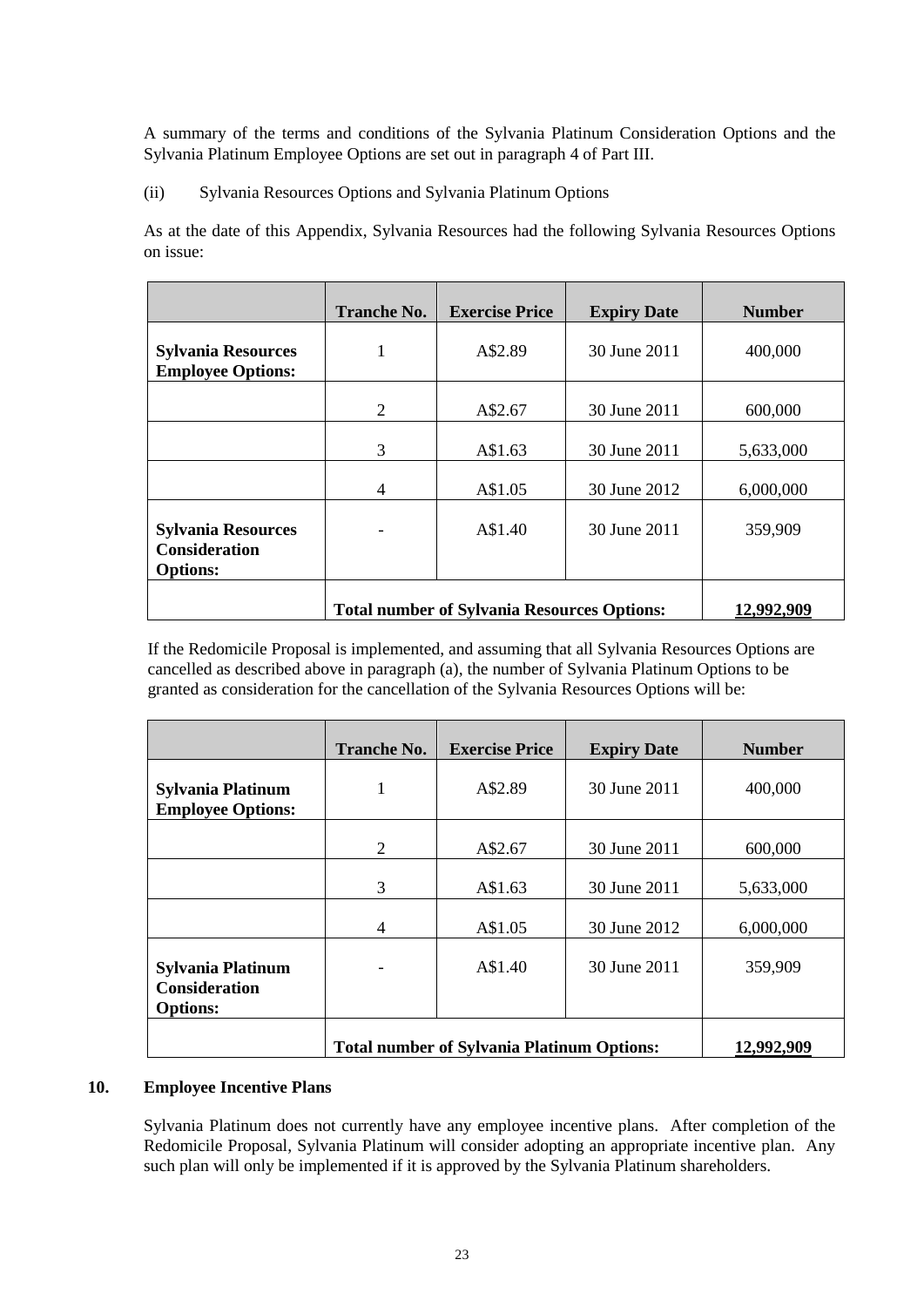# **11. Dividend Policy**

Sylvania Resources does not have any current intention to declare or pay a dividend on Sylvania Resources Shares and Sylvania Platinum does not have any current intention to declare or pay a dividend on Sylvania Platinum Shares. The Sylvania Platinum dividend policy will be reviewed annually by the directors of Sylvania Platinum.

# **12. Competent Person's Report**

In connection with the proposed admission to trading of Sylvania Platinum Shares on AIM, Sylvania Platinum has commissioned a Competent Person's Report in respect of material assets and liabilities of Sylvania Resources. That report is available on the Sylvania Resources website [\(www.sylvaniaresources.com\)](http://www.sylvaniaresources.com/) before the Implementation Date and on the Sylvania Platinum website [\(www.sylvaniaplatinum.com\)](http://www.sylvaniaplatinum.com/) after the Implementation Date. A summary of the Competent Person's Report is set out in Annex 5 of the Scheme Booklet.

# **13. Regulatory Announcements**

<span id="page-23-0"></span>As at 25 January 2011, the information provided in this Appendix is to the best knowledge and belief of Sylvania Platinum (having taken all reasonable care to ensure that such is the case) in accordance with the facts and does not omit anything likely to affect the import of such information. Prior to Admission, shareholders of Sylvania Resources and Sylvania Platinum should review all announcements published on [www.sylvaniaresources.com](http://www.sylvaniaresources.com/) (until the Implementation Date) and [www.sylvaniaplatinum.com](http://www.sylvaniaplatinum.com/) (after the Implementation Date) for any information updates.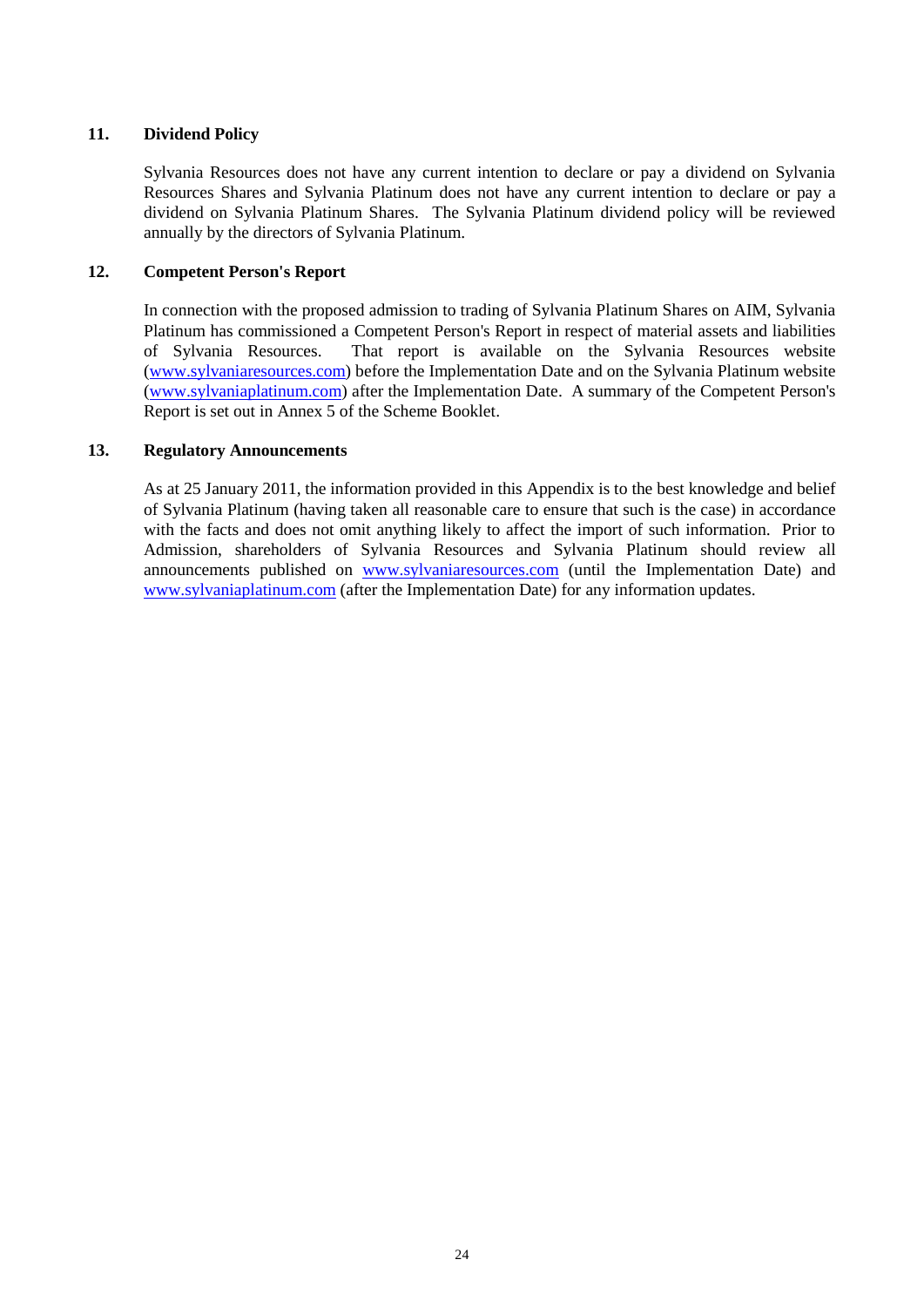# **PART II**

### **RISK FACTORS**

#### **1. Introduction**

**The risk factors which should be taken into account in assessing the Sylvania Platinum Group's activities and an investment in Sylvania Platinum include, but are not necessarily limited to, those set out below. Any one or more of these risks could have a material adverse effect on the value of any investments in Sylvania Platinum and the business, financial position or operating results of the Sylvania Platinum Group and should be taken into account when assessing the Sylvania Platinum Group's activities. The risks noted below do not necessarily comprise all those faced by the Sylvania Platinum Group and are not intended to be presented in any assumed order or priority. It should be noted that this list is not exhaustive and that other risk factors may apply.**

If the Redomicile Proposal is implemented the business operations of Sylvania Platinum will be the same as the business operations of Sylvania Resources. Many of the risks of an investment in Sylvania Platinum are therefore the same as the risks to which Sylvania Resources shareholders and holders of Sylvania Resources DIs are currently exposed. Some of these risks are described in paragraph [2](#page-24-0) below. There may be additional risks arising from the change in jurisdiction of incorporation of Sylvania Resources in Australia to Sylvania Platinum in Bermuda. Some of these risks are described in paragraph [3](#page-32-0) below.

# <span id="page-24-0"></span>**2. Risks common to Sylvania Resources and Sylvania Platinum**

Some of the main risks of an investment in Sylvania Platinum to which Sylvania Resources shareholders and holders of Sylvania Resources DIs are already exposed through their investment in Sylvania Resources are as follows:

*Risks relating to the Sylvania Platinum Group's operations and industry*

(a) General/specific operational risks

There can be no guarantee that Sylvania Platinum Group's current and proposed operations will achieve projected throughput and recovery levels for the chrome washing and PGM recovery plants.

(b) General economic conditions

The financial markets globally have experienced significant volatility and market participants have faced significant liquidity constraints since the onset of the global financial crisis, which began to unfold in the autumn of 2007 and worsened after August 2008. The global financial turmoil has significantly affected South Africa's economy, causing a decrease of South Africa's GDP, a collapse in the real estate market, failures and restructurings of banks, significant declines in debt and equity prices and a substantial outflow of capital. A side effect of those events was an increased concern about the stability of the financial markets generally and the strength of counterparties, and many lenders and institutional investors reduced funding to borrowers, which significantly reduced the liquidity in the global financial system.

In response to the crisis, the governments of many countries, including UK and South Africa, took unprecedented actions to restore investor confidence, provide liquidity and support medium- term growth. While many countries, including South Africa, have recently reported improvement of the situation in the financial markets, a further economic downturn could still occur, and additional state support measures might be required. Adverse changes arising from systemic risks in global financial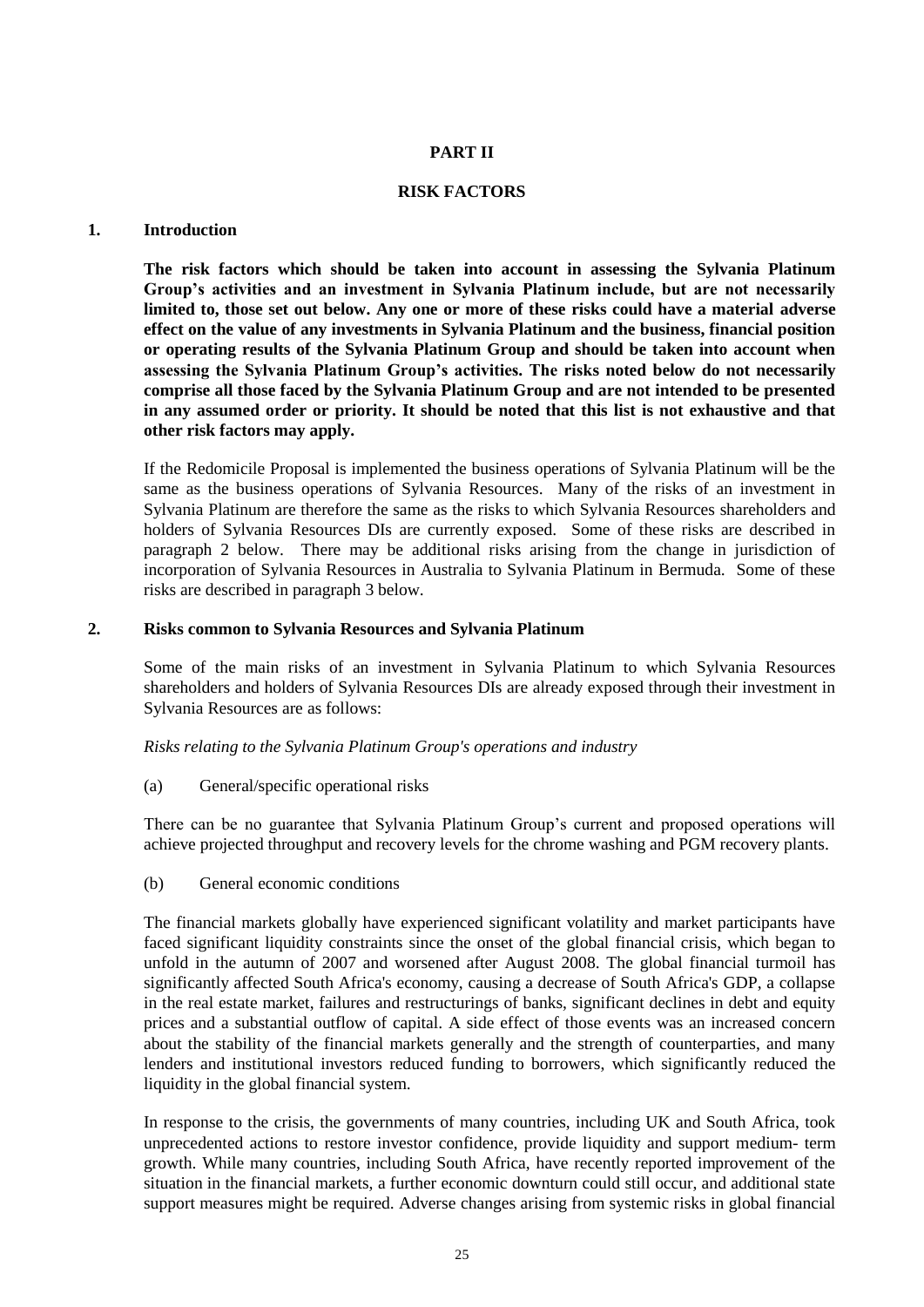systems could slow or disrupt the UK and South African economies, thereby adversely affecting the Sylvania Platinum Group's access to capital and the cost of capital and, more generally, its business, prospects, financial condition, cash flows and results of operations.

# (c) Nature of mineral exploration and mining

Mineral exploration and development is a speculative business, characterised by a number of significant uncertainties. For example, unprofitable efforts may result not only from the failure to discover mineral deposits but also from finding mineral deposits that are insufficient in quantity and/or quality to return a profit from production. Even deposits that could be sufficient to provide a profit from production are not guaranteed to do so because management of the mining operation may fail to perform adequately. The marketability of minerals acquired or discovered by the Sylvania Platinum Group may be affected by numerous factors which are beyond the Sylvania Platinum Group's control and which cannot be accurately predicted, such as market fluctuations, the proximity and capacity of mining facilities, mineral markets and processing equipment, and other factors such as government regulations, including regulations relating to royalties, allowable production, importing and exporting of minerals and metals, and environmental protection, a combination of which may result in the Sylvania Platinum Group not receiving an adequate return on invested capital.

While the discovery of a mineral structure may result in substantial rewards, few properties that are explored are ultimately developed into economically viable operating mines. Major expenditures may be required to establish reserves by drilling, constructing, mining and processing facilities at a site, and it is possible that even preliminary due diligence will show adverse results, leading to the abandonment of projects. It is impossible to ensure that preliminary feasibility studies or full feasibility studies on the Sylvania Platinum Group's projects or the current or proposed exploration programmes on any of the properties in respect of which the Sylvania Platinum Group has exploration rights will result in a profitable commercial mining operation.

The Sylvania Platinum Group's operations are subject to all of the hazards and risks normally incidental to the exploration, development and production of precious metals and base metals, any of which activities could result in damage to life or property, environmental damage and possible legal liability for any or all such damage caused. The Sylvania Platinum Group's activities may be subject to prolonged disruptions due to adverse weather conditions. Hazards, such as unusual or unexpected formations, rock bursts, pressures, cave-ins, flooding or other conditions may be encountered in the drilling and removal of material.

Development and operation of mines and production and processing facilities may also be affected by mechanical difficulties, operational errors, labour disputes, damage to or shortage of equipment, earthquakes, fires or other natural disasters, civil unrest, leaks or pollution. These events are largely beyond the control of the Sylvania Platinum Group. Disruption to production may have an adverse effect on the financial performance of the Sylvania Platinum Group .

Whether a precious metal or a base metal deposit will be commercially viable depends on a number of factors, some of which are particular attributes of the deposit (such as its size and grade), proximity to infrastructure, financing costs and governmental regulations (including regulations relating to prices, taxes, royalties, infrastructure, land use, importing and exporting of precious metals or base metals and environmental protection). The effect of these factors cannot be accurately predicted, but the combination of these factors may result in the Sylvania Platinum Group not receiving an adequate return on invested capital.

(d) Actual reserves and resources may be lower than current estimates

Declared mineral resources are best estimates that may change as new information becomes available. Consequently, the Sylvania Platinum Group's mineral resources (and when appropriate,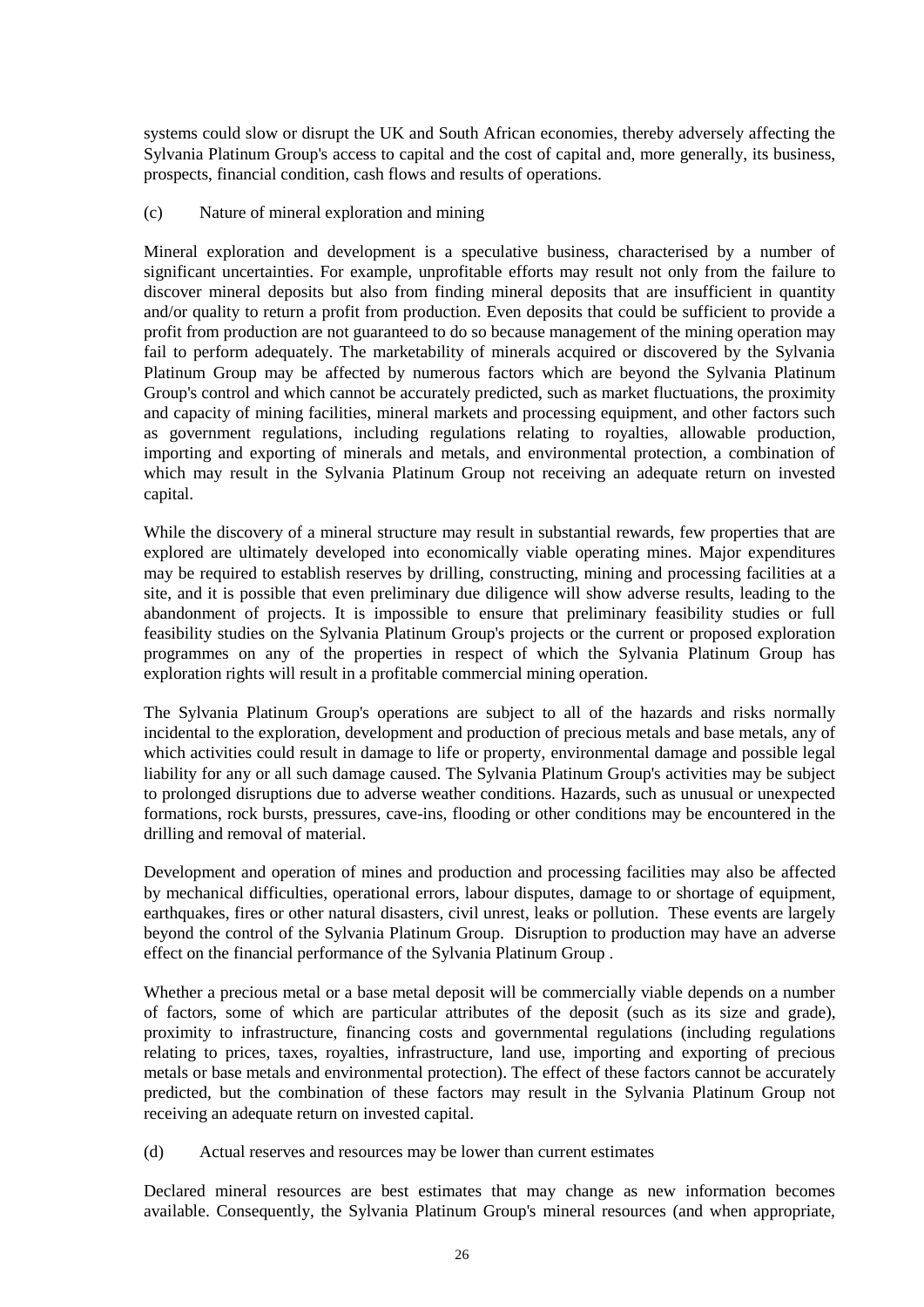ore reserves) may be revised up or down. Actual mineral resources may not conform to geological, metallurgical or other expectations and the volume and grade of ore recovered may be below the estimated levels. Mineral resource data is not indicative of the future results of operations. If the Sylvania Platinum Group's actual mineral resources are less than current estimates, the Sylvania Platinum Group's business, results or operations and financial condition may be materially and adversely affected.

# (e) Geology and reserves

To assess, commission and maintain precious and base metal production into the future, beyond the life of the current resources or to increase production materially above projected levels, the Sylvania Platinum Group will be required to delineate further reserves. Any precious and base metal exploration programme entails risks relating to the location of economic ore bodies, the development of appropriate metallurgical processes, the receipt of necessary governmental permits and the construction of mining and processing facilities at any site chosen for mining. No assurance can be given that any exploration programme will result in any new commercial mining operation or in the discovery of new resources.

A decline in the market price of precious and base metals may render ore reserves containing relatively lower grades of mineralisation uneconomic.

# (f) Exploitation risks

There can be no assurance that any resources recovered can be brought into profitable production.

Market price fluctuations, increased production costs or reduced recovery rates, or other factors may render the present estimated or inferred resources of the Sylvania Platinum Group uneconomical or unprofitable to develop at a particular site or sites.

Further the Sylvania Platinum Group may not be able to exploit commercially viable discoveries which it owns or in which it acquires an interest. Exploitation may require external approvals or consents from relevant authorities and the granting of these approvals and consents is beyond the Sylvania Platinum Group's control. The granting of such approvals and consents may be withheld for lengthy periods, not given at all, or granted subject to the satisfaction of certain conditions which the Sylvania Platinum Group may not be able to meet. As a result of such delays, the Sylvania Platinum Group may incur additional costs, losses or lose revenue or part or all of its equity in a licence. If at any stage the Sylvania Platinum Group is precluded from pursuing its exploration programme or the exploration programme is not continued, the Sylvania Platinum Group's business, result of operations, financial condition and/or growth prospects may be materially and adversely affected. Additionally, should the regulatory regime in an applicable jurisdiction in which the Sylvania Platinum Group operates or wishes to exploit mining rights be modified in a manner which adversely affects natural resources facilities or projects, including taxes and permit fees, the returns to the Sylvania Platinum Group may be adversely affected.

(g) Commercial risks of mineral exploration and extraction

Even if the Sylvania Platinum Group recovers quantities of minerals, there is a risk the Sylvania Platinum Group will not achieve a commercial return. The Sylvania Platinum Group may not be able to sell the minerals to customers at a price and quantity which would cover its operating and other costs.

# (h) Metal price risk

The market price of metals is volatile and beyond the Sylvania Platinum Group's control and may adversely affect the feasibility or future profitability of potential projects. The level of interest rates,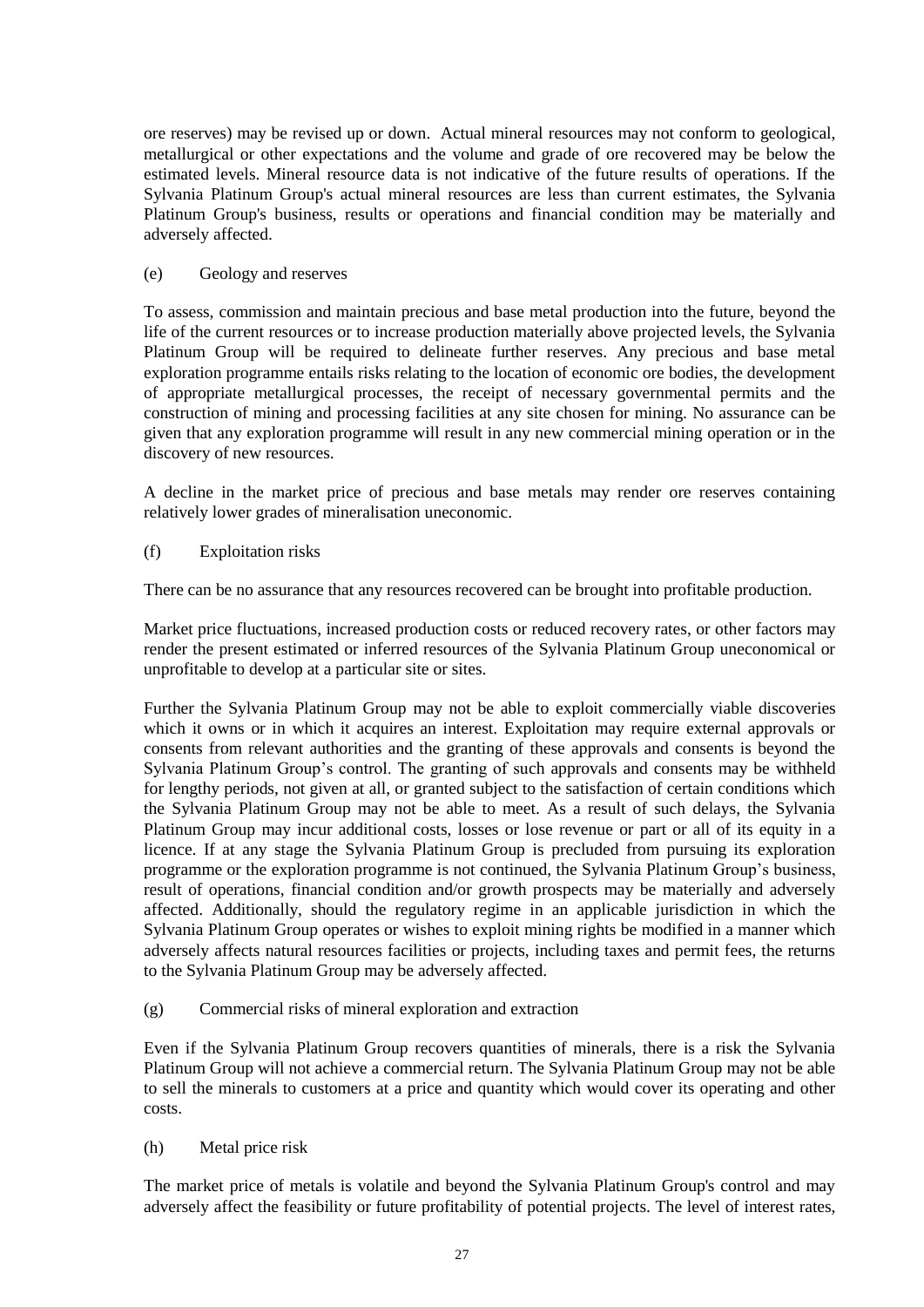the rate of inflation, world supply of precious and base metals and stability of exchange rates can all cause significant fluctuations in precious and base metal prices. Such external economic factors are in turn influenced by changes in international investment patterns and monetary systems and political developments. The decision to put a mine into production, and the commitment of the funds necessary for that purpose, must be made long before the first revenues from production will be received. Metal price fluctuations as well as forecast production costs between the time that such a decision is made and the commencement of production can completely change the economics of any mine. Although it is possible to protect against metal price fluctuations by hedging in certain circumstances, the volatility of metal prices represents a substantial risk in the mining industry generally, which no amount of planning or technical expertise can eliminate.

The earnings of Sylvania Resources are, and the earning of Sylvania Platinum will be, significantly affected by local and worldwide PGM prices and the state of the ferrochrome industry. Specifically, a prolonged downturn in the ferrochrome price may result in a reduction in the supply of chrome tailings, thereby diminishing the Sylvania Platinum Group's retreatment rates. Low PGM or ferrochrome prices or weak demand for ferrochrome products will have a materially adverse effect on the Sylvania Platinum Group. It is not possible to accurately predict future movements in metal prices or supply and demand dynamics for the ferrochrome industry, particularly in the current uncertain economic environment.

(i) Insurance

While the Sylvania Platinum Group may obtain insurance against certain risks in such amounts as it considers adequate, the nature of these risks are such that liabilities could exceed policy limits or that certain risks could be excluded from coverage. There are also risks against which the Sylvania Platinum Group cannot insure or against which it may elect not to insure. The potential costs that could be associated with any liabilities not covered by insurance or in excess of insurance coverage may cause substantial delays and require significant capital outlays, adversely affecting the Sylvania Platinum Group's earnings and competitive position in the future and, potentially, its financial position. In addition, the potential costs that could be associated with compliance with applicable laws and regulations may also cause substantial delays and require significant capital outlays, adversely affecting the Sylvania Platinum Group's earning and competitive position in the future and, potentially, its financial position.

(j) Operational targets and delays

The Sylvania Platinum Group's operational targets will be subject to the completion of planned operational goals on time and according to budget, and are dependent on the effective support of the Sylvania Platinum Group's personnel, systems, procedures and controls. Any failure of these may result in delays in the achievement of operational targets with a consequent material adverse impact on the business, operations and financial performance of the Sylvania Platinum Group.

(k) No geographical diversification

The Sylvania Platinum Group's assets are all located in the Republic of South Africa. Any circumstance or event which negatively impacts the ownership or development of the Sylvania Platinum Group's assets or which negatively affects the Republic of South Africa could materially affect the financial performance of the Sylvania Platinum Group more significantly than if it had a diversified asset base.

(l) Exploitation, exploration and mining licences

The Sylvania Platinum Group's tailings treatment business, together with its exploration and mining activities are dependent upon the grant of appropriate licences, concessions, leases, permits and regulatory consents, which may be withdrawn or made subject to limitations. There is no guarantee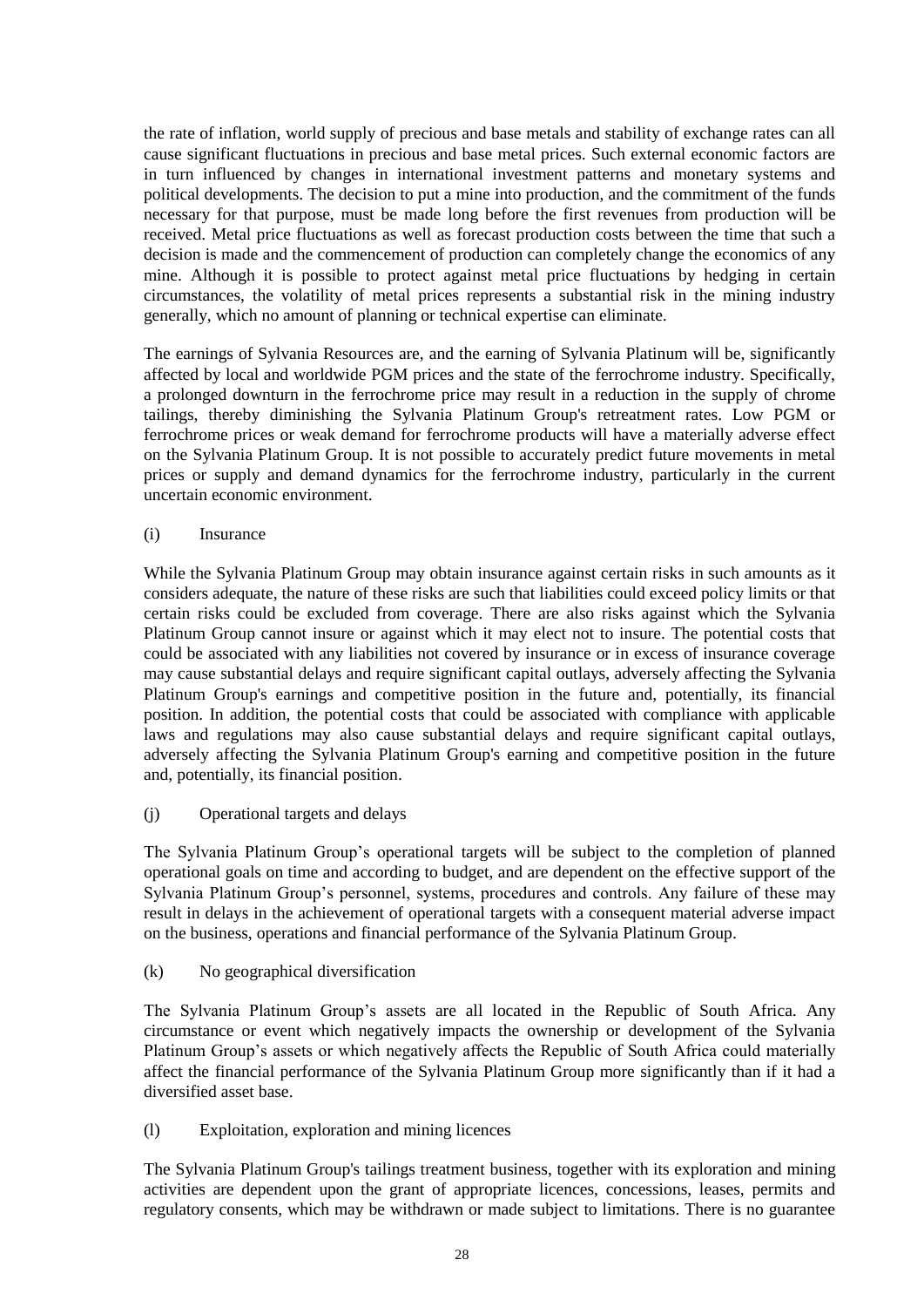that, upon completion of any exploration, a mining licence will be granted with respect to exploration territory. There can also be no assurance that any exploration licence will be renewed or if so, on what terms. These licences place a range of past, current and future obligations on the Sylvania Platinum Group. In some cases there could be adverse consequences for breach of these obligations, ranging from penalties to, in extreme cases, suspension or termination of the relevant licence or related contract.

# (m) Competition

The mining industry is intensely competitive in all of its phases and the Sylvania Platinum Group competes with many companies possessing greater financial and technical resources than itself. Competition in the minerals and mining industry is primarily for mineral rich properties that can be developed and produced economically; the technical expertise to find, develop, and operate such properties; the labour to operate the properties; and the capital for the purpose of funding such properties. Many competitors not only explore for minerals, but conduct refining and marketing operations on a global basis. Such competition may result in the Sylvania Platinum Group being unable to acquire desired properties, to recruit or retain qualified employees or to acquire the capital necessary to fund its operations and develop its properties. Existing or future competition in the mining industry could materially adversely affect the Sylvania Platinum Group's prospects for mineral exploration and success in the future.

(n) Decommissioning costs

The Sylvania Platinum Group's mining activities are subject to various laws and regulations governing the protection of the environment.

External experts are used to conduct environmental impact assessments from which environmental management programs are designed. As part of these assessments and programs, a financial determination is made as to the cost of environmental remediation involved in decommissioning the Sylvania Platinum Group's plants.

The Sylvania Platinum Group estimates the rehabilitation provision covering the cost of rehabilitating the land and the cost of dismantling and decommissioning the plants. An annual assessment of adequacy of the current provisioning for rehabilitation expense is undertaken by management in conjunction with an environmental audit performed by an independent expert. While such financial provisions are considered to be adequate, the amounts calculated for some of the Sylvania Platinum Group's plants are yet to be approved by South Africa's Department of Mineral Resources.

The financial determination referred to above requires management and independent experts to make a number of assumptions including restoration activities and discount rate. A change in these assumptions, or a change in the applicable environmental laws, could result in a change in the provision in a future period. Any such adjustments in the provision for rehabilitation of the land are expensed and adjustments to the decommissioning costs are raised against the decommissioning asset.

(o) Risks of potential future acquisitions

In the future, as part of its growth strategy, the Sylvania Platinum Group may acquire other companies or businesses, including mineral interests. Acquisitions by the Sylvania Platinum Group may require the use of significant amounts of cash, dilutive issues of equity securities and the incurrence of debt, each of which could have a material adverse affect on the Sylvania Platinum Group's business, results of operations, financial condition or the market price of shares.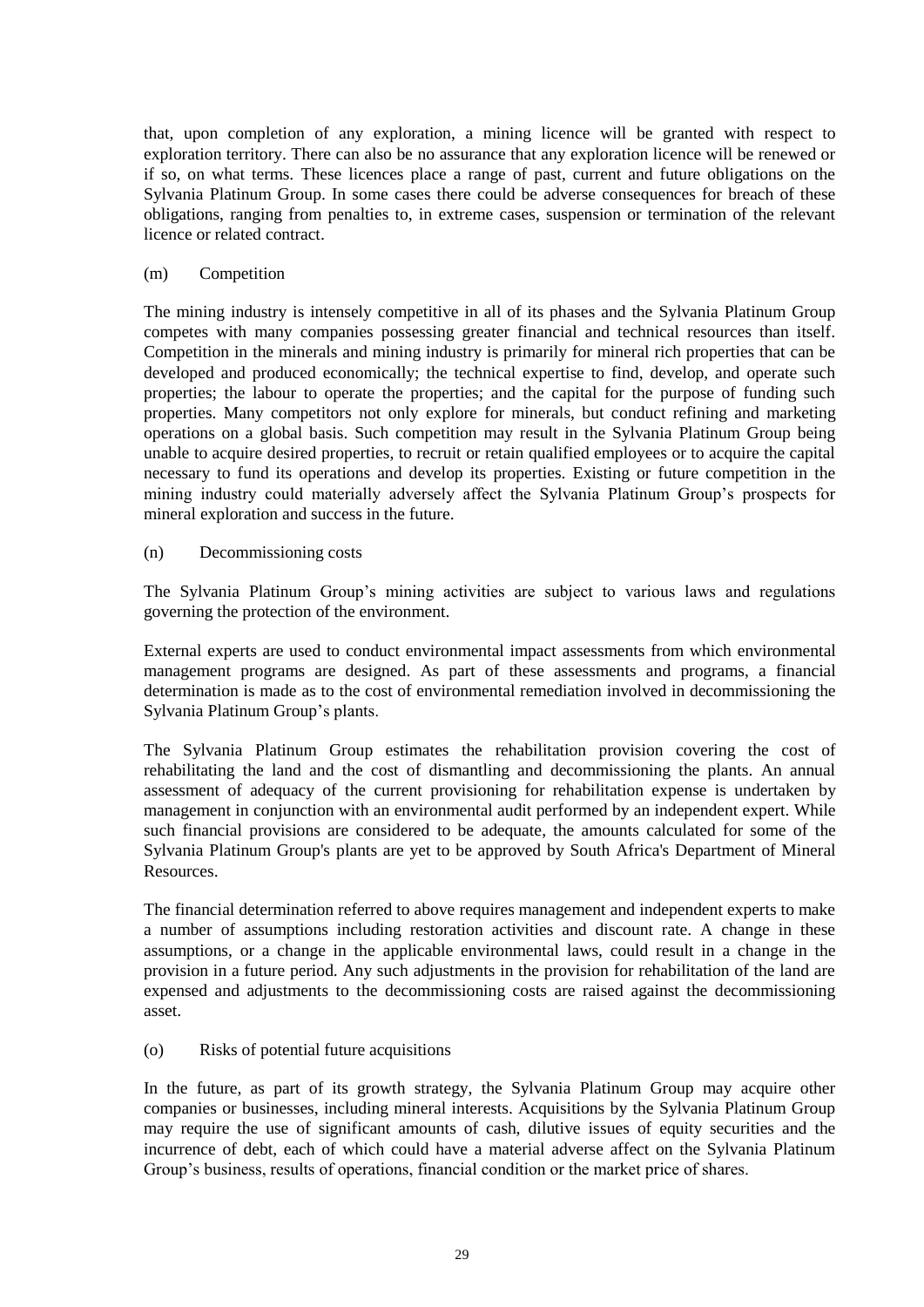Acquisitions involve numerous risks, including difficulties with the assimilation of the operations of any acquired business or group and the diversion of management's attention from other business concerns. If such acquisitions do occur, there can be no assurance that the Sylvania Platinum Group's business, results of operations or financial conditions would not be materially and adversely affected thereby. The implementation of future acquisitions which the Sylvania Platinum Group may wish to make could be affected by regulatory and other restraints and factors.

# (p) Dependence on key personnel

In common with other services and businesses in this industry sector, the Sylvania Platinum Group's business is dependent on retaining the services of a small number of key personnel of the appropriate calibre as the business develops. The success of the Sylvania Platinum Group is, and will continue to be to a significant extent, dependent on the expertise and experience of the key personnel and the loss of one or more of such key personnel could have a material adverse effect on the Sylvania Platinum Group. The Sylvania Platinum Group will compete with numerous other mineral companies (many of which have greater resources) and individuals in the search for and acquisition of mineral assets, as well as for the recruitment and retention of qualified employees and contractors.

As indicated in paragraph [3](#page-7-0) of [Part I,](#page-5-0) it is envisaged that the Australian resident directors of Sylvania Platinum (namely Mr Rossiter and Mr Button) will resign as directors of Sylvania Platinum following implementation of the Redomicile Proposal. However, it is intended that such directors will only resign as directors once replacements with suitable qualifications and experience have been found.

# (q) Dilution of shareholders' interests

The Sylvania Platinum Group is likely to need to raise additional funds in the future to finance its investments and acquisitions. If additional funds are raised through the issuance of new equity or equity-linked securities of the Sylvania Platinum Group other than on a pro rata basis to existing shareholders, the percentage ownership of the shareholders may be reduced, shareholders may experience subsequent dilution and/or such securities may have preferred rights, options and preemption rights senior to the Sylvania Platinum Shares.

# (r) Exchange rate risk

The Sylvania Resources Group currently reports its financial results and maintains its accounts in Australian dollars. The Sylvania Platinum Group will report its financial results and maintain its accounts in US dollars and the PGM industry is a US dollar based business. The removal of the Australian dollar from the Sylvania Platinum Group's exchange rate matrix following implementation of the Scheme will make Sylvania Platinum's currency less complicated to hedge and easier for investors to understand.

# (s) Environmental risk

The development of mines and production of metals can be hazardous to the environment and environmental damage may occur that is costly to remedy. If Sylvania Platinum is responsible for any environmental damage, it may incur substantial remediation costs or liabilities to third parties.

The Sylvania Platinum Group may be involved in operations that may be subject to environmental and safety regulation (including regular environmental impact assessments and permitting). This may include a wide variety of matters, such as prevention of waste, pollution and protection of the environment, labour regulations and worker safety. The regulations may change in a manner that may require stricter or additional standards than those currently in effect, a heightened degree of responsibility for companies and their directors and employees and more stringent enforcement of existing laws and regulations. There may also be unforeseen environmental liabilities resulting from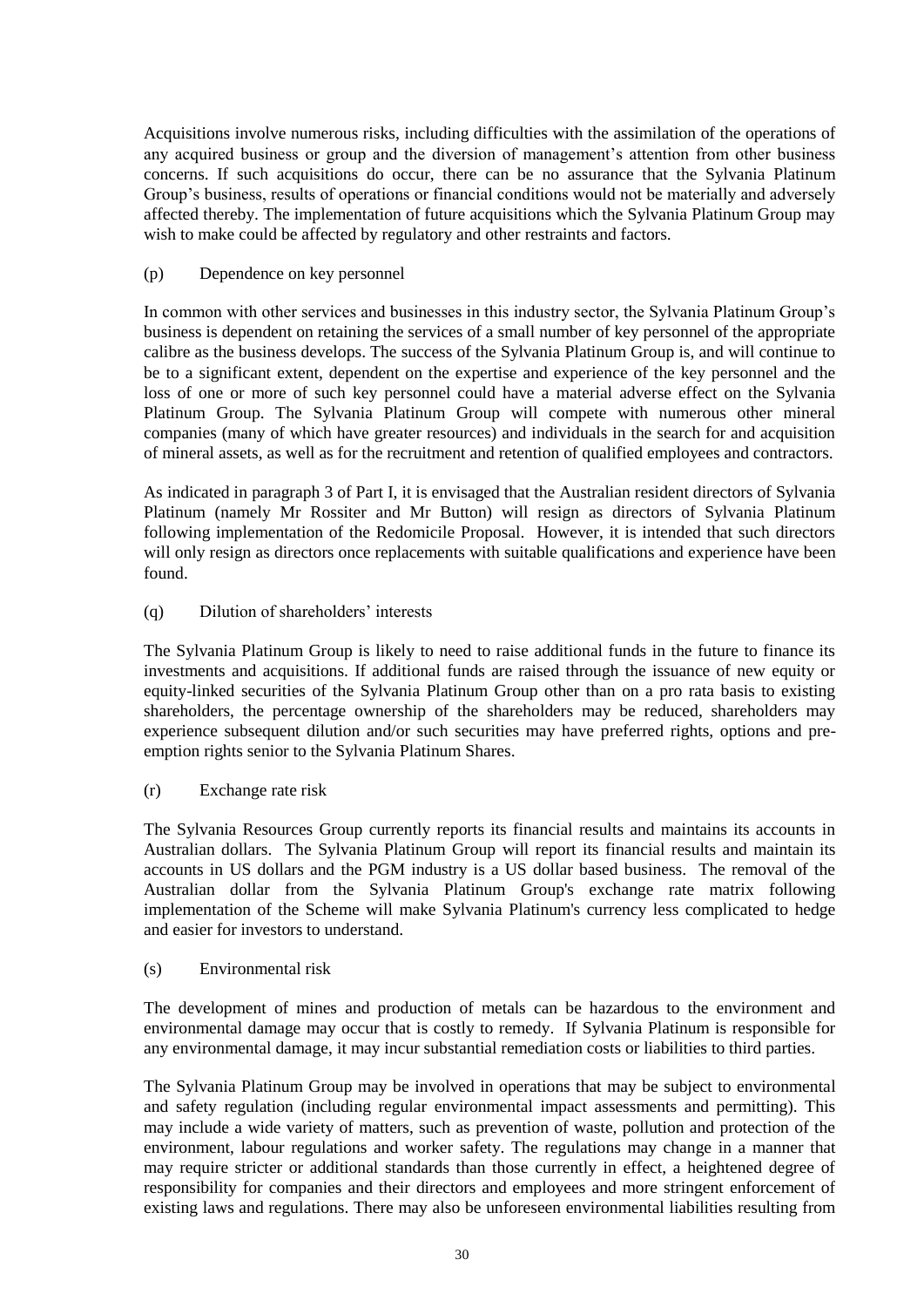exploration and development activities, which may be costly to remedy. In particular, the acceptable level of pollution and the potential clean up costs and obligations and liability for toxic or hazardous substances for which the Sylvania Platinum Group may become liable as a result of its activities may be impossible to assess against the current legal framework and current enforcement practices of the various jurisdictions. There is no assurance that future changes in environmental regulation will not adversely affect the activities of the Sylvania Platinum Group.

# (t) Counterparty risk

There is a risk, which is higher in the current uncertain economic environment, that contracts and other arrangements to which any of the members of the Sylvania Platinum Group are party and obtain a benefit (such as service and supply agreements, off-take agreements, concentrate sales, currency and metal price hedging agreements) will not be performed by the relevant counterparties, including if those counterparties become insolvent or are otherwise unable to perform their obligations.

# (u) Samancor Service and Supply Agreement

There is a risk that Samancor Chrome may terminate the Samancor Service and Supply Agreement. If the Samancor Service and Supply Agreement was terminated, Sylvania Metals would lose the right to treat chrome tailings from Samancor Chrome's mines on the western and eastern limbs of the Bushveld Igneous Complex to recover PGMs. This would mean that Sylvania Platinum's plants (namely Milsell, Steelpoort, Lannex, Doornbosch and Mooinooi) would be required to cease operations which would materially affect the Sylvania Platinum Group's operations, financial position and results.

# *Litigation and regulatory risks*

# (v) Litigation risks

Legal proceedings may arise from time to time in the course of the Sylvania Platinum Group's activities. There have been several cases where the rights and privileges of mining and exploration companies have been the subject of litigation. The Sylvania Platinum Directors cannot preclude that such litigation may be brought against the Sylvania Platinum Group or a member of the Sylvania Platinum Group in the future from time to time.

# (w) Vygenhoek mining application (Everest North)

On 24 May 2005, Sylvania SA entered into an agreement with AQPSA, pursuant to which Sylvania SA agreed to act as independent contractor to manage and carry out prospecting work at Everest North. Upon completion of the required exploration work, Sylvania SA submitted an application for the mining right for PGMs over Mineral Area 2 of the Vygenhoek 10TJ farm in the Lydenburg magisterial district. However, AQPSA disputed Sylvania SA's right to do so and the matter was referred to arbitration.

While an arbitration hearing date was initially set for July 2010, both parties agreed in June 2010 to explore the possibility of a commercial settlement to the benefit of AQPSA and Sylvania SA. Should an agreement not be reached between the parties, the matter will then be heard by an arbitrator on a date to be arranged. However, there can be no guarantee that the decision of the arbitrator will be favourable upon Sylvania SA.

# (x) Regulatory approval

The directors believe that the Sylvania Platinum Group holds or will obtain all necessary approvals, licences and permits under applicable laws and regulations in respect of its main projects and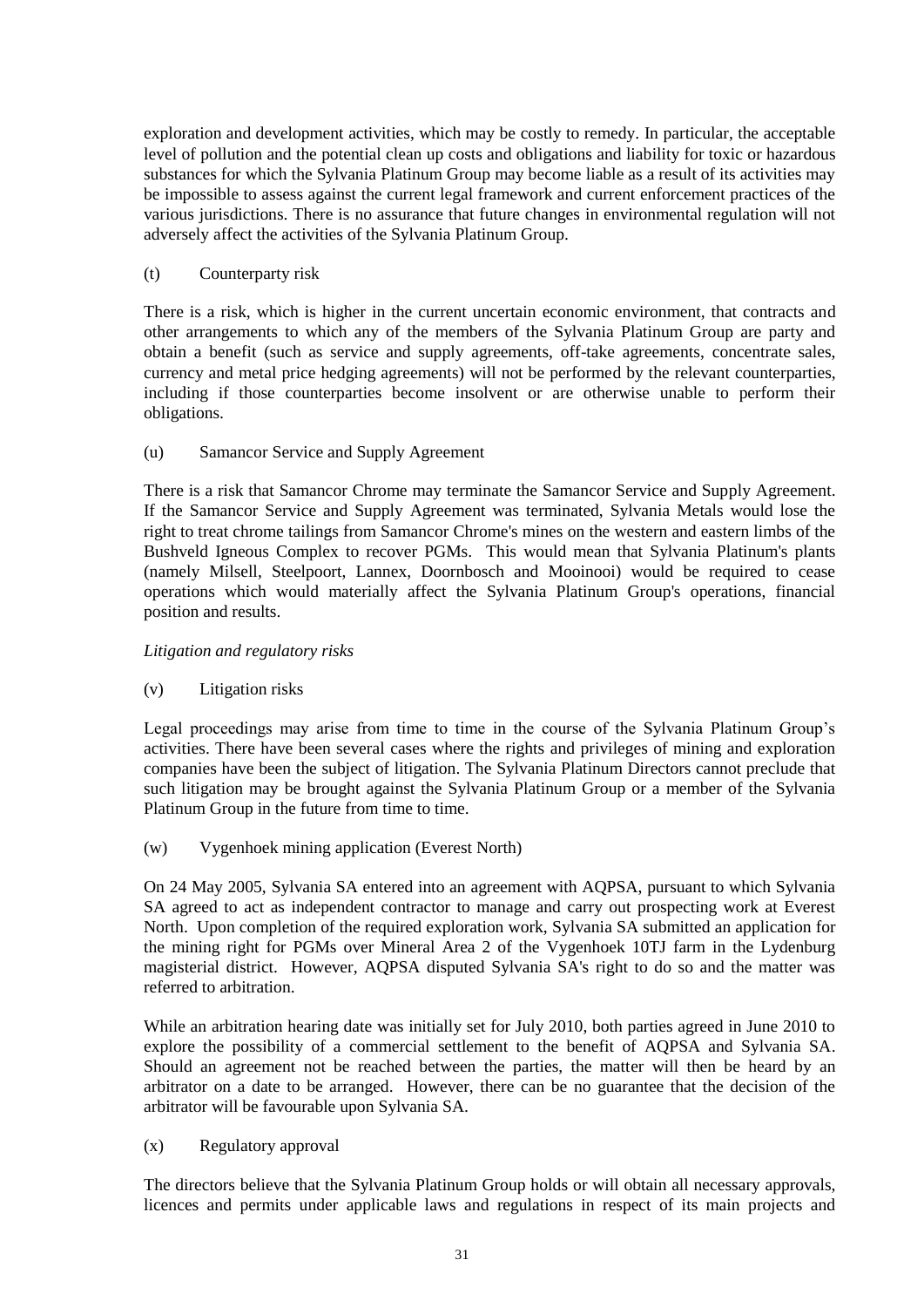believes it is presently complying in all material respects with the terms of such approvals, licences and permits. However, such approvals, licences and permits are subject to change in various circumstances and further project specific governmental decrees and/or legislative enactments may be required. There can be no guarantee that the Sylvania Platinum Group will be able to obtain or maintain all necessary approvals, licences and permits that may be required and/or that all project specific costs between the time that such a decision is made and the commencement of production can completely change the economics of any mine.

(y) Economic, political, judicial, administrative, taxation or other regulatory factors

The Sylvania Platinum Group may be adversely affected by changes in economic, political, judicial, administrative, taxation or other regulatory factors, in South Africa (which is where the Sylvania Platinum Group will operate and hold it major assets), in Australia, in the UK or elsewhere. These risks and uncertainties include, but are not limited to: hyperinflation; labour unrest; risk of war or civil unrest; expropriation and nationalisation; renegotiations or nullification of existing concessions, licences, permits and contracts; illegal mining; changes in taxation policies; restrictions on foreign exchange and repatriation; terrorist activities; extreme fluctuations in currency exchange rates; and changing political conditions, currency controls and governmental regulations that favour or require the awarding of contracts to local contractors or require foreign contractors to employ citizens of, or purchase supplied from, a particular jurisdiction.

*Risks relating to South Africa*

(z) Risks relating to South Africa

The Sylvania Platinum Group's operations may also be affected to varying degrees by political and social instability, crime, the AIDS crisis, failure of basic infrastructure, extreme fluctuations in currency exchange rates and inflation, all of which are beyond the control of the Sylvania Platinum Group.

In addition to exposure to the risks that are common to mining operators, the Sylvania Resources Group is, and the Sylvania Platinum Group will be, subject to the political and economic uncertainties associated with operating in South Africa. Whilst the mining regulatory environment is developing, it lacks clarity in a number of areas and is subject to interpretation, review and amendment. A current risk pertaining to the mining industry is compliance with black economic empowerment requirements as prescribed by the regulatory framework for mining.

(aa) Infrastructure risk

Infrastructure in South Africa is under strain, notably utilities such as electricity and water supply. The Sylvania Platinum Group will heavily depend on the reliable and continuous delivery of sufficient quantities of power and water to its processing facilities and in future to its mines and production. South Africa has experienced, and to a limited extent continues to experience, widespread and prolonged power outages. Should a serious failure of basic infrastructure take place or lack of availability of water resources arise or high occurrences of power outages across the country occur, production at the Sylvania Platinum Group's operations in South Africa could be materially and adversely impacted.

<span id="page-31-0"></span>(bb) Black economic empowerment and social development

The Sylvania Platinum Group must comply, and remain compliant, with the South African mining charter (the **Mining Charter**), the Minerals and Petroleum Resources Development Act 2002 (South Africa) (**MPRD Act**), the mining codes, the black economic empowerment (**BEE**) participation requirements and the approved social and labour plan in order to retain prospecting and mining rights. Any failure by the Sylvania Platinum Group or any of its contractual counterparties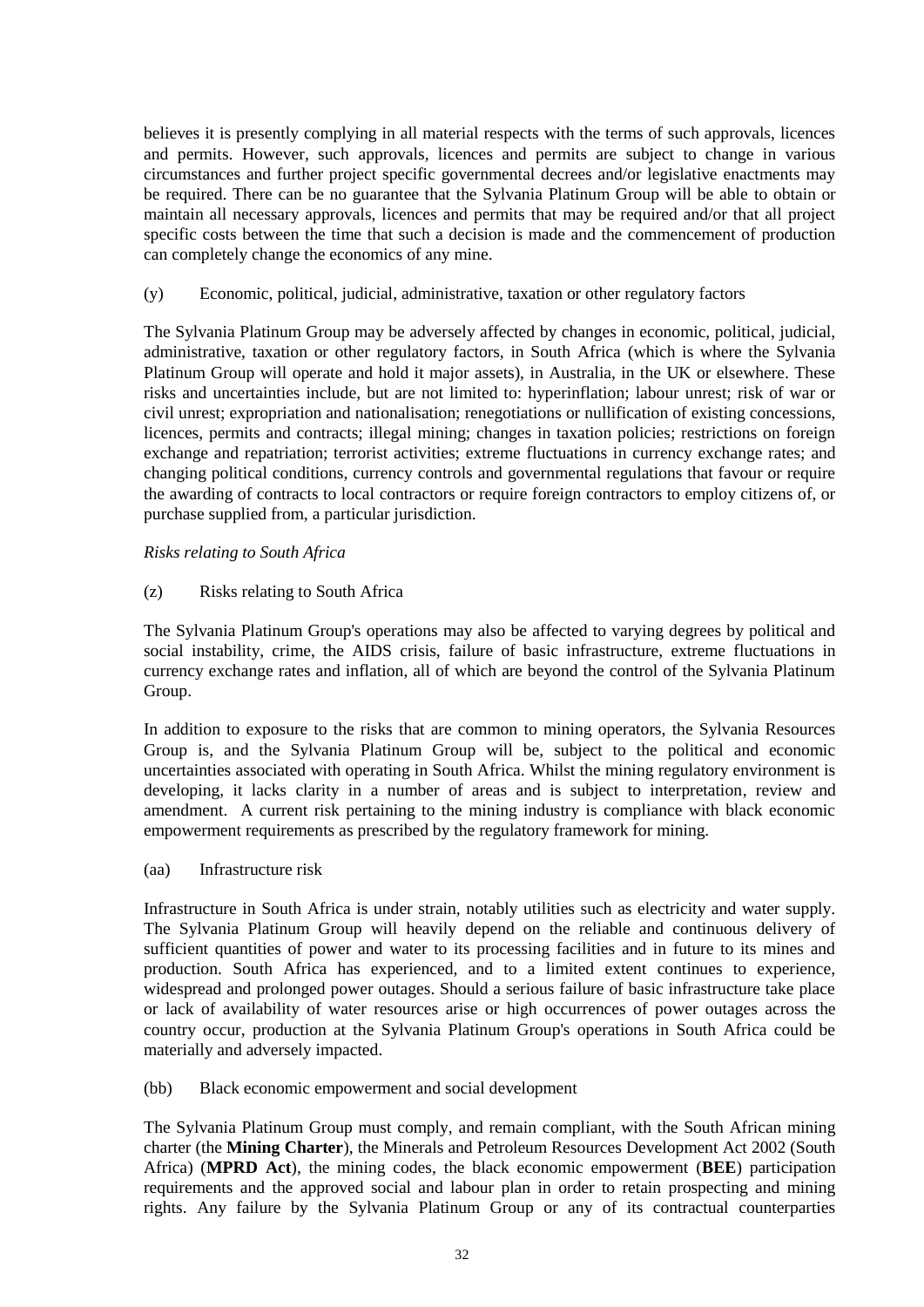(including, without limitation, Samancor Chrome) to satisfy and to continue to satisfy such BEE and social development obligations and requirements could jeopardise the prospecting rights held by the Sylvania Platinum Group and materially and adversely affect its operations, financial position and results. In addition, compliance with any future changes to the obligations and requirements of the Mining Charter, the MPRD Act, the mining codes and the BEE participation requirements may increase the costs of the Sylvania Platinum Group's operations and affect profitability.

# *General Risk Factors*

### (cc) Investment in publicly quoted securities

Investment in securities traded on AIM is perceived to involve a higher degree of risk and be less liquid than investment in companies whose securities are listed on the "Official List" in the UK and traded on the London Stock Exchange's main market for listed securities. An investment in Sylvania Platinum Shares or Sylvania Platinum DIs whether quoted on ASX or traded on AIM may be difficult to realise. Prospective investors should be aware that the value of Sylvania Platinum Shares or Sylvania Platinum DIs may go down as well as up and that the market price of the Sylvania Platinum Shares or Sylvania Platinum DIs may not reflect the underlying value of the Sylvania Platinum Group. Investors may therefore realise less than, or lose all of, their investment.

# (dd) Potentially volatile share price and liquidity

The share price of emerging companies quoted on AIM and ASX can be highly volatile and shareholdings illiquid. The price at which the Sylvania Platinum Shares are quoted and the price at which investors may realise their Sylvania Platinum Shares or Sylvania Platinum DIs may be influenced by a significant number of factors, some specific to the Sylvania Platinum Group and its operations and some which affect quoted companies generally. These factors could include the performance of the Sylvania Platinum Group, large purchases or sales of Sylvania Platinum Shares or Sylvania Platinum DIs, legislative changes and general, economic, political or regulatory conditions.

#### (ee) Market perception

The market price of the Sylvania Platinum Shares and Sylvania Platinum DIs could be subject to significant fluctuations due to a change in sentiment in the market following implementation of the Scheme.

Any such fluctuations could result from national and global economic and financial conditions, the market's response to the Redomicile Proposal, the PGM volume trend, market perceptions of Sylvania Resources and Sylvania Platinum, regulatory changes affecting Sylvania Platinum's operations, variations in Sylvania Platinum's operating results, business developments of Sylvania Platinum or its competitors and liquidity of financial markets.

The operating results and prospects of Sylvania Platinum from time to time may be below the expectations of market analysts and investors. Any of these events could result in a decline in the market price of Sylvania Platinum Shares and Sylvania Platinum DIs.

# <span id="page-32-0"></span>**3. Risks arising from the change of jurisdiction**

#### (a) Changes to corporate law environment

As a company incorporated in Bermuda, Sylvania Platinum is not subject to many provisions of the Australian Corporations Act to which Sylvania Resources is currently subject. It does, however, remain subject to some provisions of the Australian Corporations Act as a result of its registration as a foreign company in Australia and to the ASX Listing Rules as a result of the continued listing on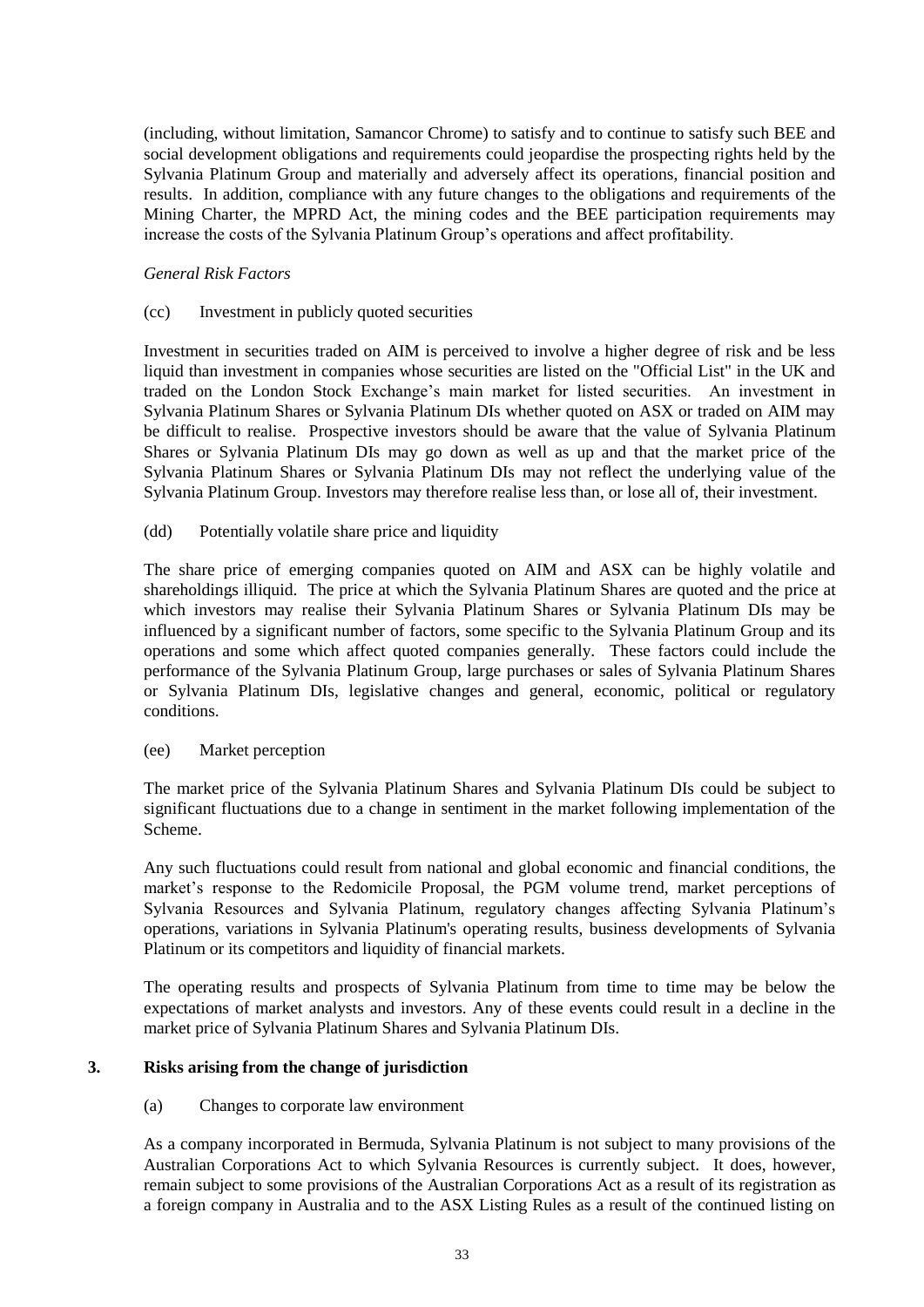ASX. This will result in reduced investor and shareholder protections following implementation of the Scheme. For example, Sylvania Platinum shareholders will not be afforded the takeover protection provisions contained in chapter 6 of the Australian Corporations Act and currently available to Sylvania Resources shareholders. As set out in further detail in paragraph [14.2](#page-49-0) of [Part](#page-33-0)  [III,](#page-33-0) no takeover protection is provided by the Bermuda Companies Act.

#### (b) Changes to tax environment

<span id="page-33-0"></span>Should there be any changes in Bermudian tax law, this may impact on the tax efficiency of Sylvania Platinum's corporate structure. In particular, if Bermuda imposes a dividend withholding tax regime, this could have an adverse cash impact on shareholders of Sylvania Platinum.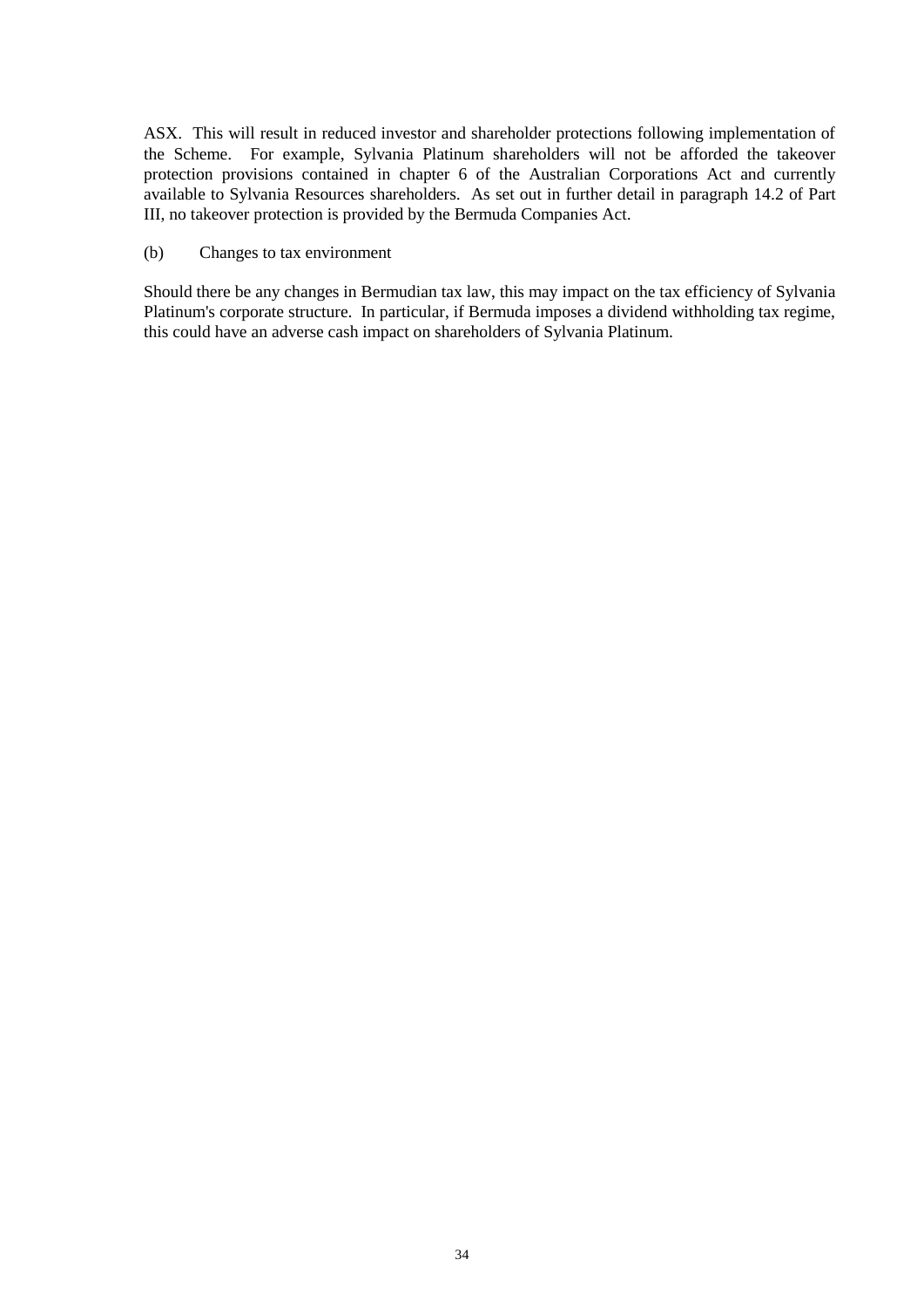# **PART III**

# **ADDITIONAL INFORMATION**

# **1. Status**

- 1.1 Sylvania Platinum was incorporated under the Bermuda Companies Act on 24 August 2010 with registration number 44512. Sylvania Platinum was registered as a foreign company under the Australian Corporations Act on 12 November 2010 with ARBN 147 331 726.
- 1.2 Sylvania Platinum has not traded since its incorporation. If the Redomicile Proposal is implemented, Sylvania Platinum will become a non-operating holding company. Immediately after implementation of the Redomicile Proposal, the only asset that Sylvania Platinum will hold will be the Sylvania Resources Shares.
- 1.3 Sylvania Resources was incorporated in Western Australia on 1 February 2000 and subsequently admitted to the official list of ASX on 9 February 2001. It was listed on AIM on 21 July 2006.
- 1.4 The registered office of Sylvania Platinum is at c/o Codan Services Limited, Clarendon House, 2 Church Street, Hamilton HM11, Bermuda, and its principal place of business and place of management and control is in Bermuda. The telephone number for Sylvania Platinum is +1 (441) 295 5950. With effect from the Implementation Date, the website address of Sylvania Platinum and the Sylvania Platinum Group will be [www.sylvaniaplatinum.com.](http://www.sylvaniaplatinum.com/)
- 1.5 Sylvania Platinum intends to prepare its first accounts for the period from incorporation to 30 June 2011 and thereafter to prepare its annual accounts to 30 June each year (being the same date to which Sylvania Resources currently prepares its annual accounts).
- 1.6 Sylvania Resources' auditor for the period covered by the historical financial information referred to in paragraph [6.1](#page-15-1) of [Part I](#page-5-0) was HLB Mann Judd Chartered Accountants, Level 4, 130 Stirling Street, Perth, Western Australia, 6000, Australia (registered to carry out audit work by ASIC and the Institute of Chartered Accountants in Australia).
- 1.7 The Sylvania Platinum Directors confirm that, having made due and careful enquiry, Sylvania Resources has adhered to all legal and regulatory requirements involved in having its securities admitted to trading on ASX and AIM and, as far as they are aware, will continue to do so until the Effective Date which will be the last day of trading on ASX and the date of cancellation of trading on AIM of Sylvania Resources Shares.
- 1.8 The Sylvania Platinum Shares are in registered form and are denominated in US\$.

# <span id="page-34-0"></span>**2. Share Capital**

2.1 As at the date of this Appendix, Sylvania Platinum has two Sylvania Platinum Subscriber Shares issued. One Sylvania Platinum Subscriber Share was issued to Sylvania Resources on 7 September 2010 at an issue price of US\$0.10. The other Sylvania Platinum Subscriber Share was issued to Grant Button on 14 December 2010 at an issue price of US\$0.10. If the Redomicile Proposal is implemented, the two Sylvania Platinum Subscriber Shares will be repurchased by Sylvania Platinum at their par value and cancelled and converted into two authorised but unissued Sylvania Platinum Shares immediately following implementation of the Scheme.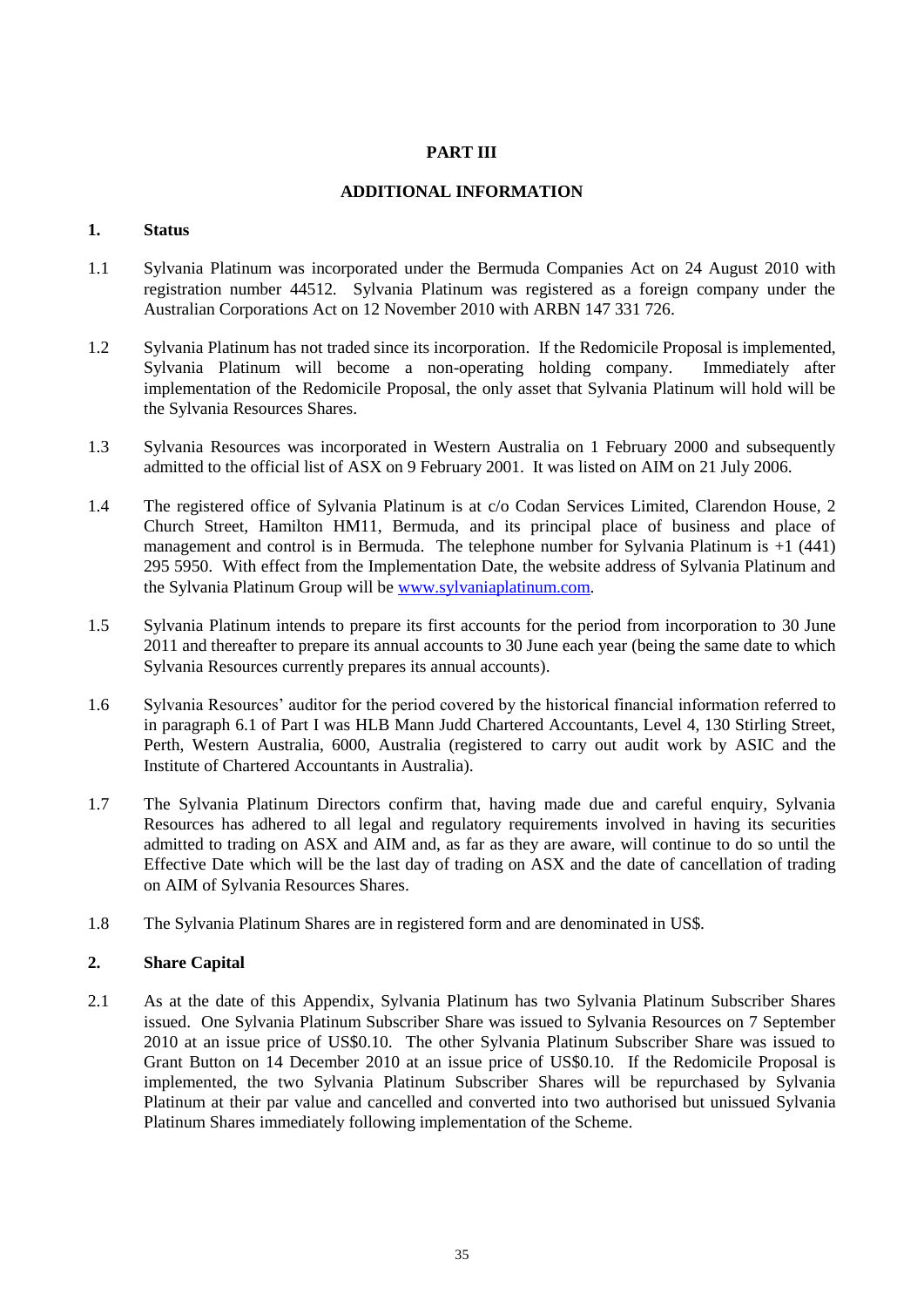2.2 The authorised and issued share capital of Sylvania Platinum as at 21 January 2011 (the latest practicable date before publication of this document) is as follows:

| <b>Authorised capital</b>                                               | US\$         |
|-------------------------------------------------------------------------|--------------|
| 2 Sylvania Platinum Subscriber Shares with a par value of US\$0.10 each | 0.20         |
| 999,999,998 Sylvania Platinum Shares with a par value of US\$0.10 each. | 9,999,999.80 |
| <b>Issued capital</b>                                                   | US\$         |
| 2 Sylvania Platinum Subscriber Shares (to be repurchased by Sylvania    | 0.20         |
| Platinum and cancelled on completion of the Scheme)                     |              |

2.3 If the Redomicile Proposal is implemented, and assuming that all Sylvania Resources Options are cancelled as described in paragraph [9.2](#page-21-0) of [Part I,](#page-5-0) the number of issued securities in the capital of Sylvania Platinum immediately after implementation of the Redomicile Proposal (based on the number of issued securities in the capital of Sylvania Platinum and Sylvania Resources as at the date of this Appendix) will be as follows:

|                                                                                                                                                                                  | <b>Sylvania Platinum</b><br><b>Shares</b> | Sylvania Platinum<br><b>Options</b> |
|----------------------------------------------------------------------------------------------------------------------------------------------------------------------------------|-------------------------------------------|-------------------------------------|
| Number of Sylvania Platinum Shares to be issued<br>pursuant to the Scheme                                                                                                        | 301,961,805                               |                                     |
| Number of Sylvania Platinum Options to be issued as<br>consideration for the cancellation of Sylvania<br>Resources Options as described in section 8.12 of the<br>Scheme Booklet |                                           | 12,992,909                          |
| Number of issued securities in the capital of<br>following<br>Sylvania Platinum<br>immediately<br>implementation of the Scheme                                                   | 301,961,805                               | 12,992,909 <sup>1</sup>             |

- 2.4 Save as discussed in this Appendix or otherwise disclosed in connection with the Scheme:
	- (a) there are no acquisition rights and/or obligations over authorised but unissued capital, or an undertaking to increase the capital, of Sylvania Platinum;
	- (b) no unissued share or loan capital of Sylvania Platinum is under option or is agreed conditionally or unconditionally to be put under option;
	- (c) there are no outstanding convertible and exchangeable securities and warrants issued by Sylvania Platinum; and
	- (d) Sylvania Platinum does not have in issue any shares which do not represent capital.

<sup>-</sup><sup>1</sup> This assumes that all holders of Sylvania Resources Options will enter into an agreement with Sylvania Platinum pursuant to which they agree to the cancellation of their Sylvania Resources Options in exchange for the grant of Sylvania Platinum Options.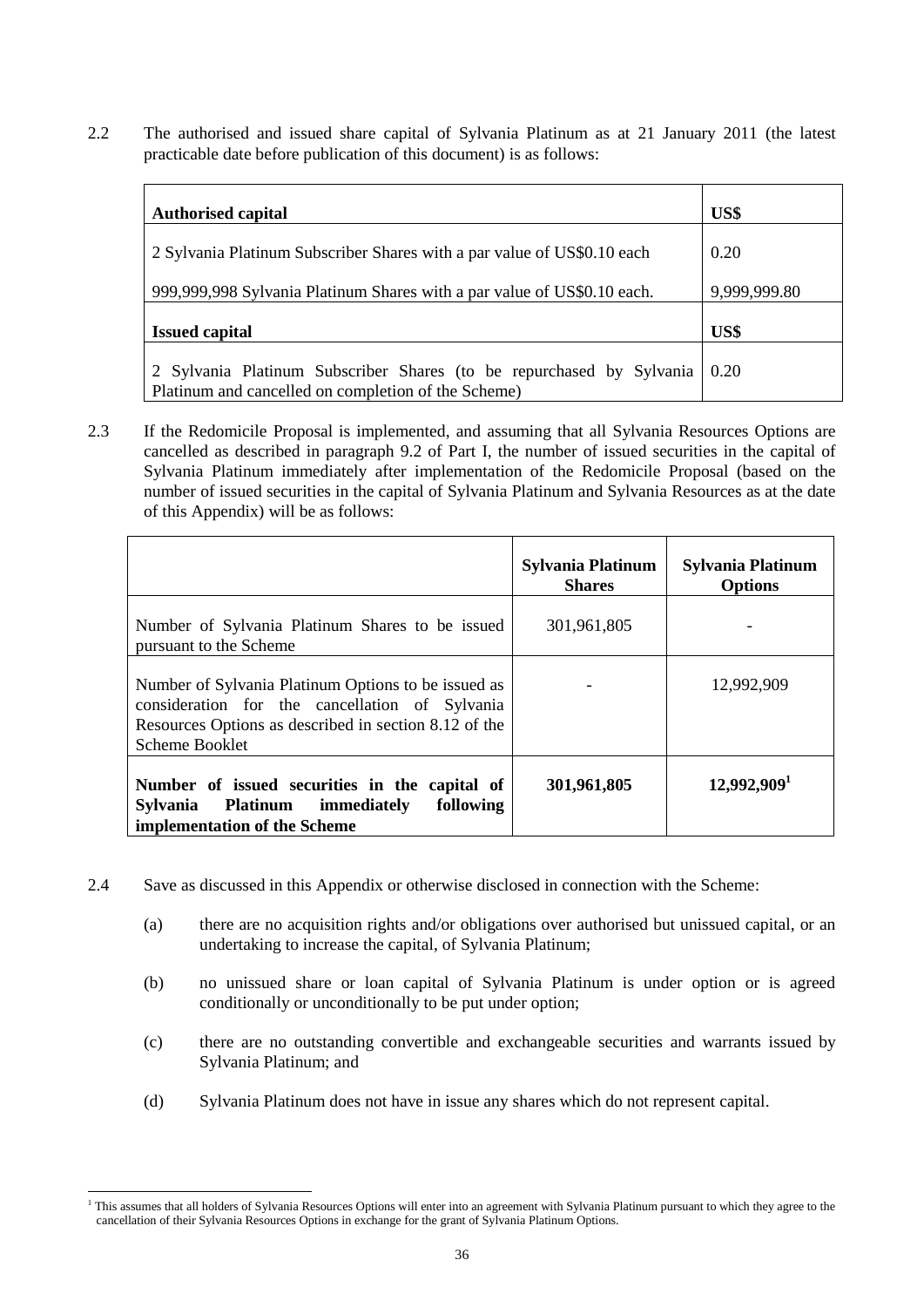# **3. Rights and Liabilities Attaching to Sylvania Platinum's Share Capital**

The rights and liabilities attaching to Sylvania Platinum Shares and Sylvania Platinum Subscriber Shares are set out in the Sylvania Platinum bye-laws and are affected by the Bermuda Companies Act and the common law of Bermuda. If the Redomicile Proposal is implemented the rights and liabilities attaching to Sylvania Platinum Shares will also be affected by the ASX Listing Rules and the AIM Rules.

A summary of the principal rights and liabilities attaching to Sylvania Platinum Shares and Sylvania Platinum Subscriber Shares is set out below.

Sylvania Platinum's bye-laws will be available on its website, [www.sylvaniaplatinum.com](http://www.sylvaniaplatinum.com/), from the Implementation Date. In addition, Sylvania Resources will make a copy of Sylvania Platinum's byelaws available free of charge to Sylvania Resources shareholders.

# 3.1 Sylvania Platinum Shares

# (a) Profits and dividends

The directors of Sylvania Platinum may in their sole discretion (subject to any preferred dividend rights attached to any class of shares and to the Bermuda Companies Act) declare and pay a dividend or make a distribution out of contributed surplus to the shareholders of Sylvania Platinum according to their rights and interests, including interim dividends, which may be declared and paid in proportion to the amount paid up on each share. Payment or satisfaction of any dividend or distribution out of contributed surplus may be made in cash or by the issue of fully paid Sylvania Platinum Shares or by the distribution of specific assets.

Contributed surplus is a North American concept recognised under the generally accepted accounting principles of the Canadian Institute of Chartered Accountants, which are applied in Bermuda. Contributed surplus includes proceeds from donated shares, credits resulting from the redemption or conversion of shares at less than the amount of the nominal capital or par value, the excess value of shares acquired over the nominal value of those shares issued in a share exchange (should the board of directors of Sylvania Platinum elect to treat it as such) and donations of cash or other assets to the company.

# (b) Voting rights

Subject to any rights or restrictions attaching to any class of shares in Sylvania Platinum, at any general meeting of Sylvania Platinum, each shareholder of Sylvania Platinum entitled to vote may vote in person or by proxy, or, if it is a company, by representative each of whom shall be entitled to speak and to one vote on a show of hands and each shareholder of Sylvania Platinum present in person or by proxy, or, if it is a company, by representative shall be entitled on a poll to one vote for each fully paid Sylvania Platinum share held.

No shareholder of Sylvania Platinum shall be entitled to vote at any general meeting unless all calls or other sums presently payable by him in respect of Sylvania Platinum Shares have been paid. On a poll a shareholder or proxy or representative, if entitled to more than one vote, need not use all his votes or cast all the votes he uses in the same way.

(c) Appointment and removal of directors

Shareholders of Sylvania Platinum in general meeting may by ordinary resolution appoint any person as a new director, or as a director to fill up all or any vacated offices resulting from one or more directors retiring at, or ceasing to hold office at the conclusion of, that meeting.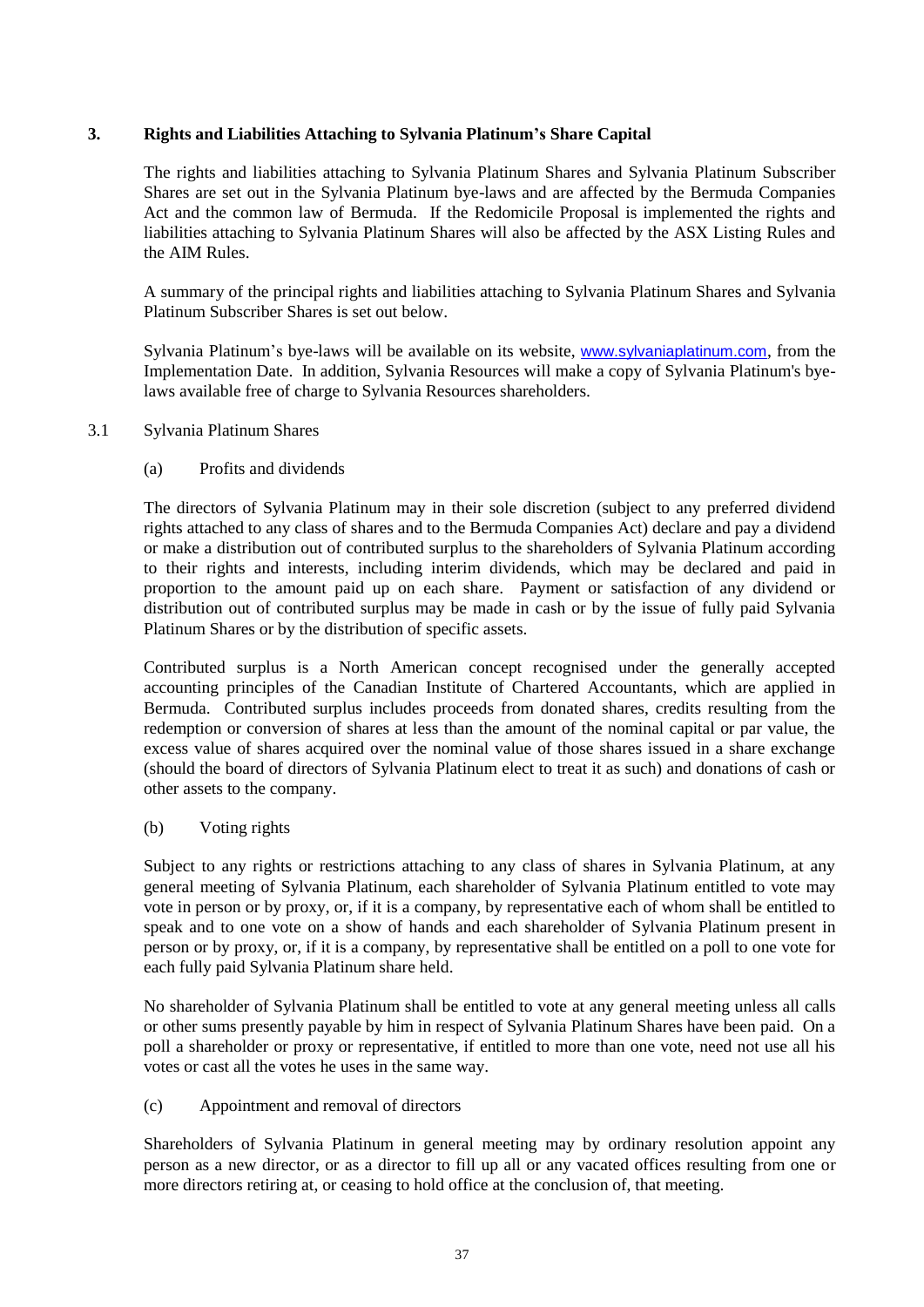The board of directors or shareholders of Sylvania Platinum in general meeting shall have the power to appoint any person as a director to fill a vacancy on the board of directors occurring as a result of the death, disability, disqualification or resignation of any director or as a result of an increase in the size of the board of directors.

Sylvania Platinum's directors who are subject to retirement by rotation shall retire from office at annual general meetings of Sylvania Platinum's shareholders.

(d) Rights to convene general meetings

The President or Chairman (if any) or the board of directors of Sylvania Platinum may convene a special general meeting whenever in their judgment such a meeting is necessary.

The board of directors of Sylvania Platinum shall, on the requisition of shareholders of Sylvania Platinum holding at the date of the deposit of the requisition no less than one-tenth of such of the paid up share capital of Sylvania Platinum carrying the right to vote, proceed to convene a special general meeting and the provisions of the Bermuda Companies Act shall apply.

There are no conditions to admission to a general meeting, other than that only shareholders, or their representatives or proxies appointed in accordance with the Sylvania Platinum Bye-Laws, and Sylvania Platinum Directors are entitled to attend.

(e) Rights on a winding up

Subject to the terms of issue of Sylvania Platinum Shares, if Sylvania Platinum shall be wound up, the liquidator may, with the sanction of a resolution of Sylvania Platinum's shareholders and any other sanction required by the Bermuda Companies Act, divide amongst the shareholders of Sylvania Platinum in specie or kind the whole or any part of the assets of Sylvania Platinum (whether they shall consist of property of the same kind or not) and may for such purposes set such values as the liquidator deems fair upon any property to be so divided and may determine how such division shall be carried out as between the shareholders of Sylvania Platinum or different classes of shareholders. The liquidator may, with such a sanction, vest the whole or any part of such assets in trustees upon such trust for the benefit of the shareholders of Sylvania Platinum as the liquidator shall think fit, but so that no shareholder of Sylvania Platinum shall be compelled to accept any shares or other assets upon which there is any liability.

(f) Variation of rights

If, at any time, the share capital of Sylvania Platinum is divided into different classes of shares, the rights attached to any class may, unless otherwise provided by the terms of issue of the shares of that class, be varied with the consent in writing of the holders of not less than 75% of the issued shares of that class or with the sanction of a resolution passed by a majority of the votes cast at a separate general meeting of the holders of such shares at which the quorum is at least two persons holding or representing by proxy, one-third of the issued shares of that class.

<span id="page-37-0"></span>3.2 Sylvania Platinum Subscriber Shares

The Sylvania Platinum Subscriber Shares will become non-voting shares, will be repurchased by Sylvania Platinum and will be cancelled immediately upon the issue of the Sylvania Platinum Shares in accordance with the Scheme.

The rights attaching to Sylvania Platinum Subscriber Shares are summarised below.

(a) Rights attaching to Sylvania Platinum Subscriber Shares prior to an issue of shares in Sylvania Platinum of a different class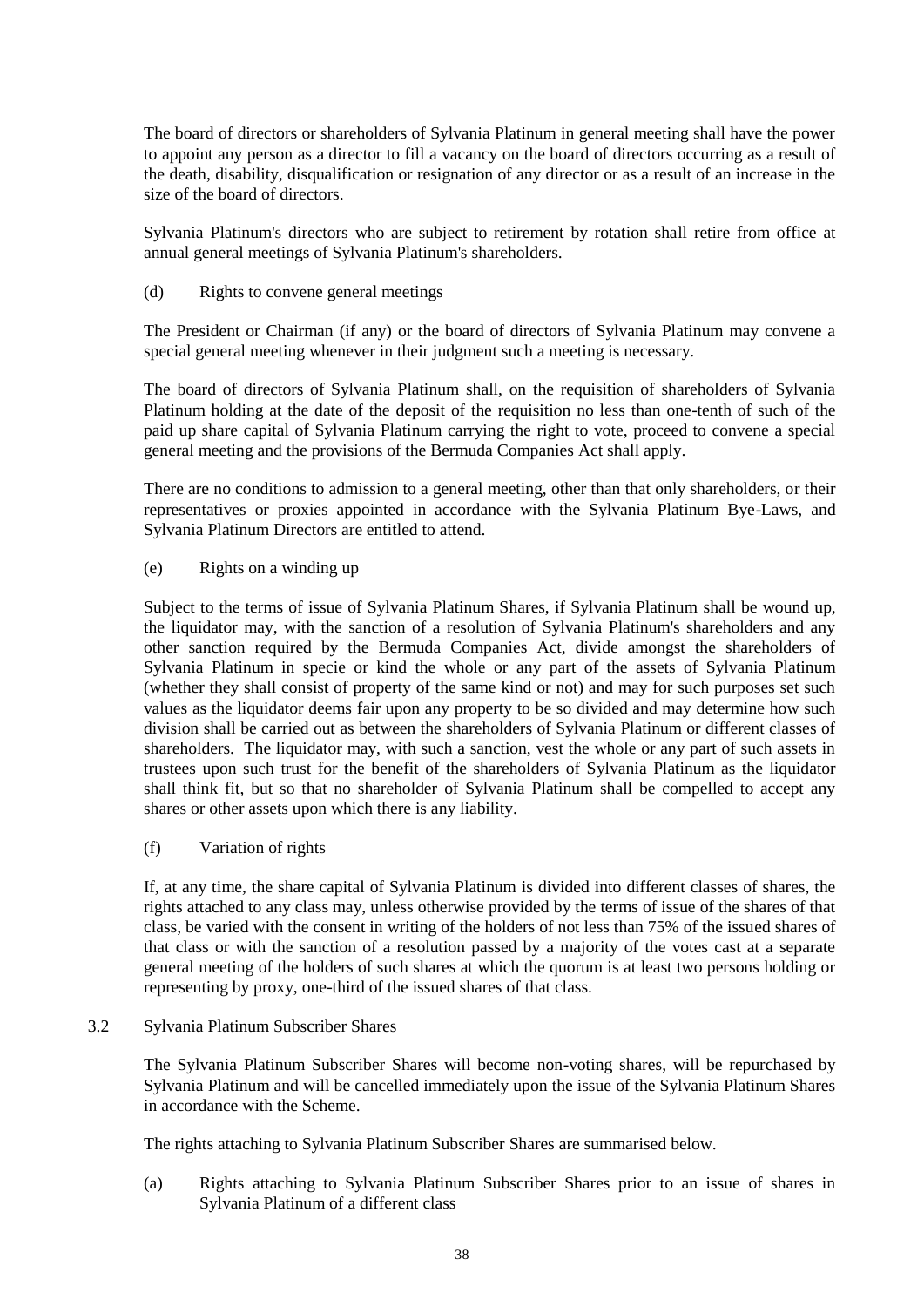The Sylvania Platinum Subscriber Shares shall have exclusive voting rights at meetings of the shareholders during any period when shares of another class of shares, or classes of shares, in the capital of Sylvania Platinum have not been issued.

The Sylvania Platinum Subscriber Shares shall cease to have any rights on the initial issue of Sylvania Platinum Shares and shall immediately thereafter be purchased by Sylvania Platinum at the par value thereof and cancelled and redesignated as Sylvania Platinum Shares.

(b) Rights attaching to Sylvania Platinum Subscriber Shares after an issue of shares in Sylvania Platinum of a different class

On the issue of shares in any other class in the capital of Sylvania Platinum, the Sylvania Platinum Subscriber Shares shall cease to have any voting rights at meetings of the shareholders of Sylvania Platinum and from that date, the Sylvania Platinum Subscriber Shares shall be non-voting and the right to receive notices of meetings of shareholders and/or attend meetings of shareholders shall terminate. Subject to the foregoing and the provisions of Sylvania Platinum's bye-laws, the rights for the time being attached to any issued Sylvania Platinum Subscriber Shares shall not be altered or abrogated without the consent in writing of the holders of not less than 75% of the issued Sylvania Platinum Subscriber Shares or with the sanction of a resolution passed at a separate general meeting of the holders of such shares voting in person or by proxy.

# (c) Dividends/distributions

On the issue of shares of any other class in the capital of Sylvania Platinum, the Sylvania Platinum Subscriber Shares shall have no right to participate in any dividend declared or paid, or in any distribution made out of contributed surplus.

# <span id="page-38-0"></span>**4. Terms and Conditions of Sylvania Platinum Options**

# **(a) Sylvania Platinum Employee Options**

The terms and conditions of the Sylvania Platinum Employee Options are summarised below:

- (i) Upon the exercise of each Sylvania Platinum Employee Option, the holder will become entitled to one (1) Sylvania Platinum Share.
- (ii) The exercise price in connection with each tranche of Sylvania Platinum Employee Options is set out in section 8.12 of the Scheme Booklet.
- (iii) The expiry date in connection with each tranche of Sylvania Platinum Employee Options is set out in section 8.12 of the Scheme Booklet. Sylvania Platinum Employee Options will lapse if not exercised prior to the expiry date, or on the first to occur of the following:
	- (A) if the holder ceases to be a director, consultant or full time or part time employee of Sylvania Platinum or any Subsidiary of Sylvania Platinum for any reason other than set out in paragraph [\(B\)](#page-38-1) below, one month thereafter; and
	- (B) if the holder dies, retires, is retrenched, becomes bankrupt, wound up or deregistered, 12 months thereafter.
- <span id="page-38-1"></span>(iv) Sylvania Platinum Employee Options may be exercised at any time before their expiry date by notice in writing to the directors of Sylvania Platinum accompanied by payment of the exercise price.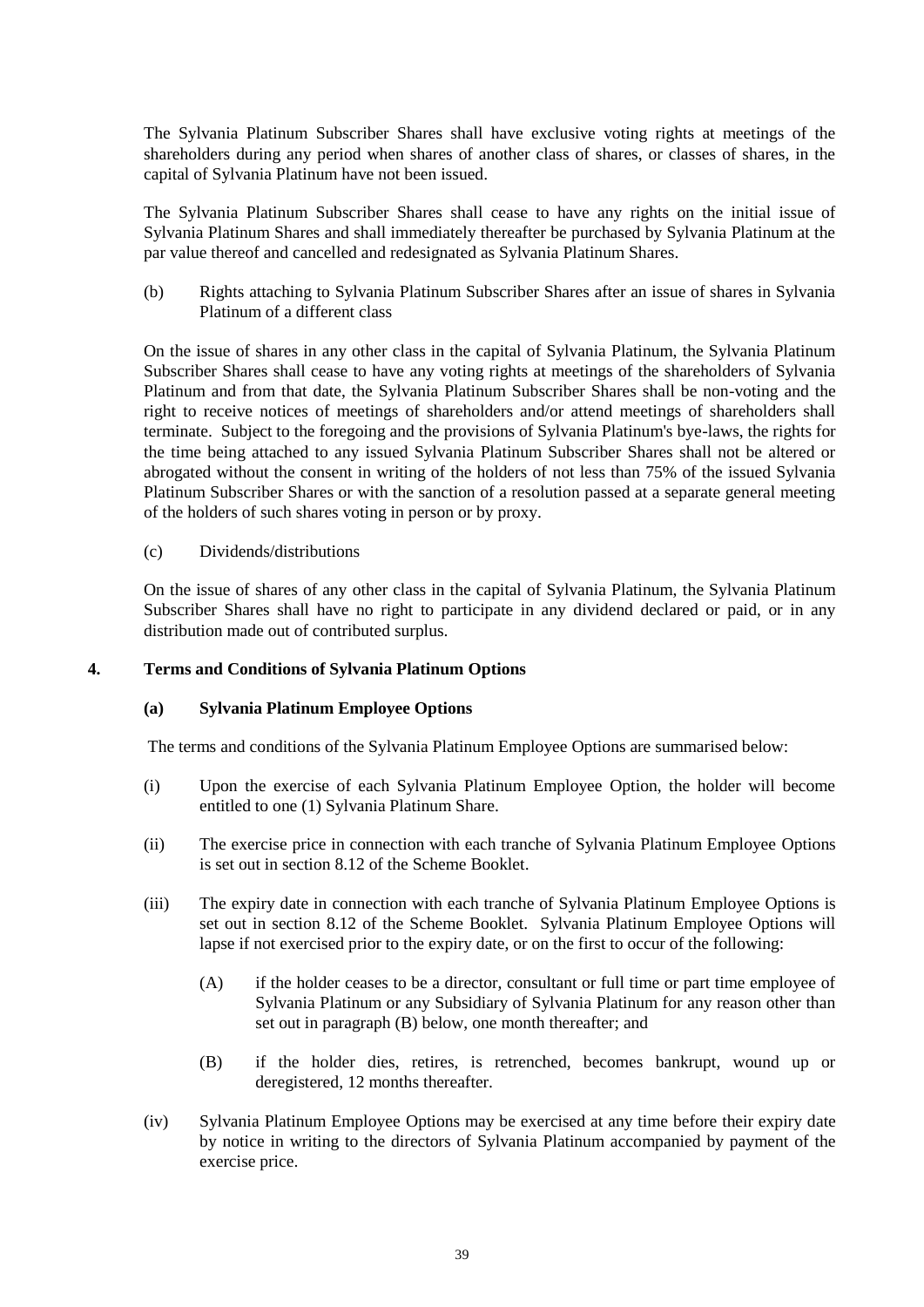- (v) A Sylvania Platinum Employee Option holder is required to exercise the Sylvania Platinum Employee Option in order to participate in a bonus or entitlement issue of Sylvania Platinum Shares made by Sylvania Platinum. Sylvania Platinum Employee Option holders will be provided with written notice of the terms of the issue to shareholders and afforded that period as determined by the ASX Listing Rules to exercise their Sylvania Platinum Employee Options if they wish to participate in the bonus or entitlement issue.
- (vi) If, prior to the expiry of a Sylvania Platinum Employee Option, there is a reorganisation (including consolidation, subdivision, reduction or return) of the issued capital of Sylvania Platinum, all rights of the holder will be adjusted in the manner required by the ASX Listing Rules.
- (vii) All Sylvania Platinum Shares issued upon exercise of the Sylvania Platinum Employee Options will, from the date they are issued, rank equally in all respects with Sylvania Platinum's then issued Sylvania Platinum Shares.
- (viii) Shares allotted and issued pursuant to the exercise of a Sylvania Platinum Employee Option will be allotted within the time prescribed by the ASX Listing Rules. Sylvania Platinum will apply for official quotation of Sylvania Platinum Shares issued pursuant to the exercise of the Sylvania Platinum Employee Options in accordance with the ASX Listing Rules.
- (ix) A certificate will be issued for the Sylvania Platinum Employee Options.
- (x) Application will not be made for official quotation of the Sylvania Platinum Employee Options on ASX or AIM.
- (xi) Sylvania Platinum Employee Options are not transferable except with the prior written approval of Sylvania Platinum's board of directors.
- (xii) Sylvania Platinum is not obliged to give a Sylvania Platinum Employee Option holder copies of any notices, circulars and other documents sent by Sylvania Platinum to its shareholders until the Sylvania Platinum Employee Option holder becomes a shareholder by exercising any or all of its Sylvania Platinum Employee Options.

#### **(b) Sylvania Platinum Consideration Options**

The terms and conditions of the Sylvania Platinum Consideration Options are summarised below:

- (i) Upon the exercise of each Sylvania Platinum Consideration Option, the holder will become entitled to one (1) Sylvania Platinum Share.
- (ii) The exercise price of each Sylvania Platinum Consideration Option is A\$1.40.
- (iii) The Sylvania Platinum Consideration Options will expire on 30 June 2011. Sylvania Platinum Consideration Options may be exercised at any time before their expiry date by notice in writing to the directors of Sylvania Platinum accompanied by payment of the exercise price.
- (iv) A Sylvania Platinum Consideration Option holder is required to exercise the Sylvania Platinum Consideration Option in order to participate in a bonus or entitlement issue of Sylvania Platinum Shares made by Sylvania Platinum. Sylvania Platinum Consideration Option holders will be provided with written notice of the terms of the issue to shareholders and afforded that period as determined by the ASX Listing Rules to exercise their Sylvania Platinum Consideration Options if they wish to participate in the bonus or entitlement issue.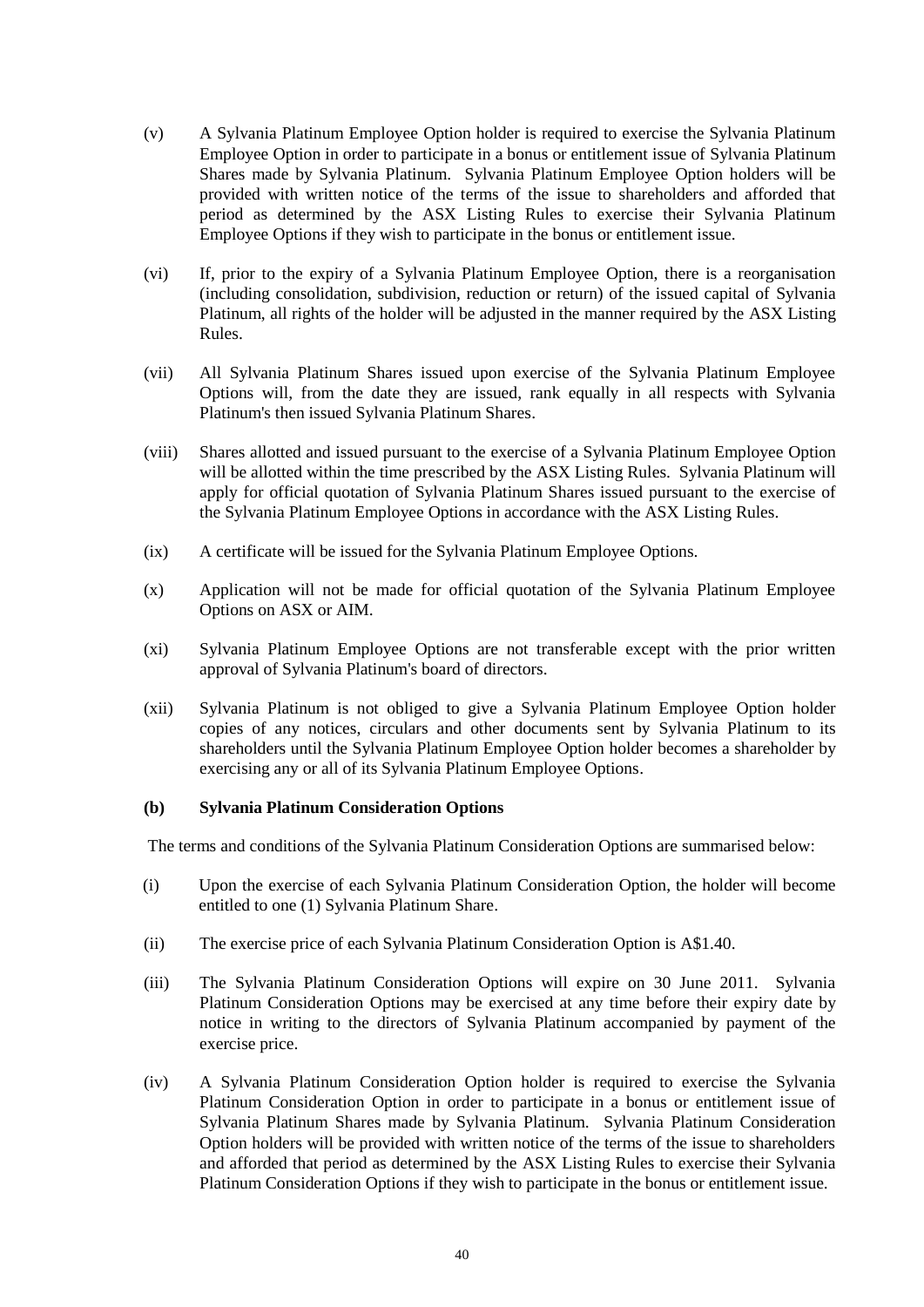- (v) If, prior to the expiry of a Sylvania Platinum Consideration Option, there is a reorganisation (including consolidation, subdivision, reduction or return) of the issued capital of Sylvania Platinum, all rights of the holder will be adjusted in the manner required by the ASX Listing Rules.
- (vi) All Sylvania Platinum Shares issued upon exercise of the Sylvania Platinum Consideration Options will, from the date they are issued, rank equally in all respects with Sylvania Platinum's then issued Sylvania Platinum Shares.
- (vii) Shares allotted and issued pursuant to the exercise of a Sylvania Platinum Consideration Option will be allotted within the time prescribed by the ASX Listing Rules. Sylvania Platinum will apply for official quotation of Sylvania Platinum Shares issued pursuant to the exercise of the Sylvania Platinum Consideration Options in accordance with the ASX Listing Rules.
- (viii) A certificate will be issued for the Sylvania Platinum Consideration Options.
- (ix) Application will not be made for official quotation of the Sylvania Platinum Consideration Options on ASX or AIM.
- (x) Sylvania Platinum Consideration Options are not transferable except with the prior written approval of Sylvania Platinum's board of directors.
- (xi) Sylvania Platinum is not obliged to give a Sylvania Platinum Consideration Option holder copies of any notices, circulars and other documents sent by Sylvania Platinum to its shareholders until the Sylvania Platinum Consideration Option holder becomes a shareholder by exercising any or all of its Sylvania Platinum Consideration Options.

# **5. Rights and Liabilities Attaching to Sylvania Platinum DIs**

5.1 Implementation of the Scheme

On the Implementation Date, Sylvania Platinum will issue the DI Shares to the SLV Custodian. In accordance with the depositary interest arrangement to be established by Sylvania Platinum, the SLV Custodian will transfer the DI Shares to the SPL Custodian who will issue to each holder of Sylvania Resources DIs the number of Sylvania Platinum DIs to which such holder is entitled under the Scheme.

# 5.2 Overview of Sylvania Platinum DIs

Shares of non-UK registered companies cannot be held and transferred directly into the CREST system. CREST is a computerised paperless transfer and settlement system, which allows shares and other securities to be held in electronic rather than paper form. Shareholders of Sylvania Platinum who wish to hold and transfer Sylvania Platinum Shares in uncertificated form may do so pursuant to a depositary interest arrangement which will be established by Sylvania Platinum. Depository interests facilitate the trading and settlement of shares in non-UK companies into CREST.

Sylvania Platinum Shares will not themselves be admitted to CREST. Instead, the SPL Custodian will issue depositary interests (being the Sylvania Platinum DIs) in respect of the Sylvania Platinum Shares. The Sylvania Platinum DIs will be independent securities constituted under English law that may be held and transferred through the CREST system. The Sylvania Platinum bye-laws permit the holding of Sylvania Platinum Shares through Sylvania Platinum DIs under the CREST system. Sylvania Platinum has applied for the Sylvania Platinum DIs to be admitted to CREST with effect from Admission. Accordingly, settlement of transactions in the Sylvania Platinum Shares through the Sylvania Platinum DIs following Admission shall be capable of taking place within the CREST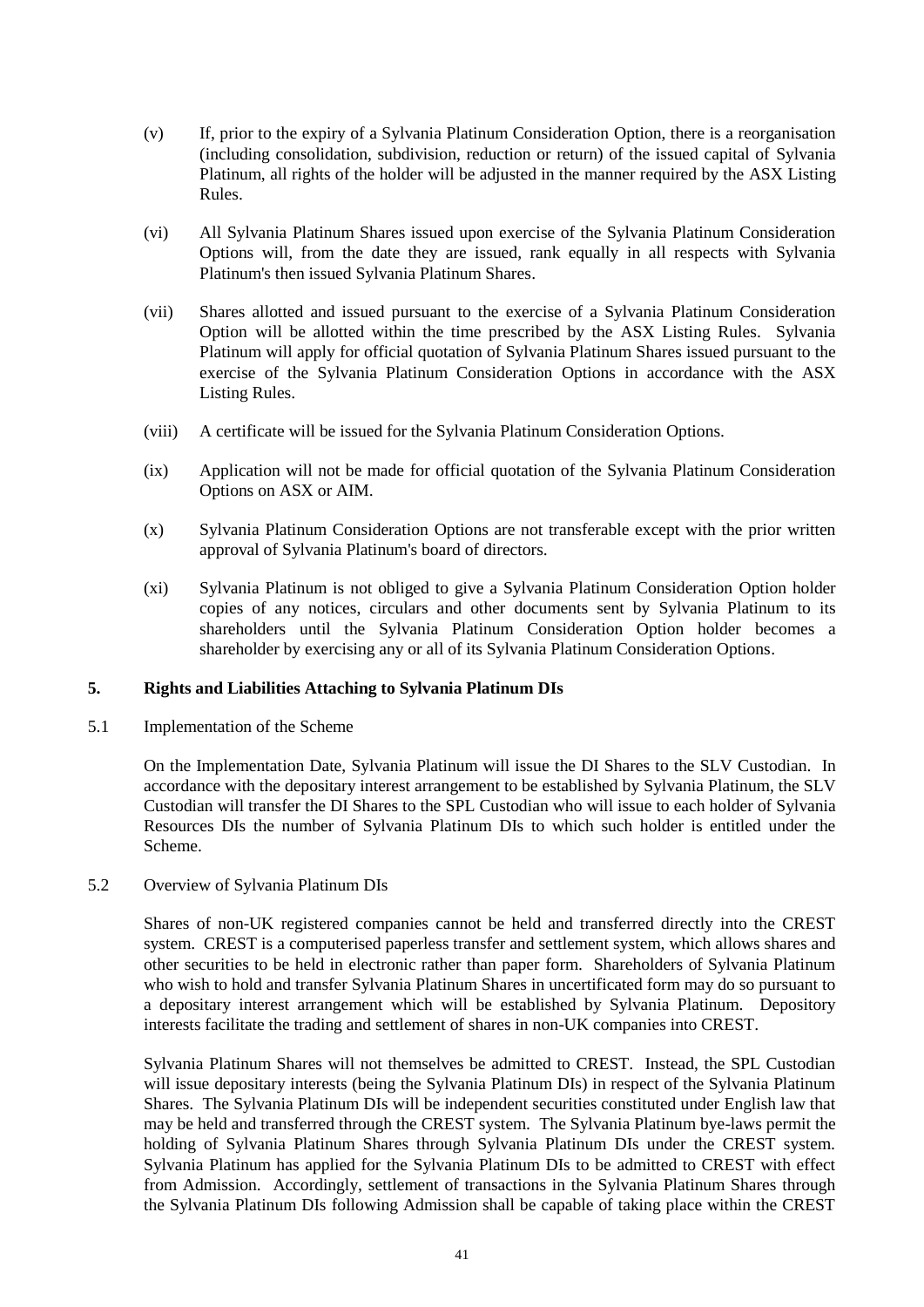system. The main difference between holding Sylvania Platinum DIs and holding Sylvania Platinum Shares is that the holder of the Sylvania Platinum DIs will have beneficial ownership of the underlying Sylvania Platinum Shares instead of legal title. Legal title in the Sylvania Platinum Shares will be held by the SPL Custodian. The Sylvania Platinum Shares will be registered in the name of the SPL Custodian for the benefit of the holder of the Sylvania Platinum DIs. Sylvania Platinum Shares represented by Sylvania Platinum DIs will be held on bare trust for the holders of Sylvania Platinum DIs.

Each Sylvania Platinum DI will be treated as one Sylvania Platinum Share for the purposes of determining eligibility for dividends, and voting entitlements. In respect of any dividends declared, Sylvania Platinum will provide the SPL Custodian with funds for the payment of such dividends and the United Kingdom Depositary will transfer those funds to the holders of Sylvania Platinum DIs. In respect of voting, the SPL Custodian will cast votes in respect of Sylvania Platinum Shares as directed by the holders of Sylvania Platinum DIs which the relevant Sylvania Platinum Shares represent.

SLV DI Scheme Holders will, subject to the terms of the Scheme, be issued such number of Sylvania Platinum DIs as represents what would otherwise be their entitlement to receive Sylvania Platinum Shares. Holders of Sylvania Platinum DIs will have all the same economic benefits as if they were holding the underlying Sylvania Platinum Shares. In particular, holders of Sylvania Platinum DIs will be able to transfer and settle transactions electronically on AIM in CREST. Following completion of the Scheme, Sylvania Platinum's Share Register will be kept in Bermuda and there will be a branch register located in Australia. A depositary interest arrangement will be maintained in the UK to support CREST settlement and a register of Sylvania Platinum DIs will be maintained in the UK by the United Kingdom Depositary.

The holders of Sylvania Platinum Shares will be registered in Sylvania Platinum's Share Register. Holders on the Australian branch register will receive a holding statement. The holding statement sets out the number of Sylvania Platinum Shares issued to (or subsequently transferred to or by) each holder. The holding statement will also advise the holder of the holder reference number of their holding. A holding statement will be provided to holders on a periodic basis if there is a change in their holding of Sylvania Platinum Shares.

#### 5.3 Converting from a Sylvania Platinum DI to a Sylvania Platinum Share

Holders of Sylvania Platinum DIs may at any time convert their Sylvania Platinum DIs into Sylvania Platinum Shares to trade on ASX and similarly holders of Sylvania Platinum Shares may exchange their Sylvania Platinum Shares into Sylvania Platinum DIs to enable them to trade on AIM and settle such trades through CREST. Holders wanting to move between the two markets should in the first instance contact their broker to make the necessary arrangement.

#### 5.4 Attendance at Meetings – Voting Entitlements

Holders of Sylvania Platinum DIs will receive notices of general meetings of shareholders of Sylvania Platinum. As holders of Sylvania Platinum DIs will not be the legal owners of the underlying Sylvania Platinum Shares, the registered holder of the Sylvania Platinum Shares underlying the Sylvania Platinum DIs, the SPL Custodian, will be entitled to vote at Sylvania Platinum meetings at the instruction of the holder of the Sylvania Platinum DIs.

#### 5.5 Communication with holders of Sylvania Platinum DIs

Sylvania Platinum's United Kingdom Depositary will have access to the registration details and holding balances of each holder of Sylvania Platinum DIs. This will enable Sylvania Platinum to communicate with holders of Sylvania Platinum DIs when processing corporate actions, such as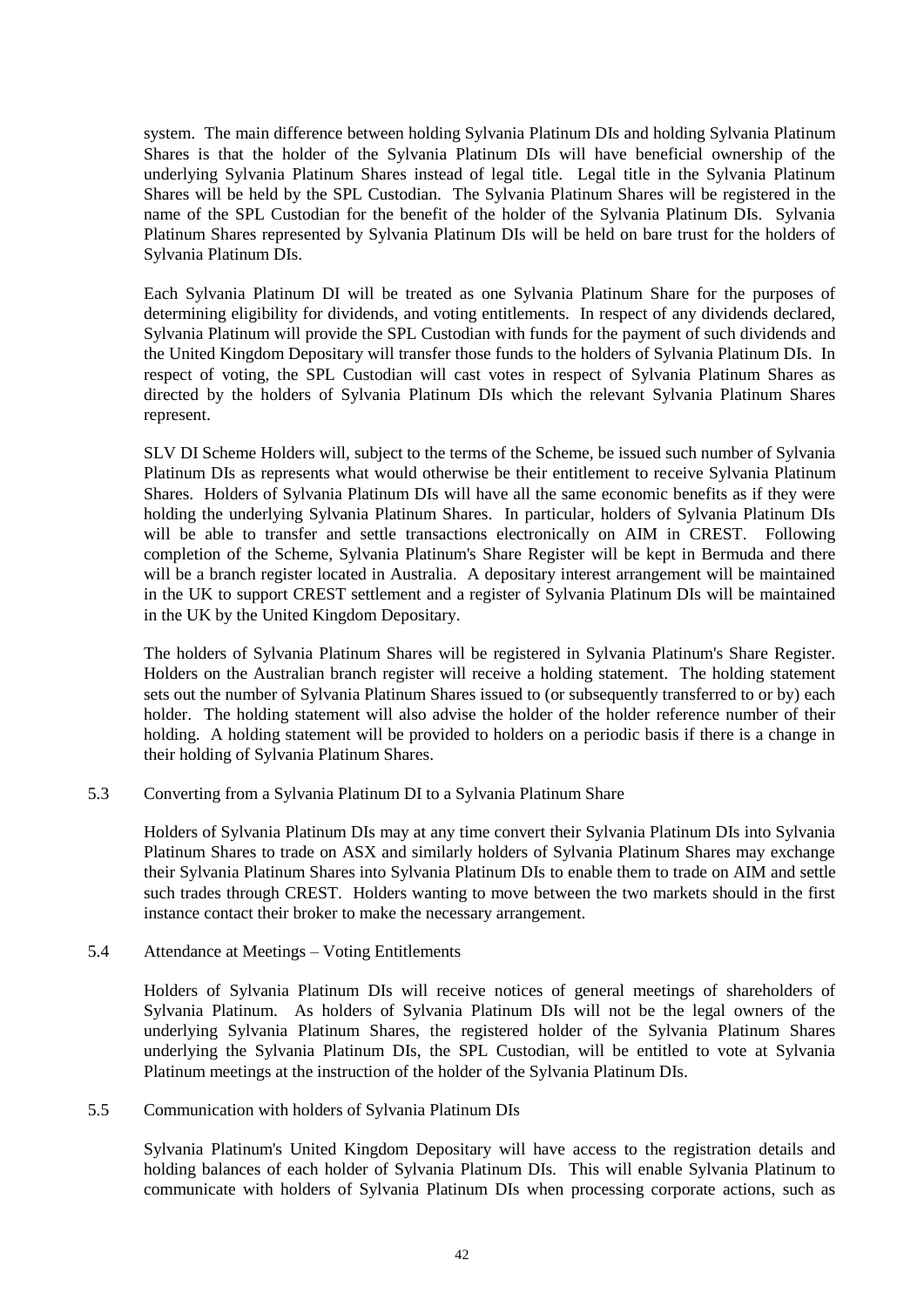dividends, bonus issues and rights issues and when sending notices and announcements from Sylvania Platinum, such as Sylvania Platinum's annual report.

# **6. Working Capital**

The Sylvania Platinum Directors have no reason to believe that the working capital available to Sylvania Platinum or the Sylvania Platinum Group will be insufficient for at least 12 months from the date of Admission.

# **7. Directors' Interests in Share Capital**

<span id="page-42-0"></span>7.1 The interests of each Director (together with the interests of any member of his family (as defined in the AIM Rules)) in the Sylvania Platinum Shares on Admission are expected to be as follows:

| <b>Director</b>    | <b>Expected</b><br>of<br>no.<br>Sylvania<br><b>Platinum</b><br><b>Shares</b> | <b>Expected percentage</b><br>of issued capital on<br><b>Admission</b> | <b>Expected</b><br>of<br>no.<br><b>Sylvania</b><br><b>Platinum</b><br><b>Employee Options</b> |
|--------------------|------------------------------------------------------------------------------|------------------------------------------------------------------------|-----------------------------------------------------------------------------------------------|
| TM McConnachie     | 500,000                                                                      | 0.17%                                                                  | 1,750,000                                                                                     |
| <b>RD</b> Rossiter | $1,032,000^{(1)}$                                                            | 0.34%                                                                  | nil                                                                                           |
| <b>LM Carroll</b>  | nil                                                                          | nil                                                                    | 300,000                                                                                       |
| <b>GM</b> Button   | $300,000^{(2)}$                                                              | 0.1%                                                                   | nil                                                                                           |

Notes:

- (1) 1,000,000 of these Sylvania Platinum Shares will be held directly by Richard Rossiter and the remaining 32,000 Sylvania Platinum Shares will be held by his wife, Lee Rossiter.
- (2) 250,000 of these Sylvania Platinum Shares will be held directly by Grant Button and the remaining 50,000 Sylvania Platinum Shares will be held by Grant Button as trustee for the Wilberforce Trust.
- 7.2 No Director nor any member of his family (as defined in the AIM Rules) has a related financial product (as defined in the AIM Rules) referenced to Sylvania Platinum Shares.

# **8. Additional Information on the Sylvania Platinum Directors**

8.1 The directorships and partnerships of the Sylvania Platinum Directors, other than of Sylvania Platinum and its subsidiaries, held at present and within the five years preceding the date of this Appendix are as follows:

| <b>Name</b>           | Directorships/<br><b>Current</b><br><b>Partnerships</b> | <b>Past Directorships/ Partnerships</b><br>(within past 5 years) |
|-----------------------|---------------------------------------------------------|------------------------------------------------------------------|
| <b>TM McConnachie</b> | Alumicor Intellectual Property (Pty) Ltd                | Danyland Mining SA (Pty) Ltd                                     |
|                       | Alumicor Maritzburg (Pty) Ltd                           | Dwyka Resources SA (Pty) Ltd                                     |
|                       | Alumicor SA Holdings (Pty) Ltd                          | Merafe Chrome and Alloys (Pty) Ltd                               |
|                       | Kyan Assets Mining Corporation SA<br>(Pty) Ltd          | Merafe Ferrochrome & Mining (Pty)<br>Ltd                         |
|                       | Minerva Resources Limited                               | Merafe Resources (Pty) Ltd                                       |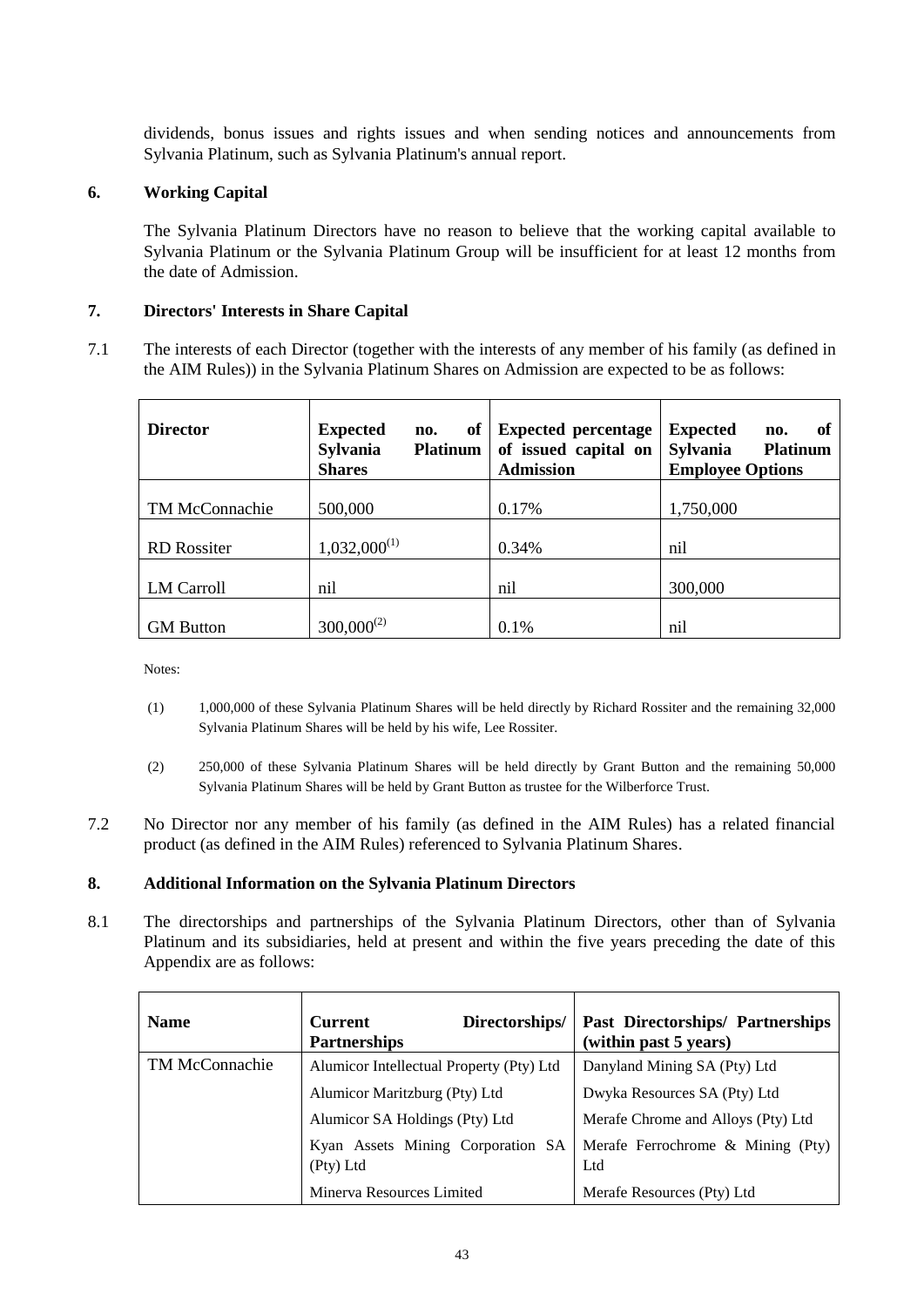| <b>Name</b>        | <b>Current</b><br>Directorships/<br><b>Partnerships</b>                                      | <b>Past Directorships/ Partnerships</b><br>(within past 5 years) |
|--------------------|----------------------------------------------------------------------------------------------|------------------------------------------------------------------|
|                    | Nduzi Real Estate Projects (Pty) Ltd                                                         | Micromin (Pty) Ltd                                               |
|                    | Summer Sun Trading 210 (Pty) Ltd                                                             | Nyota Minerals Limited<br>(formerly<br>Dwyka Resources Limited)  |
|                    |                                                                                              | Ruukki Group plc                                                 |
| <b>RD</b> Rossiter | Falcon Mining Services Pty Limited                                                           | <b>Alexander Mining Plc</b>                                      |
|                    | Pan Palladium Australia Pty Ltd                                                              |                                                                  |
|                    | Realm Resources Limited<br>(formerly<br>Holdings<br>Australia<br>Morning<br>Star<br>Limited) |                                                                  |
|                    | Tellus Holdings Pty Limited                                                                  |                                                                  |
| <b>LM Carroll</b>  | Central Lake Trading (Pty) 97 Ltd                                                            | None                                                             |
|                    | Dusoca Investments (Pty) Ltd                                                                 |                                                                  |
|                    | Magnum Tantalite (Pty) Ltd                                                                   |                                                                  |
|                    | Namibia Tantalite Investments (Pty) Ltd                                                      |                                                                  |
|                    | South Ridge Properties (Pty) Ltd                                                             |                                                                  |
|                    | Sullicur Investments (Pty) Ltd                                                               |                                                                  |
|                    | Tameka Shelf Company Four (Pty) Ltd                                                          |                                                                  |
|                    | Tantalite Valley Estates (Pty) Ltd                                                           |                                                                  |
|                    | Vanamin Limited                                                                              |                                                                  |
| <b>GM</b> Button   | <b>Alamar Resources Limited</b>                                                              | None                                                             |
|                    | Alphabet Street Properties 71 Ltd                                                            |                                                                  |
|                    | Daydreamer Pty Ltd                                                                           |                                                                  |
|                    | Crescent Limited<br>(formerly)<br>Ferrum<br>Washington Resources Limited)                    |                                                                  |
|                    | Magnum Mining Exploration Limited                                                            |                                                                  |
|                    | Pan Palladium Australia Pty Ltd                                                              |                                                                  |
|                    | Realm Resources Limited (formerly<br>Holdings<br>Morning<br>Star<br>(Australia)<br>Limited)  |                                                                  |
|                    | Tantalite Valley Estates (Pty) Limited                                                       |                                                                  |
|                    | Tameka Shelf Company Four (Pty)<br>Limited                                                   |                                                                  |
|                    | Wilberforce Pty Ltd                                                                          |                                                                  |

# 8.2 Remuneration:

# (a) Remuneration

The Sylvania Resources Directors are currently paid the following remuneration and it is proposed that they will also be paid the following as directors of Sylvania Platinum following implementation of the Scheme: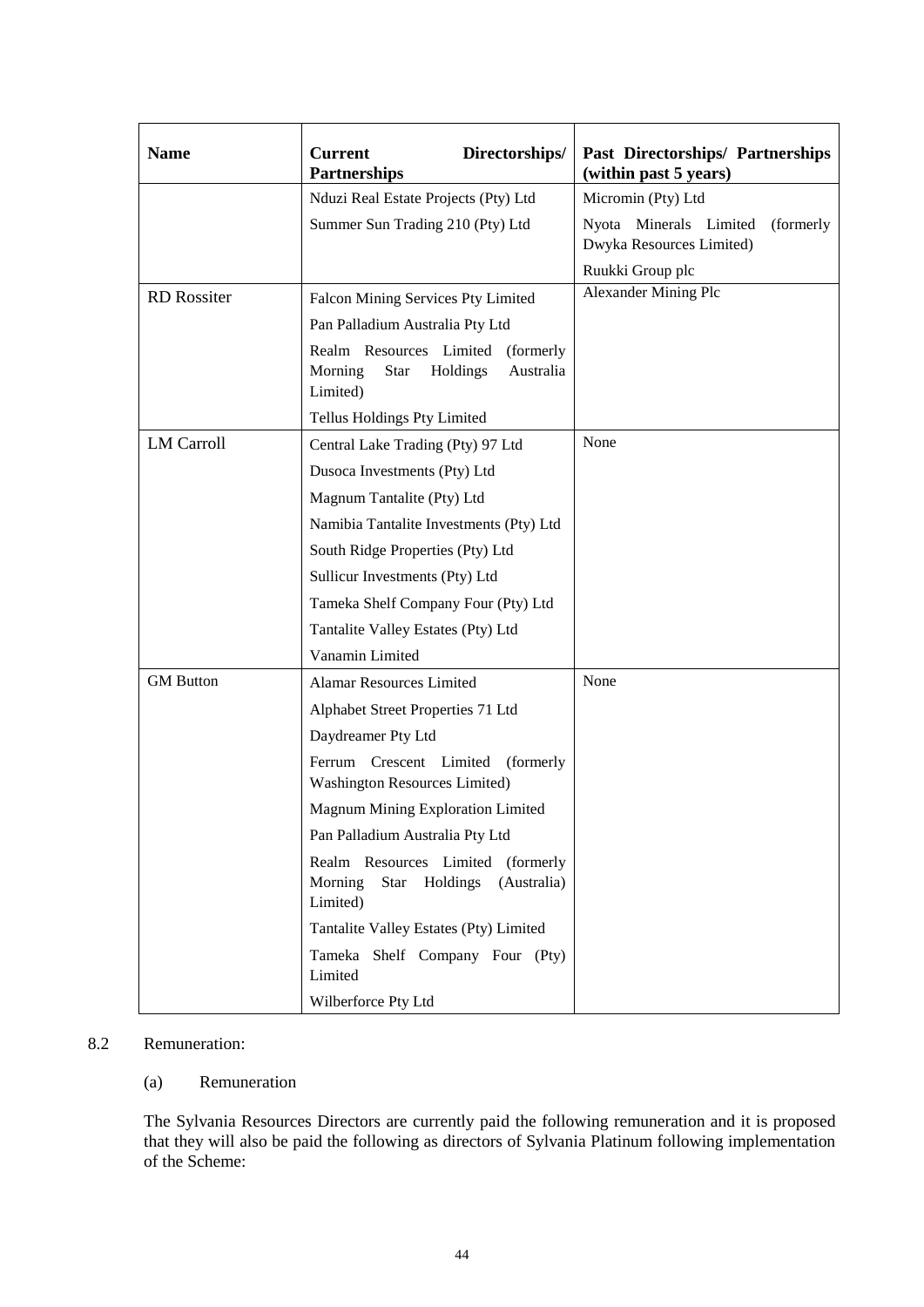| <b>Name</b>           | Annual remuneration (exclusive of superannuation) |                 |  |
|-----------------------|---------------------------------------------------|-----------------|--|
|                       | <b>Annual salary</b>                              | Directors' fees |  |
| <b>TM McConnachie</b> | A\$435,300                                        | A\$60,000       |  |
| <b>RD</b> Rossiter    | A\$285,768                                        | A\$60,000       |  |
| LM Carroll            | A\$264,492                                        | A\$60,000       |  |
| <b>GM</b> Button      | A\$267,912                                        | A\$60,000       |  |

The remuneration of the executive directors of Sylvania Platinum is fixed by the Sylvania Platinum board and may consist of salary, bonuses or any other elements, but must not be a commission on, or percentage of, operating revenue.

The remuneration as outlined above is current as at the date of this Appendix, but is subject to adjustment in the ordinary course.

(b) Terms of employment and termination payments

The current terms of employment for the Sylvania Resources directors are as follows:

| <b>Name</b>           | <b>Duration of contract</b>                    | Period of notice to<br>terminate<br>(in)<br>months) | <b>Termination</b><br>under<br>payments<br>contract |
|-----------------------|------------------------------------------------|-----------------------------------------------------|-----------------------------------------------------|
| <b>TM McConnachie</b> | Fixed term until 31<br>December 2011           | $\vert 3$                                           | 12 months                                           |
| <b>RD</b> Rossiter    | Indefinite                                     | 3                                                   | 12 months                                           |
| <b>LM Carroll</b>     | Fixed term until 31<br><b>July 2011</b>        | -6                                                  | 12 months                                           |
| <b>GM</b> Button      | Fixed term until May $\vert 3 \rangle$<br>2011 |                                                     | 12 months                                           |

As set out in paragraph [3](#page-7-0) of [Part I,](#page-5-0) Sylvania Platinum understand that, after completion of the Redomicile Proposal, Mr Rossiter, Mr Button and Mr Carroll may resign as directors of Sylvania Platinum if AAC exercises its right to nominate two directors for appointment to the board of Sylvania Platinum subject to the qualifications and experience of any such nominee, or if other suitable replacements have been found. If and when Mr Rossiter, Mr Button and Mr Carroll resign, they are entitled to receive termination packages for the termination of their consultancy agreements representing an amount equal to the consultancy fees paid to them in the last 12 months in accordance with the usual practice of the Sylvania Resources Group.

- 8.3 None of the Sylvania Platinum Directors has:
	- (a) any unspent convictions in relation to indictable offences;
	- (b) been bankrupt or the subject of an individual voluntary arrangement;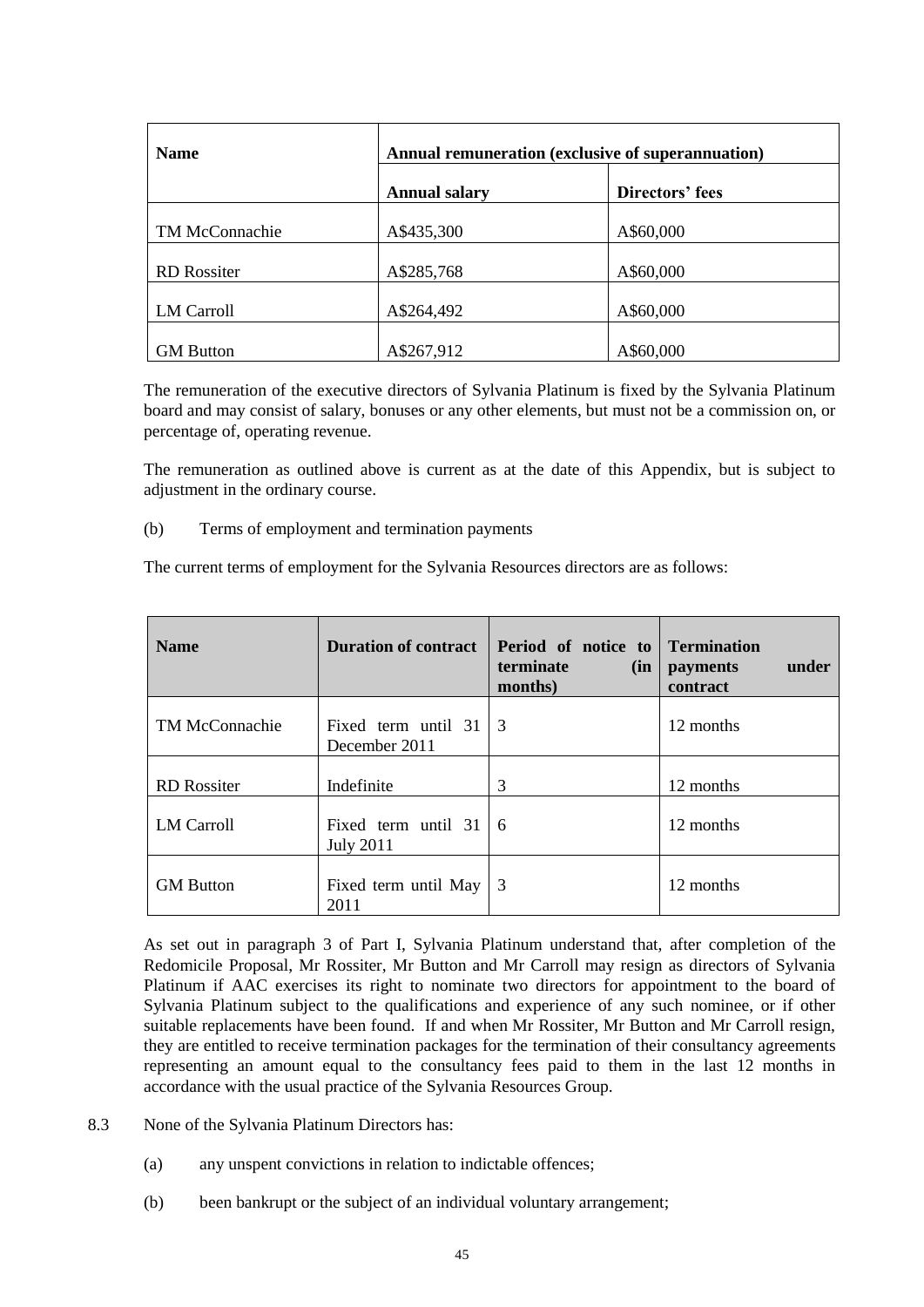- (c) except as disclosed above, been a director of any company which has been placed in receivership, compulsory liquidation, creditors' voluntary liquidation, administration, or which has entered into a company voluntary arrangement or any composition or arrangement with its creditors generally or any class of its creditors whilst he was a director of that company at the time of or within the twelve months preceding such events;
- (d) been a partner of any firm which has been placed in compulsory liquidation or administration or which has entered into a partnership voluntary arrangement where such director was a partner at the time of or within the twelve months preceding such events;
- (e) had any assets belonging to him placed in receivership or been a partner of a partnership whose assets have been placed in receivership whilst he was a partner at the time of or within the twelve months preceding such events; or
- (f) been publicly criticised by any statutory or regulatory authority (including any recognised professional body), or even been disqualified by a court from acting as a director of a company or from acting in the management or conduct of the affairs of any company.

# <span id="page-45-0"></span>**9. Principal Holders of Securities**

- 9.1 Other than Sylvania Subscriber Shares in issue referred to in paragraph [3.2](#page-37-0) of this [Part III,](#page-33-0) there are no interests in three per cent. or more of Sylvania Platinum's issued share capital as at 21 January 2011, being the last practicable date prior to the issue of this Appendix.
- <span id="page-45-1"></span>9.2 Other than the holdings of Sylvania Platinum Directors and their families which are set out at paragraph [7.1](#page-42-0) of this [Part III,](#page-33-0) the Sylvania Platinum Directors are aware, based on the share register of Sylvania Resources as at 21 January 2011 (being the last practicable date prior to the issue of this Appendix), of the following direct and indirect interests in three per cent. or more of Sylvania Platinum's issued share capital which are expected to be outstanding on Admission:

| <b>Sylvania</b><br><b>Platinum</b><br><b>Shareholder</b>                 | <b>Expected</b><br>number<br>of<br>Sylvania Platinum Shares <sup>(1)</sup> | Percentage of issued capital<br>expected at Admission |
|--------------------------------------------------------------------------|----------------------------------------------------------------------------|-------------------------------------------------------|
| (ION)<br>Rene<br><b>Nominees</b><br>Limited $\langle 3830 \rangle^{(2)}$ | 58,882,551                                                                 | 19.50%                                                |
| K.B. (C.I.) Nominees Limited                                             | 37,610,332                                                                 | 12.46%                                                |
| Nortrust Nominees<br>Limited<br>$ MKK01\rangle^{(3)}$                    | 29,280,250                                                                 | 9.70%                                                 |
| Apollo<br>Limited<br>Nominees<br>$<$ CRE $>$                             | 11,264,800                                                                 | 3.73%                                                 |
| <b>Chase Nominees Limited</b>                                            | 10,551,020                                                                 | 3.49%                                                 |
| Limited<br><b>Nominees</b><br>Chase<br>$<$ CMBL $>$                      | 9,259,358                                                                  | 3.07%                                                 |

Notes:

<sup>(1)</sup> These Sylvania Platinum Shares will be represented by Sylvania Platinum DIs.

<sup>(2)</sup> Held as nominee for Africa Asia Capital Limited.

<sup>(3)</sup> Each of M&G Investment Funds, M&G Investment Management Limited, M&G Securities Limited, M&G Limited, M&G Group Limited and Prudential plc holds a relevant interest in these shares.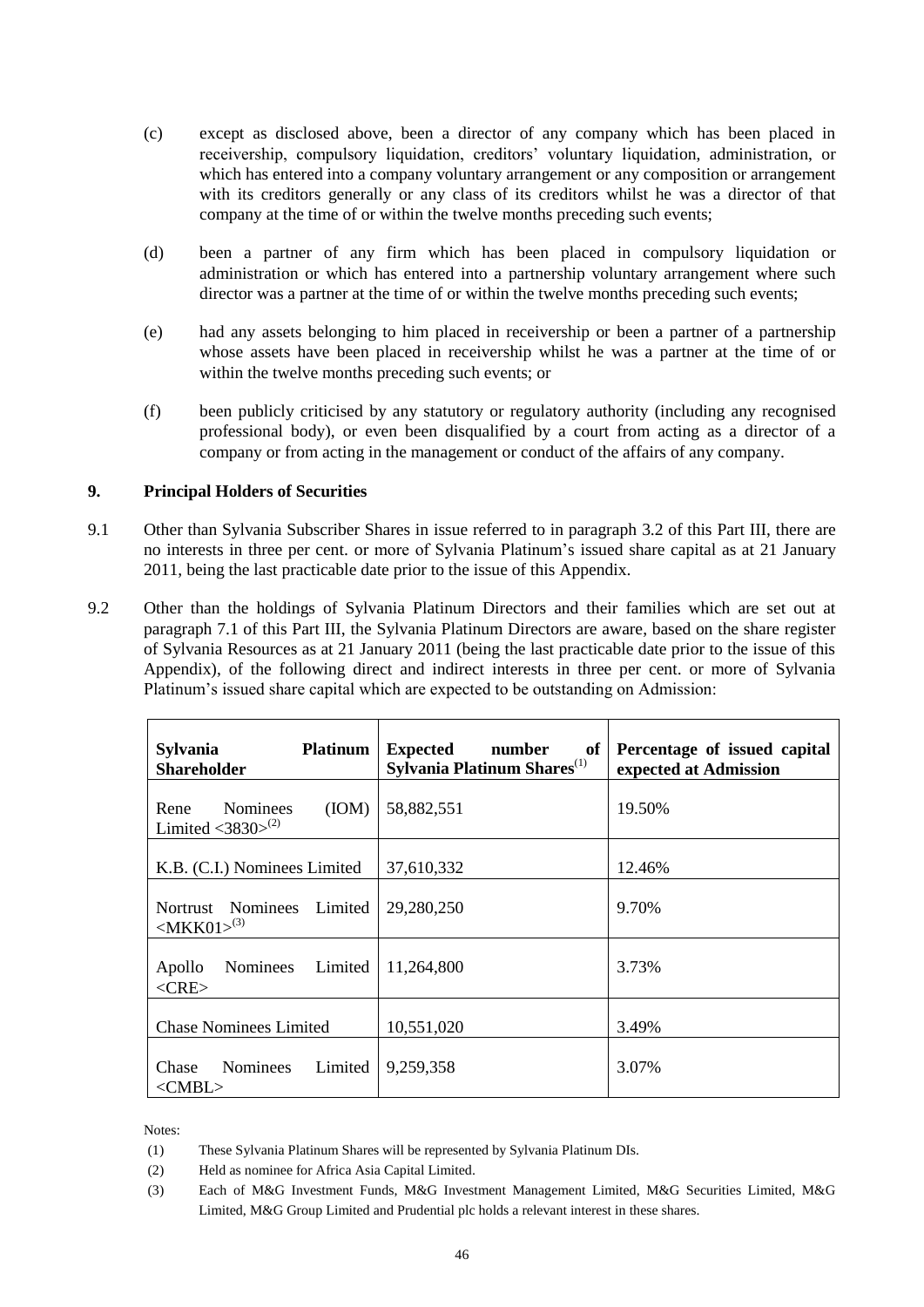- 9.3 Save as disclosed in paragraphs [7.1,](#page-42-0) [9.1](#page-45-0) and [9.2](#page-45-1) of this [Part III,](#page-33-0) so far as Sylvania Platinum and the Sylvania Platinum Directors are aware, no persons are, at the date of this Appendix, directly or indirectly interested in three per cent. or more of the issued share capital of Sylvania Platinum.
- 9.4 The Sylvania Platinum Directors are not aware of any arrangements, the operation of which may at a subsequent date result in a change of control of Sylvania Platinum.
- 9.5 The persons, including the Sylvania Platinum Directors, referred to in paragraphs [7.1](#page-42-0) and [9.2](#page-45-1) of this [Part III,](#page-33-0) do not have any voting rights in respect of the issued share capital of Sylvania Platinum (issued or to be issued) which differ from any other holder of Sylvania Platinum Shares.
- 9.6 Save as otherwise disclosed in this Appendix or the Public Record, Sylvania Platinum is not directly or indirectly owned or controlled by any corporation or any person or foreign government.

# **10. Employees**

10.1 Details of the employees of the Sylvania Resources Group for the period ended 31 December 2010 are as follows:

| Location                    | <b>Number of Employees</b> |
|-----------------------------|----------------------------|
| South Africa <sup>(1)</sup> | 287                        |
| Australia                   | 3                          |
| <b>United Kingdom</b>       |                            |
| <b>Total</b>                | 291                        |

Notes:

- (1) 43 of these employees are currently working through a probationary period.
- 10.2 As described in paragraph [9.2](#page-21-0) of [Part I](#page-5-0) of this Appendix, Sylvania Platinum intends to issue certain Sylvania Platinum Options to its employees. As described in paragraph [10](#page-22-0) of [Part I](#page-5-0) of this Appendix, Sylvania Platinum does not currently have any employee incentive plans.

# **11. Corporate Governance**

Sylvania Platinum's board of directors is responsible for the overall corporate governance of Sylvania Platinum and is committed to the principles underpinning best practice in corporate governance, applied in a manner that meets ASX and AIM standards and best addresses the directors of Sylvania Platinum's accountability to Sylvania Platinum shareholders.

The following policies and procedures have been adopted and are available for viewing on Sylvania Resources' website [\(www.sylvaniaresources.com\)](http://www.sylvaniaresources.com/) until the Implementation Date and on Sylvania Platinum's website [\(www.sylvaniaplatinum.com\)](http://www.sylvaniaplatinum.com/) after such date:

- board charter;
- code of conduct;
- audit committee charter;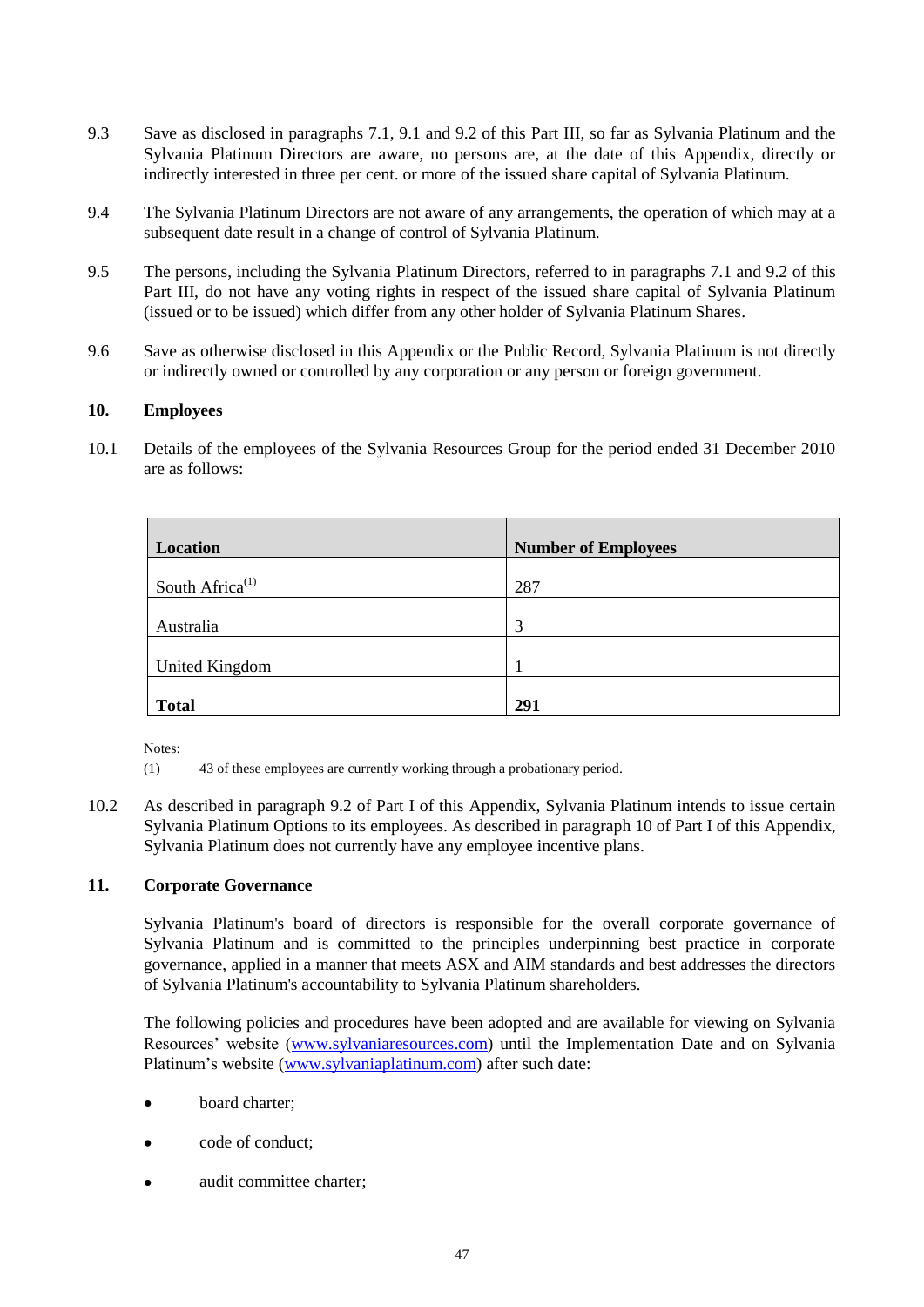- remuneration committee charter and remuneration policy;
- nomination committee charter;
- whistleblower policy;
- process for performance evaluation;
- policy and procedure for selection and appointment of directors;
- policy for trading in company securities;
- shareholder communication policy;
- policy on assessing the independence of directors;
- procedure for the selection, appointment and rotation of external auditor;
- policy on continuous disclosure;
- risk management policy; and
- diversity policy.

Bermuda has no specific corporate governance regime applicable to Sylvania Platinum, however, the Sylvania Platinum Directors are subject to common law fiduciary obligations and similar statutory duties (including a duty to exercise certain care, diligence and skill) imposed on them pursuant to the Bermuda Companies Act*.*

# **12. Related Party Transactions**

12.1 For details of related party transactions during the period covered by the historical financial information, please refer to note 20 in the "notes to the financial statements" contained in section 3.5 of the Scheme Booklet, and to the audited financial statements and annual reports available on Sylvania Resources website [www.sylvaniaresources.com.](http://www.sylvaniaresources.com/)

As disclosed at paragraph [2.1](#page-34-0) of [Part III](#page-33-0) of this Appendix, Grant Button holds one Sylvania Platinum Subscriber Share, issued to him on 14 December 2010. In accordance with the terms of the Sylvania Platinum Subscriber Shares, this share will be repurchased and cancelled immediately upon the issue of the Sylvania Platinum Shares in accordance with the Scheme.

# <span id="page-47-0"></span>**13. Material Contracts**

13.1 Implementation Agreement

The arrangements agreed between Sylvania Resources and Sylvania Platinum in relation to the Redomicile Proposal in the Implementation Agreement include those set out below.

# (a) **Conditions precedent**

The Scheme is subject to a number of conditions precedent which must be satisfied (or, if applicable, waived) before the Scheme can come into effect. These conditions are summarised below: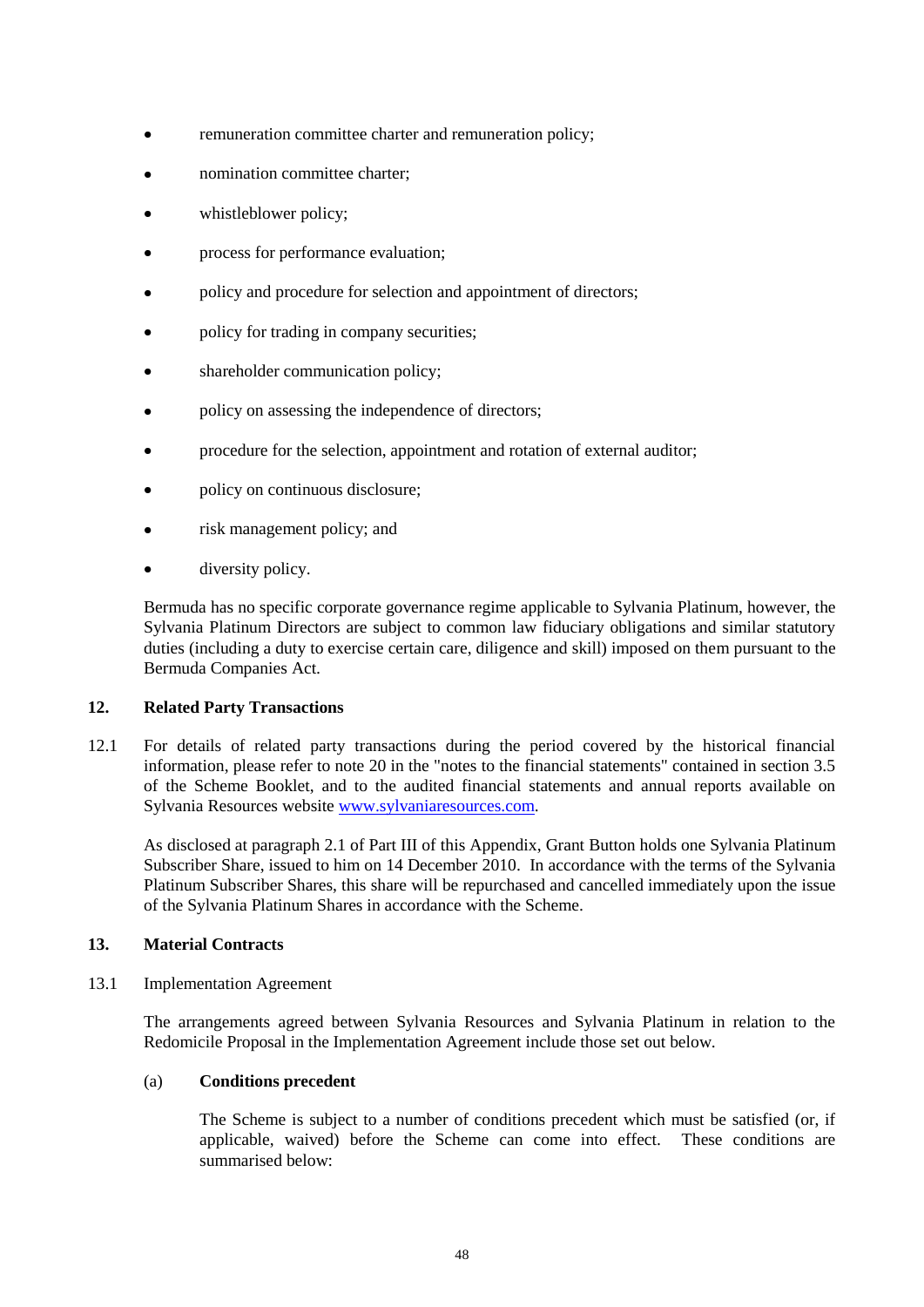- the Court approves the Scheme in accordance with section 411(4)(b) of the Australian Corporations Act;
- Sylvania Resources shareholders approve the Scheme at the Scheme Meeting by the requisite majorities as may be modified by the Court in accordance with section  $411(4)(a)(ii)(A)$  of the Australian Corporations Act;
- approval for listing of Sylvania Platinum Shares on ASX, admission to trading of Sylvania Platinum Shares on AIM and the admission of Sylvania Platinum DIs to CREST to enable settlement of trades on AIM is obtained subject only to the Scheme taking effect and such other conditions as are acceptable to Sylvania Platinum and Sylvania Resources;
- all approvals of any Authority (as defined in the Implementation Agreement) which  $\bullet$ Sylvania Platinum and Sylvania Resources agree are necessary or desirable to implement the Redomicile Proposal are obtained and no Authority takes any action, or imposes any legal restraint or prohibition, to prevent implementation of the Redomicile Proposal;
- the Independent Expert does not change its conclusion or withdraw its report prior to  $\bullet$ the Scheme Meeting; and
- any additional conditions that may be imposed by the Court.

In accordance with the terms of the Implementation Agreement, either party may terminate the agreement if the conditions summarised above are not satisfied or waived by the Long Stop Date.

#### (b) **Termination**

Each of Sylvania Resources and Sylvania Platinum has the right to terminate the Implementation Agreement in the event that the Independent Expert changes its previously given conclusion that the Scheme is in the best interests of Sylvania Resources shareholders and holders of Sylvania Resources DIs, or withdraws its report prior to the Scheme Meeting. If the Implementation Agreement is terminated, the Redomicile Proposal will not proceed.

# <span id="page-48-0"></span>13.2 Other material contracts

- (a) Please see paragraphs [5](#page-8-1) and [5.1\(i\)](#page-10-0) of [Part I](#page-5-0) for details of the Share Exchange Agreement, Samancor Service and Supply Agreement, the Sylvania Metals off-take agreement with Impala Refining Services Limited, the Jubilee Framework Agreement and the Volspruit Smelting and Refining Agreement.
- (b) In 2009 Sylvania Resources acquired Great Australian Resources Limited (now Great Australian Resources Pty Limited) and SA Metals (Pty) Limited by way of off-market takeover bids. Please refer to the bidder's statements (both of which were lodged on 3 July 2009) available on ASX's websit[e www.asx.com.au.](http://www.asx.com.au/)
- 13.3 Save as disclosed in paragraphs [13.1](#page-47-0) and [13.2](#page-48-0) above and any contracts details of which have been disclosed in the Public Record prior to the date of this Appendix, there are no other contracts (other than contracts entered into in the ordinary course of business) entered into by any member of the Sylvania Platinum Group which contain provisions under which any member of the Sylvania Platinum Group has any obligation or entitlement which is material to the Sylvania Platinum Group as at the date of this Appendix.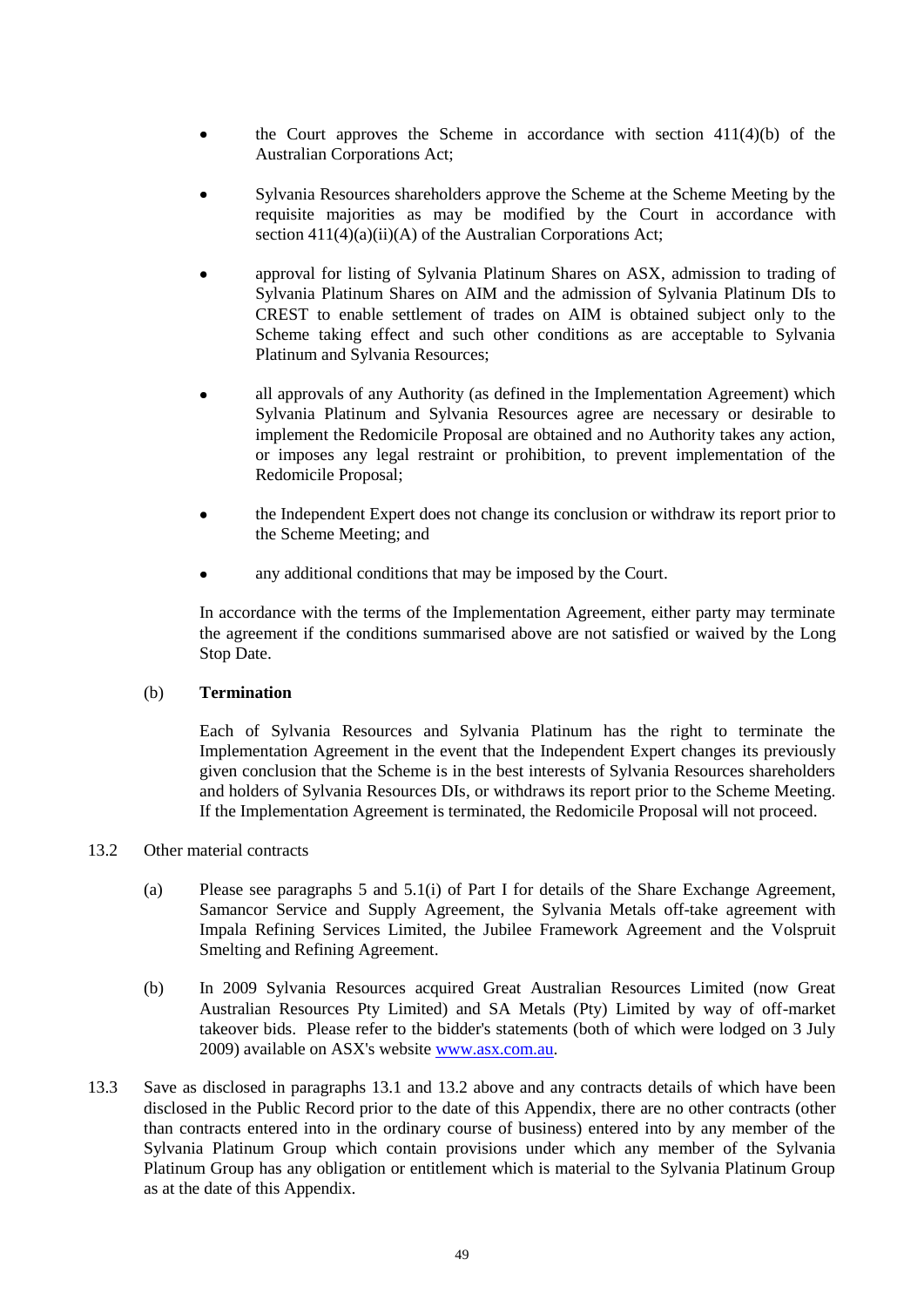# **14. Summary of Certain Aspects of Bermudian Law**

# 14.1 Introduction

If the Redomicile Proposal is implemented, Sylvania Resources shareholders and holders of Sylvania Resources DIs will hold shares in, or depositary interests over, shares in a company incorporated in Bermuda, rather than a company incorporated in Australia. As a company incorporated in Bermuda, Sylvania Platinum:

- will be subject to the provisions of the Bermuda Companies Act, and will not be subject to many provisions of the Australian Corporations Act; and
- will be subject to Bermudian taxation laws, which may have different consequences for Sylvania Resources shareholders and holders of Sylvania Resources DIs than Australian taxation laws.

A summary of the significant provisions of the Bermuda Companies Act to which Sylvania Platinum will be subject is set out in [14.2](#page-49-0) below. A summary of Bermudian tax considerations that are relevant to holding shares in, or depositary interests over, shares in a company incorporated in Bermuda is set out in [14.3](#page-54-0) below.

<span id="page-49-0"></span>14.2 Summary of certain provisions of Bermudian law

Set out below is a summary of certain provisions of Bermuda company law. As a number of these provisions are capable of being qualified by the constitutive documents of a company, it is important that this summary be read in conjunction with the memorandum of association and bye-laws of Sylvania Platinum. Copies of Sylvania Resources' constitution and Sylvania Platinum's bye-laws are available on Sylvania Resources' website [\(www.sylvaniaresources.com\)](http://www.sylvaniaresources.com/) before the Implementation Date and will subsequently be available on Sylvania Platinum's website [\(www.sylvaniaplatinum.com\)](http://www.sylvaniaplatinum.com/) following the Implementation Date. Copies will also be available for inspection and comparison at Sylvania Resources' registered office during normal business hours.

The following statements are summaries, and they do not address all aspects of Bermuda law that may be relevant to Sylvania Platinum or its shareholders.

(a) Duties of Directors

The bye-laws of Sylvania Platinum provide that its business is to be managed and conducted by its board of directors (the **Sylvania Platinum Board**). At common law of Bermuda, members of a board of directors owe a fiduciary duty to the company to act in good faith in their dealings with or on behalf of the company and exercise their powers and fulfil the duties of their office honestly. This duty includes the following elements: (i) a duty to act in good faith in the best interests of the company; (ii) a duty not to make a personal profit from opportunities that arise from the office of director; (iii) a duty to avoid conflicts of interest; and (iv) a duty to exercise powers for the purpose for which such powers were intended. The Bermuda Companies Act also imposes a duty on directors and officers of a Bermuda company to: (i) act honestly and in good faith with a view to the best interests of the company; and (ii) exercise the care, diligence and skill that a reasonably prudent person would exercise in comparable circumstances. In addition, the Bermuda Companies Act imposes various duties on directors and officers of a company with respect to certain matters of management and administration of the company.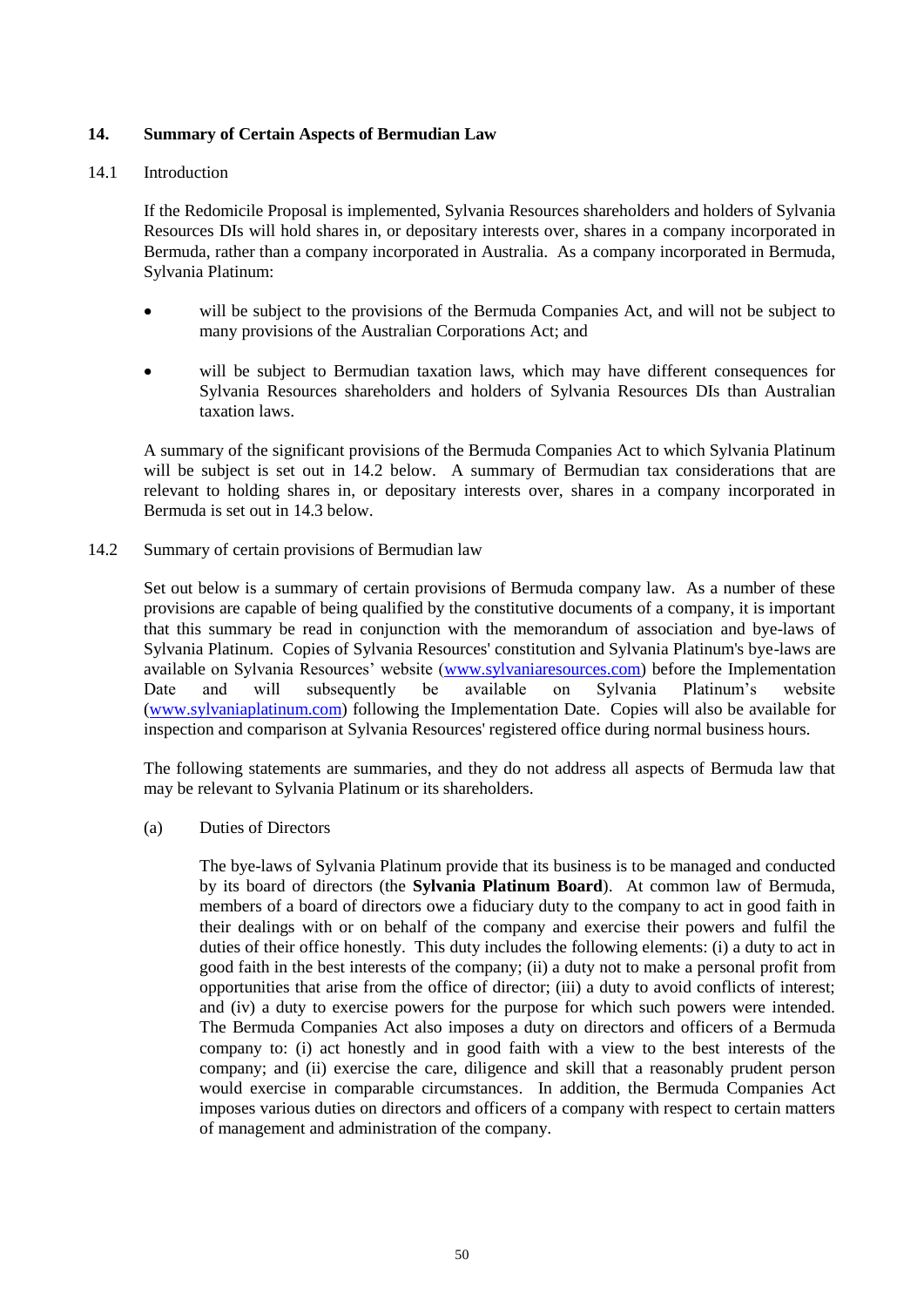### (b) Challenging the Actions of Directors

Directors and officers of a Bermuda company generally owe fiduciary duties to the company, and not to the company's individual shareholders. Sylvania Platinum shareholders may not have a direct cause of action against Sylvania Platinum's directors (see "Shareholders' Suits" below).

### (c) Shareholders' Suits

Class actions and derivative actions are generally not available to shareholders under Bermuda law. The Bermuda courts, however, would ordinarily be expected to permit a shareholder to commence an action in the name of a company to remedy a wrong to the company where the act complained of is alleged to be beyond the corporate power of the company or illegal, or would result in the violation of the company's memorandum of association or bye-laws. Furthermore, consideration would be given by a Bermuda court to acts that are alleged to constitute a fraud against the minority shareholders or, for instance, where an act requires the approval of a greater percentage of the company's shareholders than that which actually approved it.

When the affairs of a company are being conducted in a manner which is oppressive or prejudicial to the interests of some part of the shareholders, one or more shareholders may apply to the Supreme Court of Bermuda, which may make such order as it sees fit, including an order regulating the conduct of the company's affairs in the future or ordering the purchase of the shares of any shareholders by other shareholders or by the company.

The bye-laws of Sylvania Platinum contain a provision by virtue of which its shareholders waive any claim or right of action that they have, both individually and on Sylvania Platinum's behalf, against any director or officer in relation to any action or failure to take action by such director or officer, except in respect of any fraud or dishonesty of such director or officer.

# (d) Interested Directors

Bermuda law and Sylvania Platinum's bye-laws provide that if a director has an interest in a material contract or proposed material contract with Sylvania Platinum or any of its subsidiaries or has a material interest in any person that is a party to such a contract, the director must disclose the nature of that interest at the first opportunity either at a meeting of directors or in writing to the directors. Sylvania Platinum's bye-laws provide that, after a director has made such a declaration of interest, he is allowed to be counted for purposes of determining whether a quorum is present and to vote on a transaction in which he has an interest, unless disqualified from doing so by the chairman of the relevant board meeting.

# (e) Indemnification of Directors

The Bermuda Companies Act provides generally that a Bermuda company may indemnify its directors, officers and auditors against any liability which by virtue of any rule of law would otherwise be imposed on them in respect of any negligence, default, breach of duty or breach of trust, except in cases where such liability arises from fraud or dishonesty of which such director, officer or auditor may be guilty in relation to the company. Section 98 further provides that a Bermuda company may indemnify its directors, officers and auditors against any liability incurred by them in defending any proceedings, whether civil or criminal, in which judgment is awarded in their favour or in which they are acquitted or granted relief by the Supreme Court of Bermuda pursuant to section 281 of the Bermuda Companies Act.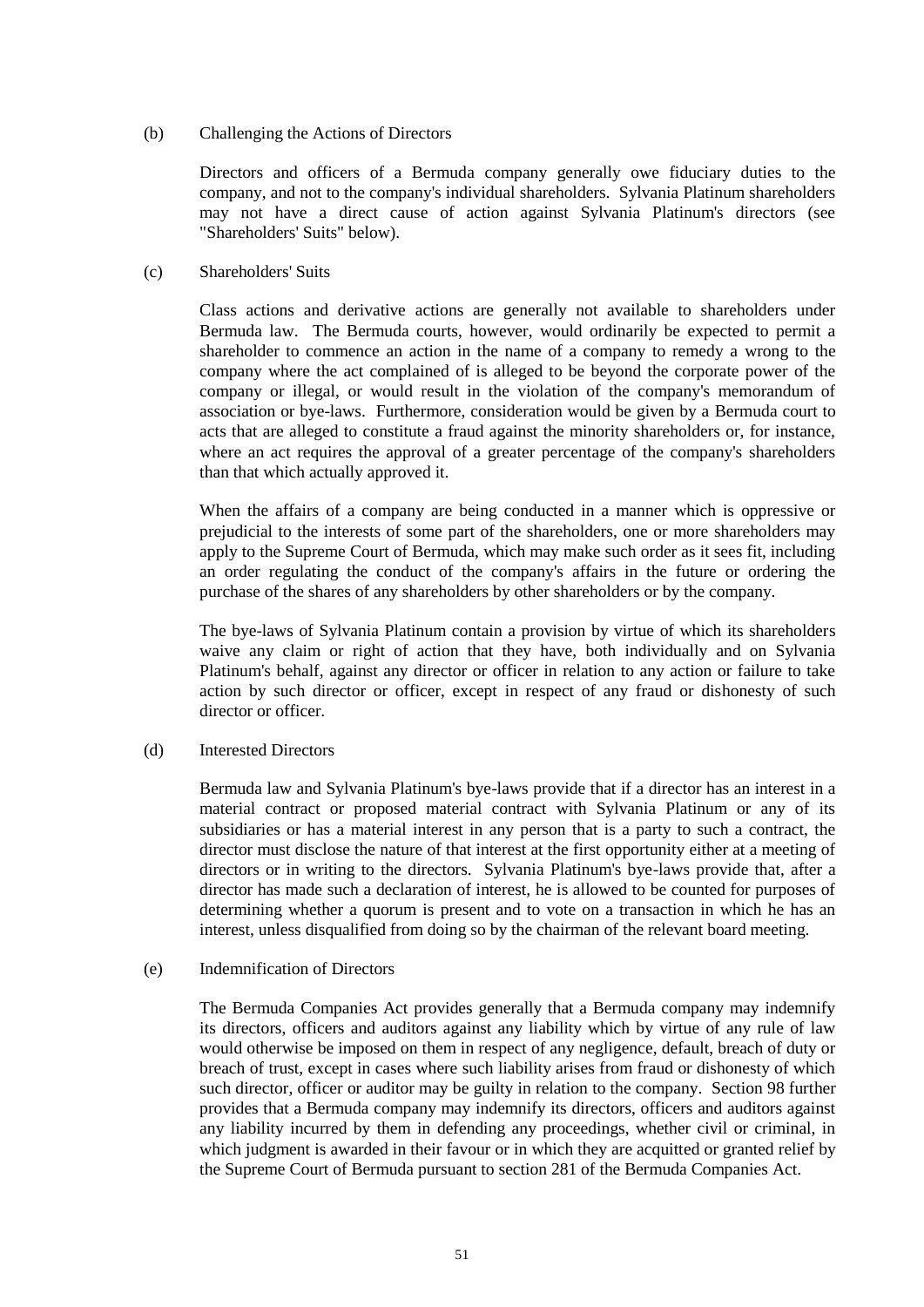Sylvania Platinum's bye-laws provide that it indemnifies its officers and directors in respect of their actions and omissions, except in respect of their fraud or dishonesty. Such bye-laws further provide that the shareholders waive all claims or rights of action that they might have, individually or in right of the company, against any of Sylvania Platinum's directors or officers for any act or failure to act in the performance of such director's or officer's duties, except in respect of any fraud or dishonesty of such director or officer. Section 98A of the Bermuda Companies Act permits Sylvania Platinum to purchase and maintain insurance for the benefit of any officer or director in respect of any loss or liability attaching to him in respect of any negligence, default, breach of duty or breach of trust, whether or not Sylvania Platinum may otherwise indemnify such officer or director.

#### (f) Inspection of Corporate Records

Members of the general public have a right to inspect the public documents of a company available at the office of the Registrar of Companies in Bermuda. These documents include the company's memorandum of association, including its objects and powers, and certain alterations to the memorandum of association. The shareholders have the additional right to inspect the bye-laws of the company, minutes of general meetings and the company's audited financial statements, which must be presented to the annual general meeting. The register of shareholders of a company is also open to inspection by shareholders without charge, and by members of the general public on payment of a fee. The register of shareholders is required to be open for inspection for not less than two hours in any business day (subject to the ability of a company to close the register of shareholders for not more than 30 days in a year). A company is required to maintain its share register in Bermuda but may, subject to the provisions of the Bermuda Companies Act, establish a branch register outside of Bermuda. A company is required to keep at its registered office a register of directors and officers that is open for inspection for not less than two hours in any business day by members of the public without charge. Bermuda law does not, however, provide a general right for shareholders to inspect or obtain copies of any other corporate records. Where a company, the shares of which are listed on an appointed stock exchange (such as ASX and AIM), sends its summarised financial statements to its shareholders pursuant to section 87A of the Bermuda Companies Act, a copy of the full financial statements (as well as the summarised financial statements) must be made available for inspection by the public at the company's registered office.

#### (g) Voting Rights and Quorum Requirements

Under Bermuda law, the voting rights of shareholders are regulated by the company's byelaws and, in certain circumstances, by the Bermuda Companies Act. Pursuant to Sylvania Platinum's bye-laws, the quorum required for a general meeting of shareholders is two or more persons entitled to vote present in person or by proxy. Generally, except as otherwise provided in the bye-laws, or the Bermuda Companies Act, any action or resolution requiring approval of the shareholders may be passed by a simple majority of votes cast.

Any individual who is a shareholder of Sylvania Platinum and who is present at a meeting may vote in person, as may any corporate shareholder that is represented by a duly authorised representative at a meeting of shareholders. Sylvania Platinum's bye-laws also permit attendance at general meetings by proxy, provided the instrument appointing the proxy is in the form specified in the bye-laws or such other form as the Sylvania Platinum Board may determine. Under Sylvania Platinum's bye-laws, each holder of common shares is entitled to one vote per common share held.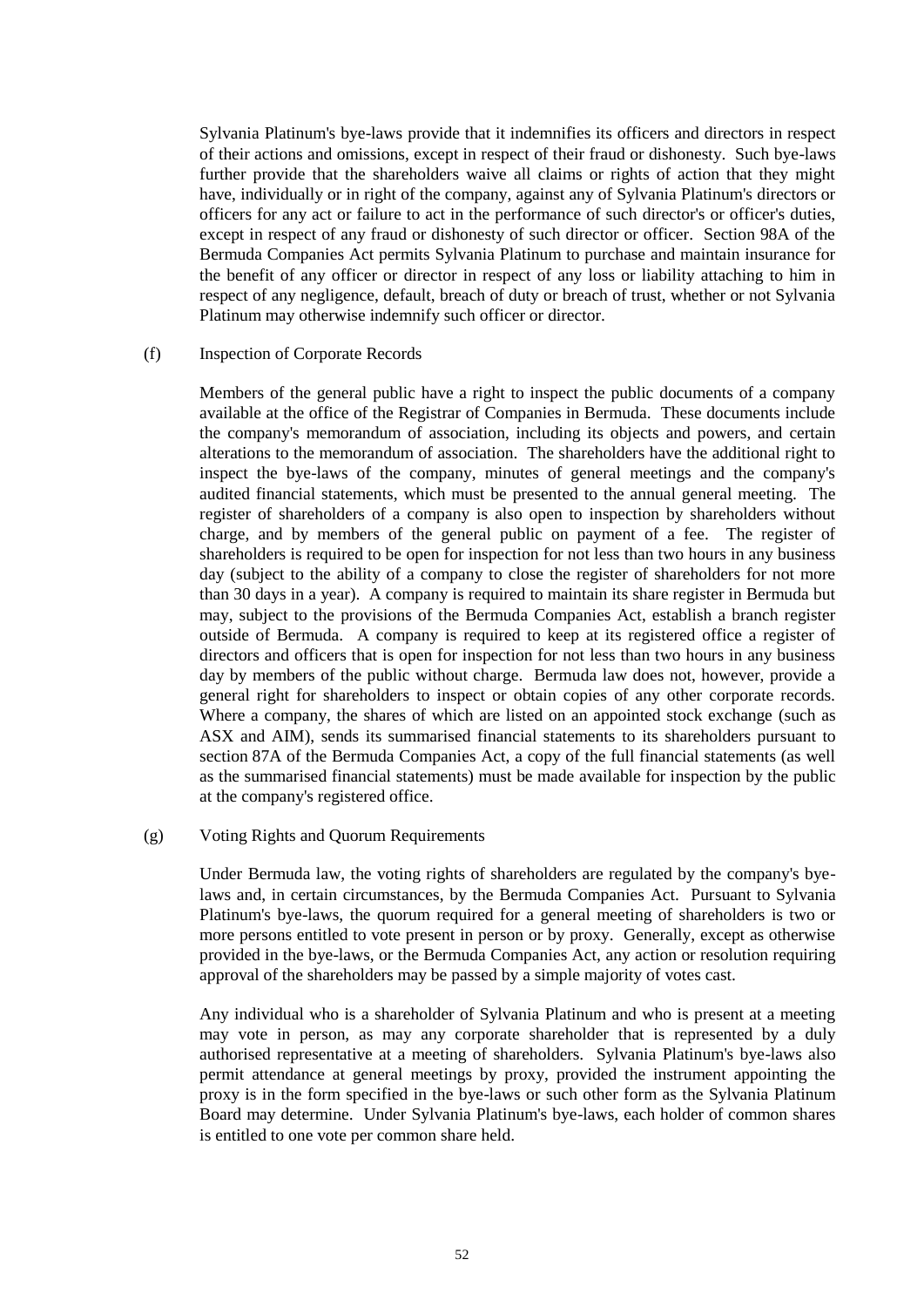# (h) Approval of Corporate Matters by Written Consent

The Bermuda Companies Act provides that shareholders may take action by written consent. A resolution in writing is passed when it is signed by the shareholders of the company who at the date of the notice of the resolution represent such majority of votes as would be required if the resolution had been voted on at a meeting or when it is signed by all the shareholders of the company or such other majority of shareholders as may be provided by the bye-laws of the company.

# (i) Variation of Rights Attaching to Shares

Pursuant to Sylvania Platinum Bye-Laws, if, at any time, the share capital is divided into different classes of shares, the rights attached to any class (unless otherwise provided by the terms of issue of the shares of that class) may be varied with the consent in writing of the holders of three-fourths of the issued shares of that class or with the sanction of a resolution passed by a majority of the votes cast at a separate general meeting of the holders of the shares of the class at which meeting the necessary quorum shall be two persons at least holding or representing by proxy one-third of the issued shares of the class. Sylvania Platinum's bye-laws further provide the rights of issued shares shall not, unless otherwise expressly provided by the terms of such shares, be deemed to be varied by the creation or issue of further shares ranking pari passu therewith.

#### (j) Transfer of Shares

The Sylvania Platinum Directors may refuse to register any transfer of uncertificated shares where the AIM Rules or ASX Listing Rules so permit and shall refuse to register any transfer of shares where the AIM Rules or ASX Listing Rules so require or where the transfer is in breach of the AIM Rules or ASX Listing Rules or the Bermuda Companies Act.

As Sylvania Platinum Shares are traded on AIM, Sylvania Platinum is required under the AIM Rules to use all reasonable endeavours to comply with AIM Rule 17 and Chapter 5 of the Disclosure and Transparency Rules of the Financial Services Authority Handbook (**DTR5**) notwithstanding that Bermudian law does not contain similar provisions. For non-United Kingdom companies, DTR5 requires that shareholders notify the company if their shareholding exceeds or drops below 3% of the total issued capital of the company. DTR5 also requires shareholders to notify the company of every 1% increase or decrease in their shareholding above 3% of the total issued capital of the company. AIM advises companies incorporated outside of the United Kingdom to include provisions in their bye-laws in similar terms to these rules in order to ensure compliance.

Accordingly, the Sylvania Platinum Bye-Laws set out the terms of DTR 5. The directors of Sylvania Platinum have the power to require by notice any person whom they believe to have an interest in Sylvania Platinum Shares to provide information to Sylvania Platinum regarding the nature of that interest.

# (k) Calling of Shareholders Meetings

Under Bermuda law, a company is required to convene at least one general meeting of shareholders each calendar year. Bermuda law provides that a special general meeting of shareholders may be called by the board of directors of a company and must be called upon the request of shareholders holding not less than 10% of the paid-up capital of the company carrying the right to vote at general meetings. Bermuda law also requires that shareholders be given at least five days' advance notice of a general meeting, but the accidental omission to give notice to any person does not invalidate the proceedings at a meeting. Sylvania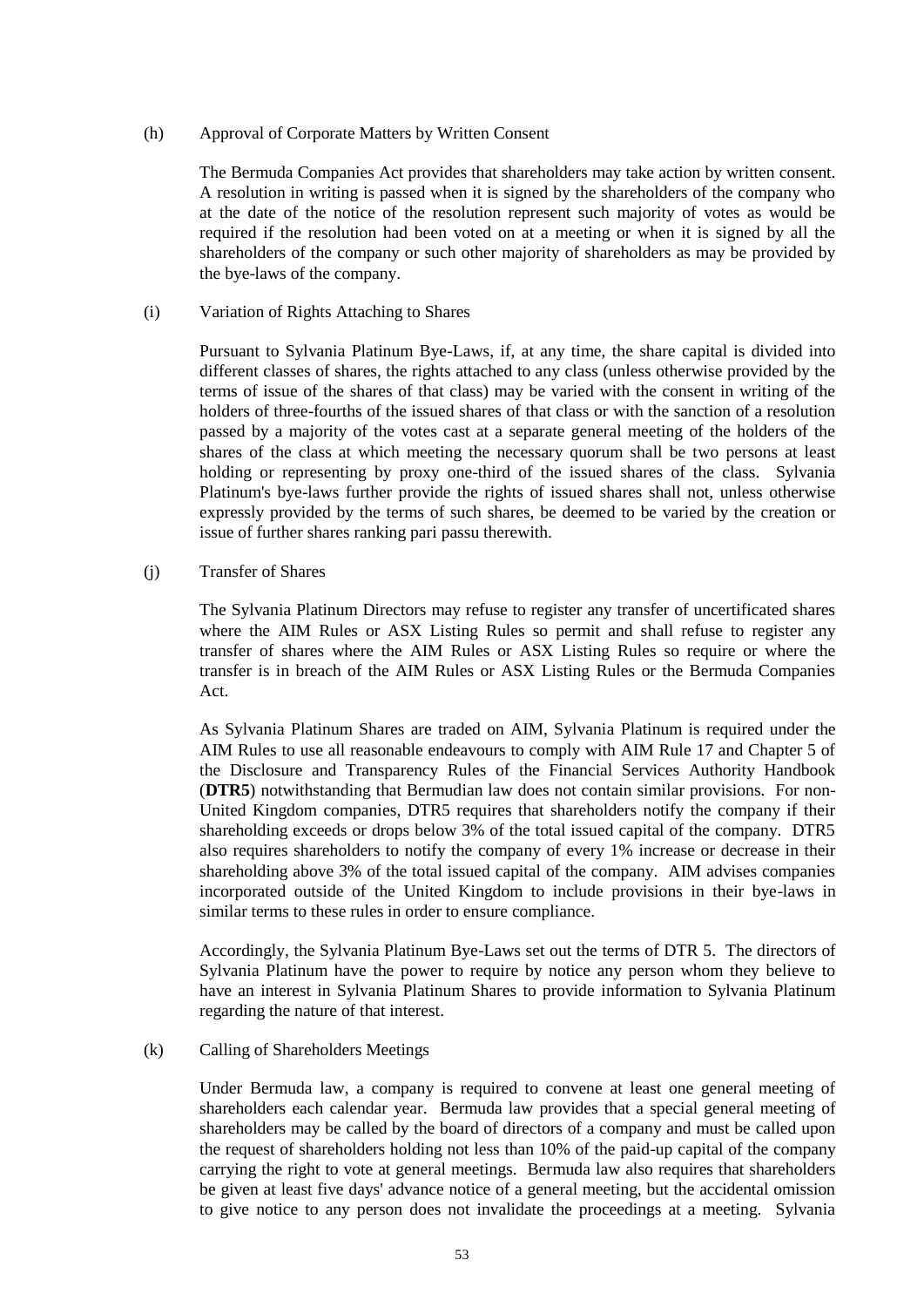Platinum's bye-laws provide that the President or the Chairman (if any) may convene an annual general meeting or a special general meeting. Under Sylvania Platinum's bye-laws, at least 21 days' notice of an annual general meeting or a special general meeting must be given to each shareholder entitled to vote at such meeting. This notice requirement is subject to the ability to hold such meetings on shorter notice if such notice is agreed: (i) in the case of an annual general meeting by all of the shareholders entitled to attend and vote at such meeting; or (ii) in the case of a special general meeting by a majority in number of the shareholders entitled to attend and vote at the meeting holding not less than 95% in nominal value of the shares entitled to vote at such meeting. The quorum required for a general meeting of shareholders is two or more persons entitled to vote present in person or by proxy.

#### (l) Dividends

Under Bermuda law, a company may not declare or pay dividends if there are reasonable grounds for believing that: (i) the company is, or would after the payment be, unable to pay its liabilities as they become due; or (ii) that the realisable value of its assets would thereby be less than the aggregate of its liabilities, its issued share capital and its share premium accounts. Under Sylvania Platinum's bye-laws, each common share is entitled to dividends if, as and when dividends are declared by the Sylvania Platinum Board of directors, subject to any preferred dividend right of the holders of any preference shares. Issued share capital is the aggregate par value of the company's issued shares, and the share premium account is the aggregate amount paid for issued shares over and above their par value. Share premium accounts may be reduced in certain limited circumstances.

#### (m) Shareholder Proposals

Shareholder(s) may, as set forth below and at their own expense (unless the company otherwise resolves), require the company to: (i) give notice to all shareholders entitled to receive notice of the annual general meeting of any resolution that the shareholder(s) may properly move at the next annual general meeting; and/or (ii) circulate to all shareholders entitled to receive notice of any general meeting a statement in respect of any matter referred to in the proposed resolution or any business to be conducted at such general meeting. The number of shareholders necessary for such a requisition is either: (A) any number of shareholders representing not less than 5% of the total voting rights of all shareholders entitled to vote at the meeting to which the requisition relates; or (B) not less than 100 shareholders.

# (n) Amalgamations and Business Combinations

The amalgamation of a Bermuda company with another company or corporation (other than certain affiliated companies) requires the amalgamation agreement to be approved by the company's board of directors and by its shareholders. Unless the company's bye-laws provide otherwise, the approval of 75% of the shareholders voting at such meeting is required to approve the amalgamation agreement, and the quorum for such meeting must be two persons holding or representing more than one-third of the issued shares of the company.

Under Bermuda law, in the event of an amalgamation of a Bermuda company with another company or corporation, a shareholder of the Bermuda company who is not satisfied that fair value has been offered for such shareholder's shares may, within one month of notice of the shareholders meeting, apply to the Supreme Court of Bermuda to appraise the fair value of those shares.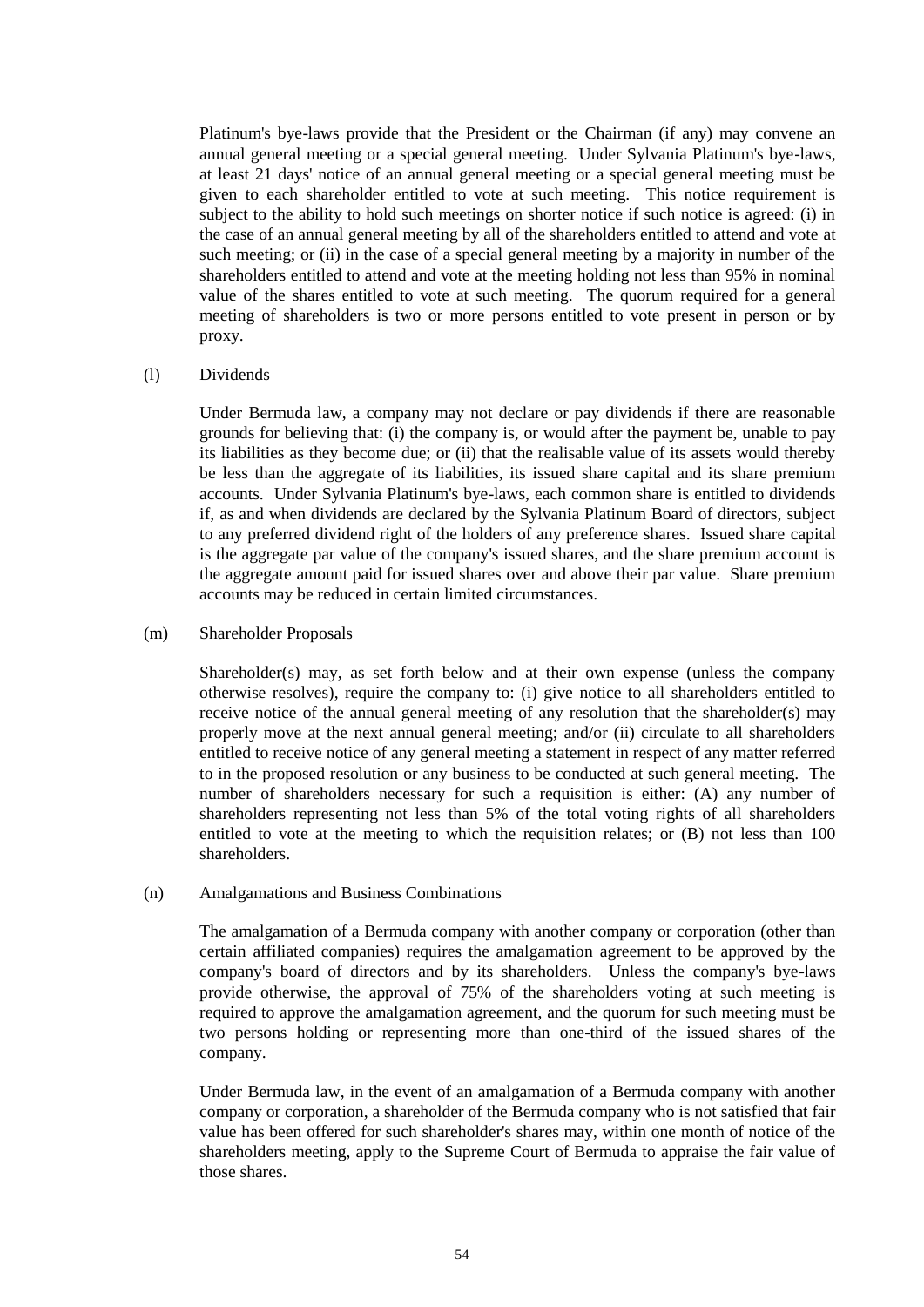### (o) Takeovers

An acquirer of a Bermuda company is generally able to acquire compulsorily the common shares of minority holders in the following ways:

- By a procedure under the Bermuda Companies Act known as a "scheme of arrangement". A scheme of arrangement could be effected by obtaining the agreement of the company and of holders of common shares, representing in the aggregate a majority in number and at least 75% in value of the common shareholders present and voting at a court ordered meeting held to consider the scheme or arrangement. The scheme of arrangement must then be sanctioned by the Supreme Court of Bermuda. If a scheme of arrangement receives all necessary agreements and sanctions, upon the filing of the court order with the Registrar of Companies in Bermuda, all holders of common shares could be compelled to sell their shares under the terms of the scheme or arrangement.
- If the acquiring party is a company it may compulsorily acquire all the shares of the target company, by acquiring pursuant to a tender offer 90% of the shares or class of shares not already owned by, or by a nominee for, the acquiring party (the **offeror**), or any of its subsidiaries. If an offeror has, within four months after the making of an offer for all the shares or class of shares not owned by, or by a nominee for, the offeror, or any of its subsidiaries, obtained the approval of the holders of 90% or more of all the shares to which the offer relates, the offeror may, at any time within two months beginning with the date on which the approval was obtained, require by notice any non-tendering shareholder to transfer its shares on the same terms as the original offer. In those circumstances, non-tendering shareholders will be compelled to sell their shares unless the Supreme Court of Bermuda (on application made within a one-month period from the date of the offeror's notice of its intention to acquire such shares) orders otherwise.
- Where one or more parties holds not less than 95% of the shares or a class of shares of a company, such holder(s) may, pursuant to a notice given to the remaining shareholders or class of shareholders, the shares of such remaining shareholders or class of shareholders. When this notice is given, the acquiring party is entitled and bound to acquire the shares of the remaining shareholders on the terms set out in the notice, unless a remaining shareholder, within one month of receiving such notice, applies to the Supreme Court of Bermuda for an appraisal of the value of their shares. This provision only applies where the acquiring party offers the same terms to all holders of shares whose shares are being acquired.

# <span id="page-54-0"></span>14.3 Summary of relevant Bermudian tax considerations

Under current Bermuda law, no Bermuda withholding tax on dividends or other distributions, or any Bermuda tax computed on profits or income or on any capital asset, gain or appreciation will be payable by an exempted company or its operations, and there is no Bermuda tax in the nature of estate duty or inheritance tax applicable to shares, debentures or other obligations of the company held by non-residents of Bermuda. Sylvania Platinum has received an assurance from the Minister of Finance under The Exempted Undertakings Tax Protection Act 1966 in Bermuda that in the event of there being enacted in Bermuda any legislation imposing the aforementioned taxes, such taxes shall not be applicable to Sylvania Platinum or any of its operations or its shares, debentures or other obligations of Sylvania Platinum, until 28 March 2016 except insofar as such tax applies to persons ordinarily resident in Bermuda or is payable by Sylvania Platinum in respect of real property owned or leased by Sylvania Platinum in Bermuda.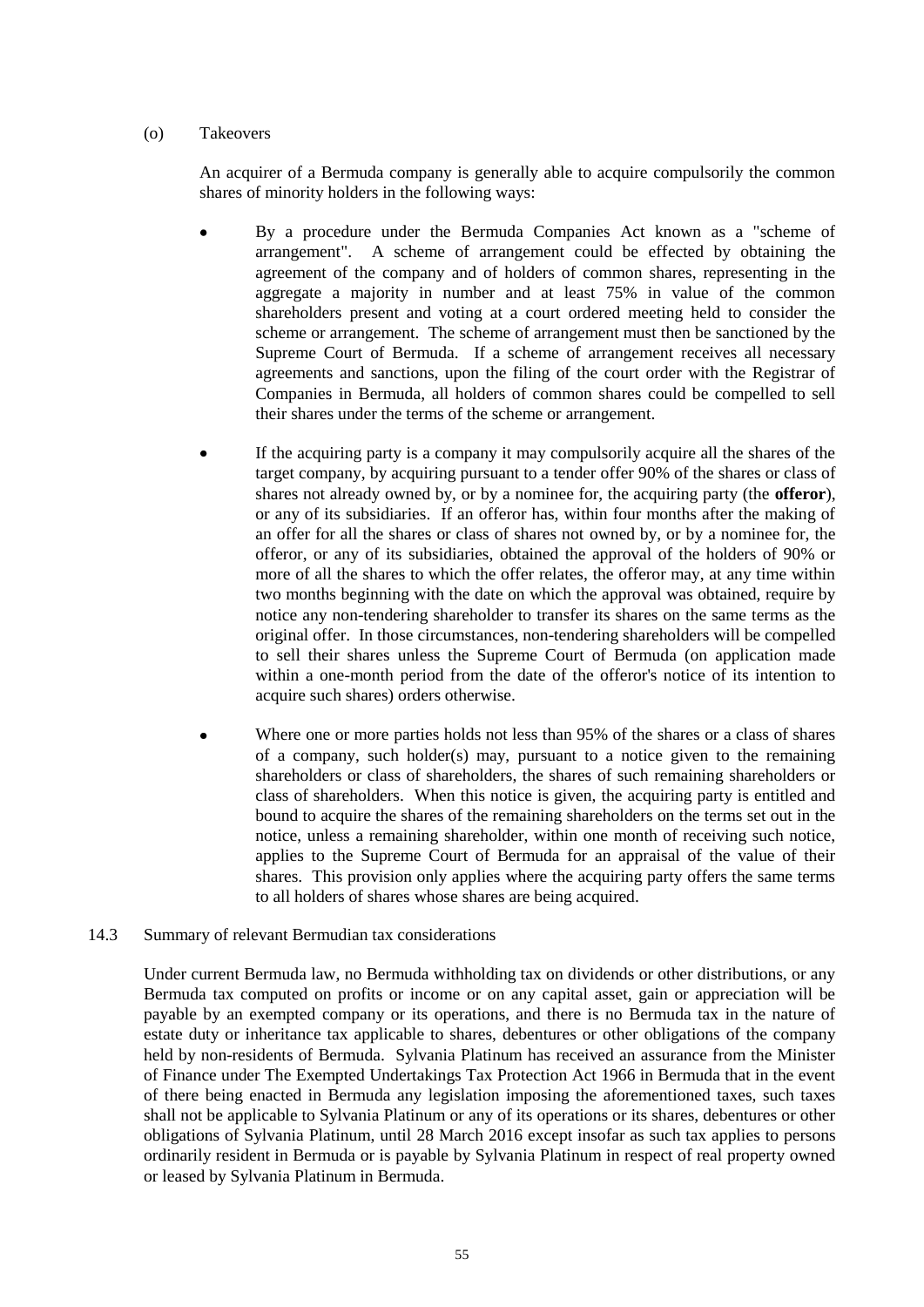# <span id="page-55-0"></span>**15. Taxation**

The paragraphs below are extracted without material adjustment from a report prepared by Deloitte Touche Tohmatsu Ltd and comment on the general Australian and UK taxation position of individual and corporate resident Sylvania Resources shareholders and holders of Sylvania Resources DIs in relation to the disposal of their Sylvania Resources Shares and Sylvania Resources DIs in exchange for Sylvania Platinum Shares and Sylvania Platinum DIs.

In particular, these comments only apply to Sylvania Resources shareholders and holders of Sylvania Resources DIs:

- who are individuals, companies, trusts or complying superannuation funds that are resident in Australia for Australian tax purposes; or
- who are resident in the UK and, if individuals, ordinarily resident and domiciled in the UK for UK taxation purposes.

In relation to the Australian tax implications, the comments below only apply to those Sylvania Resources shareholders and holders of Sylvania Resources DIs who hold their investments on capital account and the comments do not apply to Sylvania Resources shareholders who hold their Sylvania Resources Shares as trading stock or revenue assets. These comments also do not apply to Sylvania Resources optionholders.

In relation to the UK tax implications, the comments below apply to Sylvania Resources shareholders and holders of Sylvania Resources DIs who hold their Sylvania Resources Shares or Sylvania Resources DIs and Sylvania Platinum Shares or Sylvania Platinum DIs as an investment (other than under a personal equity plan or an individual savings account), who are the absolute beneficial owners of their Sylvania Resources Shares or Sylvania Resources DIs, who have not (and are not deemed to have) acquired their Sylvania Resources Shares or Sylvania Resources DIs and their Sylvania Platinum Shares or Sylvania Platinum DIs by virtue of an office or employment (whether current, historic or prospective) or Sylvania Resources shareholders or holders of Sylvania Resources DIs who hold their Sylvania Resources Shares or Sylvania Resources DIs in connection with a trade, profession or vocation carried on in the UK (whether through a branch or agency or otherwise) and are not officers or employees of any member of the Sylvania Resources Group. In addition, these comments may not apply to certain classes of Sylvania Resources shareholders and holders of Sylvania Resources DIs including but not limited to dealers in securities, collective investment schemes and insurance companies.

The following comments are intended as a general guide to the Australian and UK tax implications only. They should not be a substitute for advice from an appropriate professional adviser and all Sylvania Resources Shareholders and holders of Sylvania Resources DIs are strongly advised to obtain their own professional advice on the tax implications based on their own specific circumstances.

The comments are based on the law and practise of the tax authorities in Australia and the UK as at the date of this document. These are subject to change periodically as is their interpretation by the courts. The representatives of Deloitte Touche Tohmatsu Ltd involved in preparing this report are not licensed to provide financial product advice. All holders should consider taking advice from an Australian and UK Financial Services licence holder before taking any decision in relation to a financial product.

# 15.1 Tax Residency of Sylvania Platinum

The tax outcomes set out in this paragraph [15](#page-55-0) are dependent on the residency of Sylvania Platinum for Australian and UK tax purposes.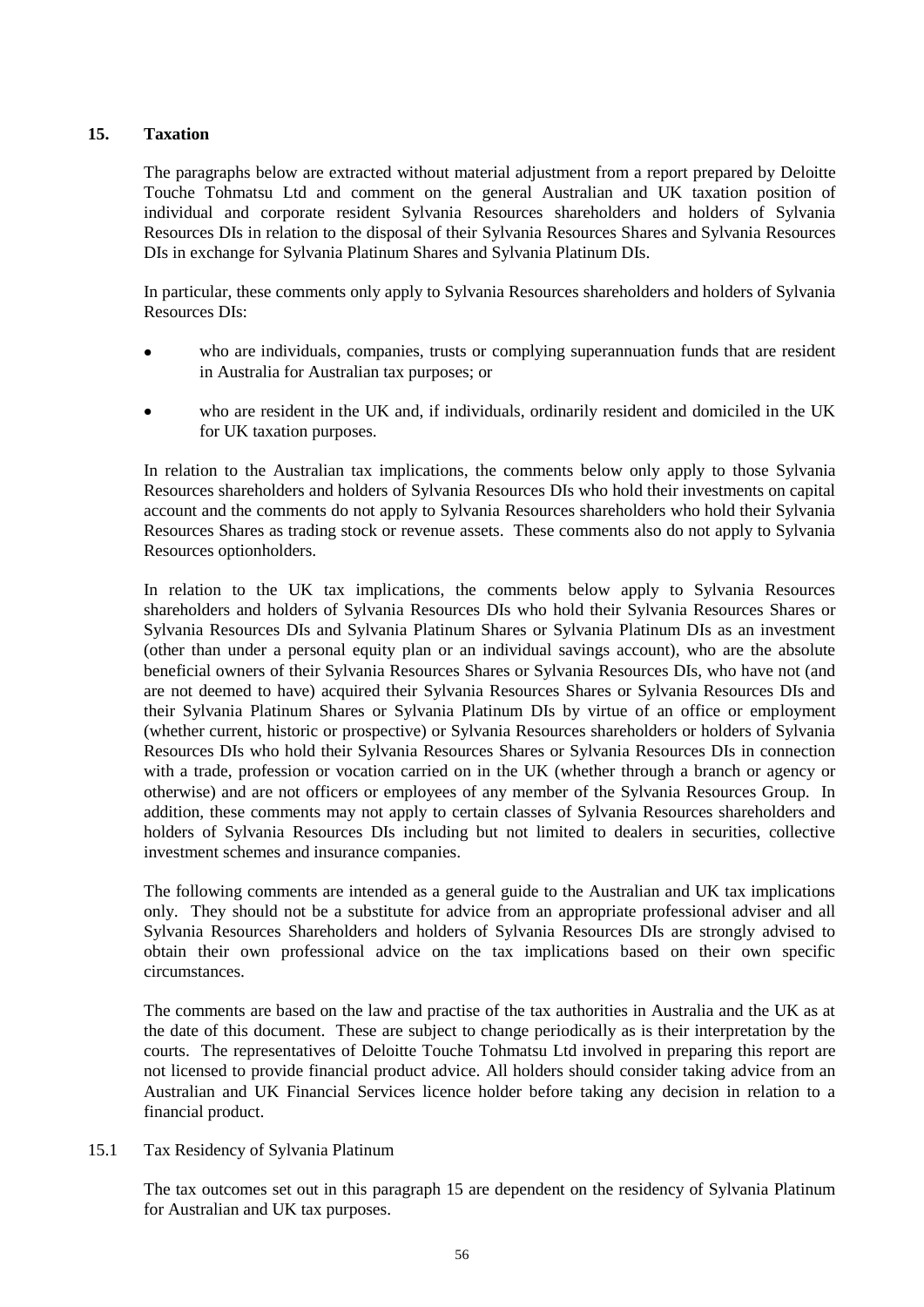The issue of tax residency is determined by fact. Based on management's current intentions with regards to the future management of Sylvania Platinum it is likely that Sylvania Platinum would be considered a non-resident of Australia and the UK and a tax resident of Bermuda. The comments below have been prepared on the basis that Sylvania Platinum is considered a non-resident of Australia and the UK for tax purposes.

- 15.2 Taxation implications of the Scheme
	- (a) Australian taxation implications
	- (i) Australian resident shareholders

The Australian resident Sylvania Resources shareholders must consider the impact of the Australian Capital Gains Tax (**CGT**) rules on the disposal of their Sylvania Resources Shares as a CGT event will occur when they dispose of their Sylvania Resources Shares.

Sylvania Resources Shareholders will derive a capital gain if the value of the Sylvania Platinum Shares they receive is greater than the CGT cost base of their Sylvania Resources Shares. Broadly, the amount of any capital gain liable to Australian tax will be the amount by which the market value of the Sylvania Platinum Shares exceeds the cost base of their Sylvania Resources Shares. The time of recognition of any capital gain will be at the time the Sylvania Resources shareholders dispose of their Sylvania Resources Shares.

Sylvania Resources shareholders will incur a capital loss if the value of the Sylvania Platinum Shares they receive is less than the CGT reduced cost base of their Sylvania Resources Shares. Such a capital loss may be used to offset a capital gain made in the same income year or a future income year. For corporate Sylvania Resources shareholders, a capital loss can only be carried forward to offset a future capital gain if the required tests relating to continuity of ownership and same business are satisfied. A capital loss may not be used to offset ordinary assessable income.

If a Sylvania Resources shareholder would otherwise derive a capital gain, they may be able to elect for CGT rollover relief (more specifically, scrip for scrip rollover relief) in relation to the exchange of their Sylvania Resources Shares for Sylvania Platinum Shares. This will result in any capital gain being disregarded for Australian tax purposes.

As a consequence of choosing rollover relief, Sylvania Platinum Shares received upon the disposal of Sylvania Resources Shares will have a cost base equal to the cost base of the shareholder's original Sylvania Resources Shares (note, in some cases Sylvania Resources Shares were acquired by an earlier scrip transaction and so the cost base may need to be traced back to an earlier acquisition). The cost base of the Sylvania Platinum Shares is relevant in working out any capital gain liable to Australian tax on a subsequent disposal of the Sylvania Platinum Shares.

If a Sylvania Resources shareholder chooses rollover relief, then the choice must be made before they lodge their income tax return for the income year in which they dispose of their Sylvania Resources Shares.

If a Sylvania Resources shareholder derives a capital gain at the time they receive the Sylvania Platinum Shares and does not choose to apply the CGT rollover rules, then the shareholder may offset this gain with any capital losses incurred by the shareholder on or before the end of the income year to determine the net capital gain.

If the Sylvania Resources shareholder is an individual, trust or complying superannuation fund and had held their Sylvania Resources Shares for more than 12 months at the time they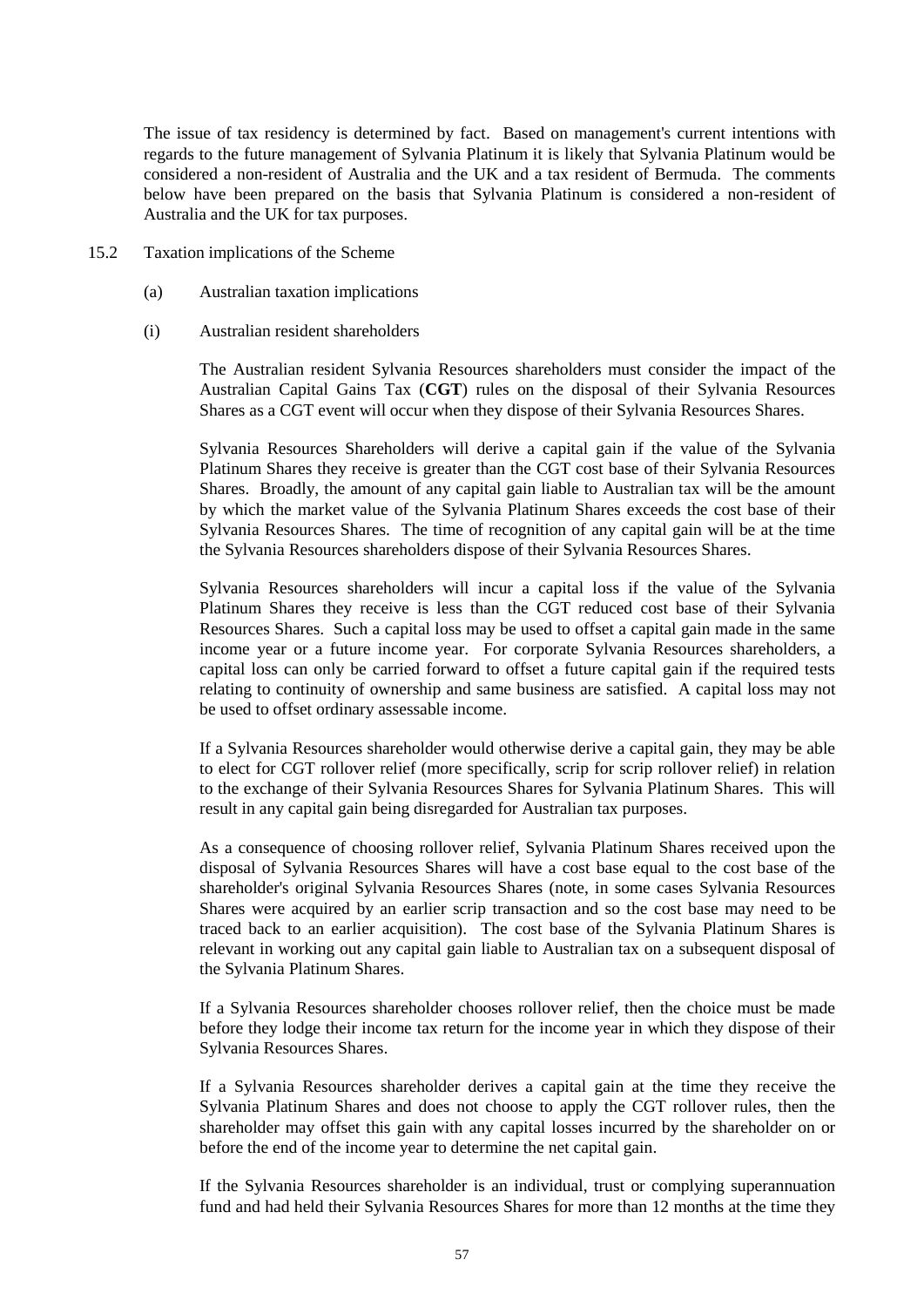dispose of their Sylvania Resources Shares, then it is possible for the shareholder to obtain a CGT discount which will reduce the net capital gain by 50% (if the shareholder is an individual or trust) or by one third (if the Sylvania Resources shareholder is a complying superannuation fund). No reduction in the capital gain is available to company shareholders.

The CGT cost base of the Sylvania Platinum Shares acquired for all Sylvania Resources shareholders who do not choose to apply the CGT rollover rules (or who are unable to make this choice) will equal the market value of the Sylvania Platinum Shares at the time the Sylvania Resources Shares are disposed of.

A Sylvania Resources shareholder who chooses rollover relief will be taken to acquire their Sylvania Platinum Shares at the time of acquiring their Sylvania Resources Shares for the purpose of the CGT rules.

We note that the Australian Government has proposed changes to the CGT rollover provisions. If these provisions come into effect, then Australian Sylvania Resources shareholders may be entitled to rollover relief under the replacement asset rollover provisions. If this is the case, these rollover provisions will take precedence over the scrip for scrip rollover provisions. Under the replacement asset rollover provisions, rollover relief in relation to any capital gain arising will still be available provided the requisite conditions are met. However, we note that under the replacement asset rollover provisions if a capital loss arises from the Scheme a shareholder can choose to apply rollover in relation to this capital loss (there is no such choice under the scrip for scrip rollover provisions). Given the uncertainty around these proposed changes, we strongly recommend that each investor obtain their own tax advice in relation to the consequences of the Scheme.

#### (ii) UK resident shareholders

CGT for non-residents was abolished in Australia under certain circumstances. Under the Australian CGT rules, a capital gain or loss made by a non-resident will only be subject to CGT if it relates predominantly to assets that are 'taxable Australian property'. Taxable Australian property comprises Australian land and interests in Australian land or interests (eg options or shares) in companies whose underlying assets comprise such land.

On the basis that the value of Sylvania Resources is not predominantly attributable to 'taxable Australian property', then it is likely that the UK resident Sylvania Resources shareholders will not be subject to Australian CGT on the disposal of their Sylvania Resources Shares for Sylvania Platinum Shares.

(b) UK taxation implications

#### (i) UK resident shareholders

For the purposes of UK capital gains tax and corporation tax on chargeable gains, a Sylvania Resources shareholder or holder of Sylvania Resources DIs who receives Sylvania Platinum Shares or Sylvania Platinum DIs in exchange for a holding of Sylvania Resources Shares or Sylvania Resources DIs should not be treated as having made a disposal chargeable to capital gains tax or corporation tax on chargeable gains provided that certain criteria are met. When the exchange of Sylvania Resources Shares for Sylvania Platinum Shares or the exchange of Sylvania Resources DIs for Sylvania Platinum DIs takes place, UK resident shareholders and holders of Sylvania Resources DIs who do not hold (either alone or together with connected persons) more than 5% of, or of any class of, shares in or debentures of Sylvania Resources should not be treated as incurring any disposal of the original shares or any acquisition of a new holding; the original shares (treated as a single asset) and the new holding (treated as a single asset) shall be treated as the same asset acquired as the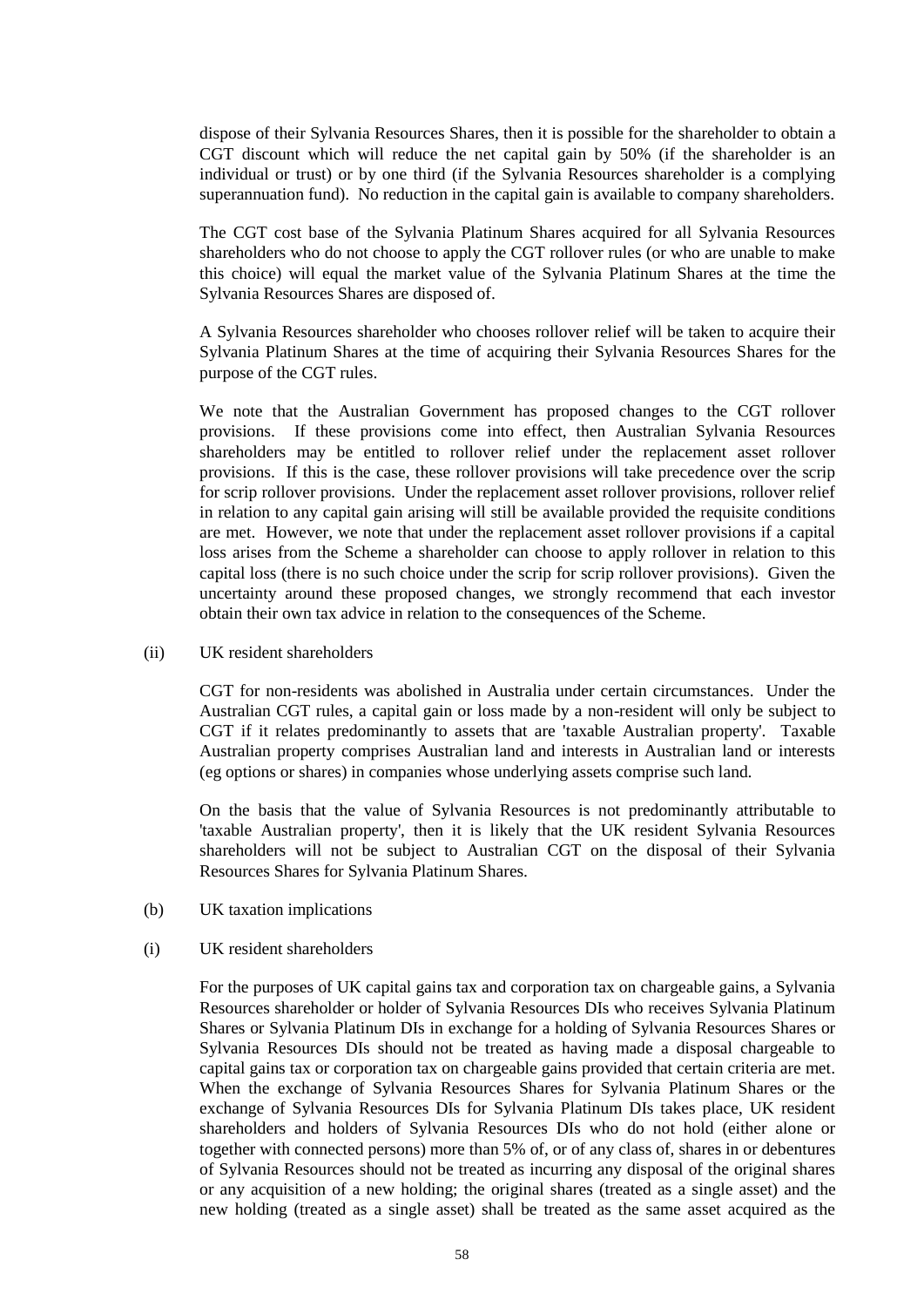original shares were acquired. In effect, the Sylvania Platinum Shares or Sylvania Platinum DIs issued to a Sylvania Resources shareholder or holder of Sylvania Resources DIs should be treated as the same asset, and as having been acquired at the same time and for the same consideration, as his or her Sylvania Resources Shares or Sylvania Resources DIs from which they are derived.

Sylvania Resources shareholders and holders of Sylvania Resources DIs who hold (alone, or together with connected persons) more than 5% of, or of any class of, shares in or debentures of Sylvania Resources will be eligible for the above treatment only if the Scheme is effected for bona fide commercial reasons and does not form part of a scheme or arrangements of which the main purpose, or one of the main purposes, is avoidance of a liability to capital gains tax or corporation tax. If these conditions are not met, then a Sylvania Resources shareholder or holder of Sylvania Resources DIs will be treated as receiving Sylvania Platinum Shares or Sylvania Platinum DIs in consideration for his or her Sylvania Resources Shares or Sylvania Resources DIs and as having made a disposal of his or her Sylvania Resources Shares or Sylvania Resources DIs which may, depending on individual circumstances, give rise to a chargeable gain or allowable loss for CGT purposes. Clearance has not been sought from Her Majesty's Revenue and Customs (**HMRC**) under section 138 Taxation of Chargeable Gains Act 1992 that the Scheme will be effected for bona fide commercial reasons and will not form part of such a scheme or arrangement.

The above treatment may also not apply to a corporate Sylvania Resources shareholder or holder of Sylvania Resources DIs who currently holds 10% or more of the share capital of Sylvania Resources, where the disposal of such Sylvania Resources Shares or Sylvania Resources DIs would qualify for Substantial Shareholdings Exemption (**SSE**). In such circumstances the Sylvania Resources Shares or Sylvania Resources DIs will be treated as sold (and any gain exempt from tax) and the new Sylvania Platinum Shares or Sylvania Platinum DIs will be treated as acquired at market value. Such treatment will only apply where the other conditions for SSE are met. There are a number of conditions which need to be met and, for the avoidance of doubt, no confirmation has been obtained that Sylvania Resources is a trading group, which is one of the key conditions for SSE to apply.

# 15.3 Taxation Consequences of Owning Sylvania Platinum Shares

The comments outlined below are based on the assumption that any dividends paid by Sylvania Platinum will be paid out of ordinary profits. Should dividends be paid out of a contributed surplus, this may have different taxation implications for Sylvania Platinum shareholders. We strongly recommend that Sylvania Resources shareholders take their own professional advice in relation to this matter.

#### (a) Australian Taxation Consequences

If the shareholder of Sylvania Platinum Shares is an Australian resident and Sylvania Platinum pays a dividend on the Sylvania Platinum Shares, then the gross amount of the dividend must be included in the shareholder's assessable income for the year of payment.

Bermuda does not impose withholding tax on the payment of dividends and therefore Australian residents will not be entitled to a foreign income tax offset (FITO) to reduce the Australian tax payable on the dividend.

In the case of Australian resident companies that hold at least 10% of Sylvania Platinum's Shares at the time the dividend is paid, the dividends will be classified as non-assessable non-exempt income for Australian tax purposes and therefore will not be required to be included in the assessable income of the company. UK tax resident Sylvania Platinum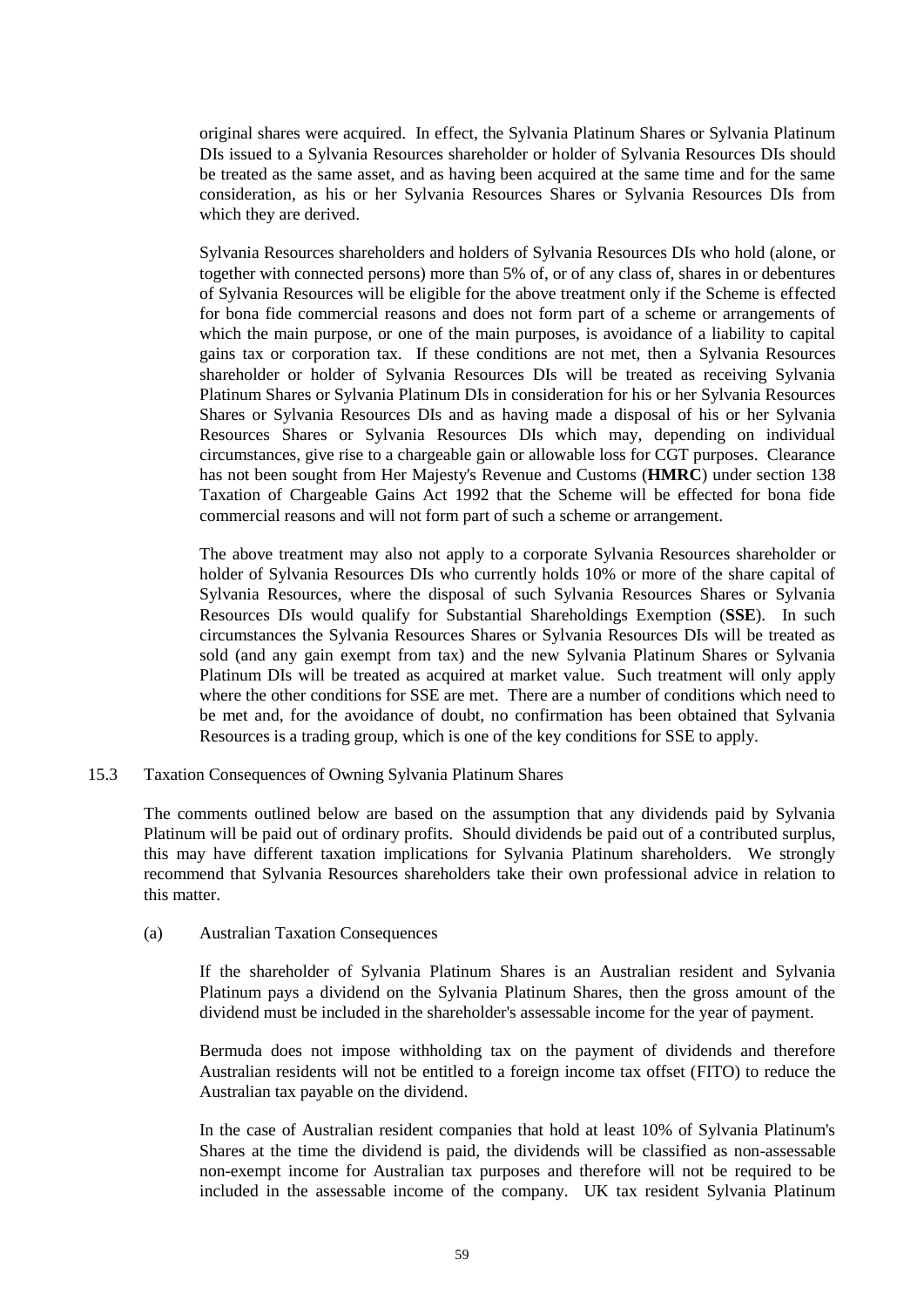shareholders will generally not be subject to Australian tax on dividends paid by Sylvania Platinum.

The laws applicable to the foreign source income of an Australian resident are complex and are currently subject to a review by the Australian Government. It is recommended that each shareholder seek independent advice in relation to the tax implications of holding Sylvania Platinum Shares.

#### (b) UK Taxation Consequences

As Bermuda does not levy any withholding tax on dividends it will not be necessary for UK shareholders or DI holders to claim any tax credit or double tax relief in respect of dividends received.

(i) Individual Sylvania Platinum shareholders and holders of Sylvania Platinum DIs

Individual holders of Sylvania Platinum Shares and Sylvania Platinum DIs who are resident or ordinarily resident in the UK (for UK tax purposes), and who receive a dividend from the company paid from ordinary profits of the company, will be liable to UK income tax on the gross amount of any such dividend, which will be regarded as the top slice of the holder's income.

For UK resident shareholders or DI holders owning a less than 10% interest in Sylvania Platinum's issued share capital, a one-ninth tax credit should be available to them in relation to dividends received from Sylvania Platinum. This would lead to an effective rate of tax for individual UK Sylvania Platinum shareholders and holders of Sylvania Platinum DIs of 0% (where the individual is liable to income tax at the lower or basic rate), 25% (where the individual is liable to UK income tax at the higher rate), or 36.11% (where the individual's total taxable income exceeds £150,000).

For UK resident Sylvania Platinum shareholders or holders of Sylvania Platinum DIs owning a 10% or greater interest in Sylvania Platinum's issued share capital, where the individual is liable to income tax at the lower or basic rate, they will be subject to UK income tax on the dividend at a rate of 10%; where the individual Sylvania Platinum shareholder or holder of Sylvania Platinum DIs is liable to UK income tax at the higher rate, they will be subject to UK income tax at a rate of 32.5%; and a UK resident individual Sylvania Platinum shareholder or holder of Sylvania Platinum DIs whose total taxable income exceeds £150,000 will be subject to UK income tax on the dividend at a rate of 42.5%.

In summary, for individual UK resident Sylvania Platinum shareholders or holders of Sylvania Platinum DIs owning a 10% or greater interest in Sylvania Platinum, the payment of dividends by Sylvania Platinum will mean that these Sylvania Platinum shareholders or holders of Sylvania Platinum DIs will suffer a higher effective tax rate on their dividends than if dividends were paid by Sylvania Resources. This is because a one-ninth tax credit which may be available to them in relation to dividends received from Sylvania Resources will not be available when they receive dividends from Sylvania Platinum. UK tax rules only allow for the one-ninth tax credit to be applied where the dividend is received by an individual owning a minority shareholding (ie less than 10% of the company's issued share capital), or where they have a 10% or greater shareholding and the dividend is being paid from a "qualifying territory", being a country that has an appropriate tax treaty with the UK. As Bermuda does not have a treaty with the UK, it will not fall within the definition of a qualifying territory. Sylvania Resources is resident in a qualifying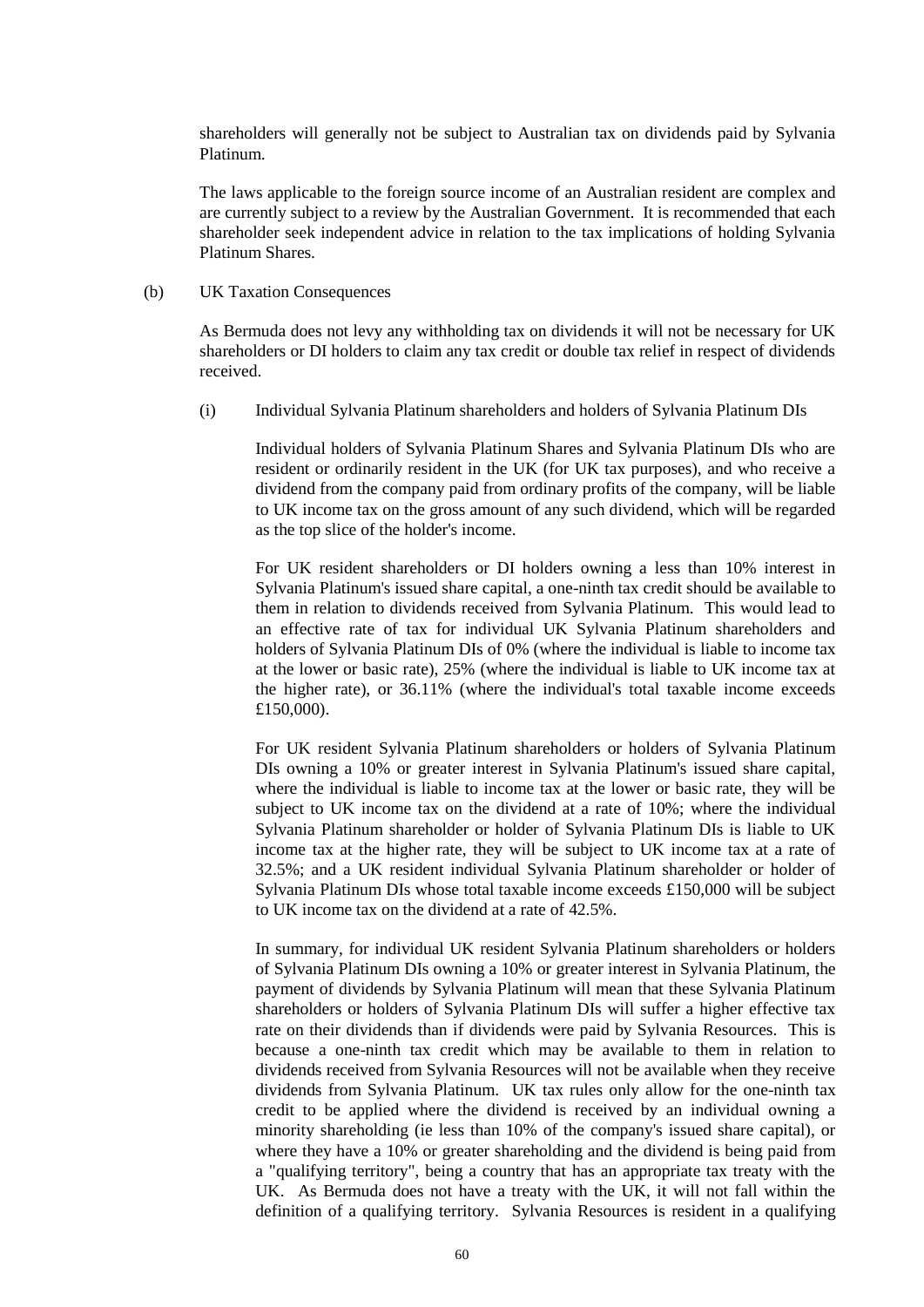territory (being Australia) and therefore, all UK resident shareholders of Sylvania Resources are currently entitled to the one-ninth tax credit.

The Scheme may therefore result in an increase in the effective rate of tax on dividends paid from 0%, 25% and 36.11% (depending on the rate of tax individual UK shareholders or DI holders pay) to 10%, 32.5% and 42.5% respectively (as noted above) where the UK individual Sylvania Platinum shareholder or holder of Sylvania Platinum DIs owns a 10% or greater interest in Sylvania Platinum's issued share capital.

As noted above, should distributions be paid out of a contributed surplus, this may have different taxation implications for individual UK Sylvania Platinum shareholders or holders of Sylvania Platinum DIs, which are not considered further here.

(ii) Corporate Sylvania Platinum shareholders and holders of Sylvania Platinum DIs

Dividends paid out of the ordinary profits of Sylvania Platinum on or after 1 July 2009 and received by a Sylvania Platinum shareholder or holder of Sylvania Platinum DIs within the charge to UK corporation tax are subject to the Company Distribution rules in Part 9A Corporation Tax Act 2009. Under the Company Distribution rules, any such Sylvania Platinum shareholder or holder of Sylvania Platinum DIs should generally not be subject to corporation tax on dividends paid by Sylvania Platinum, though Sylvania Platinum shareholders and holders of Sylvania Platinum DIs should take advice based on their own particular facts and circumstances.

As noted above, should distributions be paid out of a contributed surplus, this may have different taxation implications for corporate UK Sylvania Platinum shareholders or holders of Sylvania Platinum DIs, which are not considered further here.

- 15.4 Taxation Consequences of Disposing of Sylvania Platinum Shares
	- (a) Australian taxation consequences
	- (i) Shareholders

If a shareholder of Sylvania Platinum Shares is an Australian resident, then the Australian tax consequences of any disposal of Sylvania Platinum Shares will be similar to the consequences of the disposal of their current Sylvania Resources Shares described above (provided that Sylvania Platinum Shares continue to be held on capital account). However, as set out above, there will be a difference in the cost base of the Sylvania Platinum Shares depending on whether the shareholder chose the rollover relief to apply.

If an Australian resident company has held a 10% or greater interest in Sylvania Platinum for a continuous period of at least 12 months during the 24 months prior to the disposal of the Sylvania Platinum Shares, then the Sylvania Platinum shareholder may be entitled to a reduction in the capital gain or loss arising from the disposal under the "participation exemption" rules. Shareholders are recommended to seek their own professional advice on the potential application of these rules.

UK resident shareholders of Sylvania Platinum will generally not be subject to Australian tax on the disposal of Sylvania Platinum Shares except where the shareholder, together with its associates, has a 10% or greater interest in Sylvania Platinum and Sylvania Platinum has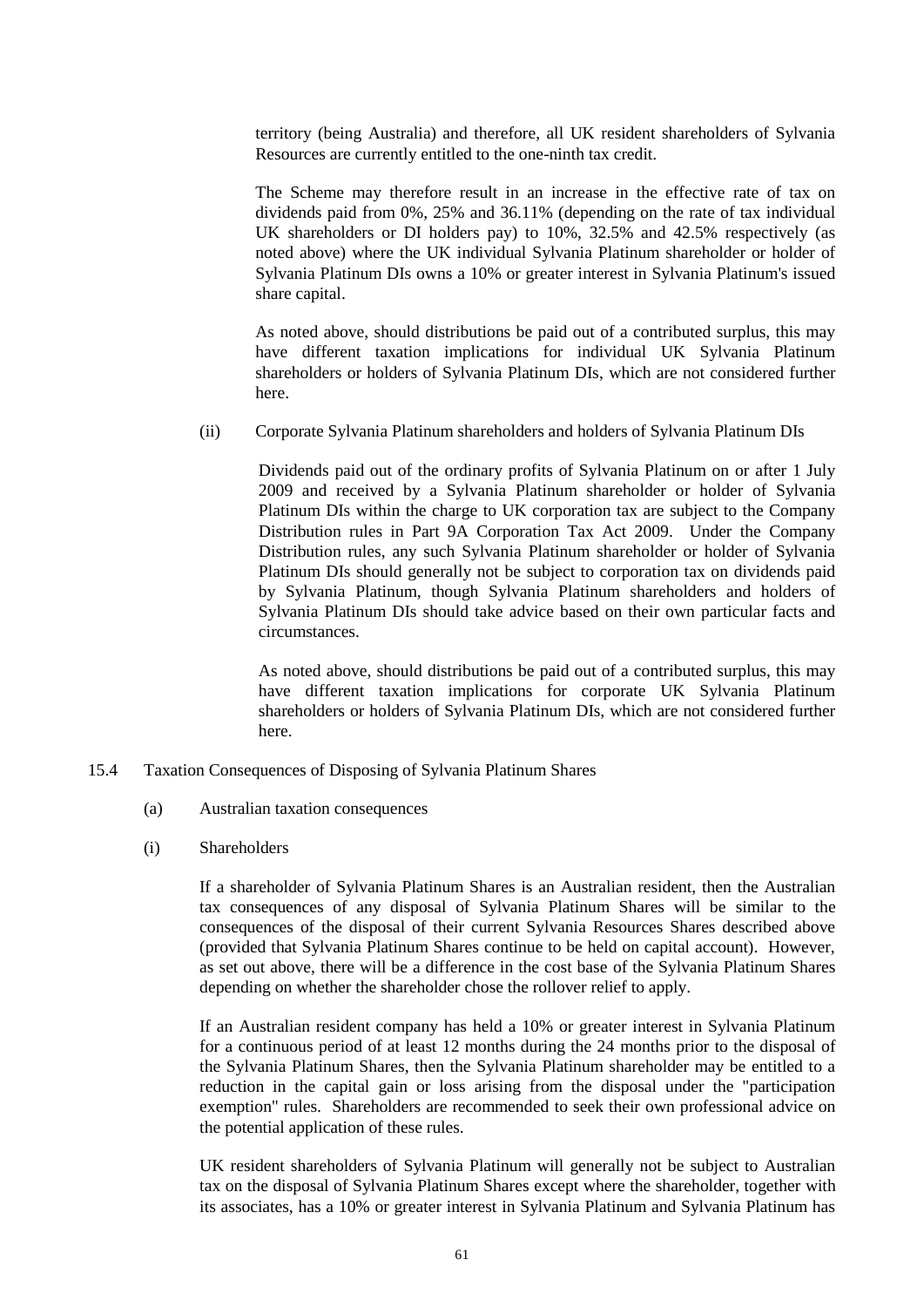acquired substantial Australian real property assets such that Sylvania Platinum Shares are considered to be 'indirect Australian real property interests'.

#### (ii) UK Taxation Consequences

A disposal of Sylvania Platinum Shares or Sylvania Platinum DIs by a UK tax resident Sylvania Platinum shareholder or holder of Sylvania Platinum DIs may, depending on individual circumstances, give rise to a chargeable gain or allowable loss for UK tax purposes.

For corporate shareholders and holders of Sylvania Platinum DIs only, indexation allowance on the relevant proportion of the original allowable cost should be taken into account for the purposes of calculating a chargeable gain (but not an allowable loss) arising on a disposal or part disposal of its Sylvania Platinum Shares or Sylvania Platinum DIs.

In situations where a corporate Sylvania Platinum shareholder or holder of Sylvania Platinum DIs holds 10% or more of the share capital of Sylvania Platinum, where the disposal of such Sylvania Platinum Shares or Sylvania Platinum DIs would qualify for SSE, any gain arising on disposal will be treated as exempt from tax. Such treatment will only apply where all of the relevant conditions for SSE are met. As noted above, there are a number of conditions which need to be met and, for the avoidance of doubt, no confirmation has been obtained that Sylvania Resources is a trading group, which is one of the key conditions for SSE to apply.

If an individual Sylvania Platinum shareholder or holder of Sylvania Platinum DIs ceases to be resident or ordinarily resident in the UK for a period of less than five complete tax years and disposes of the Sylvania Platinum Shares or Sylvania Platinum DIs during that period, any gain on that disposal may become liable to UK CGT upon that holder becoming once again resident or ordinarily resident in the UK.

The UK Taxes Acts contain provisions which may in certain circumstances subject certain UK resident, ordinarily resident, or domiciled shareholders and holders of Sylvania Platinum DIs (including corporate shareholders and DI holders) to UK taxation on income or gains of Sylvania Platinum, even where such income and gains are not necessarily distributed. Such provisions may apply, for example, to transactions resulting in the transfer of assets or income to persons (including companies) resident or domiciled outside the UK, or where a company is not sufficiently widely held.

#### (iii) UK anti-avoidance provisions

Sylvania Resources shareholders and holders of Sylvania Resources DIs should be aware of an anti-avoidance provision contained in s733 CTA 2010/s684 ITA 2007 that may be applied by HMRC, in specified circumstances, to counteract a tax advantage obtained by a person as a consequence of a transaction in securities. This provision does not apply if the transactions were carried out for bona fide commercial reasons, or in the ordinary course of making or managing investments, and none of them had as their main object (or one of their main objects) the gaining of a tax advantage. Clearance has not been sought from HMRC under s748 CTA 2010/s701 ITA 2007 that s733 CTA 2010/s684 ITA 2007 should not apply in respect of the share exchange.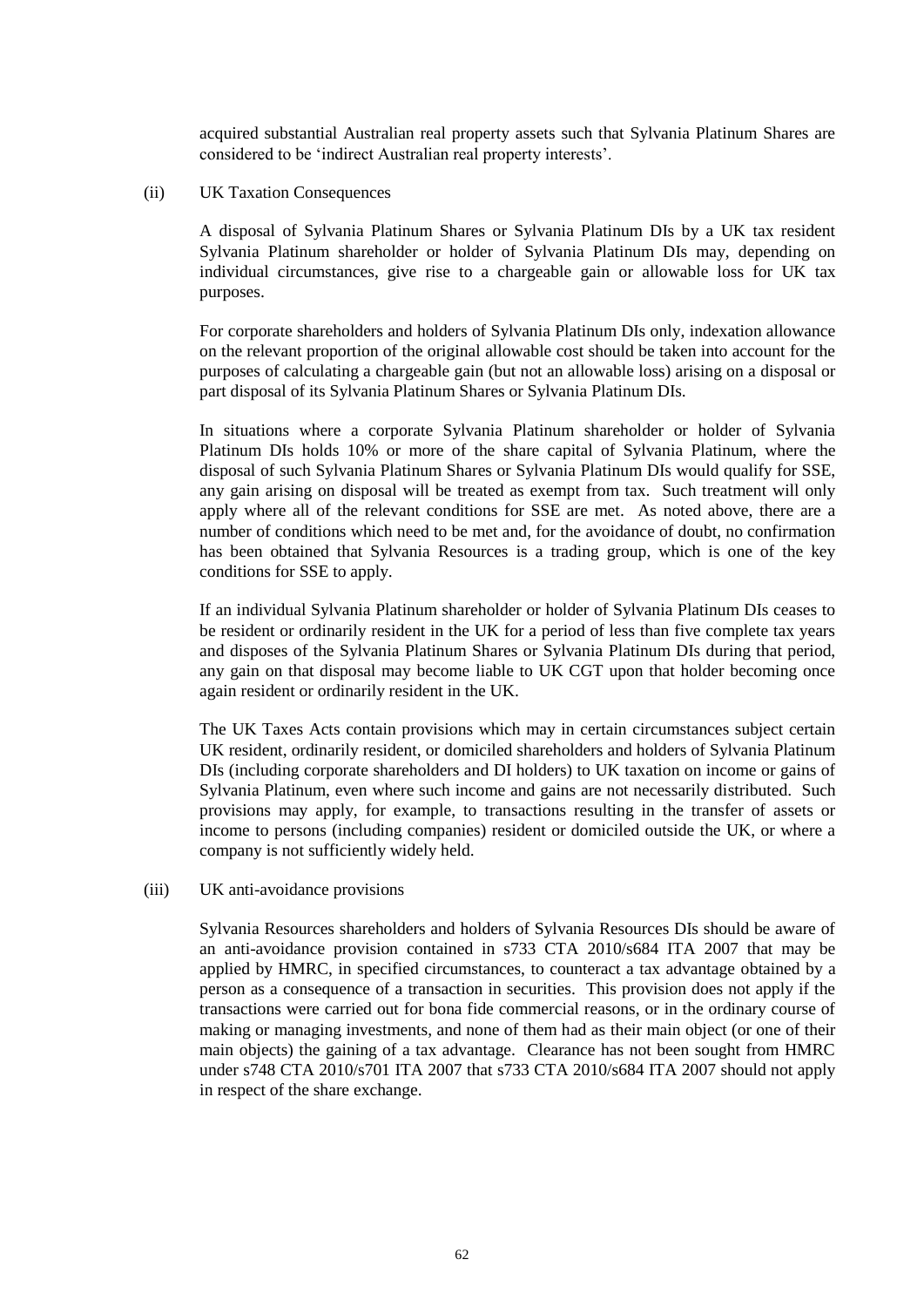# 15.5 Stamp Duty Consequences

(a) Australian Stamp Duty

Sylvania Resources shareholders will not be required to pay any stamp duty on the disposal of their Sylvania Resources Shares or the acquisition of Sylvania Platinum Shares.

# (b) UK Stamp Duty and Stamp Duty Reserve Tax (**SDRT**)

No UK stamp duty or UK SDRT will be payable by shareholders as a result of the exchange of Sylvania Resources Shares for Sylvania Platinum Shares on the assumption that there is no share register maintained in the UK.

Any subsequent conveyance or transfer on sale of Sylvania Platinum Shares outside CREST will not normally be subject to UK stamp duty or UK SDRT provided the instrument of transfer is not executed in the UK and there is no matter or thing in relation to such transfer done, or to be done, in the UK.

Similarly an unconditional agreement to transfer such shares outside CREST will not normally give rise to UK SDRT, provided that both (i) the Sylvania Platinum Shares are not maintained on a share register in the UK, and (ii) the Sylvania Platinum Shares are not paired with any UK shares.

Shares which are held under the CREST system are likely to be held in the form of DIs. There would normally be no stamp duty payable on transfers of DIs since DIs are usually traded electronically and therefore in a manner which does not usually involve the creation of a written instrument. In addition, although DIs can attract SDRT at 0.5% of any consideration paid for their transfer, there is an exemption from SDRT which applies where shares represented by DIs are: (i) issued or raised by a body corporate that is not incorporated, and whose central management and control is not exercised, in the United Kingdom; (ii) not registered in a register kept in the United Kingdom by or on behalf of the body corporate by which they are issued or raised; and (iii) of the same class in the company as securities which are listed on a recognised stock exchange. It is expected that this SDRT exemption will apply in this case to transfers of DIs representing the Sylvania Platinum Shares.

The above statements are intended as a general guide to the current UK stamp duty and UK SDRT position. Certain categories of person, including market markers, brokers, dealers and persons connected with depository arrangements and clearance services are not liable to stamp duty or SDRT and others may be liable at a higher rate or may, although not primarily liable for the tax, be required to notify and account for it under the Stamp Duty Reserve Tax Regulations 1986.

# **16. The Sylvania Platinum Group**

16.1 Organisational structure

Sylvania Platinum is incorporated in Bermuda. If the Scheme becomes effective, Sylvania Platinum will replace Sylvania Resources as the ultimate holding company of the Sylvania Resources Group. The structure of the resulting Sylvania Platinum Group is set out in figure 1 of the summary of the Competent Person's Report contained in Annex 5 of the Scheme Booklet.

Set out below is a list of Sylvania Platinum's significant subsidiaries, their country of incorporation and Sylvania Platinum's ownership interest:

| <b>Name of Entity</b> | <b>Country of</b><br>Incorporation | <b>Class of Shares</b> | <b>Equity</b><br>Holding |
|-----------------------|------------------------------------|------------------------|--------------------------|
|                       |                                    |                        | $\frac{0}{0}$            |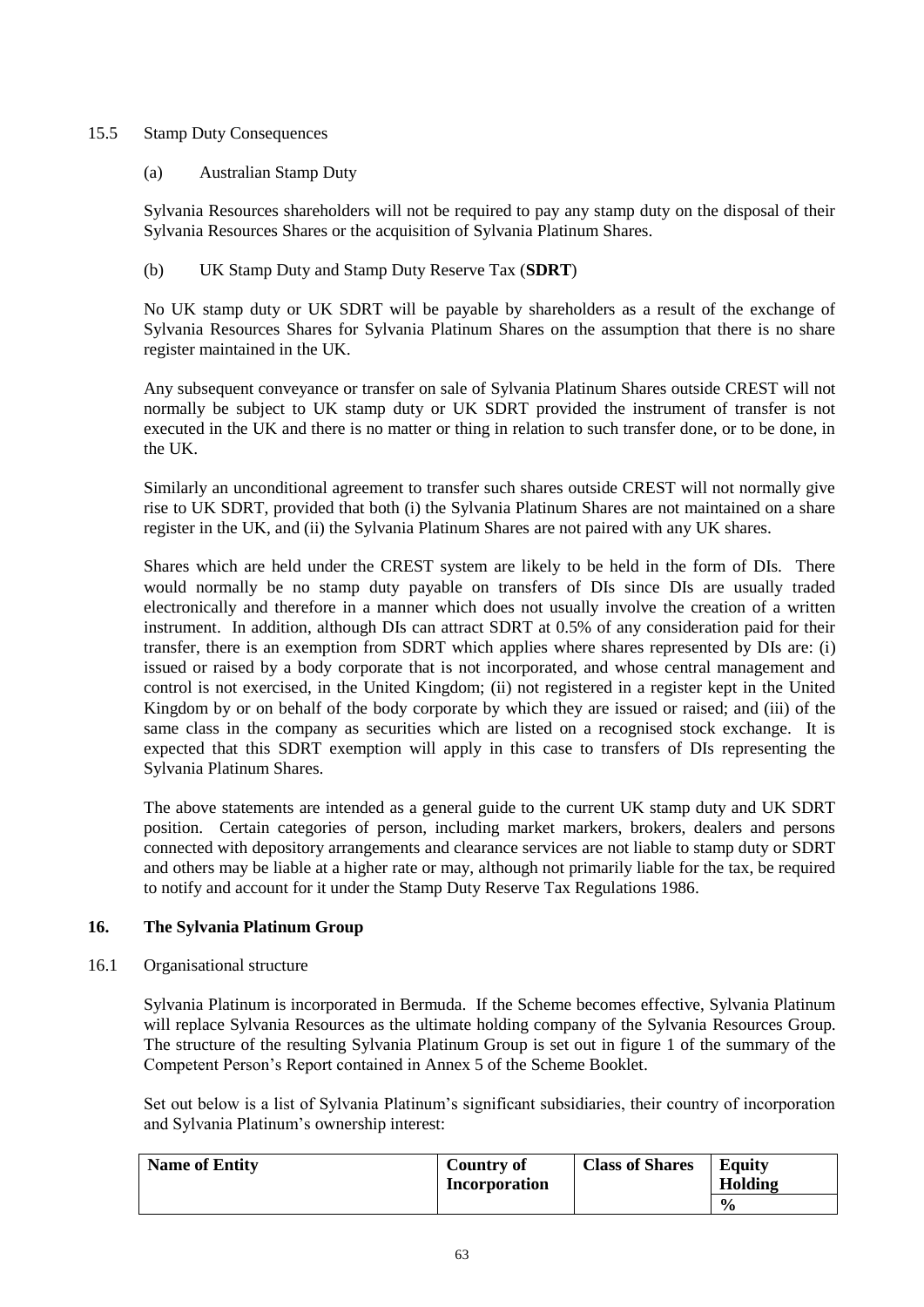| Sylvania Resources Limited                      | Australia        | Ordinary | 100 |
|-------------------------------------------------|------------------|----------|-----|
| Twinloop Nominees (Pty) Ltd                     | Australia        | Ordinary | 100 |
| Great Australian Resources Pty Ltd              | Australia        | Ordinary | 100 |
| <b>SA Metals Pty Ltd</b>                        | Australia        | Ordinary | 100 |
| Platinum Mining Ventures Limited                | Australia        | Ordinary | 100 |
| Sylvania Holdings Limited                       | <b>Mauritius</b> | Ordinary | 100 |
| <b>Aralon Holdings Limited</b>                  | Mauritius        | Ordinary | 100 |
| Sylvania Holdings SA (Pty) Ltd                  | South Africa     | Ordinary | 100 |
| Sylvania South Africa (Pty) Ltd                 | South Africa     | Ordinary | 100 |
| Sylvania Metals (Pty) Ltd                       | South Africa     | Ordinary | 100 |
| Sylvania Minerals (Pty) Ltd                     | South Africa     | Ordinary | 100 |
| Sylvania Mining (Pty) Ltd                       | South Africa     | Ordinary | 100 |
| Great Australian Resources SA (Pty) Ltd         | South Africa     | Ordinary | 100 |
| Hacra Mining & Exploration Company<br>(Pty) Ltd | South Africa     | Ordinary | 71  |
| Pan Palladium SA (Pty) Ltd                      | South Africa     | Ordinary | 100 |

# 16.2 Information on holdings

There are no other undertakings in which Sylvania Platinum will, on Admission, hold a proportion of the capital likely to have a significant effect on the assessment of its own assets and liabilities, financial position or profits and losses.

# **17. Legal and arbitration proceedings**

17.1 On 24 May 2005, Sylvania SA entered into an agreement with AQPSA, pursuant to which Sylvania SA agreed to act as independent contractor to manage and carry out prospecting work at Everest North. Upon completion of the required exploration work, Sylvania SA submitted an application for the mining right for PGMs over Mineral Area 2 of the Vygenhoek 10TJ farm in the Lydenburg magisterial district. However, AQPSA disputed Sylvania SA's right to do so and the matter was referred to arbitration.

While an arbitration hearing date was initially set for July 2010, both parties agreed in June 2010 to explore the possibility of a commercial settlement to the benefit of AQPSA and Sylvania SA. Should an agreement not be reached between the parties, the matter will then be heard by an arbitrator on a date to be arranged. However, there can be no guarantee that the decision of the arbitrator will be favourable upon Sylvania SA.

17.2 The Sylvania Platinum Directors are not aware of any other information on any governmental, legal or arbitration proceedings (including any such proceedings which are pending or threatened), during the previous 12 months which may have, or have had in the recent past a significant effect on Sylvania Platinum or the Sylvania Platinum Group's financial position or profitability.

# **18. Third party consents**

The report on taxation in paragraph [15](#page-55-0) of this [Part III](#page-33-0) is included, in the form and context in which it is included, with the consent of Deloitte Touche Tohmatsu Ltd who has authorised the contents in paragraph [15](#page-55-0) of this [Part III.](#page-33-0) In providing its report, Deloitte Touche Tohmatsu Ltd has relied upon certain facts, as set out in the Scheme Booklet, that have not been independently reviewed or verified by Deloitte Touche Tohmatsu Ltd.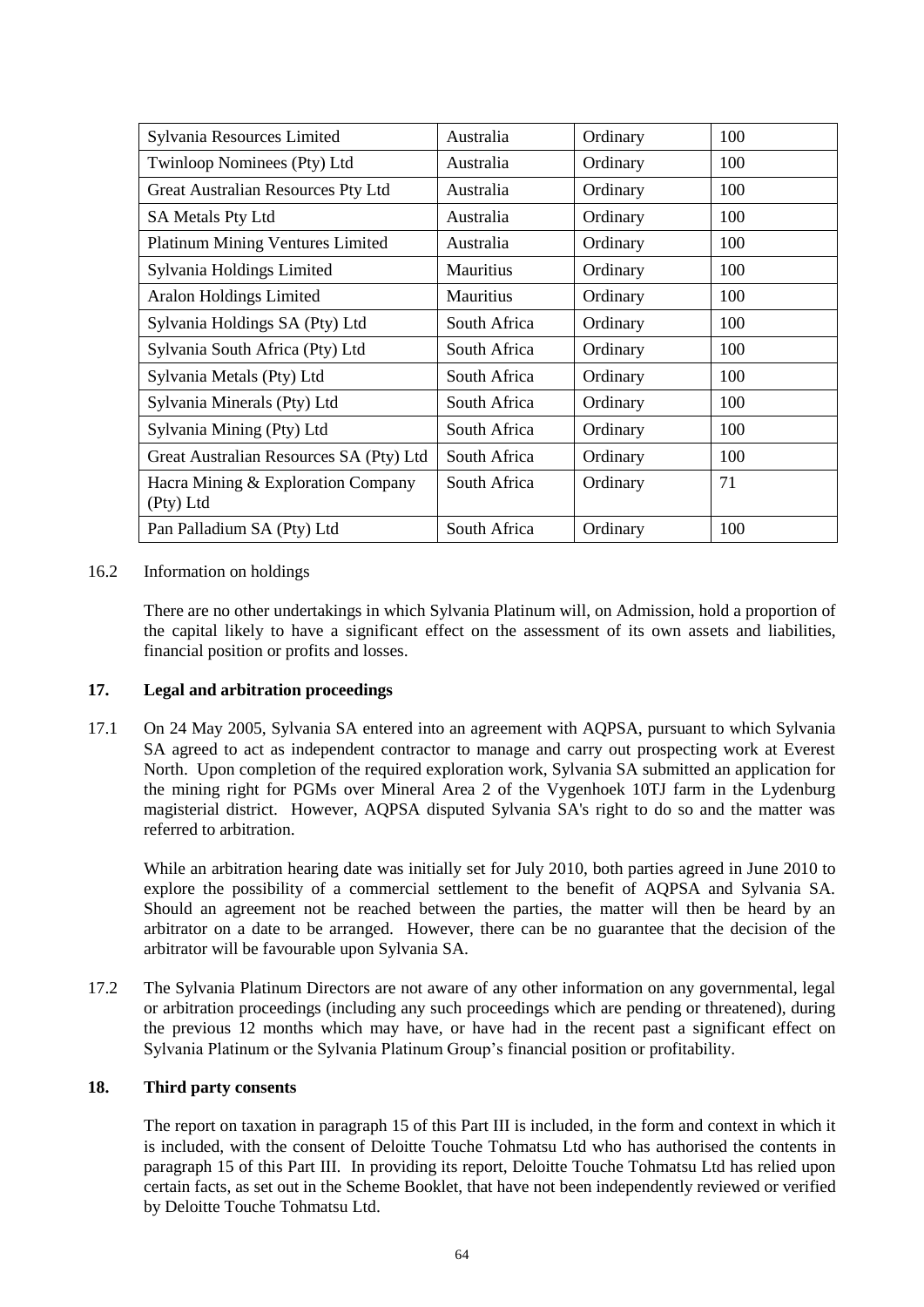### **19. General**

#### 19.1 Investments

Save as disclosed in this Appendix or the Public Record, there are no investments in progress and there are no future investments on which the Sylvania Platinum Directors have already made firm commitments which are significant to the Sylvania Platinum Group.

### 19.2 Exceptional factors

Save as disclosed in this Appendix or the Public Record, the Sylvania Platinum Directors are unaware of any exceptional factors which have influenced the Sylvania Platinum Group's activities.

#### 19.3 Licences

Save as disclosed in this Appendix or the Public Record, the Sylvania Platinum Group is not dependent on patents or other intellectual property rights, licences or particular contracts which are of fundamental importance to Sylvania Platinum's business.

# 19.4 Environmental issues

Save as disclosed in the Public Record, the Sylvania Platinum Directors are not aware of any environmental issues that may affect the Sylvania Platinum Group's utilisation of its tangible fixed assets.

# 19.5 Expenses

The costs, charges and expenses payable by Sylvania Platinum in connection with or incidental to the Scheme and Admission, including registration and stock exchange fees, legal and accounting fees and expenses, are estimated to amount to between A\$2 million and A\$2.2 million, excluding any VAT applicable thereon.

# 19.6 Fees

Save as disclosed in this Appendix, or as otherwise disclosed in the Public Record, no person (other than the Sylvania Platinum Group's professional advisers otherwise disclosed in this Appendix and trade suppliers) has received, directly or indirectly, from the Sylvania Platinum Group within the twelve months preceding the date of this Appendix, or entered into contractual arrangements (not otherwise disclosed in this Appendix or the Public Record) to receive, directly or indirectly, from the Sylvania Platinum Group on or after Admission, any of the following:

- (a) fees totalling £10,000 or more;
- (b) securities in the Sylvania Platinum Group with a value of £10,000 or more; or
- (c) any other benefit with a value of £10,000 or more at the date of Admission.

Dated: 25 January 2011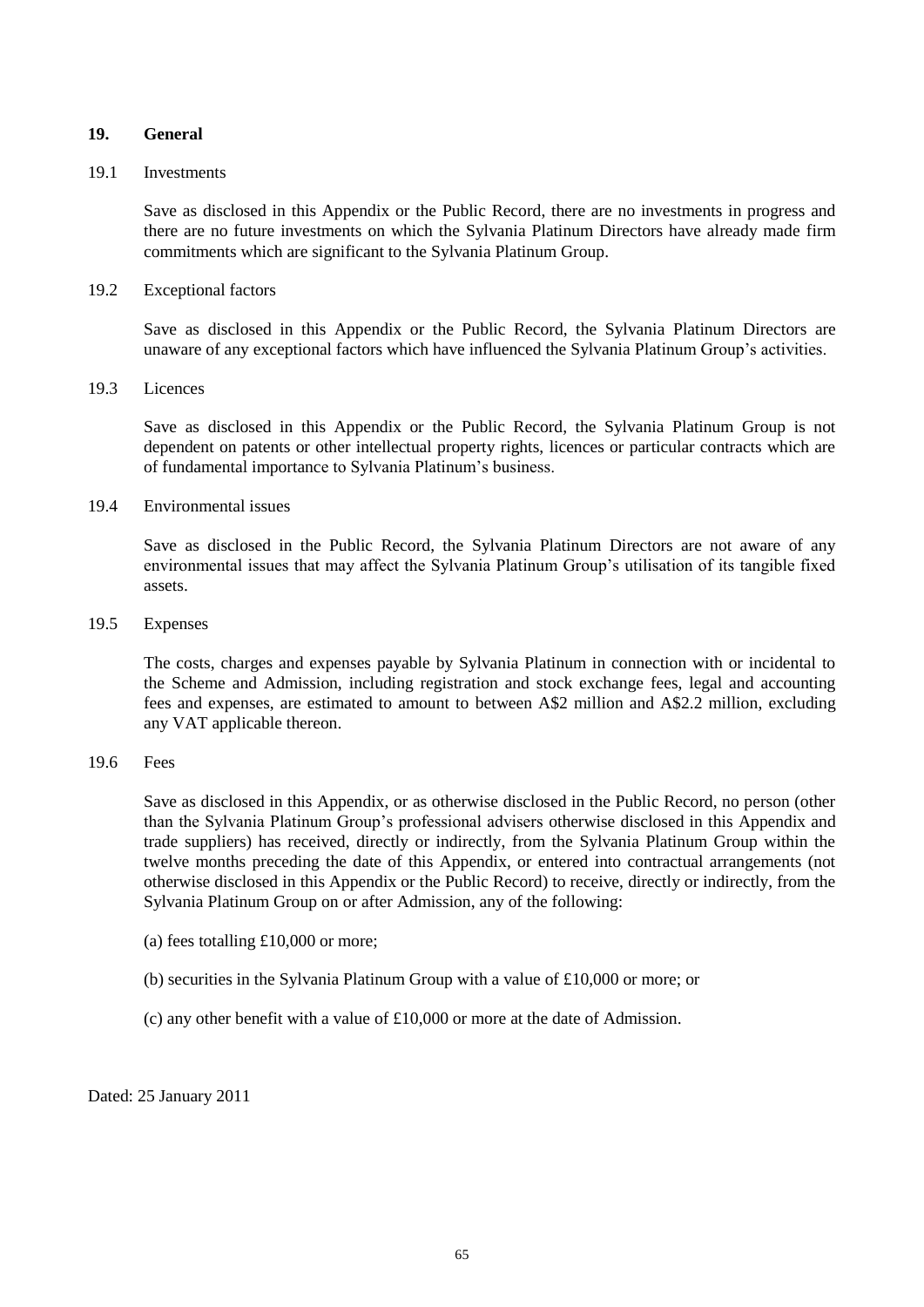### **DEFINITIONS AND INTERPRETATION**

#### **DEFINITIONS**

**A\$** means the lawful currency of the commonwealth of Australia;

**AAC** has the meaning given in section 3.3(a) of the Scheme Booklet;

**Admission** means admission of the Sylvania Platinum Shares to trading on AIM in accordance with the AIM Rules;

**AIM** means the AIM market operated by the London Stock Exchange;

**AIM Rules** means the AIM rules for companies published by the London Stock Exchange, as amended from time to time;

**Ambrian** means Ambrian Partners Limited, the nominated adviser and broker to Sylvania Platinum;

**Announcement** has the meaning given on page [1](#page-0-0) of this Appendix;

**Announcement Form** has the meaning given on page [1](#page-0-0) of this Appendix;

**Appendix** means this document;

**AQPSA** has the meaning given in paragraph [5.1](#page-9-0) of [Part I;](#page-5-0)

**ASIC** means the Australian Securities and Investments Commission;

**ASX** means ASX Limited or the Australian Securities Exchange, as the context requires;

**ASX Listing Rules** means the official listing rules of the ASX;

**Australian Corporations Act** means the Corporations Act 2001 (Cth) of Australia;

**Australian Registry** means Computershare Investor Services Pty Limited (ACN 078 279 277);

**BEE** has the meaning given in paragraph [\(bb\)](#page-31-0) of [Part II;](#page-23-0)

**Bermuda Companies Act** means the Companies Act 1981 of Bermuda as may be amended or replaced from time to time;

**Bushveld Igneous Complex** means the Bushveld Igneous Complex in South Africa;

**Business Day** means a business day as defined in the ASX Listing Rules;

**CHESS** means the Clearing House and Electronic Sub-register System which provides for the electronic transfer, settlement and registration of securities in Australia;

**Competent Person** means Venmyn Rand, First Floor, Block G, Rochester Place, 173 Rivonia Road, Sandton, 2146, South Africa;

**Competent Person's Report** means the report prepared by the Competent Person in relation to Sylvania Resources' projects, a summary of which is set out in Annex 5 of the Scheme Booklet;

**Court** means the Supreme Court of Western Australia;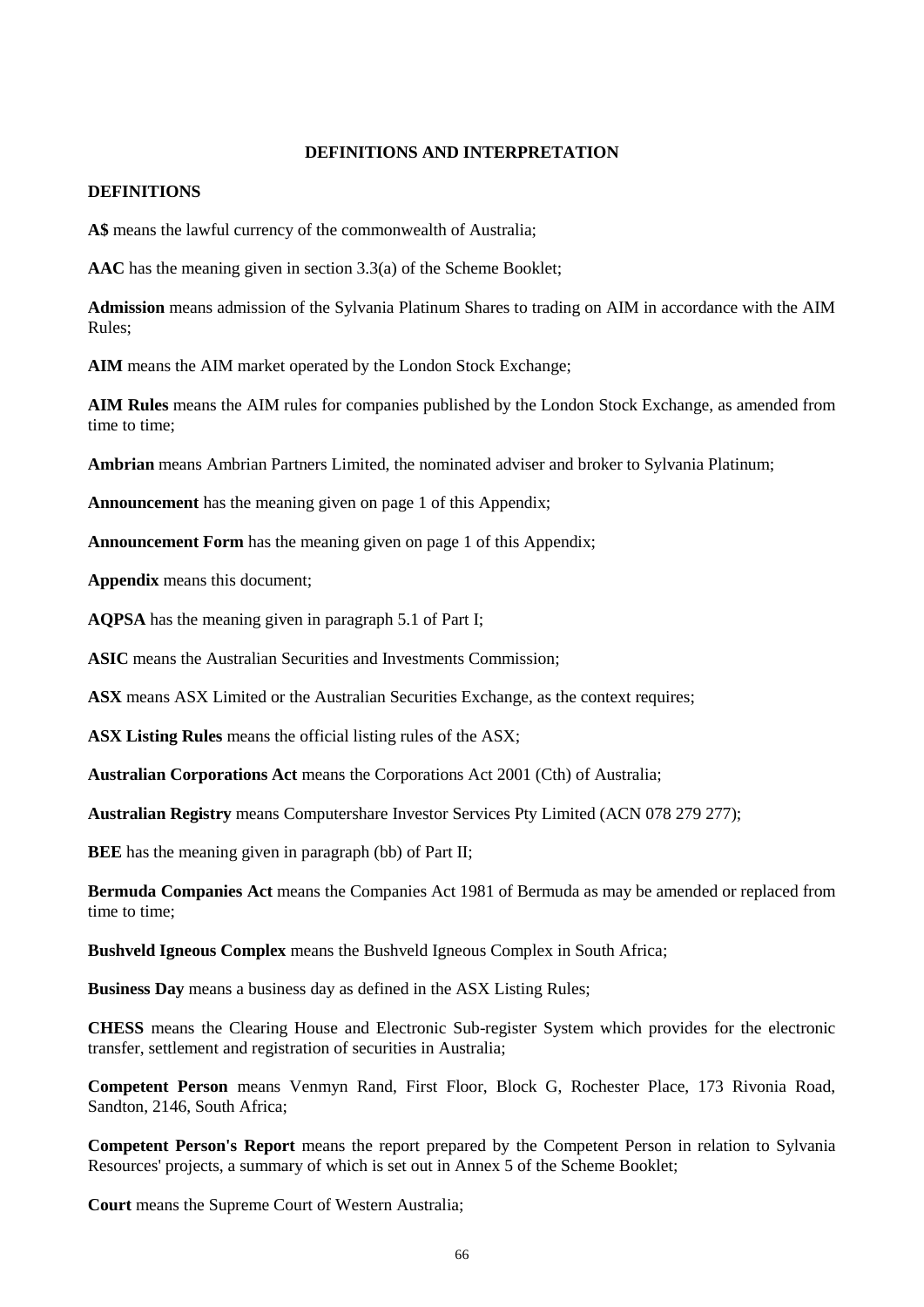**CREST** means the electronic, paperless transfer and settlement mechanism to facilitate the transfer of title to securities in uncertificated form, operated by Euroclear UK & Ireland Limited in the United Kingdom;

**DI Shares** means such number of Sylvania Platinum Shares as is equal to the number of Sylvania Platinum DIs required to be provided to holders of Sylvania Resources DIs under the Scheme;

**Effective** means, when used in relation to the Scheme, the coming into effect pursuant to section 411(10) of the Australian Corporations Act of the order of the Court made under section 411(4)(b) in relation to the Scheme;

**Effective Date** means the date the Scheme becomes Effective;

**Excluded Shares** means any Sylvania Resources Shares held by Sylvania Platinum or by any other person on behalf of or for the benefit of Sylvania Platinum or any related entity of Sylvania Platinum (including any Sylvania Resources Shares held by the SLV Custodian represented by any Sylvania Resources DI of which Sylvania Platinum or any related entity of Sylvania Platinum is the holder);

**Foreign Acquisitions and Takeovers Act** means the Foreign Acquisitions and Takeovers Act 1975 (Cth) of Australia;

**GMT** means Greenwich mean time;

**GST** means Australian goods and services tax;

**Implementation Agreement** means the scheme implementation agreement in the form set out in Annex 1 of the Scheme Booklet;

**Implementation Date** means 17 March 2011, being the date which is the next Business Day after the Scheme Record Date, or such other date as Sylvania Platinum and Sylvania Resources agree in writing;

**Independent Expert** means Deloitte Corporate Finance Pty Limited;

**Independent Expert's Report** means the independent expert's report prepared by the Independent Expert in relation to the Scheme, a copy of which is set out in Annex 4 of the Scheme Booklet;

**Ineligible Foreign Holder** means any Scheme Shareholder, and any SLV DI Scheme Holder, whose address on the Sylvania Resources Share Register or Sylvania Resources DI Register (as the case may be) as at the Scheme Record Date is a place outside Australia and its external territories, the Isle of Man, Jersey, Singapore, Guernsey, Hong Kong, Bermuda and the United Kingdom, unless, no less than three Business Days prior to the Scheme Meeting, Sylvania Resources and Sylvania Platinum agree in writing that it is lawful and not unduly onerous or impractical to issue that Scheme Shareholder or SLV DI Scheme Holder with Sylvania Platinum Shares or Sylvania Platinum DIs (as the case may be) when the Scheme becomes Effective;

**London Stock Exchange** means the London Stock Exchange plc;

**Long Stop Date** means 30 June 2011, or such later date as Sylvania Platinum and Sylvania Resources agree in writing;

**MG2** means the number 2 seam of the middle group of the critical zone of the Bushveld Igneous Complex;

**PGM** means platinum group metals;

**Public Record** has the meaning given on page [1](#page-0-0) of this Appendix;

**R** means South African Rand;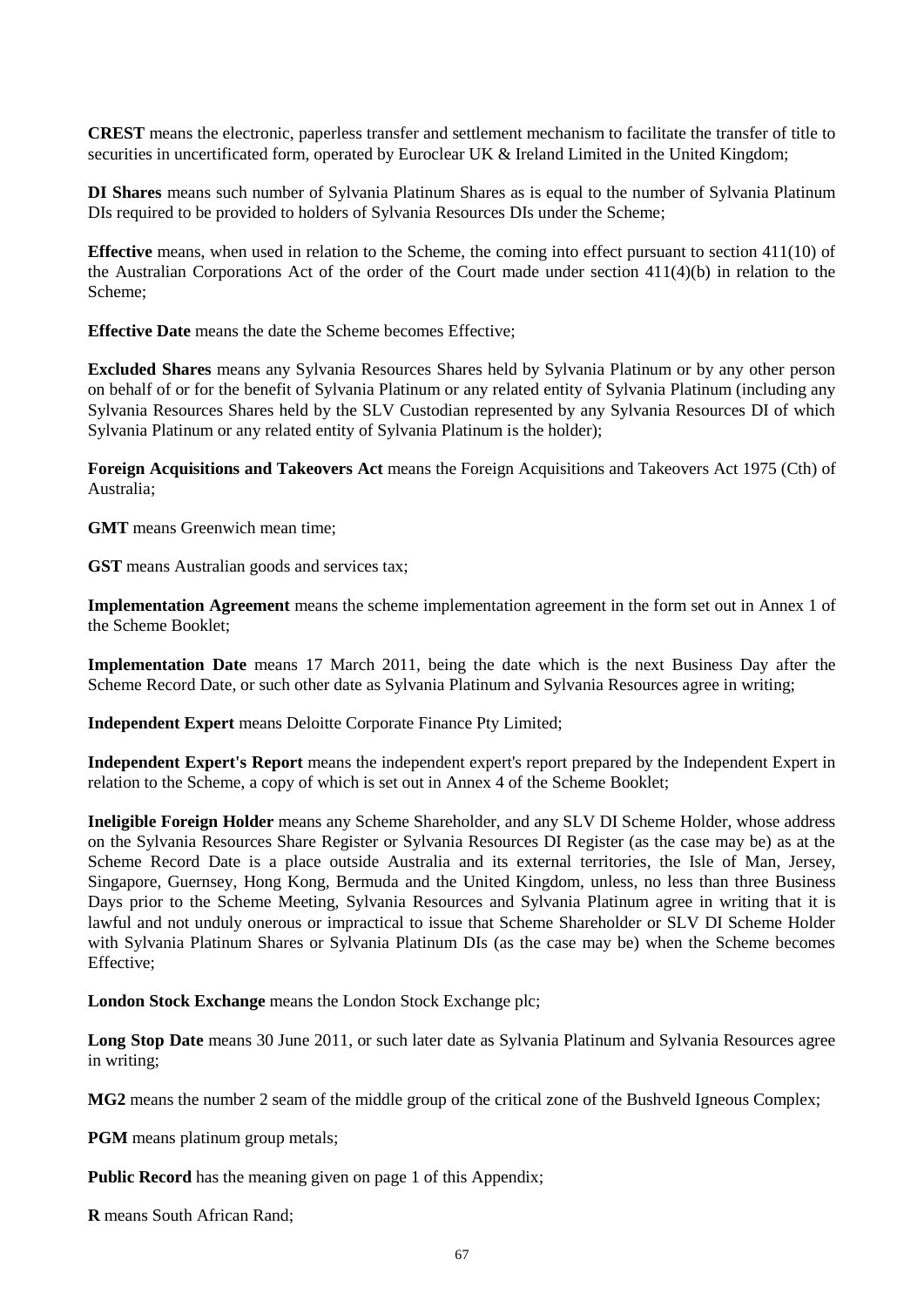**Redomicile Proposal** means the proposal to redomicile Sylvania Resources by way of scheme of arrangement under which all existing shares in Sylvania Resources will be exchanged for shares in Sylvania Platinum;

**Related Body Corporate** has the meaning given in the Australian Corporations Act;

**SA Metals** means SA Metals Limited (ACN 093 178 388);

**Sale Nominee** means the person appointed by Sylvania Platinum to sell the Sylvania Platinum Shares that would otherwise have been issued to or for the benefit of Ineligible Foreign Holders under the terms of the Scheme;

**Samancor Chrome** has the meaning given in paragraph [5.1\(i\)](#page-10-0) of Part I:

**Samancor Service and Supply Agreement** has the meaning given in paragraph [5.1\(i\)](#page-10-0) of [Part I;](#page-5-0)

**Scheme** means a scheme of arrangement under part 5.1 of the Australian Corporations Act between Sylvania Resources and Sylvania Resources shareholders, in the form attached as Annex 2 to the Scheme Booklet, subject to any amendments made or required by the Court under section 411(6) of the Australian Corporations Act and approved by Sylvania Platinum and Sylvania Resources in writing;

**Scheme Booklet** means the scheme booklet dated 18 January 2011 issued by Sylvania Resources in connection with the Scheme available at [www.sylvaniaresources.com;](http://www.sylvaniaresources.com/)

**Scheme Consideration** means, other than for Ineligible Foreign Holders who shall receive cash in accordance with section 8.11 of the Scheme Booklet, one Sylvania Platinum Share for every one Sylvania Resources Share held by a Scheme Shareholder and one Sylvania Platinum DI for every one Sylvania Resources DI held by an SLV DI Scheme Holder, in each case, on the Scheme Record Date;

**Scheme Meeting** means the meeting of Sylvania Resources shareholders ordered by the Court to be convened pursuant to section 411(1) of the Australian Corporations Act in respect of the Scheme;

**Scheme Record Date** means the date which is five Business Days after the Effective Date;

**Scheme Shareholder** means a person who is registered in the Sylvania Resources Share Register as the holder of one or more Scheme Shares as at the Scheme Record Date, provided that if such a person is registered as the holder of both Scheme Shares and Excluded Shares, that person will be a Scheme Shareholder in respect of the Scheme Shares only;

**Scheme Shares** means all of the Sylvania Resources Shares on issue at the Scheme Record Date other than Excluded Shares (if any);

**Second Court Date** means the first day on which the application made to the Court for an order pursuant to section 411(4)(b) of the Australian Corporations Act approving the Scheme is heard or, if the application is adjourned for any reason, the first day on which the adjourned application is heard;

**Share Exchange Agreement** has the meaning given in section 3.3(a)(i) of the Scheme Booklet;

**Share Plan** the Sylvania Resources Employee Share Plan approved by Sylvania Resources shareholders on 26 October 2007;

**SLV Custodian** means Computershare Clearing Pty Ltd (ACN 063 826 228);

**SLV DI Scheme Holder** means a person who is registered in the Sylvania Resources DI Register at the Scheme Record Date as the holder of one or more Sylvania Resources DIs which represent Scheme Shares;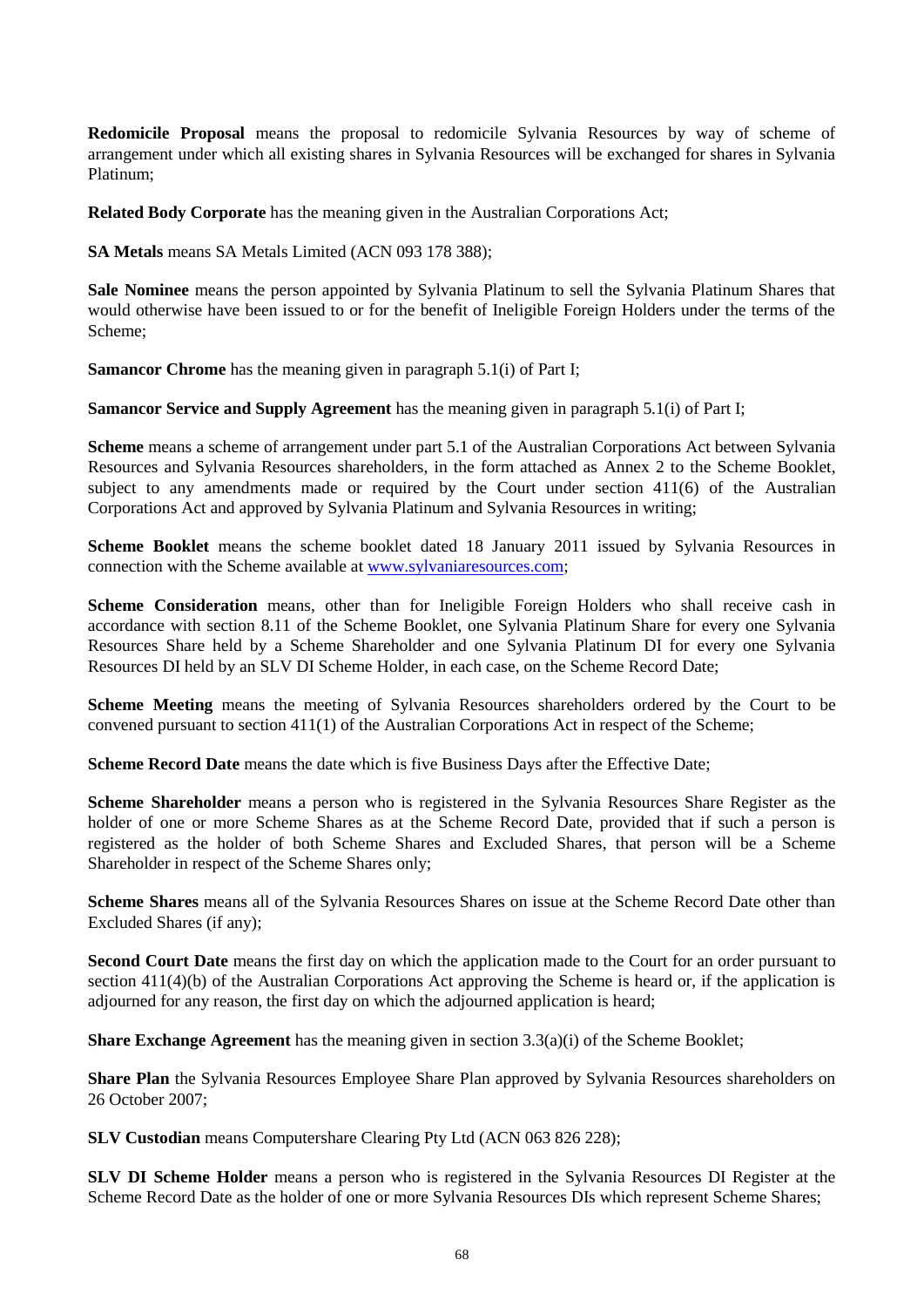**SPL Custodian** means Computershare Company Nominees Ltd;

**Subsidiary** has the meaning given to it in section 46 of the Australian Corporations Act;

**Sylvania Platinum** means Sylvania Platinum Limited a company incorporated in Bermuda with registration number 44512 and registered as a foreign company under the Australian Corporations Act with ARBN 147 331 726;

**Sylvania Platinum Bye-Laws** means the bye-laws of Sylvania Platinum adopted pursuant to the Bermuda Companies Act available on Sylvania Resources' website [\(www.sylvaniaresources.com\)](http://www.sylvaniaresources.com/) prior to the Implementation Date and Sylvania Platinum's website [\(www.sylvaniaplatinum.com\)](http://www.sylvaniaplatinum.com/) following the Implementation Date;

**Sylvania Platinum Consideration Options** means options to acquire new Sylvania Platinum Shares to be granted in consideration for the cancellation of the Sylvania Resources Consideration Options;

**Sylvania Platinum DI** means a depositary interest, created under the laws of England and Wales, which confers a unit of beneficial ownership in a Sylvania Platinum Share registered in Sylvania Platinum's Share Register in the name of the SPL Custodian;

**Sylvania Platinum Directors** means the directors of Sylvania Platinum as at the date of this Appendix, whose names are set out in paragraph [3](#page-7-0) of [Part I;](#page-5-0)

**Sylvania Platinum Employee Options** means options to acquire new Sylvania Platinum Shares to be granted in consideration for the cancellation of the Sylvania Resources Employee Options;

**Sylvania Platinum Group** means, following the Effective Date, Sylvania Platinum and the Sylvania Resources Group;

**Sylvania Platinum Information** means all information concerning Sylvania Platinum, Sylvania Platinum Shares and Sylvania Platinum DIs set out in sections 4, 5, 6, 7, 10.3, 10.4, 10.11 and 10.12 of the Scheme Booklet but for the avoidance of doubt not including the information contained in the report on the taxation implications of the Scheme contained in section 9 of the Scheme Booklet, the Independent Expert's Report and the summary of the Competent Person's Report set out in Annex 5 of the Scheme Booklet;

**Sylvania Platinum Options** means options to subscribe for Sylvania Platinum Shares including the Sylvania Platinum Employee Options or Sylvania Platinum Consideration Options or both (as the context requires);

**Sylvania Platinum Shares** means common shares, created under the laws of Bermuda, of par value US\$0.10 each in the capital of Sylvania Platinum.

**Sylvania Platinum's Share Register** means the register of shareholders of Sylvania Platinum in Bermuda or any branch register thereof;

**Sylvania Platinum Subscriber Shares** means the two class A shares, created under the laws of Bermuda, of par value US\$0.10 each in the capital of Sylvania Platinum;

**Sylvania Resources** means Sylvania Resources Limited ACN 091 415 968;

**Sylvania Resources Board** or **Board** means the board of directors of Sylvania Resources;

**Sylvania Resources Consideration Options** means options to acquire new Sylvania Resources Shares granted to certain directors or former directors of SA Metals;

**Sylvania Resources Directors** means the directors of Sylvania Resources as at the date of the Scheme Booklet, whose names are set out in section 3.4(a) of the Scheme Booklet;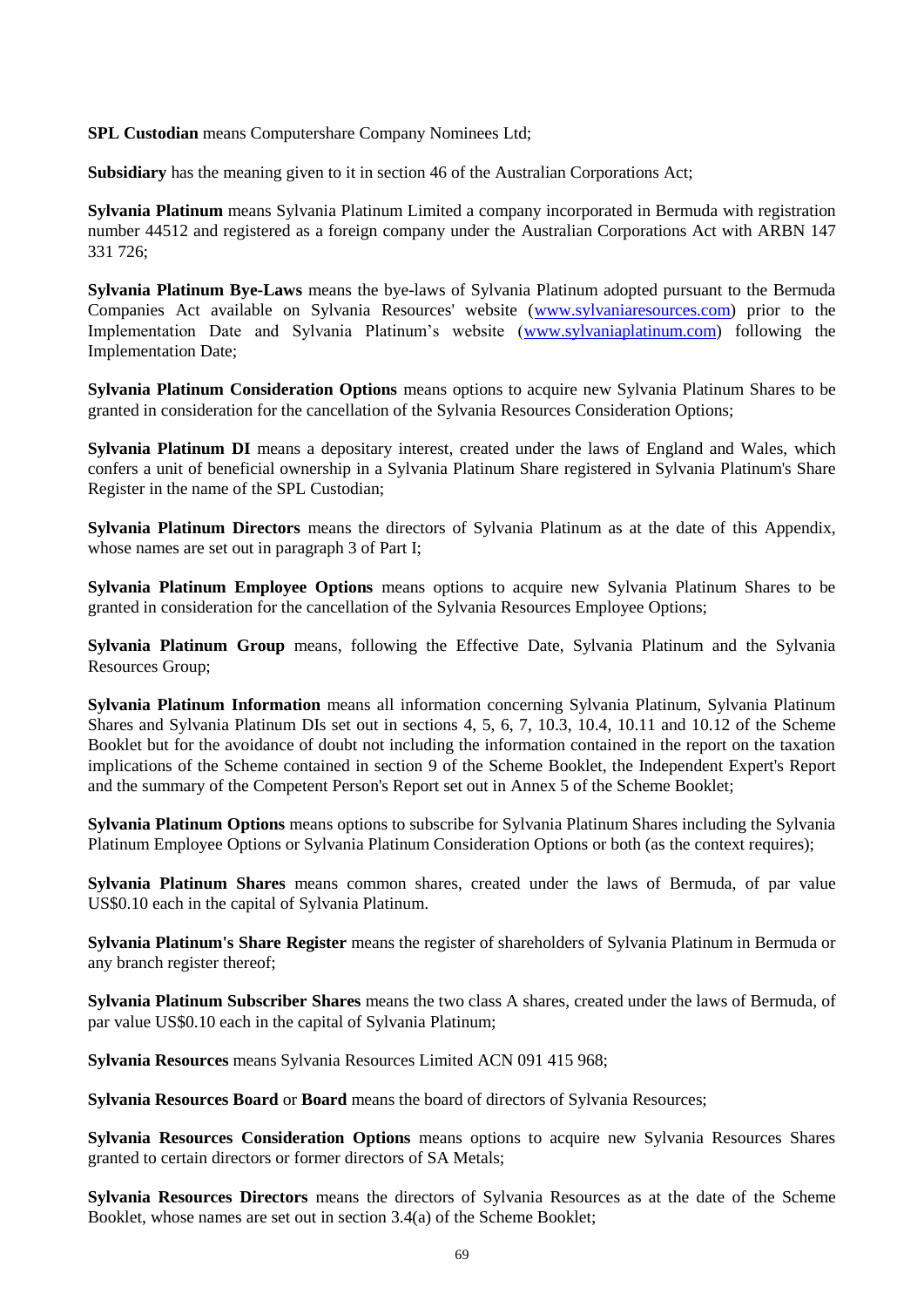**Sylvania Resources DI** means a depositary interest which confers a unit of beneficial ownership in a Sylvania Resources Share that is registered in the Sylvania Resources Share Register in the name of the SLV Custodian;

**Sylvania Resources DI Register** means the register of Sylvania Resources DIs maintained by the United Kingdom Depositary;

**Sylvania Resources Employee Option Plan** means the employee option plan approved by Sylvania Resources shareholders on 27 October 2007;

**Sylvania Resources Employee Options** means options to acquire new Sylvania Resources Shares granted to certain employees or members of the Sylvania Resources Group under the Sylvania Resources Employee Option Plan;

**Sylvania Resources Group** means Sylvania Resources and all of its Related Bodies Corporate;

**Sylvania Resources Options** means options to acquire new Sylvania Resources Shares including the Sylvania Resources Employee Options or Sylvania Resources Consideration Options or both (as the context requires);

**Sylvania Resources Share** means a fully paid ordinary share in the capital of Sylvania Resources;

**Sylvania Resources Share Register** means the register of Sylvania Resources Shares maintained by the Australian Registry in Australia on behalf of Sylvania Resources;

**Sylvania SA** means Sylvania South Africa (Pty) Ltd;

**t/m** means tonnes per month;

**UK** means United Kingdom;

**United Kingdom Depositary** means Computershare Investor Services PLC (Company No. 3498808);

**US\$** means the lawful currency of the United States of America; and

**WST** means western standard time.

#### **INTERPRETATION**

#### **1. Related entities**

For the purposes of this Appendix, an entity is a **related entity** of another entity if the first entity and the second entity would be related bodies corporate for the purposes of section 50 of the Australian Corporations Act if the Australian Corporations Act were read so that:

- 1.1 references to bodies corporate included references to other entities;
- 1.2 a subsidiary of an entity included an entity that is controlled by the first entity for the purposes of section 50AA of the Australian Corporations Act;
- 1.3 a trust is a subsidiary of another entity if it would have been a subsidiary had the trust been a body corporate and had units in the trust been shares; and
- 1.4 an entity is a subsidiary of a trust if it would have been a subsidiary had the trust been a body corporate.